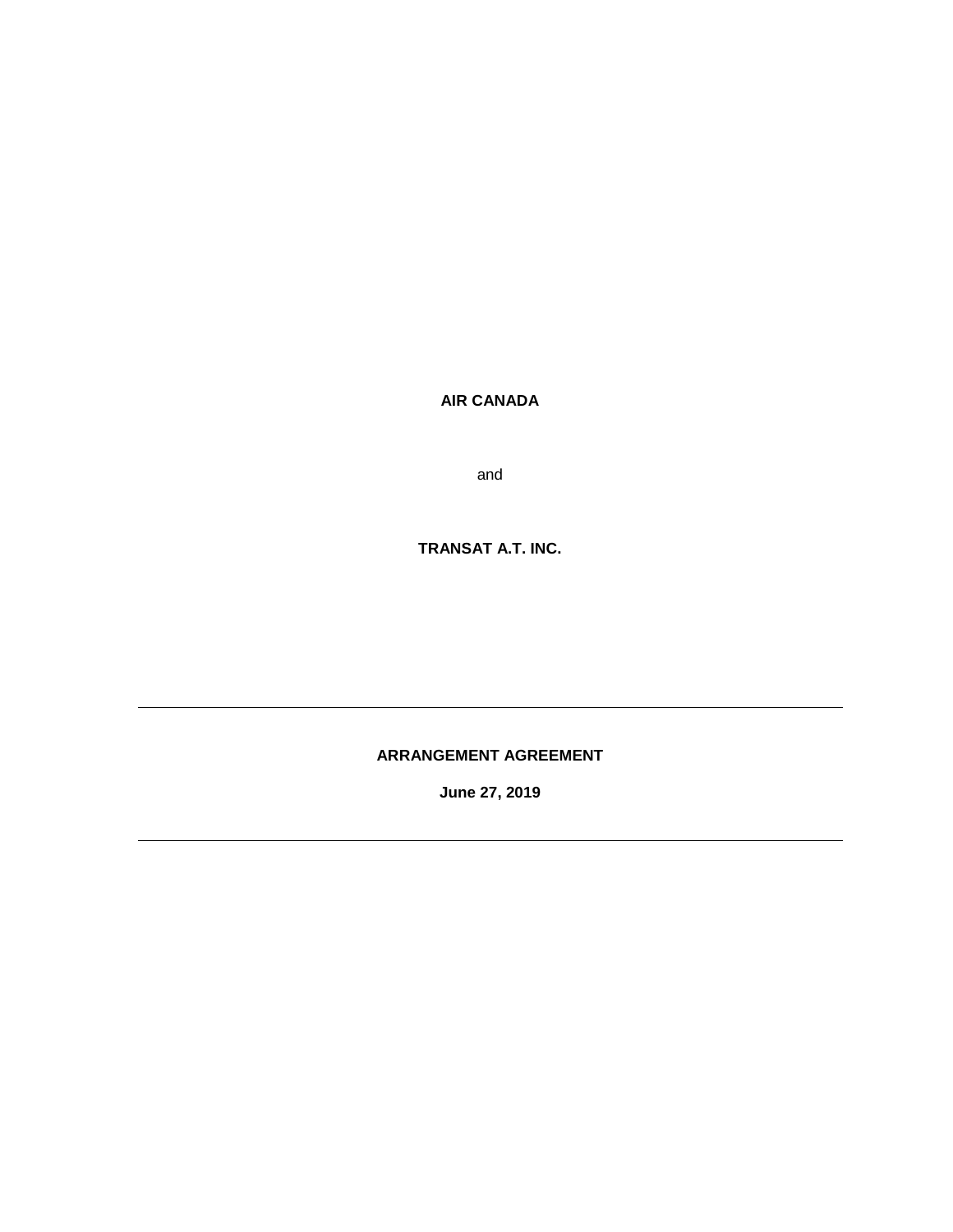# **TABLE OF CONTENTS**

| Section 1.1                |                                                                            |     |
|----------------------------|----------------------------------------------------------------------------|-----|
| Section 1.2                |                                                                            |     |
|                            |                                                                            |     |
| Section 2.1                |                                                                            |     |
| Section 2.2                |                                                                            |     |
| Section 2.3                |                                                                            |     |
| Section 2.4                |                                                                            |     |
| Section 2.5                |                                                                            |     |
| Section 2.6                |                                                                            |     |
| Section 2.7                |                                                                            |     |
| Section 2.8<br>Section 2.9 |                                                                            |     |
| Section 2.10               |                                                                            |     |
| Section 2.11               |                                                                            |     |
|                            |                                                                            |     |
| Section 3.1                |                                                                            |     |
| Section 3.2                |                                                                            |     |
|                            |                                                                            |     |
| Section 4.1                |                                                                            |     |
| Section 4.2                |                                                                            |     |
| Section 4.3                |                                                                            |     |
| Section 4.4                |                                                                            |     |
| Section 4.5                |                                                                            |     |
| Section 4.6                |                                                                            |     |
| Section 4.7                |                                                                            |     |
| Section 4.8<br>Section 4.9 |                                                                            |     |
| Section 4.10               |                                                                            |     |
| Section 4.11               |                                                                            |     |
| Section 4.12               |                                                                            |     |
| Section 4.13               |                                                                            |     |
|                            | <b>ARTICLE 5 ADDITIONAL COVENANTS REGARDING NON-SOLICITATION.</b>          | .46 |
| Section 5.1                |                                                                            |     |
| Section 5.2                |                                                                            |     |
| Section 5.3                |                                                                            |     |
| Section 5.4                |                                                                            |     |
| Section 5.5                |                                                                            |     |
|                            |                                                                            |     |
| Section 6.1                |                                                                            |     |
| Section 6.2                | Additional Conditions Precedent to the Obligations of the Purchaser52      |     |
| Section 6.3                | Additional Conditions Precedent to the Obligations of the Corporation.  53 |     |
| Section 6.4                |                                                                            |     |
|                            |                                                                            |     |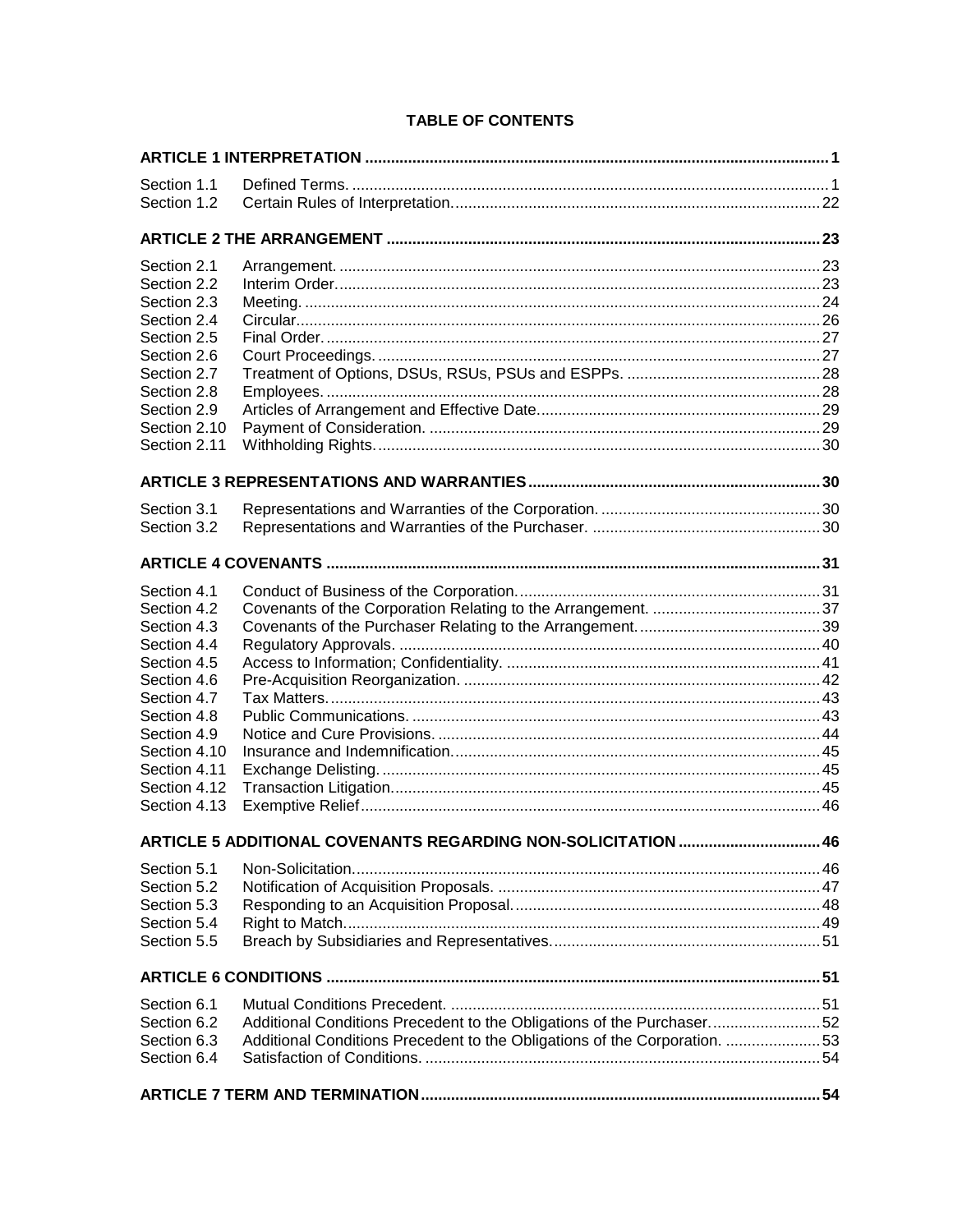| Section 7.1  |  |
|--------------|--|
| Section 7.2  |  |
| Section 7.3  |  |
|              |  |
| Section 8.1  |  |
| Section 8.2  |  |
| Section 8.3  |  |
| Section 8.4  |  |
| Section 8.5  |  |
| Section 8.6  |  |
| Section 8.7  |  |
| Section 8.8  |  |
| Section 8.9  |  |
| Section 8.10 |  |
| Section 8.11 |  |
| Section 8.12 |  |
| Section 8.13 |  |
| Section 8.14 |  |
| Section 8.15 |  |
| Section 8.16 |  |
| Section 8.17 |  |

# **SCHEDULES**

| Schedule A | Plan of Arrangement                               |
|------------|---------------------------------------------------|
| Schedule B | <b>Arrangement Resolution</b>                     |
| Schedule C | Representations and Warranties of the Corporation |
| Schedule D | Representations and Warranties of the Purchaser   |
| Schedule E | Key Regulatory Approvals                          |
| Schedule F | Form of D&O Support and Voting Agreement          |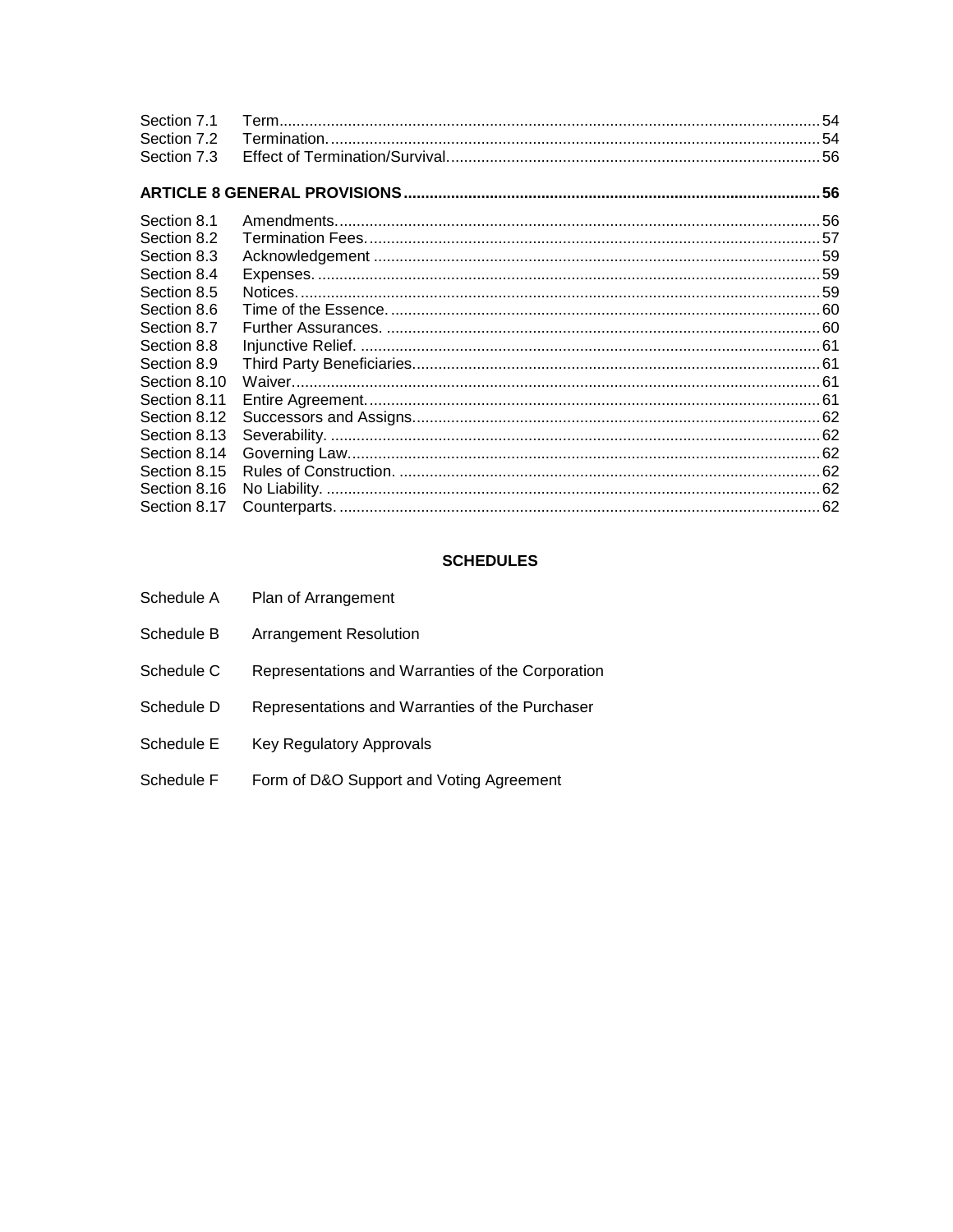## **ARRANGEMENT AGREEMENT**

**THIS AGREEMENT** is made as of June 27, 2019,

## **BETWEEN:**

**Air Canada**, a corporation existing under the laws of Canada

- and -

**Transat A.T. Inc.**, a corporation existing under the laws of Canada

**NOW THEREFORE,** in consideration of the covenants and agreements herein contained, the Parties agree as follows:

## **ARTICLE 1 INTERPRETATION**

## <span id="page-3-1"></span><span id="page-3-0"></span>**Section 1.1 Defined Terms.**

As used in this Agreement, the following terms have the following meanings:

"**Acquisition Proposal**" means, other than the transactions contemplated by this Agreement and other than any transaction involving only the Corporation and/or one or more of its wholly-owned Subsidiaries, any offer, proposal or inquiry (written or oral) from any Person or group of Persons other than the Purchaser (or any affiliate of the Purchaser) after the date of this Agreement relating to (a) any direct or indirect sale, disposition, alliance or joint venture (or any lease, license, long-term supply agreement or other arrangement having the same economic effect as a sale), in a single transaction or a series of related transactions, of assets (including shares of Subsidiaries) representing 20% or more of the consolidated assets or contributing 20% or more of the consolidated revenue of the Corporation and its Subsidiaries; (b) direct or indirect take-over bid, tender offer, exchange offer, treasury issuance or other transaction, in a single transaction or a series of related transactions, that, if consummated, would result in such Person or group of Persons beneficially owning, or exercising control or direction over, 20% or more of any class of voting or equity securities (including securities convertible into or exchangeable for such voting or equity securities) of the Corporation then outstanding (assuming, if applicable, the conversion, exchange or exercise of such securities convertible into or exchangeable or exercisable for such voting or equity securities); (c) any arrangement, merger, amalgamation, consolidation, share exchange, business combination, reorganization, recapitalization, liquidation, dissolution, winding up or exclusive license, in a single transaction or series of related transactions involving the Corporation or any of its Subsidiaries whose assets or revenues, individually or in the aggregate, respectively constitute 20% or more of the consolidated revenues or constitute 20% or more of the consolidated assets of the Corporation and its Subsidiaries; or (d) any other similar transaction or series of related transactions involving the Corporation or any of its Subsidiaries whose assets or revenues, individually or in the aggregate, respectively constitute 20% or more of the consolidated revenues or constitute 20% or more of the consolidated assets of the Corporation and its Subsidiaries.

**"Ad Hoc Charters**" means (i) short term wet or dry leasing of Aircraft for periods of less than one month to deal with situations of over or under capacity, or (ii) chartering of Corporation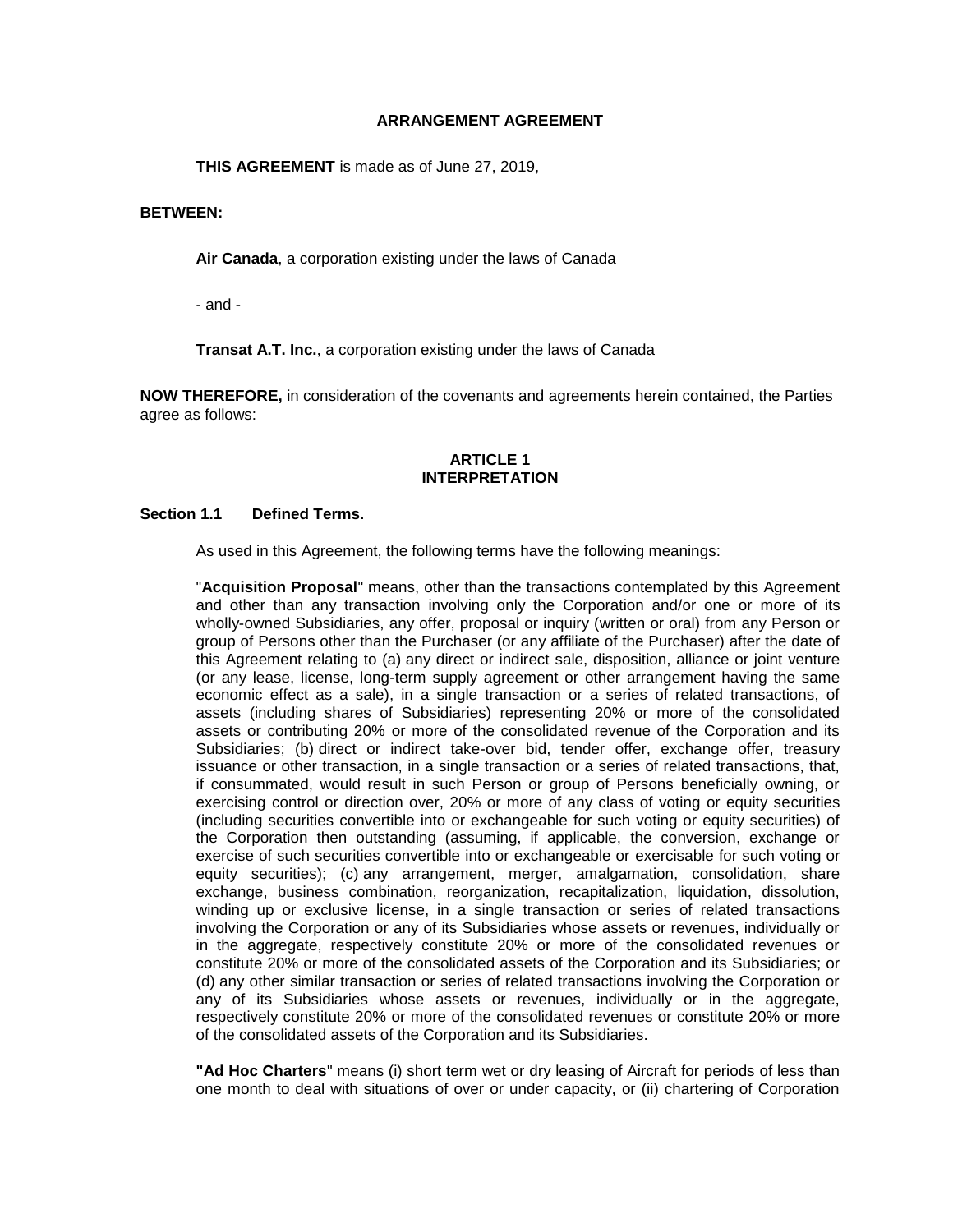Aircraft or Seasonal Aircraft by third parties on an ad hoc basis for periods of less than one month.

"**affiliate**" has the meaning specified in Regulation 45-106.

"**Agreement**" means this arrangement agreement among the Purchaser and the Corporation (including the Schedules hereto) as it may be amended, modified or supplemented from time to time in accordance with its terms.

"**Aircraft**" means an aircraft consisting of an airframe together with any engines installed thereon from time to time or associated therewith (provided that, for greater certainty, an airframe without one or more engines installed thereon or associated therewith shall nonetheless be considered an Aircraft for purposes of this definition) and all parts incorporated or contained in, attached or appurtenant to, such airframe and engines and which form part or shall be deemed to form part of the aircraft.

"**Aircraft Contract**" means a Contract pursuant to which the Corporation and/or any of its Subsidiaries has an obligation, a commitment, right or option relating to the purchase, sale, lease, sublease or use of any (a) Aircraft, (b) Aircraft Engine, (c) Spare Engine, (d) flight simulator or (e) Parts (where the value for such Parts under the applicable Contract and any other reasonably related Contract is in excess of (i) \$10,000,000 in the aggregate when this term is used in [Section](#page-33-1) 4.1, either directly or indirectly through the use therein of the term Material Contract, or (ii) \$5,000,000 in the aggregate when this term is used elsewhere in this Agreement, including in [Schedule](#page-79-0) C).

"**Aircraft Engine**" means an aircraft engine together with all parts installed on, incorporated or contained in, attached or appurtenant to, such engine and which form part or shall be deemed to form part of the engine, and which engine was acquired by the Corporation or one of its Subsidiaries as part of an Aircraft, regardless of whether such engine is installed on such Aircraft or any other Aircraft at any given time.

"**Aircraft Finance Contract**" means a Contract pursuant to which the Corporation and/or any of its Subsidiaries has financed, or has commitments to finance or refinance the purchase of any (a) Aircraft, (b) Aircraft Engine, (c) Spare Engine, (d) flight simulator, or (e) Parts (where the value for such Parts under the applicable Contract and any other reasonably related Contract is in excess of (i) \$10,000,000 in the aggregate when this term is used in [Section](#page-33-1) 4.1, either directly or indirectly through the use therein of the term Material Contract, or (ii) \$5,000,000 in the aggregate when this term is used elsewhere in this Agreement, including in [Schedule](#page-79-0) C).

"**AMF**" means the *Autorité des marchés financiers* (Québec).

"**Arrangement**" means an arrangement under Section 192 of the CBCA in accordance with the terms and subject to the conditions set out in the Plan of Arrangement, subject to any amendments or variations to the Plan of Arrangement made in accordance with the terms of this Agreement or made at the direction of the Court in the Final Order with the prior written consent of the Corporation and the Purchaser, each acting reasonably.

"**Arrangement Resolution**" means the special resolution approving the Plan of Arrangement to be considered at the Meeting, substantially in the form of [Schedule](#page-78-0) B.

"**Articles of Arrangement**" means the articles of arrangement of the Corporation in respect of the Arrangement required by the CBCA to be sent to the Director after the Final Order is made, which shall include the Plan of Arrangement and otherwise be in a form and content satisfactory to the Corporation and the Purchaser, each acting reasonably.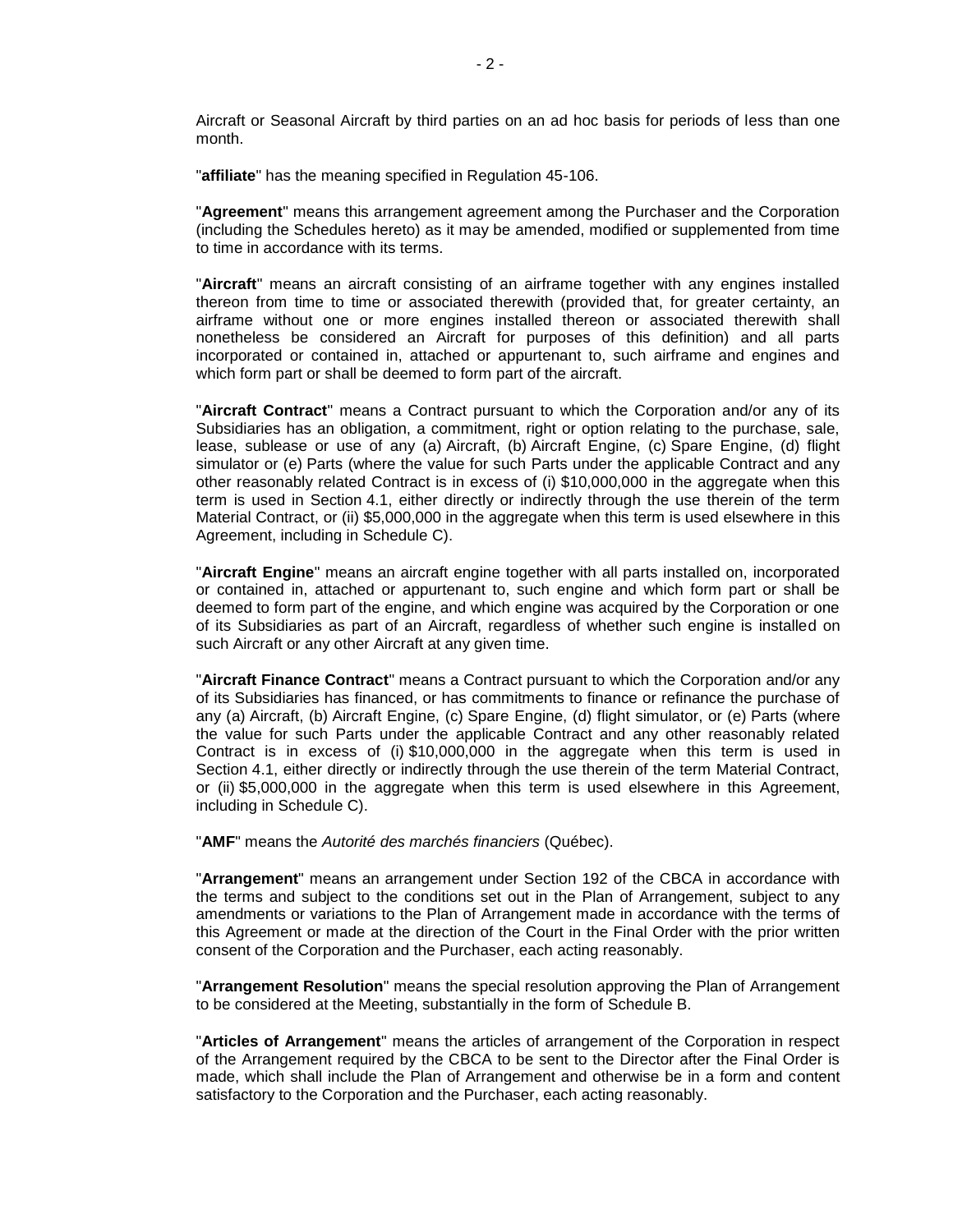"**associate**" has the meaning specified in the *Securities Act* (Québec) as in effect on the date of this Agreement.

"**Authorization**" means, with respect to any Person, any order, permit, approval, certification, accreditation, consent, waiver, registration, licence or similar authorization of, or agreement with, any Governmental Entity, whether by expiry or termination of an applicable waiting period or otherwise, that is binding upon or applicable to such Person, or its business, assets or securities.

"**Aviation Authorities**" means any Governmental Entity in respect of the regulation of commercial aviation, air navigation or the registration, airworthiness or operation of civil aircraft and having jurisdiction over the Corporation or any of its Subsidiaries, including Transport Canada Civil Aviation, the CTA, the FAA, the United States Department of Transportation and the European Aviation Safety Agency.

"**Board**" means the board of directors of the Corporation as constituted from time to time.

"**Board Recommendation**" has the meaning specified in [Section](#page-28-1) 2.4(2).

"**Breaching Party**" has the meaning specified in [Section](#page-46-1) 4.9(3).

"**Business Day**" means any day of the year, other than a Saturday, Sunday or any day on which major banks are closed for business in Montreal, Québec or Winnipeg, Manitoba.

"**Business System**" means any computer hardware, operating system, firmware, middleware, server, workstation, router, hub, switch, data communications line, subscribed data service, peripheral device or all other information technology equipment or element, Software, database engine or processed data, technology infrastructure or other computer system or associated documentation.

"**CASL**" means, collectively, *An Act to Promote the Efficiency and Adaptability of the Canadian Economy by Regulating Certain Activities that Discourage Reliance on Electronic Means of Carrying out Commercial Activities, and to Amend the Canadian Radio-television and Telecommunications Commission Act, the Competition Act, the Personal Information Protection and Electronic Documents Act and the Telecommunications Act* (Canada), the *Electronic Commerce Protection Regulations* (CRTC), the *Electronic Commerce Protection Regulations* (Industry Canada), the practice guidelines, bulletins and enforcement advisories issued by the Canadian Radio-television and Telecommunications Commission (CRTC) and all similar Laws in other jurisdictions.

"**CBCA**" means the *Canada Business Corporations Act*.

"**Certificate of Arrangement**" means the certificate of arrangement to be issued by the Director pursuant to Subsection 192(7) of the CBCA in respect of the Articles of Arrangement.

"**Change in Recommendation**" has the meaning specified in Section [7.2\(1\)\(d\)\(ii\).](#page-58-3)

"**Circular**" means the notice of the Meeting and accompanying management information circular, including all schedules, appendices and exhibits thereto, to be sent to each Shareholder and other Persons as required by the Interim Order and Law in connection with the Meeting, as amended, modified or supplemented from time to time in accordance with the terms of this Agreement.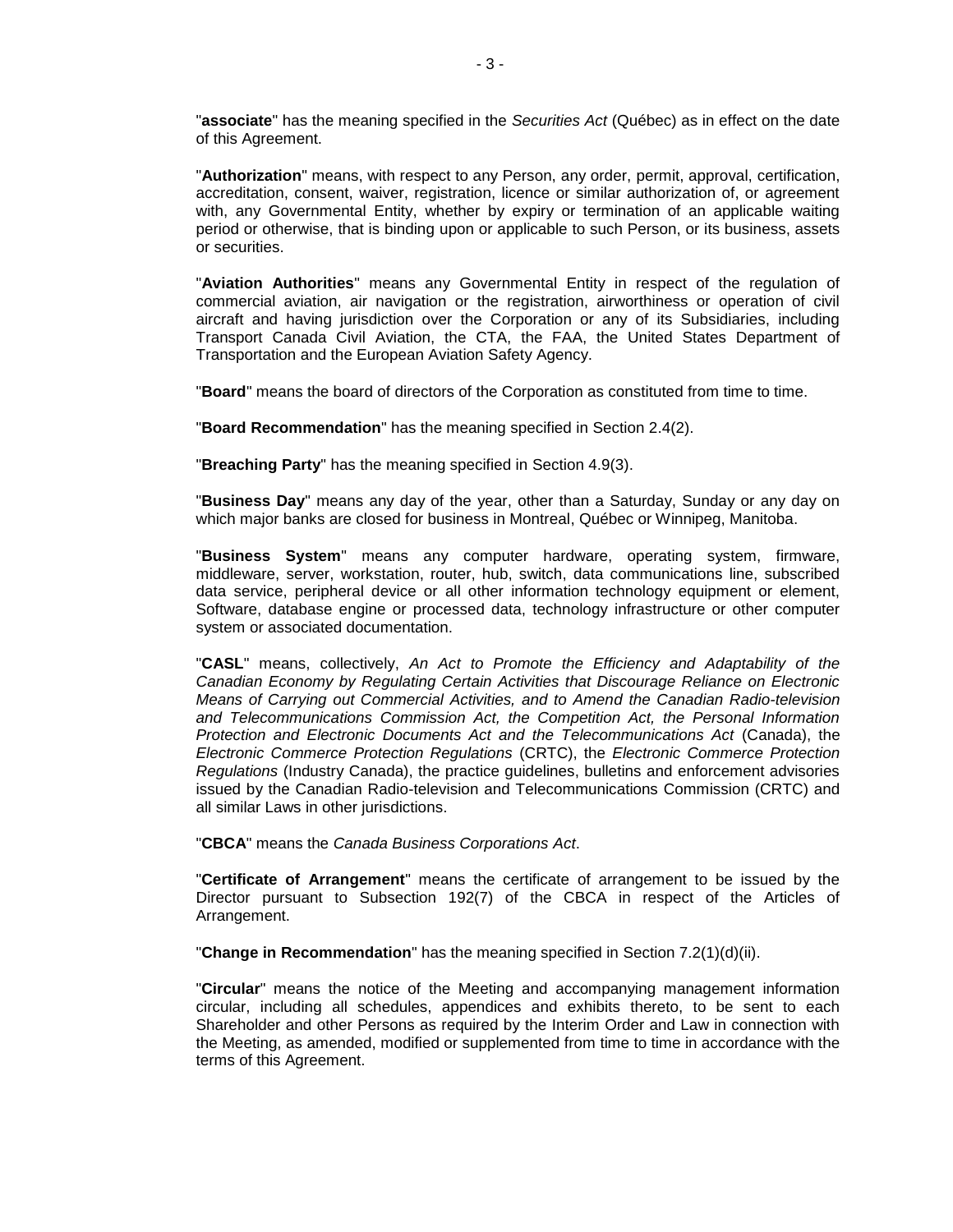"**Class A Variable Voting Shares**" means the class A variable voting shares in the capital of the Corporation.

"**Class B Voting Shares**" means the class B voting shares in the capital of the Corporation.

"**Closing**" has the meaning specified in [Section](#page-31-2) 2.9(1).

"**Collective Agreement**" means any collective agreement, collective bargaining agreement or related document, including any arbitration decision, letter or memorandum of understanding or agreement, letter of intent or other written communication with bargaining agents which covers or would pertain to the employment of any Employee or impose any obligations upon the Corporation and/or any of its Subsidiaries.

"**Competition Act**" means the *Competition Act* (Canada).

"**Competition Act Approval**" means (a) the issuance to the Purchaser of an advance ruling certificate by the Commissioner of Competition under Subsection 102(1) of the Competition Act to the effect that the Commissioner of Competition is satisfied that he would not have sufficient grounds upon which to apply to the Competition Tribunal for an order under Section 92 of the Competition Act with respect to the transactions contemplated by this Agreement; or (b) the waiting period, including any extension of such waiting period, under Section 123 of the Competition Act shall have expired or been terminated or the obligation to provide a premerger notification in accordance with Part IX of the Competition Act shall have been waived in accordance with paragraph 113(c) of the Competition Act, and either (i) unless waived by the Purchaser in its discretion, the Purchaser shall have received a letter from the Commissioner of Competition indicating that he does not, as of the date of the letter, intend to make an application under Section 92 of the Competition Act in respect of the transactions contemplated by this Agreement, or (ii) the Governor in Council shall have approved the transactions contemplated by this Agreement pursuant to Section 53.2(7) of the CT Act on terms and conditions acceptable to the Purchaser, acting reasonably.

"**Confidentiality Arrangements**" means the mutual confidentiality and standstill agreement entered into between the Corporation and the Purchaser on February 1, 2019 (as amended in accordance with [Section](#page-3-1) 1.1 of the Corporation Disclosure Letter) and the clean team agreement entered into between the Corporation and the Purchaser as of May 21, 2019.

"**Consideration**" means \$13.00 in cash per Share, without interest.

"**Consortia**" means those Canadian and United States fuel consortia and de-icing consortia among the Corporation and/or its Subsidiaries and certain other airlines, as may be in force and effect from time to time.

"**Constating Documents**" means articles of incorporation, amalgamation, arrangement or continuation, as applicable, by-laws or other constating documents and all amendments to such articles or by-laws.

"**Contract**" means any written or oral agreement, commitment, engagement, contract, franchise, licence, lease (wet lease, dry lease or sublease), obligation, note, bond, mortgage, indenture, deferred or conditioned sale agreement, general sales agent agreement, undertaking or joint venture, in each case, together with any amendment, modification or supplement thereto, to which the Corporation or any of its Subsidiaries is a party or by which the Corporation or any of its Subsidiaries is bound or affected or to which any of their respective properties (including the Corporation Leased Properties, the Corporation Aircraft and any Corporation Engines) or assets is subject.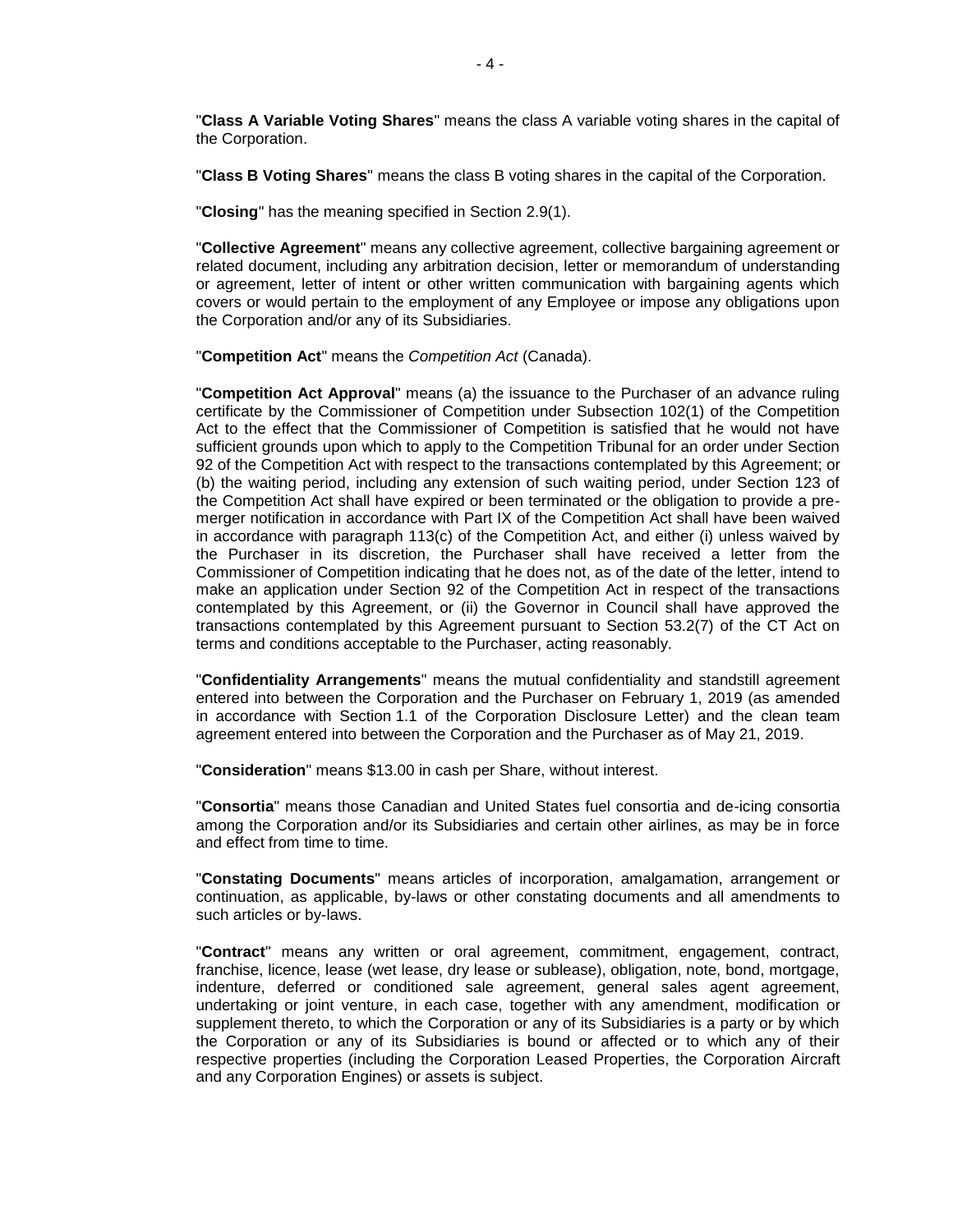"**CORSIA**" has the meaning given to it in Paragraph [\(34\)\(g\)](#page-92-0) of [Schedule](#page-79-0) C hereto.

"**Corporation**" means Transat A.T. Inc., a corporation existing under the laws of Canada.

"**Corporation Aircraft**" means all Aircraft owned, leased or subleased by the Corporation or one of its Subsidiaries (excluding any wet lease where the Corporation or one of its Subsidiaries is the wet lessee) or otherwise operated by or on behalf of the Corporation or one of its Subsidiaries, including all Seasonal Aircraft that are not subject to a wet lease where the Corporation or one of its Subsidiaries is the wet lessee.

"**Corporation Airport**" means any airport at, into or out of which the Corporation or any of its Subsidiaries conducts, directly or indirectly (including through a third party ground handler or any other representative acting on behalf of the Corporation or any of its Subsidiaries), its operations, holds any assets or has any Corporation Leased Property.

"**Corporation Assets**" means all of the assets (tangible, corporeal, intangible and incorporeal), properties (real, immovable, personal or movable), rights, interests, Contracts or Authorizations (whether contractual or otherwise) owned, leased, licensed or otherwise used or held for use by the Corporation or any of its Subsidiaries, including the Corporation Owned Properties and the Corporation Leased Properties and any Corporation Aircraft, Corporation Engines, Corporation Parts, machinery, equipment, fixtures, furniture, furnishings, office equipment, Corporation Intellectual Property, Business Systems, Corporation Data, supplies, materials, vehicles, material handling equipment, implements, parts, tools, jigs, dies, moulds, patterns, tooling and spare parts and other assets.

"**Corporation Data**" means any and all information and data, including any Personal Information, collected, processed or otherwise controlled or held by, or in the possession of, the Corporation or any of its Subsidiaries regarding the Corporation or its Subsidiaries' current, former or prospective passengers, customers, travellers, suppliers, Employees, consultants, agents, independent contractors, temporary workers or any other Person.

"**Corporation Disclosure Letter**" means the disclosure letter dated the date of this Agreement and delivered by the Corporation to the Purchaser with the execution of this Agreement.

"**Corporation Engines**" means all Aircraft Engines and Spare Engines owned, leased or used by the Corporation or one of its Subsidiaries (excluding, for greater certainty, any Aircraft Engine relating to an Aircraft that is subject to a wet lease where the Corporation or one of its Subsidiaries is the wet lessee).

"**Corporation Filings**" means all documents publicly filed under the profile of the Corporation on SEDAR since October 31, 2016.

"**Corporation Intellectual Property**" has the meaning given to it in Paragraph [\(30\)\(a\)](#page-89-0) of [Schedule](#page-79-0) C hereto.

"**Corporation Lease**" means any lease, sublease, license, occupancy agreement, or other agreement pursuant to which the Corporation or any of its Subsidiaries is vested with rights to use or occupy the Corporation Leased Properties, as amended, modified or supplemented or renewed.

"**Corporation Leased Property**" means any real or immovable property leased, subleased, licensed or otherwise used or occupied by the Corporation or any of its Subsidiaries.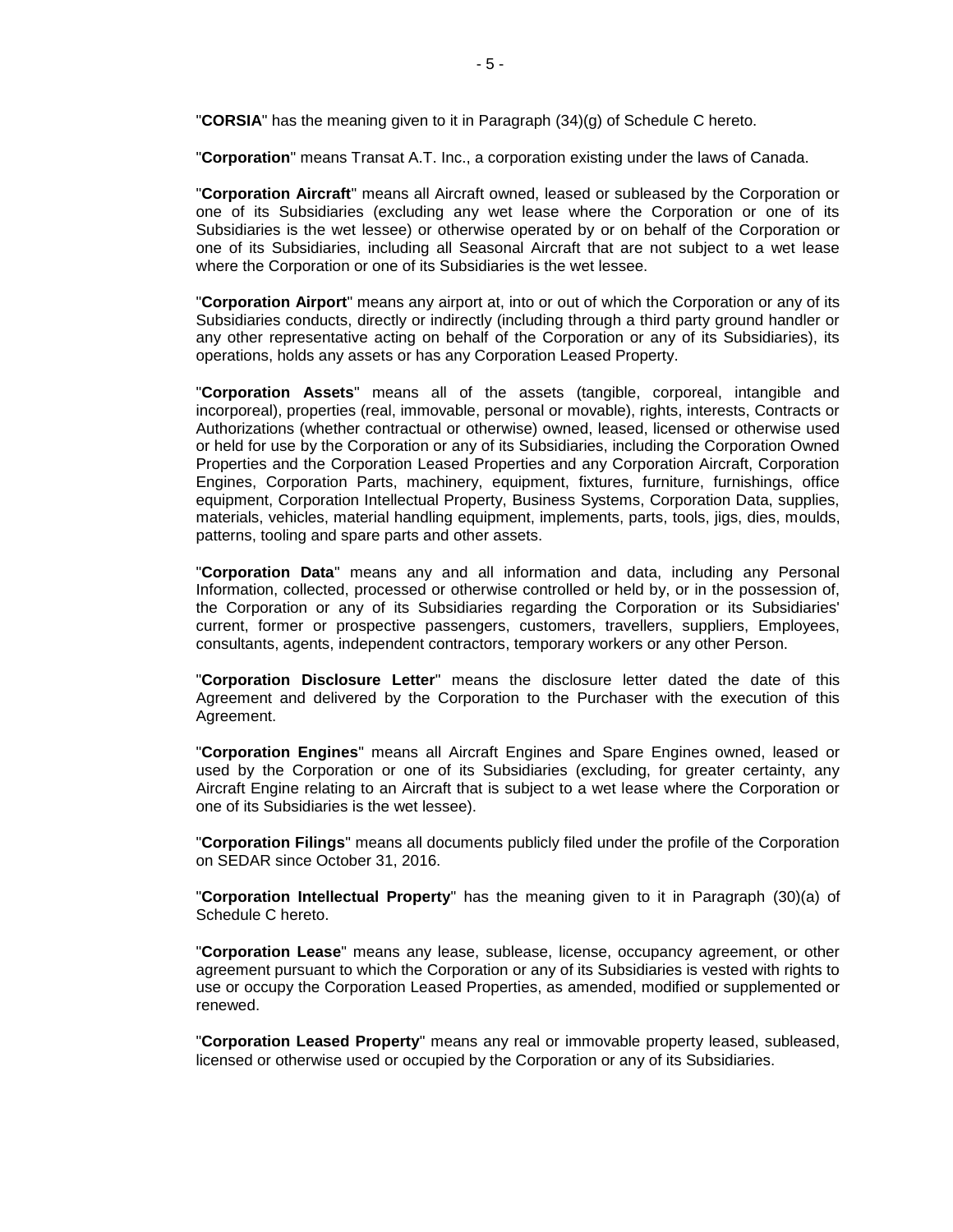"**Corporation Owned Property**" has the meaning given to it in Paragraph [\(28\)\(a\)](#page-87-0) of [Schedule](#page-79-0) C hereto.

"**Corporation Parts**" means all Parts owned, leased or used by the Corporation or one of its Subsidiaries.

"**Corporation Privacy Policy**" means any external or internal policy (including any website and application policy) relating to the processing of Personal Information (including the collection, use, disclosure, sale, lease or transfer (including cross-border transfer) of Personal Information) by the Corporation or any of its Subsidiaries, including any policy relating to the privacy of Personal Information of any current, former or prospective passengers, customers, travellers, suppliers, Employees, consultants, agents independent contractors, temporary workers or any user of any website or service operated by or on behalf of the Corporation or any of its Subsidiaries.

"**Corporation Slots**" has the meaning given to it in Paragraph [\(48\)\(a\)](#page-104-0) of [Schedule](#page-79-0) C hereto.

"**Corporation Software**" means any Software or database (including any source code, object code or any related documentation) that is owned by the Corporation and/or any of its Subsidiaries or which is licensed, used or held for use in the operation of the business of the Corporation or any of its Subsidiaries (including the provision of products and services to passengers and other customers).

"**Corrupt Practices Legislation**" has the meaning given to it in Paragraph [\(42\)](#page-100-0) of [Schedule](#page-79-0) C hereto.

"**Court**" means the Québec Superior Court.

"**CTA**" means the *Canadian Transportation Agency, as continued by the CT Act*.

"**CT Act**" means the *Canada Transportation Act* (Canada).

"**CT Act Approval**" means notification of the transactions contemplated by this Agreement shall have been provided to the Minister of Transport pursuant to Section 53.1(1) of the CT Act and: (a) the Minister of Transport within 42 days of receiving notification of the transactions contemplated by this Agreement has given notice pursuant to Section 53.1(4) of the CT Act of his opinion that the transactions contemplated by this Agreement do not raise issues with respect to the public interest as it relates to national transportation; or (b) the Governor in Council has approved the transactions contemplated by this Agreement pursuant to Section 53.2(7) of the CT Act on terms and conditions acceptable to the Purchaser, acting reasonably.

"**D&O Support and Voting Agreement**" means each support and voting agreement entered into between the Purchaser and a director or officer of the Corporation, substantially in the form of Schedule F.

"**Data Room**" means the material contained in the virtual data room (comprised of two chambers) established by the Corporation as at 11:59 p.m. on June 26, 2019, the index of documents of which is referred to in the Corporation Disclosure Letter.

"**Depositary**" means, in its capacity as depositary for the Arrangement, such Person as the Corporation and the Purchaser mutually agree to engage as depositary for the Arrangement.

"**Director**" means the Director appointed pursuant to Section 260 of the CBCA.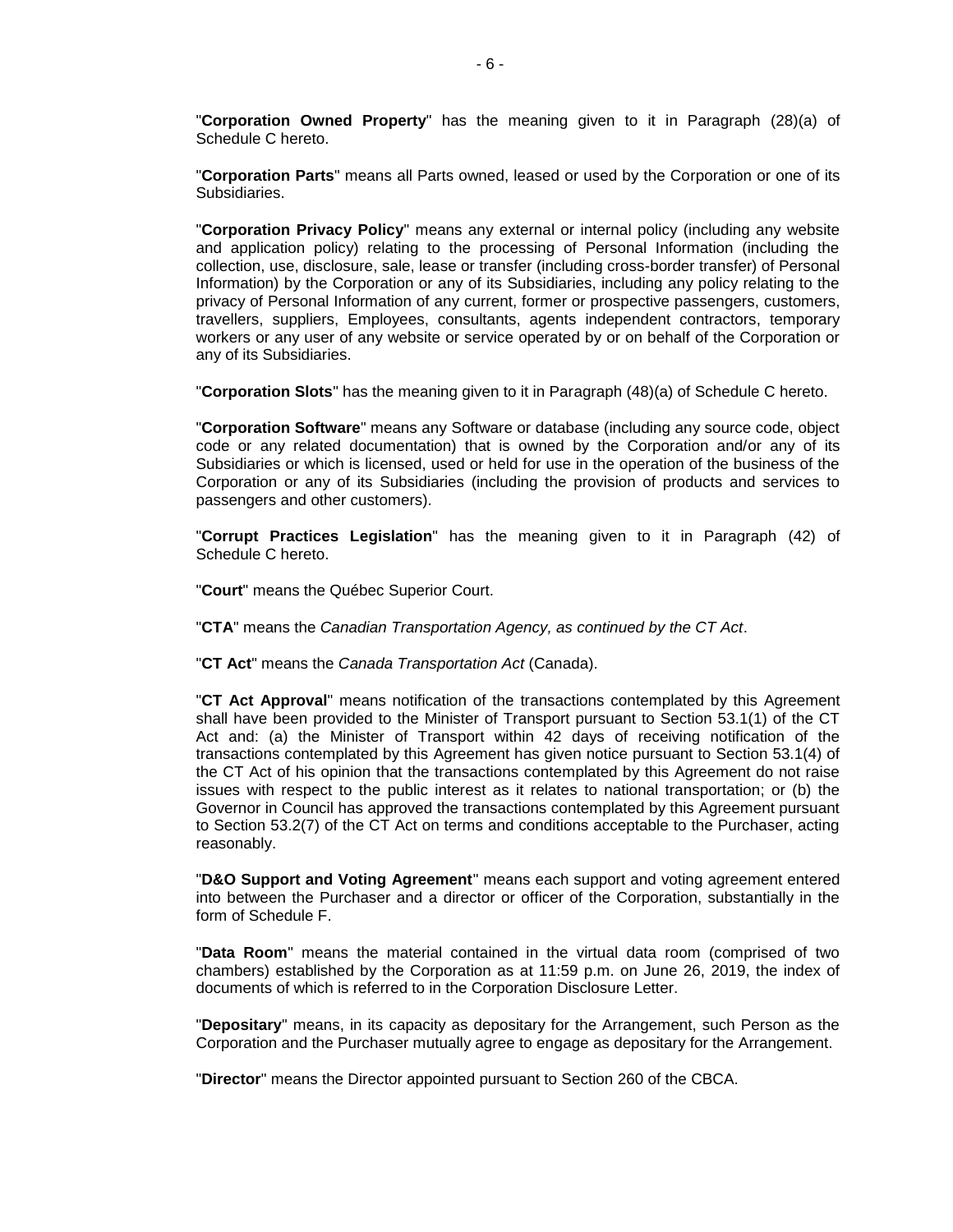"**Dissent Rights**" means the rights of dissent in respect of the Arrangement described in the Plan of Arrangement.

"**DSU Plans**" means the Corporation's Deferred Share Unit Plan for the benefit of senior management adopted effective as of May 18, 2004 and amended on June 8, 2005 and September 26, 2007 and the Corporation's Deferred Share Unit Plan for the benefit of independent directors adopted effective as of March 19, 2003 and amended on June 8, 2005, January 18, 2006, January 13, 2016, December 13, 2017 and June 13, 2018.

"**DSUs**" means all outstanding deferred share units issued under the DSU Plans.

"**Effective Date**" means the date shown on the Certificate of Arrangement giving effect to the Arrangement.

"**Effective Time**" has the meaning specified in the Plan of Arrangement.

"**EMP**" has the meaning given to it in Paragraph [\(34\)\(g\)](#page-92-0) of [Schedule](#page-79-0) C hereto.

"**Employee Plans**" means all health, welfare, supplemental unemployment benefit, fringe benefit, bonus, profit sharing, savings, insurance, incentive (including the Incentive Plans and the ESPPs), the Employee Retention Policy, individual retirement agreements, incentive compensation, deferred compensation, death benefits, termination, retention, change in control, severance, security purchase, security compensation, disability, capital accumulation plans, defined benefit pension plans, registered and non-registered pension plans, funded and unfunded pension plans, multi-employer plans, supplemental retirements plans and other employee, independent contractor, consultant or director compensation or benefit plans, policies, trusts, funds, agreements or arrangements for the benefit of Employees, consultants, agents or independent contractors of the Corporation or any of its Subsidiaries, or any other Person, whether written or unwritten, which are maintained by or binding upon the Corporation or any of its Subsidiaries or in respect of which the Corporation or any of its Subsidiaries has any actual or potential liability, but does not include (a) individual offer letters or employment Contracts with Employees, consultants, agents or independent contractors of the Corporation or any of its Subsidiaries (in each case as amended, modified or supplemented) or Collective Agreements, and (b) any statutory plans administered by a Governmental Entity, including the Canada Pension Plan, Québec Pension Plan and plans administered pursuant to applicable federal, state or provincial health, worker's compensation or employment insurance legislation.

**"Employee Retention Policy**" means the Corporation's *Politique de rémunération en cas de changement de contrôle* approved by the Board on February 12, 2019 in connection of the Arrangement, and disclosed in [Section](#page-32-2) 3.[1\(37\)](#page-32-2)[\(a\)](#page-95-0) of the Corporation Disclosure Letter.

"**Employees**" means all employees of the Corporation and its Subsidiaries, as the case may be, including part time and full time employees, in each case, whether active or inactive, whether represented by a Union or not.

"**Environment**" means the natural environment, including water, atmosphere and land or any elements or combination of elements of the natural environment, generally, the ambient milieu with which living species have dynamic relations and all sewer systems; and "**Environmental**" shall have the correlative meaning.

"**Environmental Laws**" means all applicable Laws relating in any way to the Environment, soil contamination, or pollution, including such Laws relating to the withdrawal, contamination and use of groundwater and surface water, remedial actions and rehabilitation in connection with any presence, emission, discharge, generation, holding, handling, labelling, abatement,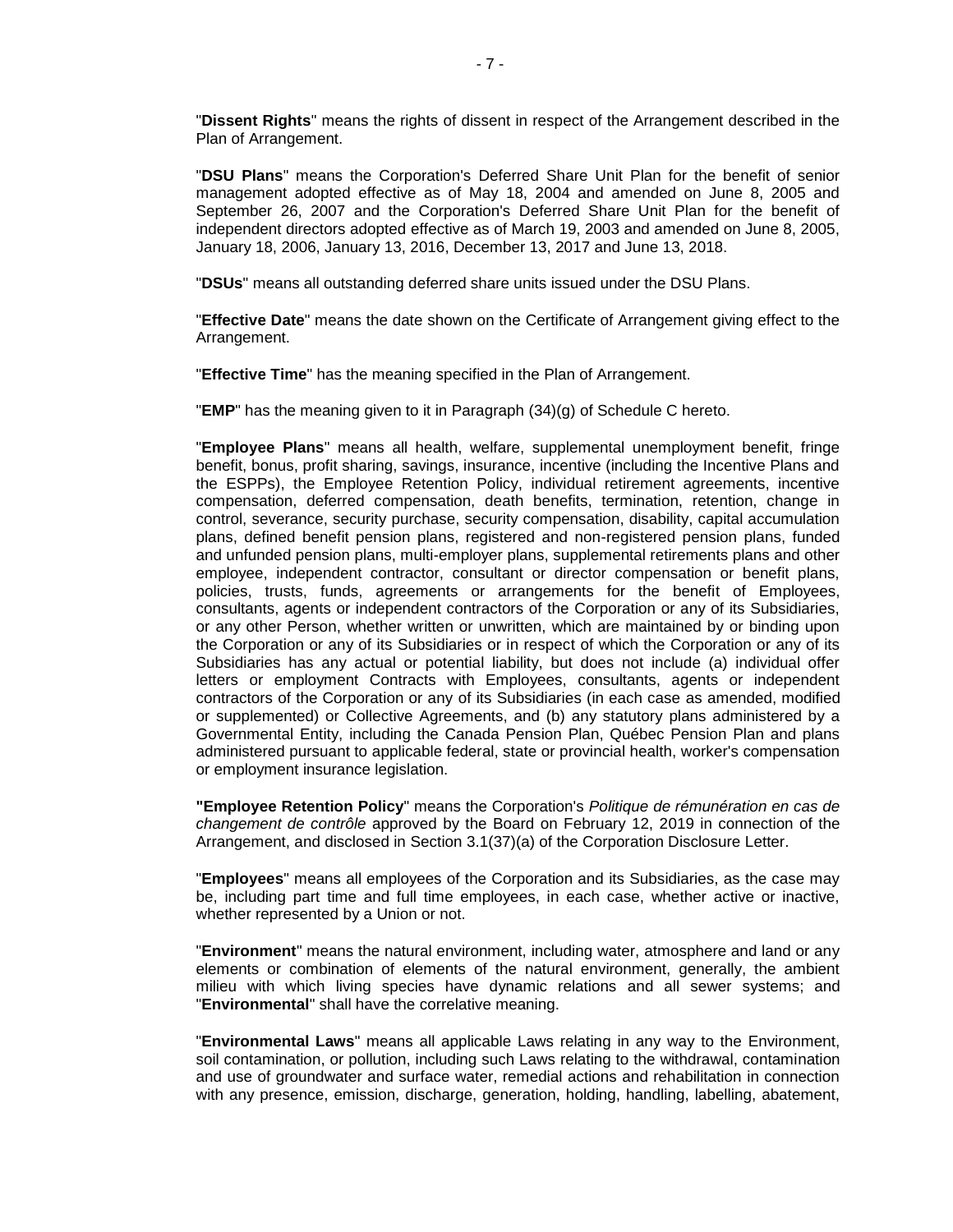management, control, monitoring, existence, escape or disposal or threat of same of any Hazardous Substances, or relating to the manufacture, processing, distribution, use, treatment, storage, disposal, transport or handling of any Hazardous Substances, or to the release, threatened release or arranging for the transportation of any Hazardous Substances and including civil or common law responsibility for acts or omissions with respect to the Environment.

"**ESPP Participants**" means all Employees or former Employees participating in the ESPPs.

"**ESPP Shares**" means all Shares held pursuant to the ESPPs for ESPP Participants.

"**ESPPs**" means, collectively, (a) the Permanent Stock Ownership Incentive Plan for Senior Managers adopted effective as of November 1, 2004 and last amended on December 13, 2017; (b) the Stock Ownership and Capital Accumulation Incentive Plan for the Non-Unionized Employees adopted effective as of January 13, 2016 and amended on December 13, 2017; and (c) the Employee Share Purchase Plan for the Benefit of all Employees or Executives adopted effective as of January 1, 2015 and last amended December on 13, 2017.

"**Exchange**" means the Toronto Stock Exchange.

"**Exchange Act**" has the meaning specified in Paragraph [\(11\)\(a\)](#page-82-0) of [Schedule](#page-79-0) C.

"**Existing Financing Instruments**" means, collectively, the following:

- (a) Fourth Amended and Restated Credit Agreement dated as of May 8, 2018 among, *inter alios*, the Corporation and National Bank of Canada providing for a revolving credit facility in the maximum aggregate amount of \$50,000,000, together with all loan documents, security and other agreements related thereto;
- (b) Credit Agreement dated as of July 21, 2011 among, *inter alios*, the Corporation and National Bank of Canada providing for a letter of credit facility in the maximum aggregate amount of \$75,000,000, together with all loan documents, security and other agreements related thereto;
- (c) an offer letter dated as of February 27, 2018 among, inter alios, the Corporation and Export Development Canada with regards to a guaranteed Marge PSG in favour of National Bank of Canada up to a maximum aggregate amount of \$50,000,000, together with coverage certificates, general conditions, indemnities (including the *Déclaration et indemnisation pour produits de cautionnement* made by the Corporation in favour of Export Development Canada dated May 5, 2010), loan documents, security and other agreements related thereto;
- (d) bonds and guarantees or other types of similar securities issued by the Corporation or any of its Subsidiaries for the benefit of third parties as required by Law in the Ordinary Course in the maximum aggregate amount of GBP 5,000,000;
- (e) credit card processing arrangements made available to the Corporation and its subsidiaries by [redacted: names of credit card processors], together with all loan documents, security and other agreements related thereto; and
- (f) the commercial credit card agreement made available to the Corporation and its Subsidiaries by The Bank of Nova Scotia.

"**FAA**" means the U.S. Federal Aviation Administration.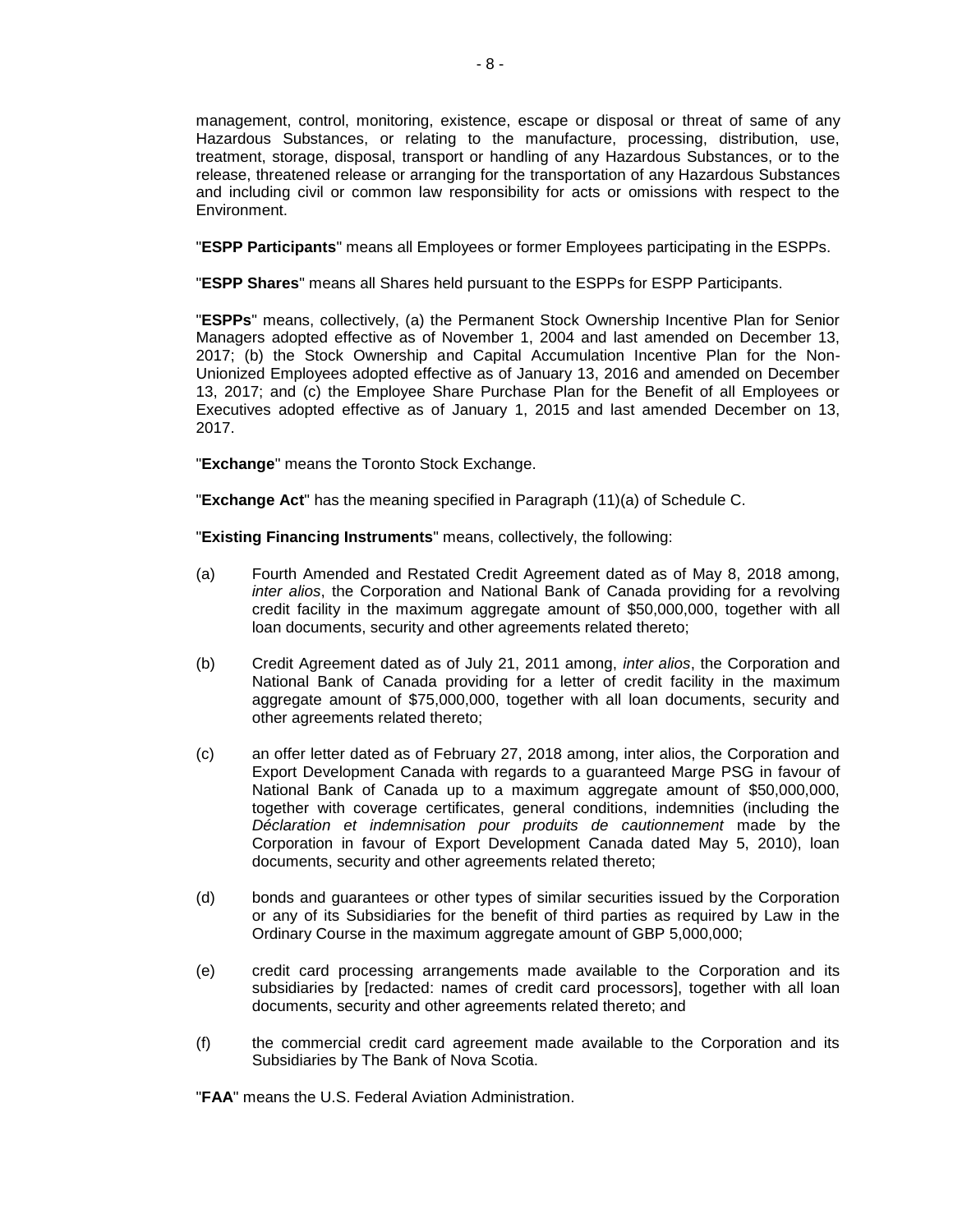"**Fairness Opinions**" means the opinions of National Bank Financial and BMO Capital Markets to the effect that, as of the date of such opinions, the Consideration to be received by the Shareholders is fair, from a financial point of view, to such holders.

"**Final Order**" means the final order of the Court in a form acceptable to the Corporation and the Purchaser, each acting reasonably, approving the Arrangement, as such order may be amended by the Court (with the consent of both the Corporation and the Purchaser, each acting reasonably) at any time prior to the Effective Date or, if appealed, then, unless such appeal is withdrawn or denied, as affirmed or as amended (provided that any such amendment is acceptable to both the Corporation and the Purchaser, each acting reasonably) on appeal.

"**Franchise Agreements**" means, collectively, all franchise Contracts between the Corporation or any of its Subsidiaries and a Franchisee, including any amendment, modification or supplement thereto, pursuant to which such Franchisee party is, subject to the terms and conditions contained therein, permitted to distribute products, or dispense services, of the Corporation or one of its Subsidiaries, whether written or oral.

"**Franchisee**" means a Person who is party to a Franchise Agreement with the Corporation or one of its Subsidiaries.

"**GDPR**" means the *General Data Protection Regulation (EU) 2016/679*.

"**Governmental Entity**" means (a) any international, multinational, national, federal, provincial, state, regional, municipal, local or other government, governmental or public department, central bank, court, tribunal, arbitral body, commission, commissioner, cabinet, board, bureau, minister, ministry, agency or instrumentality, domestic or foreign; (b) any subdivision, agent or authority of any of the foregoing; (c) any quasi-governmental or private body including any tribunal, commission, regulatory agency or self-regulatory organization exercising any regulatory, expropriation or taxing authority under or for the account of any of the foregoing, including authorities and agencies having regulatory powers in respect of transportation and aviation matters such as the Aviation Authorities; or (d) any Securities Authority or stock exchange, including the Exchange.

"**Government Official**" means any official, employee, or representative of any Governmental Entity or public international organization, any political party or employee thereof, or any candidate for political office.

"**Hazardous Substances**" means any material, substance or waste that is regulated, prohibited, listed, defined, designated or classified as, or otherwise determined to be, dangerous, hazardous, radioactive, explosive, corrosive, flammable, leachable, oxidizing, or toxic or a pollutant or a contaminant under or pursuant to Environmental Laws, and including any mixture or solution thereof.

"**IFRS**" means generally accepted accounting principles as set out in the *CPA Canada Handbook – Accounting* for an entity that prepares its financial statements in accordance with International Financial Reporting Standards.

"**Incentive Plans**" means (i) the Stock Option Plans, (ii) the DSU Plans, (iii) the PSU Plan; and (iv) the RSU Plan.

"**Incentive Securities**" means, collectively, the Options, the DSUs, the PSUs and the RSUs.

"**Indebtedness**" means, with respect to any Person, without duplication: (a) all obligations of such Person for borrowed money, or with respect to deposits or advances of any kind to such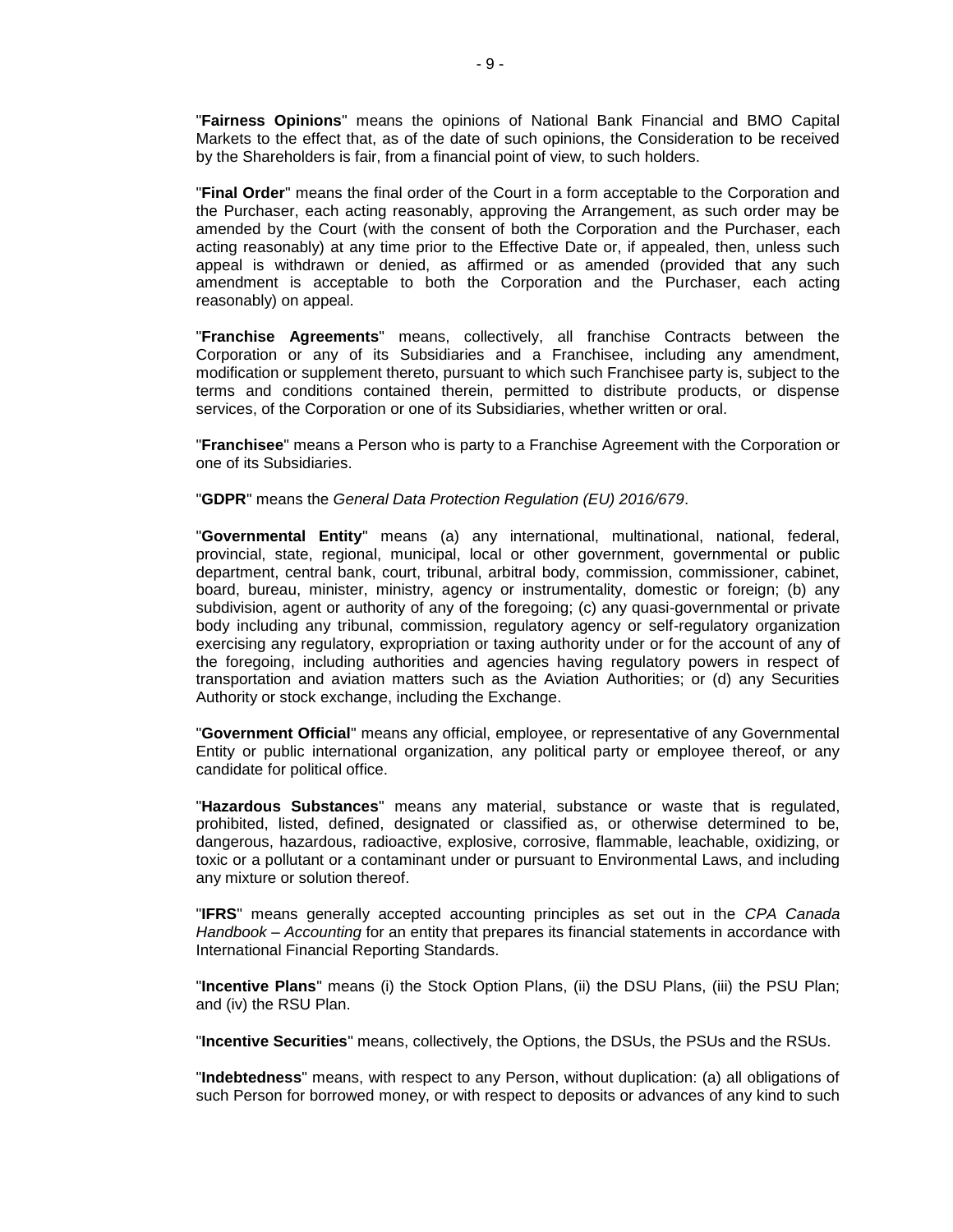Person; (b) all obligations of such Person evidenced by bonds, debentures, notes or similar instruments; (c) all Aircraft leases and conditional sale agreements and all other Contracts relating to the purchase, sale, lease, sublease or financing of Aircraft, Aircraft Engines, Spare Engines or Parts; (d) all capitalized leases or purchase money obligations of such Person; (e) all obligations under credit card processing arrangements, (f) all monetary obligations of such Person owing under Swap Contracts or similar financial instruments (which amount shall be calculated based on the amount that would be payable by such Person if the relevant Contract or instrument were terminated on the date of determination), (g) all guarantees, indemnities or financial assistance of, or in respect of, any Indebtedness of any other Person; (h) all reimbursement obligations with respect to letters of credit and letters of guarantee; and (i) all obligations in respect of bankers' acceptances.

"**Indemnified Persons**" has the meaning specified in [Section](#page-63-4) 8.9(1).

"**Intellectual Property**" means domestic and foreign: (a) patents, applications for patents and reissues, divisionals, continuations, renewals, re-examinations, extensions and continuationsin-part of patents or patent applications; (b) proprietary and non public business information, including inventions (whether patentable or not), invention disclosures, improvements, discoveries, trade secrets, confidential information, know-how, methods, models, formulas, algorithms, processes, designs, technology, technical data, schematics, formulae and customer lists, and documentation relating to any of the foregoing; (c) copyrights, copyright registrations and applications for copyright registration; (d) integrated circuit, topographies, integrated circuit topography registrations and applications, mask works, mask work registrations and applications; (e) designs, design registrations, design registration applications, industrial designs, industrial design registrations and industrial design applications; (f) trade names, business names, corporate names, domain names, website names and world wide web addresses, common law trade-marks, trade-mark registrations, trade mark applications, trade dress and logos, and the goodwill associated with any of the foregoing; (g) Software; and (h) any other intellectual property and industrial property.

"**Interim Order**" means the interim order of the Court in a form acceptable to the Corporation and the Purchaser, each acting reasonably, providing for, among other things, the calling and holding of the Meeting, as such order may be amended by the Court with the consent of the Corporation and the Purchaser, each acting reasonably.

"**Joint Venture Subsidiary**" means Desarrollo Transimar S.A. de C.V.

"**Key Regulatory Approvals**" means the approvals listed in [Schedule](#page-108-0) E.

"**Law**" means, with respect to any Person, any and all applicable national, federal, provincial, state, municipal or local law (statutory, common, civil or otherwise), constitution, treaty, convention, ordinance, code, rule, regulation, Order, injunction, judgment, award, decree, ruling or other similar requirement, whether domestic or foreign, enacted, adopted, promulgated or applied by a Governmental Entity that is binding upon or applicable to such Person or its business, undertaking, property or securities (including for greater certainty the *Transportation Modernization Act* upon its coming into force), and to the extent that they have the force of law or are binding on or affecting the Person to which they purport to apply, policies, guidelines, bulletins and enforcement advisories, standards, notices and protocols of any Governmental Entity, as amended.

"**Lien**" means any mortgage, charge, pledge, hypothec, security interest, international interest, prior claim, encroachments, option, right of first refusal or first offer, occupancy right, covenant, assignment, lien (statutory or otherwise), defect of title, or restriction or adverse right or claim, or other third party interest or encumbrance of any kind, in each case, whether contingent or absolute, including any right of a lessor under a capital or financing lease and any other lease financing.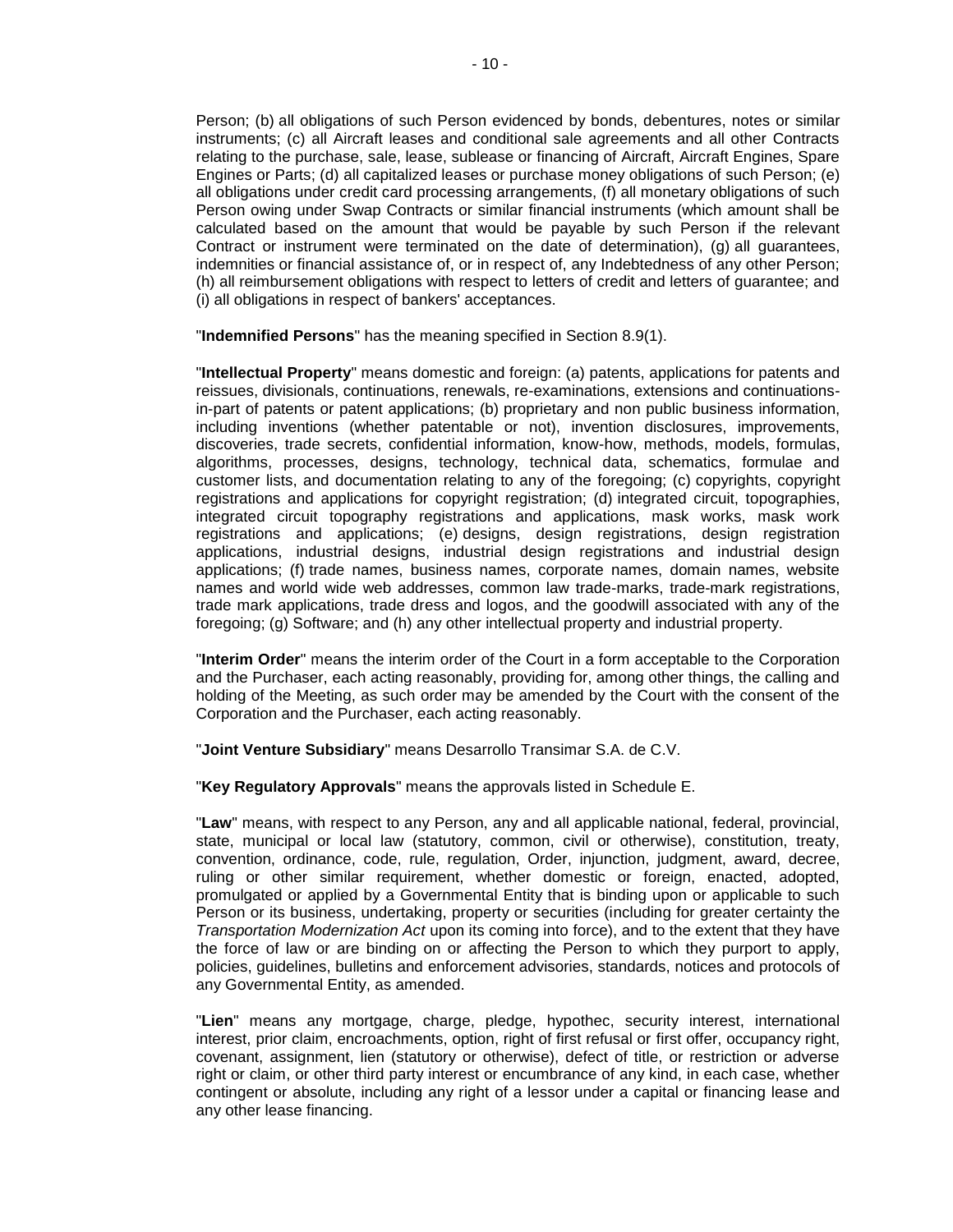"**Maintenance Program**" means the Corporation's maintenance program as approved by Transport Canada Civil Aviation.

"**Marival Armony Luxury Resort & Suites**" means the Marival Armony Luxury Resort & Suites, including real or immovable property, facilities, furnitures, fixtures, equipments, and other assets (including the Business Systems) related thereto.

"**Matching Period**" has the meaning specified in Section [5.4\(1\)\(e\).](#page-51-1)

"**Material Adverse Effect**" means any change, event, occurrence, effect, state of facts and/or circumstance that, individually or in the aggregate with other such changes, events, occurrences, effects, states of facts or circumstances is or would reasonably be expected to be material and adverse to the business, operations, results of operations, assets, properties, financial condition, liabilities (contingent or otherwise) of the Corporation and its Subsidiaries, taken as a whole, except any such change, event, occurrence, effect, state of facts or circumstance resulting from or arising in connection with:

- <span id="page-13-0"></span>(a) any change, event, occurrence, effect, state of facts or circumstance affecting generally the airline industry or the segments of the travel, hotel and tourism industries in which the Corporation and its Subsidiaries operate;
- (b) changes, events or occurrences in general economic, political, or financial conditions in any jurisdiction in which the Corporation or its Subsidiaries operate, including changes in currency exchange rates;
- (c) any change in Law, IFRS (including with respect to the implementation of IFRS 16) or changes in regulatory accounting or tax requirements, or in the interpretation, application or non-application of the foregoing by any Governmental Entity;
- (d) increases in the price of fuel (it being understood that the causes underlying such increase may, to the extent not otherwise excluded from the definition of Material Adverse Effect, be taken into account in determining whether a Material Adverse Effect has occurred);
- <span id="page-13-1"></span>(e) any natural disasters, acts of war (whether declared), uprisings and civil unrest, acts of terrorism or sabotage and outbreaks of disease, including in each of the aforementioned cases, any escalation or worsening thereof;
- (f) any action taken (or omitted to be taken) by the Corporation or any of its Subsidiaries to the extent required by this Agreement (it being understood that the causes underlying any action permitted under Section  $4.1(1)(c)$  and  $(e)$ , may to the extent not otherwise excluded from the definition of Material Adverse Effect, be taken into account in determining whether a Material Adverse Effect has occurred) or with the prior written consent or at the written direction of the Purchaser;
- (g) any change in the market price or trading volume of the Shares (it being understood that the causes underlying such change in market price or trading volume may, to the extent not otherwise excluded from the definition of Material Adverse Effect, be taken into account in determining whether a Material Adverse Effect has occurred);
- (h) any failure by the Corporation to meet any internal forecasts, projections or earnings guidance or expectations, or any external forecasts, projections or earnings guidance or expectations provided or publicly released by the Corporation or equity analysts for any period (it being understood that the causes underlying such matters may, to the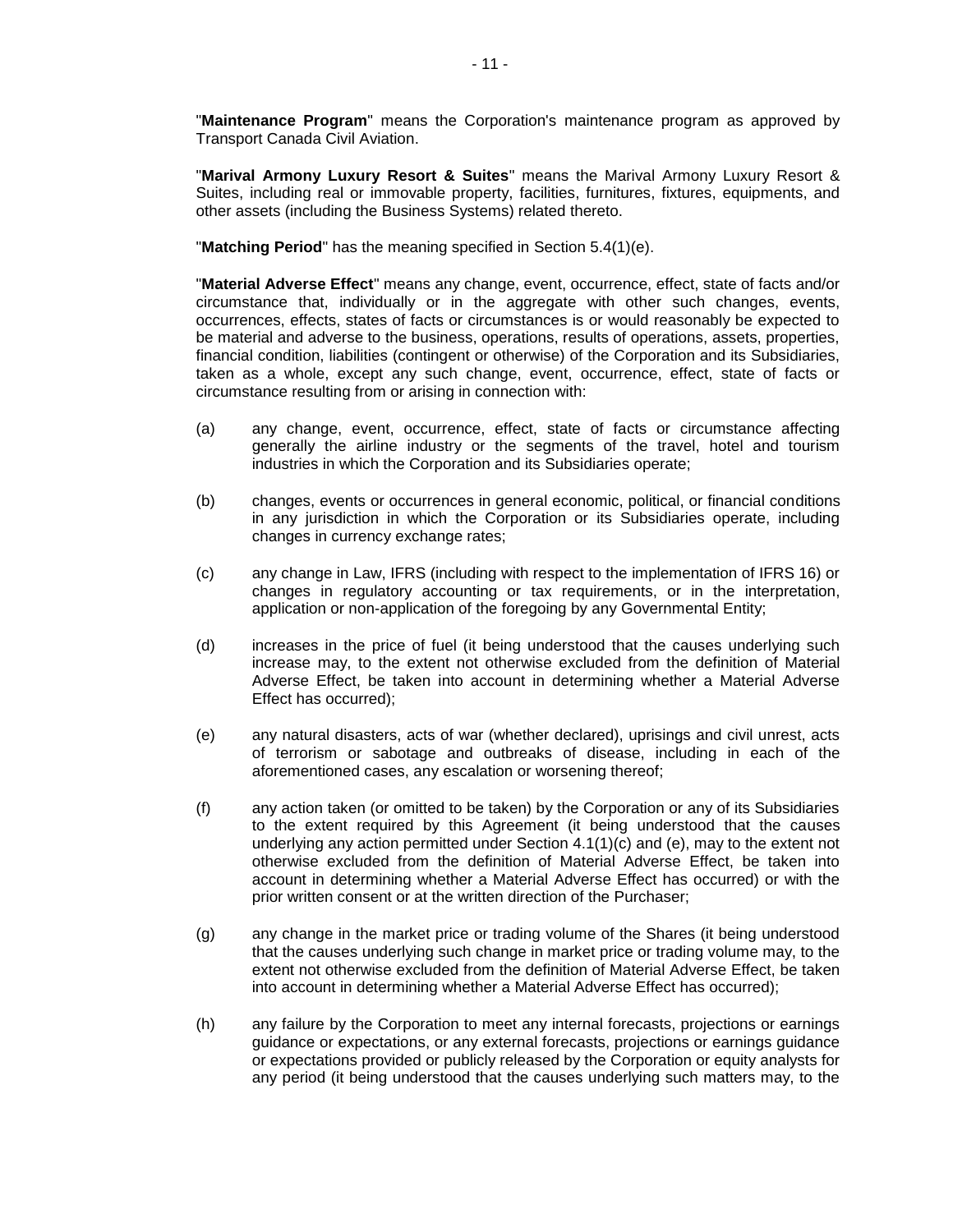extent not otherwise excluded from the definition of Material Adverse Effect, be taken into account in determining whether a Material Adverse Effect has occurred);

- (i) any Proceeding or threatened Proceeding relating to this Agreement or the Arrangement; or
- (j) the execution, announcement or performance of this Agreement or the Arrangement or the implementation of the Arrangement, including any loss or threatened loss of, or adverse change or threatened adverse change in, the relationship of the Corporation or any of its Subsidiaries with any Governmental Entity or any of its or their current or prospective employees, customers, Securityholders, financing sources, vendors, distributors, suppliers, partners, licensors or lessors;

but, in the case of clauses [\(a\)](#page-13-0) through to and including [\(e\)](#page-13-1) above, only to the extent that any such change, event, occurrence, effect, state of facts or circumstances does not have a materially disproportionate effect on the Corporation and its Subsidiaries, taken as a whole, relative to other entities operating in the airline industry or the segments of the travel, hotel and tourism industries in which the Corporation and its Subsidiaries operate; and references in certain sections of this Agreement to dollar amounts are not intended to be, and shall not be deemed to be, illustrative or interpretative for purposes of determining whether a Material Adverse Effect has occurred.

#### "**Material Contract**" means any Contract:

- <span id="page-14-0"></span>(a) that is an Aircraft Contract or an Aircraft Finance Contract or that is a material ancillary agreement related to an Aircraft Contract or an Aircraft Finance Contract or any software, data or other license agreement required to operate and/or maintain the Corporation Aircraft and the Corporation Engines;
- (b) that is a shareholders agreement or a similar type of Contract or that is otherwise relating to any joint venture, partnership or alliance, including any Contract entered into between the Corporation or any of its Subsidiaries, on the one hand, and a shareholder, partner or manager (or any of their respective affiliates) of a Subsidiary that is not wholly-owned directly or indirectly by the Corporation, on the other hand;
- (c) that is an interline, code-share, charter, wet lease, franchise, capacity purchase, regional carrier, co-brand, frequent flyer or similar Contract that is material to the business and operations of the Corporation and its Subsidiaries on a consolidated basis or that is outside the Ordinary Course;
- (d) with any airport authority in relation to the operation of air services to, use of airport facilities and equipment at, or the lease or license of premises, in each case, at any Material Corporation Airport or that is otherwise material to the business and operations of the Corporation and its Subsidiaries on a consolidated basis or that is outside the Ordinary Course;
- (e) relating to the provision of ground baggage handling services (including terminal services, customer services, baggage handling services, ramp services, de-icing services and lounge services), Contracts respecting the participation in Consortia, fuel purchase and supply, in each case that is material to the business and operations of the Corporation and its Subsidiaries on a consolidated basis or that is outside the Ordinary Course;
- (f) relating to Aircraft, airframe, Aircraft Engine or Spare Engine maintenance repair, overhaul or exchange services or relating to Parts supply or maintenance, repair,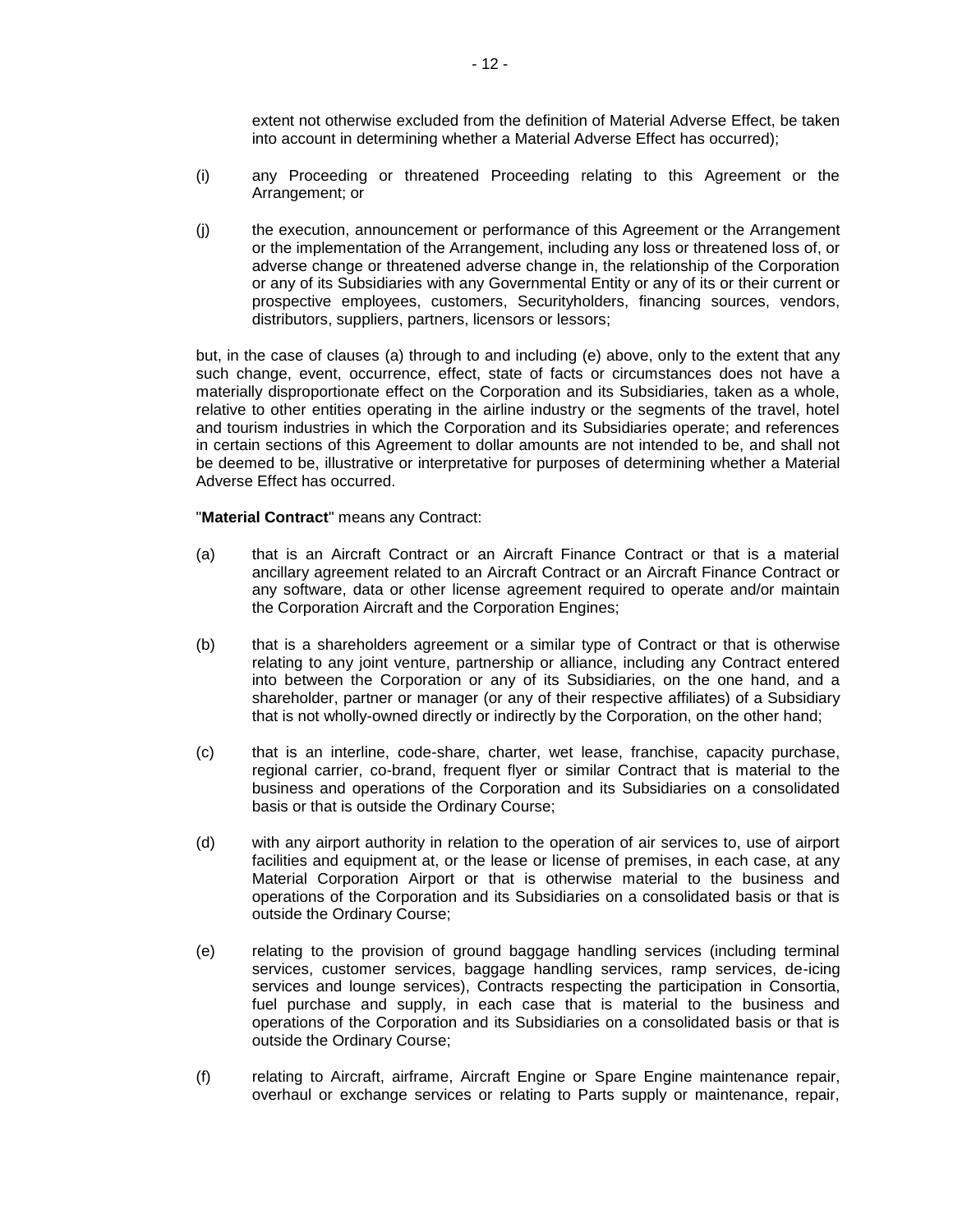overhaul or exchange services that, in each case, is material to the Corporation and its Subsidiaries and that cannot be terminated by the Corporation or any of its Subsidiaries, as applicable, without penalty on sixty (60) days' notice or in respect of which the counterparty is the sole source of supply or has an exclusivity;

- (g) relating to the delivery of statutory services such as air navigation and transportation security, in each case that is material to the business and operations of the Corporation and its Subsidiaries on a consolidated basis or that is outside of the Ordinary Course;
- (h) relating to the distribution and sale of tickets, travel packages, travel services (including ground transportation and destination booking services), airfares and other products and services with distribution systems and third party vendors and suppliers, in each case that is material to the business and operations of the Corporation and its Subsidiaries on a consolidated basis or that is outside of the Ordinary Course;
- (i) providing for material rights in relation to Corporation Slots;
- (j) relating to Indebtedness (currently outstanding or which may become outstanding) of the Corporation or any of its Subsidiaries in excess of a principal outstanding amount of (i) \$10,000,000 in the aggregate when this term is used in [Section](#page-33-1) 4.1, or (ii) \$5,000,000 in the aggregate when this term is used elsewhere in this Agreement, including in [Schedule](#page-79-0) C), excluding guarantees or intercompany liabilities or obligations between two or more Persons each of whom is a Subsidiary of the Corporation or between the Corporation and one or more Persons each of whom is a Subsidiary of the Corporation;
- (k) restricting the incurrence of Indebtedness by the Corporation or any of its Subsidiaries (including by requiring the granting of an equal and rateable Lien) or the incurrence of any Liens on any properties or assets of the Corporation or any of its Subsidiaries, or restricting the payment of dividends by the Corporation;
- (l) under which the Corporation or its Subsidiaries has received payment in excess of \$5,000,000 during the fiscal year ended October 31, 2018, expects to receive payment in excess of \$5,000,000 during the fiscal year ending October 31, 2019 or expects to receive in excess of \$5,000,000 in any 12-month period over the life of the Contract;
- (m) under which the Corporation or its Subsidiaries have made payments in excess of \$5,000,000 during the fiscal year ended October 31, 2018, is obligated to make payments in excess of \$5,000,000 during the fiscal year ending October 31, 2019 or is obligated to make payment in excess of \$5,000,000 in any 12-month period over the life of the Contract;
- (n) providing for the purchase, sale or exchange of, or option to purchase, sell or exchange (including any put, call or similar right), any property or asset where the purchase or sale price or agreed value of such property or asset exceeds \$5,000,000;
- (o) that (i) limits or restricts in any material respect the ability of the Corporation or any of its Subsidiaries to engage in any line of business or carry on business in any geographic area or the scope of Persons to whom the Corporation or any of its Subsidiaries may sell products or deliver services; or (ii) creates an exclusive dealing arrangement or "most favoured nation" obligation, or grants a third party a right of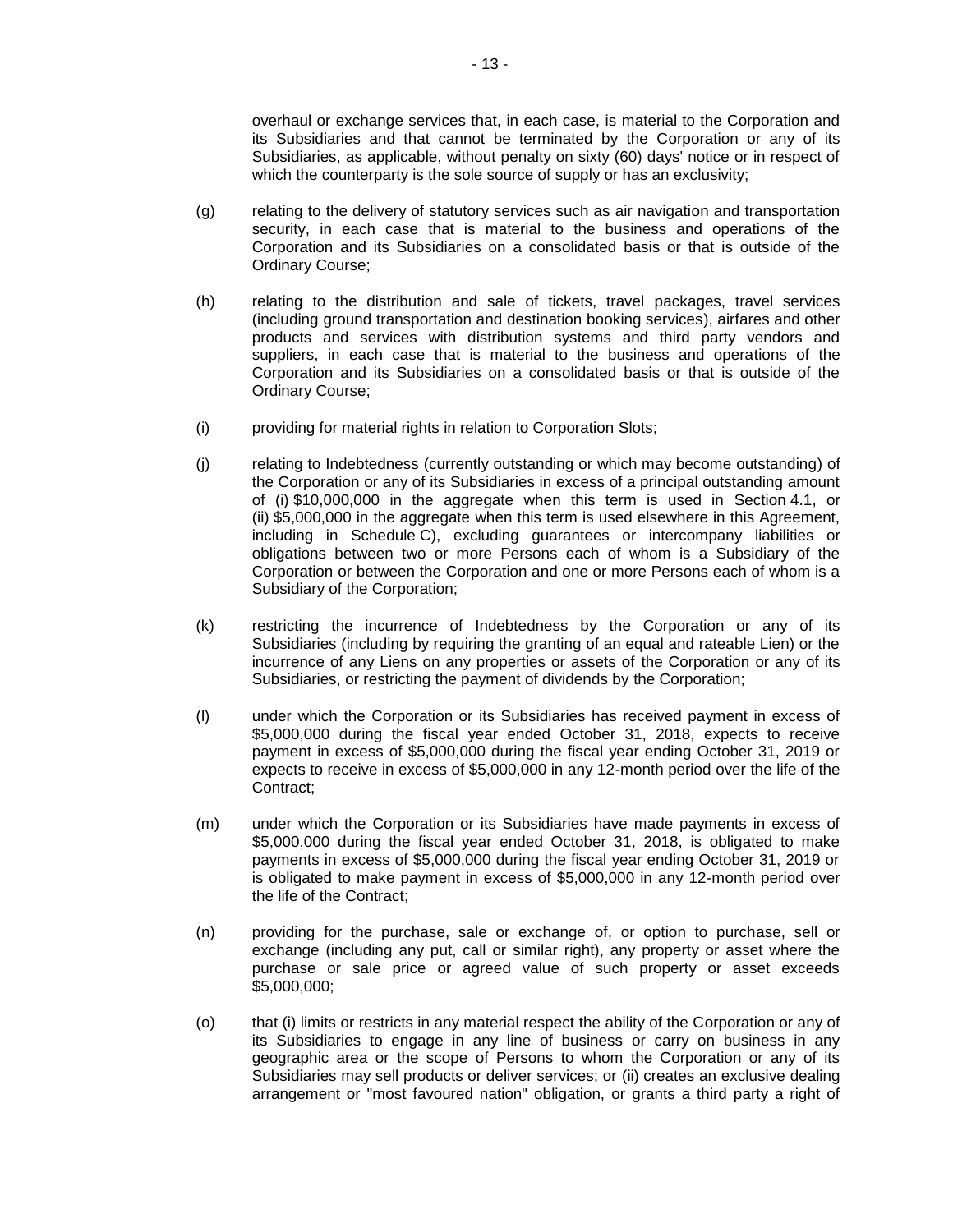first offer or refusal in respect of material assets of the Corporation or any of its Subsidiaries;

- (p) providing for any Swap that is material to the Corporation and its Subsidiaries;
- (q) that if terminated or modified or if it ceased to be in effect, would reasonably be expected to have a Material Adverse Effect;
- (r) that is a Collective Agreement or Contract with any Union;
- (s) with a Governmental Entity for a value in excess of (i) \$10,000,000 in the aggregate when this term is used in [Section](#page-33-1) 4.1, or (ii) \$5,000,000 in the aggregate when this term is used elsewhere in this Agreement, including in [Schedule](#page-79-0) C);
- (t) that contains any indemnification rights or obligations, or credit support relating to such indemnification rights or obligations, other than any of such indemnification rights or obligations incurred in the Ordinary Course;
- (u) that obligates the Corporation or any of its Subsidiaries to make any capital investment or capital expenditure in excess of (i) \$10,000,000 in the aggregate when this term is used in [Section](#page-33-1) 4.1, or (ii) \$5,000,000 in the aggregate when this term is used elsewhere in this Agreement, including in [Schedule](#page-79-0) C;
- (v) providing for any payments that may become payable in connection with, or in relation to, a change of control;
- (w) that is a sales agency, travel agency or tour operator Contract (including Contracts with air carriers and with respect to hotel bookings) under which the Corporation or any of its Subsidiaries is obligated to make or expects to receive payments in excess of \$5,000,000 in any 12-month period over the life of the Contract;
- (x) that is a supply Contract with respect to air, hotel or payment or credit card processing and that contains any minimum use, supply or display requirements or that requires the Corporation and its Subsidiaries to maintain certain levels of unrestricted cash;
- <span id="page-16-0"></span>(y) that is otherwise material to the Corporation and its Subsidiaries, taken as a whole; or
- (z) any Contract (other than Contracts referred to in [\(a\)](#page-14-0) through [\(y\)](#page-16-0) above) that is still in force and which has been or would be required by Securities Laws to be filed by the Corporation with the Securities Authorities;

and includes each of the Contracts listed in Paragraph [\(25\)\(a\)](#page-86-0) of [Schedule](#page-79-0) C, provided that, in each of the foregoing cases, if a Contract has been amended, modified, supplemented or renewed, any reference to the Contract shall refer to the Contract as so amended, modified, supplemented or renewed.

"**Material Corporation Airport**" means Montreal Pierre-Elliot Trudeau International Airport, Toronto Pearson International Airport, London Gatwick Airport, Paris Charles de Gaulle Airport, Cancun International Airport, Punta Cana International Airport and Leonardo Di Vinci Fiumicino International Airport.

"**Meeting**" means the special meeting of the Shareholders, including any adjournment or postponement of such special meeting in accordance with the terms of this Agreement, to be called and held in accordance with the Interim Order to consider the Arrangement Resolution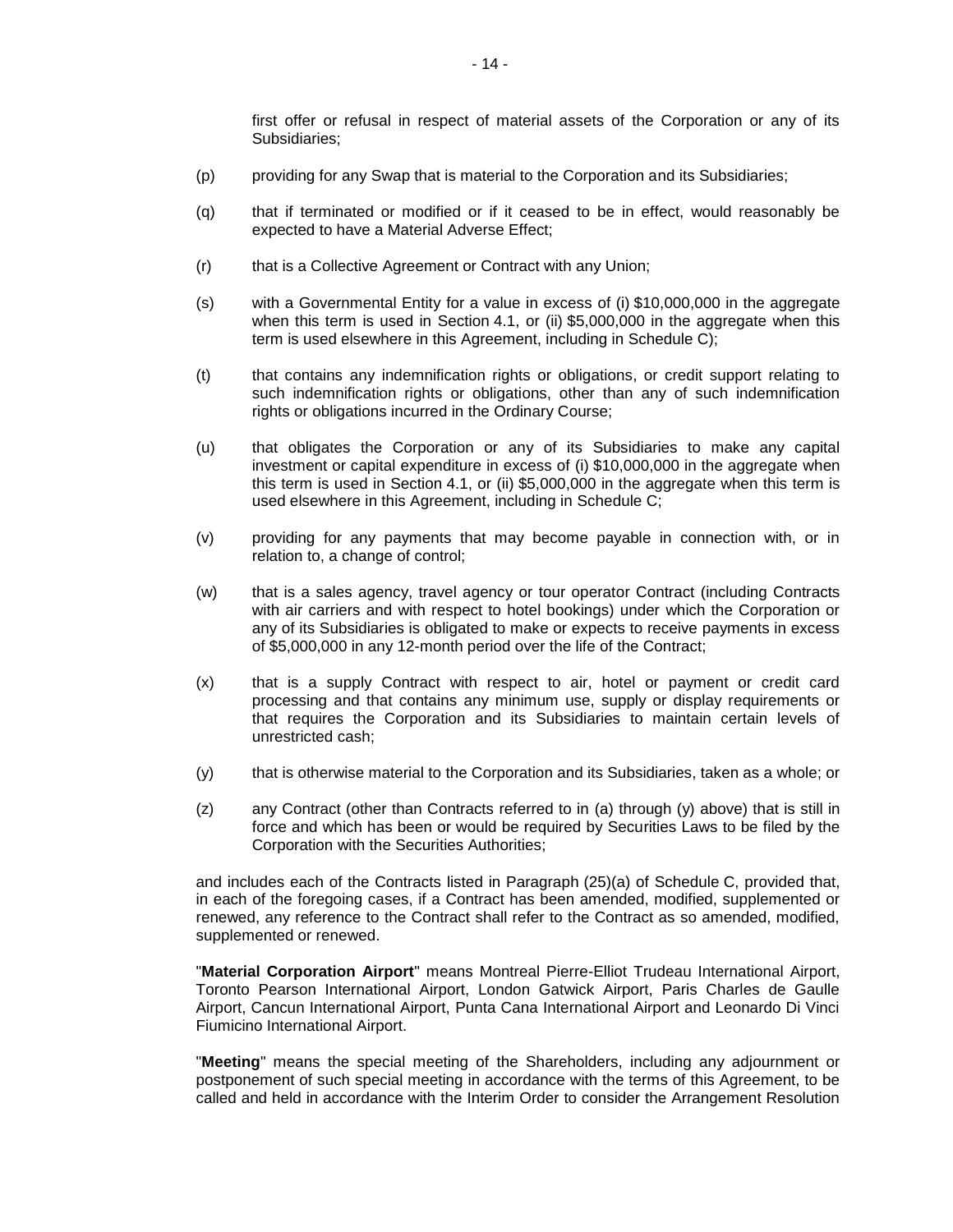and for any other purpose as may be set out in the Circular and agreed to in writing by the Purchaser.

"**Misrepresentation**" has the meaning specified in the *Securities Act* (Québec) and other Securities Laws.

"**Money Laundering Laws**" has the meaning specified in Paragraph [\(44\)](#page-100-1) of [Schedule](#page-79-0) C.

"**Net Indebtedness**" means Indebtedness less cash and cash equivalents.

"**officer**" has the meaning specified in the *Securities Act* (Québec).

"**OHSA**" has the meaning specified in Paragraph [\(35\)\(g\)](#page-93-0) of [Schedule](#page-79-0) C.

"**Options**" means all outstanding options to purchase Shares issued pursuant to the Stock Option Plans.

"**Order**" means all judicial, arbitral, administrative, ministerial, departmental or regulatory judgments, injunctions, orders, decisions, rulings, determinations, awards, decrees, stipulations or similar actions taken or entered by or with, or applied by, any Governmental Entity (in each case, whether temporary, preliminary or permanent).

"**Ordinary Course**" means, with respect to an action taken by a Party or any of its Subsidiaries, that such action is consistent in nature and scope with the past practices of such Party or such Subsidiary and is taken in the ordinary course of the normal day-to-day operations of the business of such Party or such Subsidiary.

"**Other Assets**" means the Corporation Assets other than Corporation Owned Properties, Corporation Leased Properties, Corporation Aircraft, Corporation Engines, Corporation Parts, Material Contracts, Authorizations, Corporation Intellectual Property, Corporation Software, Third Party Software and the Corporation Slots.

"**Other Regulatory Approvals**" means any Authorization, permit, exemption, review, Order, decision or approval of, or any registration and filing with, any Governmental Entity, or the expiry, waiver or termination of any waiting period imposed by Law or a Governmental Entity, in each case required to be obtained in connection with the transactions contemplated by this Agreement, but excluding the Key Regulatory Approvals.

"**Outside Date**" means June 27, 2020, provided that if one or more of the Key Regulatory Approvals has not been obtained, either Party may, in its sole discretion:

- (a) extend such initial Outside Date by three (3) additional successive periods of one (1) month each; and
- (b) thereafter, further extend the Outside Date by three (3) additional successive periods of one (1) month each, provided that, at the time of each such additional extension, a suit, action, litigation or arbitration or other legal proceeding (including any civil, criminal, administrative or appellate proceeding) has commenced, been brought or is conducted or heard by or before any Governmental Entity in relation to a Key Regulatory Approval,

in each case, by giving written notice to the other Party to such effect no later than 5:00 p.m. (Montreal time) on a date that is no less than five (5) Business Days prior to the initial Outside Date or any applicable subsequent Outside Date, provided that (i) notwithstanding the foregoing, a Party shall not be permitted to extend the applicable Outside Date if the failure to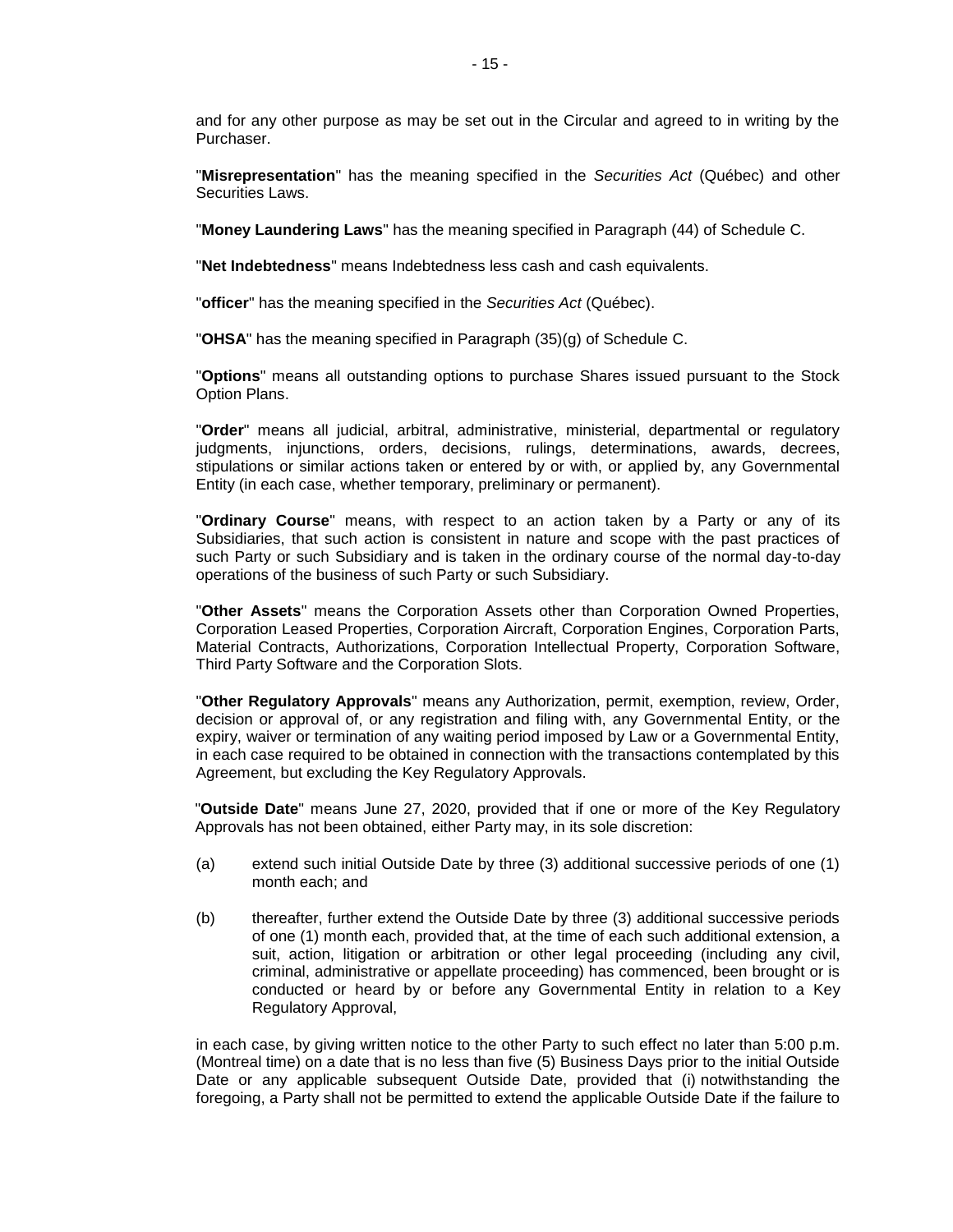obtain one or more of the Key Regulatory Approvals is primarily the result of such Party's failure to comply with its covenants relating to the obtaining of such Key Regulatory Approvals under [Section](#page-42-0) 4.4 of this Agreement, (ii) in the case of the notice extending the initial Outside Date for an initial additional period of one (1) month, such notice must be given no later than 5:00 p.m. (Montreal time) on a date that is no more than 30 days prior to the initial Outside Date, and (iii) for greater certainty, subject to the conditions set forth in this definition being satisfied, either Party shall have the ability to initiate any subsequent extension pursuant to the terms above, irrespective of which Party initiated any earlier extension.

"**Part**" means any appliance, component, part, tool, instrument, auxiliary power unit, landing gear, navigational or communication equipment, appurtenance, attachment, accessory, furnishing or other good or equipment of whatever nature which is or may from time to time be installed on, incorporated or contained in, attached or appurtenant to, an Aircraft, an airframe, an Aircraft Engine or a Spare Engine. For greater certainty, Parts include spare parts.

"**Parties**" means the Corporation and the Purchaser and "**Party**" means any one of them.

"**Permitted Contest**" means any action taken by the Corporation or a Subsidiary thereof in good faith by appropriate Proceedings diligently pursued to contest any Taxes, claims or Liens, provided that (a) the Corporation has established reasonable reserves therefor in accordance with IFRS; (b) proceeding with such contest would not reasonably be expected to have a Material Adverse Effect; and (c) proceeding with such contest will not create a material risk of sale, detention, seizure, forfeiture or loss of, or interference with the use or operation of, a material part of the Corporation Assets or any Corporation Aircraft or any Corporation Engine.

"**Permitted Liens**" means, in respect of the Corporation or any of its Subsidiaries, any one or more of the following:

- (a) Liens for Taxes which are not due or delinquent or which are the subject of a Permitted Contest;
- (b) inchoate or statutory Liens of contractors, subcontractors, mechanics, workers, suppliers, materialmen, carriers and others in respect of the construction, maintenance, repair or operation of assets, provided that such Liens are related to obligations not due or delinquent, are not registered against title to any assets and in respect of which adequate holdbacks are being maintained as required by applicable Law;
- (c) the right reserved to or vested in any Governmental Entity by any statutory provision or by the terms of any lease, licence, franchise, grant or permit of the Corporation or any of its Subsidiaries, to terminate any such lease, licence, franchise, grant or permit, or to require annual or other payments as a condition of their continuance;
- (d) easements, rights of way, servitudes and similar rights in land including rights of way and servitudes for highways and other roads, railways, sewers, drains, pipelines, gas and water mains, electric light, power, telephone, telegraph or cable television conduits, poles, wires and cables that do not materially adversely affect the use and enjoyment of any real or immovable property;
- (e) Liens or deposits for the fees or charges of NAV Canada or any city or any other public or private board or other body or organization chartered or otherwise established for the purpose of administering, operating or managing airports or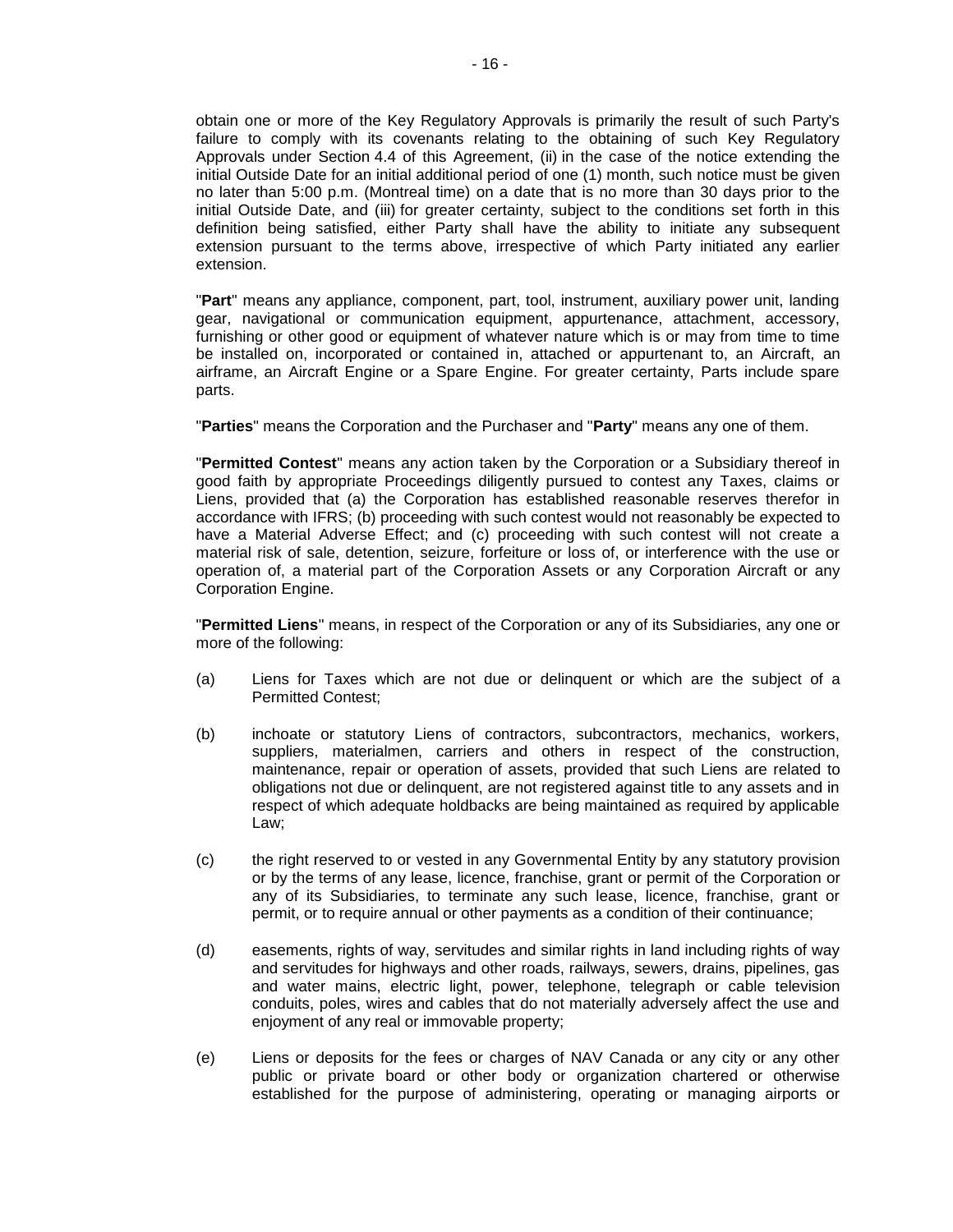related facilities or air navigation authority arising by operation of law in the Ordinary Course for which payment is not due;

- (f) ownership rights reserved by lessors under leases or licenses entered into with the Corporation or any of its Subsidiaries;
- (g) Liens granted by the Corporation or any of its Subsidiaries in relation to the purchasing and/or leasing of Corporation Aircraft or Corporation Engines; and
- (h) Liens listed and described in [Section](#page-3-1) 1.1 of the Corporation Disclosure Letter.

"**Person**" includes any individual, partnership, association, body corporate, organization, trust, estate, trustee, executor, administrator, legal representative, government (including Governmental Entity), syndicate or other entity, whether or not having legal status.

"**Personal Information**" means any information that is subject to any Privacy Law or capable of being associated with a legal Person (in jurisdictions where legal persons have the benefit of, or are protected by, Privacy Laws) or with an individual consumer or device, including information that identifies, or could be combined with other information to identify a device or natural person, including name, physical address, telephone number, email address, financial account number, government-issued identifier (including Social Security number and driver's license number), medical, health or insurance information, gender, date of birth, educational or employment information, any religious or political view or affiliation, marital or other status, photograph, face geometry or biometric information, and any other data used or intended to be used to identify, contact or precisely locate an individual. "**Personal Information**" includes information in any form, including paper, electronic and other forms.

"**Plan of Arrangement**" means the plan of arrangement, substantially in the form of [Schedule](#page-67-1) A, subject to any amendments or variations to such plan made in accordance with this Agreement and the Plan of Arrangement or made at the direction of the Court in the Final Order with the prior written consent of the Corporation and the Purchaser, each acting reasonably.

"**Pre-Acquisition Reorganization**" has the meaning specified in [Section](#page-44-1) 4.6(1).

"**Privacy Laws**" means any applicable Law that governs the receipt, collection, compilation, use, storage, processing, sharing, safeguarding, security, disposal, destruction, disclosure or transfer of Personal Information and any such law governing data breach notification, in any jurisdiction in which Corporation or any of its Subsidiaries provides services, including, *the Personal Information Privacy and Electronic Documents Act* (Canada), the CASL, GDPR and any national law supplementing the GDPR (such as, in the UK, the Data Protection Act 2018), any national law implementing the EU ePrivacy Directive 2002/58/EC (as amended by Directive 20009/136) (such as, in the UK, *The Privacy and Electronic Communications (EC Directive) Regulation 2003*), and any published interpretation and guidance issued by any Governmental Entity.

"**Proceeding**" means any suit, claim, action, charge, litigation, arbitration, proceeding (including any civil, criminal, administrative, investigative or appellate proceeding), hearing, audit, examination, enquiry, investigation or other proceeding commenced, brought, conducted or heard by or before, any Governmental Entity.

"**PSU Plan**" means the Corporation's Performance Share Units Plan adopted effective as of January 1, 2015 and last amended on December 13, 2017.

"**PSUs**" means all outstanding performance share units issued under the PSU Plan.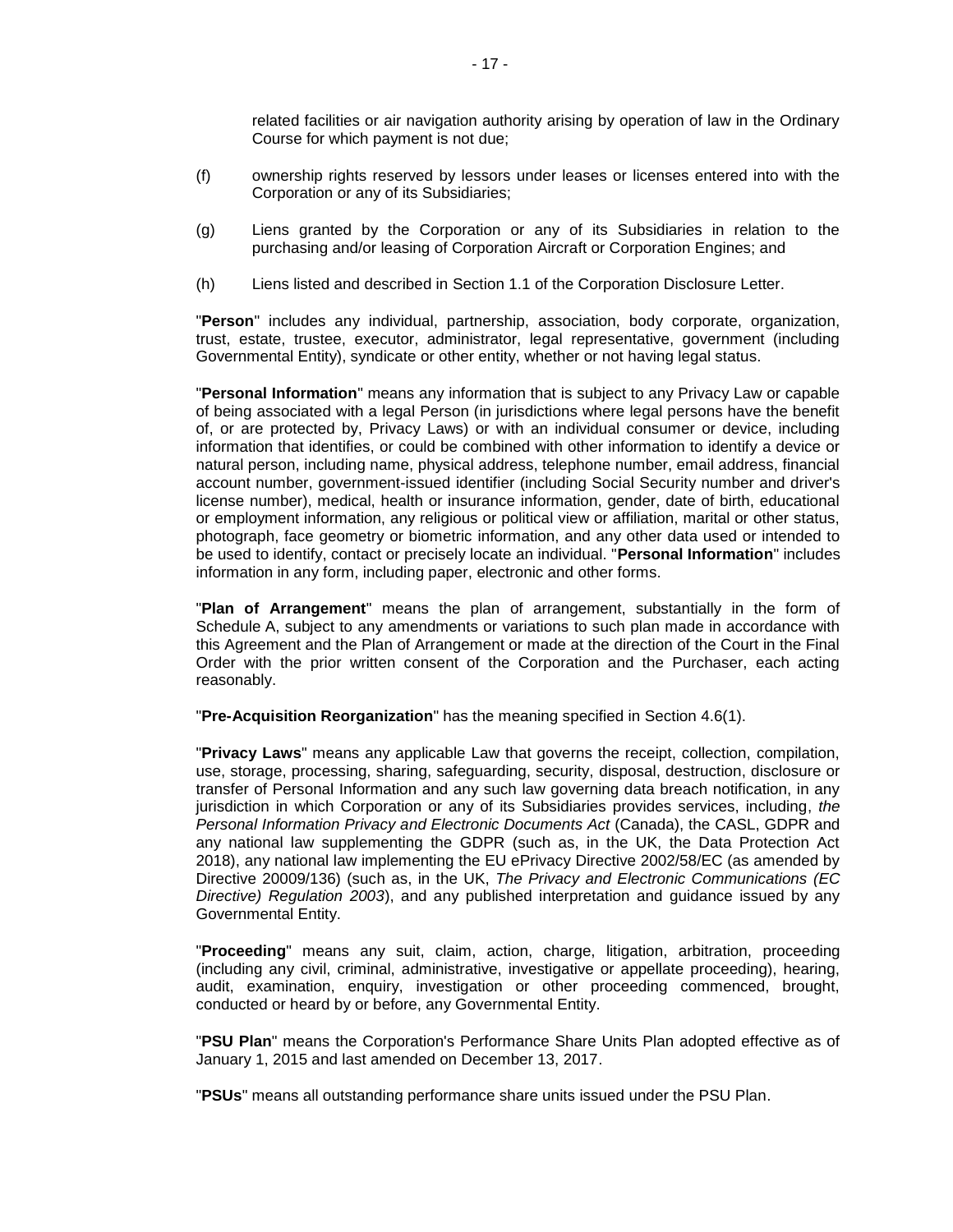"**Puerto Morelos Project**" means the project related to the construction by the Corporation and/or one or more of its Subsidiaries of an oceanfront hotel in Puerto Morelos, Mexico (and includes the Business Systems related thereto, if any).

"**Purchaser**" means Air Canada, a corporation existing under the laws of Canada or, in accordance with [Section](#page-64-0) 8.12, any of its successors or permitted assigns.

"**Regulation 45-106**" means Regulation 45-106 *respecting Prospectus Exemptions*.

"**Regulation 51-102**" means Regulation 51-102 *respecting Continuous Disclosure Obligations*.

"**Regulation 52-109**" means Regulation 52-109 *respecting Certification of Disclosure in Issuers' Annual and Interim Filings*.

"**Regulation 61-101**" means Regulation 61-101 *respecting Protection of Minority Security Holders in Special Transactions*.

"**Representative**" means, with respect to any Person, any officer, director, employee, representative (including any financial, legal or other adviser) or agent of such Person or of any of its Subsidiaries.

"**Restricted Information**" has the meaning specified in [Section](#page-50-1) 5.3(2).

"**Restricted Information Recipient**" has the meaning specified in [Section](#page-50-1) 5.3(2).

"**Required Shareholder Approval**" has the meaning specified in [Section](#page-25-3) 2.2(2).

"**Reverse Termination Fee**" has the meaning specified in [Section](#page-60-0) 8.2(5).

"**Reverse Termination Fee Event**" has the meaning specified in [Section](#page-60-1) 8.2(4).

"**Rights Plan**" means the amended and restated shareholder rights plan agreement dated as of March 16, 2017 between the Corporation and CST Trust Company, as rights agent.

"**RSU Plan**" means the Corporation's Restricted Share Unit Plan adopted effective as of November 1, 2016 and last amended on December 13, 2017.

"**RSUs**" means all outstanding restricted share units issued under the RSU Plan.

"**Sanctions**" has the meaning given to it in Paragraph [\(41\)](#page-99-0) of [Schedule](#page-79-0) C hereto.

"**Seasonal Aircraft**" means, as of the date of this Agreement, the Aircraft listed in [Section](#page-32-2) 3.[1\(47\)](#page-32-2)[\(a\)](#page-102-0) of the Corporation Disclosure Letter, and, thereafter, such other Aircraft as may be leased by the Corporation or one or more of its Subsidiaries for not more than one continuous period of up to six (6) months.

"**Securities Authority**" means the AMF and any other applicable securities commissions or securities regulatory authority of a province or territory of Canada and the Exchange.

"**Securities Laws**" means the *Securities Act* (Québec) together with all other applicable securities Laws, rules and regulations and published policies thereunder or under the securities Laws of any other province or territory of Canada, and the rules and policies of the Exchange.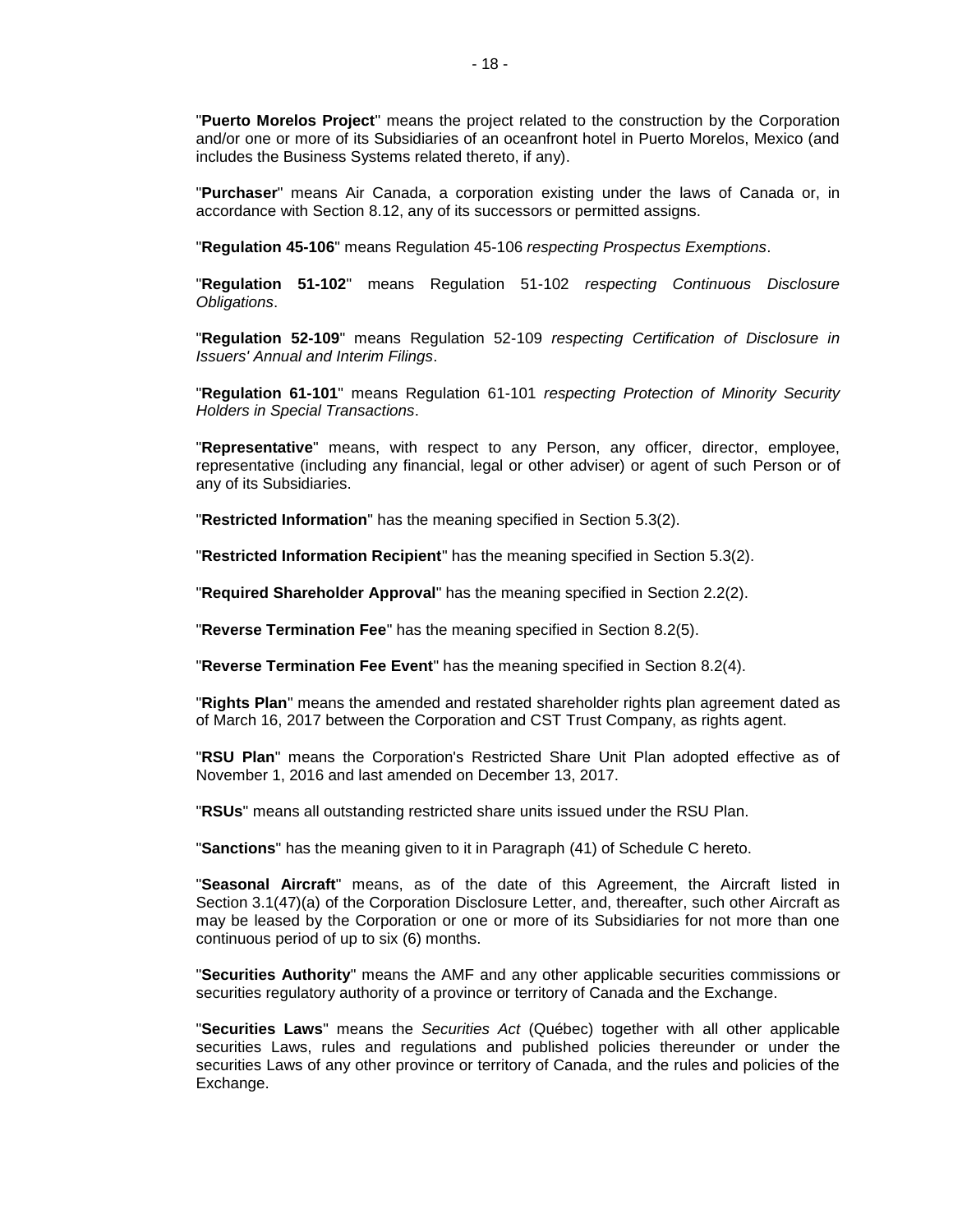"**Securityholders**" means, collectively, the Shareholders and the holders of Incentive Securities.

"**SEDAR**" means the System for Electronic Document Analysis and Retrieval maintained on behalf of the Securities Authorities.

"**Senior Management**" means the members of the executive leadership team of the Corporation, which is currently comprised of (i) the Co-founder, Chairman of the Board, President and Chief Executive Officer of the Corporation; (ii) the Chief Operating Officer of the Corporation; (iii) the President, Hotel Division of the Corporation; (iv) the President-General Manager of Air Transat; (v) the President, Transat Distribution Canada and Vice-President and Chief Distribution Officer of the Corporation; (vi) the Vice-President and Chief Information Officer of the Corporation; (vii) the Vice-President, General Counsel and Corporate Secretary of the Corporation, (viii) the Vice-President, Human Resources and Corporate Affairs of the Corporation, (ix) the Senior Vice President and Advisor to the President of the Corporation, and (x) the Vice-President, Finance and Administration and Chief Financial Officer of the Corporation.

"**Shareholders**" means the registered or beneficial holders of the Shares, as the context requires.

"**Shares**" means, collectively, the Class A Variable Voting Shares and the Class B Voting Shares, and a "**Share**" means any of a Class A Variable Voting Share and a Class B Voting Share.

"**Software**" means any computer software or program (both in source code or object code form), including any software as a service or other cloud-based system in use, and all proprietary rights, documentation and other materials related to such computer software or program.

"**Spare Engine**" means an Aircraft engine together with all parts installed on, incorporated or contained in, attached or appurtenant to, such engine and which form part or shall be deemed to form part of the engine, and which engine was acquired by the Corporation or one of its Subsidiaries as a spare engine, regardless of whether such engine is installed on an Aircraft at any given time.

"**Special Committee**" means the special committee consisting of independent members of the Board formed in connection with the Arrangement and the other transactions contemplated by this Agreement.

"**Stock Option Plans**" means (i) the Corporation's 2016 Stock Option Plan adopted effective as of January 13, 2016, as amended, (ii) the Corporation's 2009 Stock Option Plan adopted effective as of January 14, 2009, as amended, and (iii) the Corporation's 1995 Stock Option Plan adopted effective as of December 5, 1995, as amended.

"**Subsidiary**" has the meaning specified in Regulation 45-106 as in effect on the date of this Agreement, and for the purposes of this Agreement, "control" shall also include the possession, directly or indirectly, of the power to direct or cause the direction of the policies, management and affairs of any Person, whether through ownership of voting securities, by Contract or otherwise, including with respect to any general partner of another Person with the power to direct the policies, management and affairs of such Person, and when "Subsidiary" is used in reference to the Corporation, it shall include the Joint Venture Subsidiary.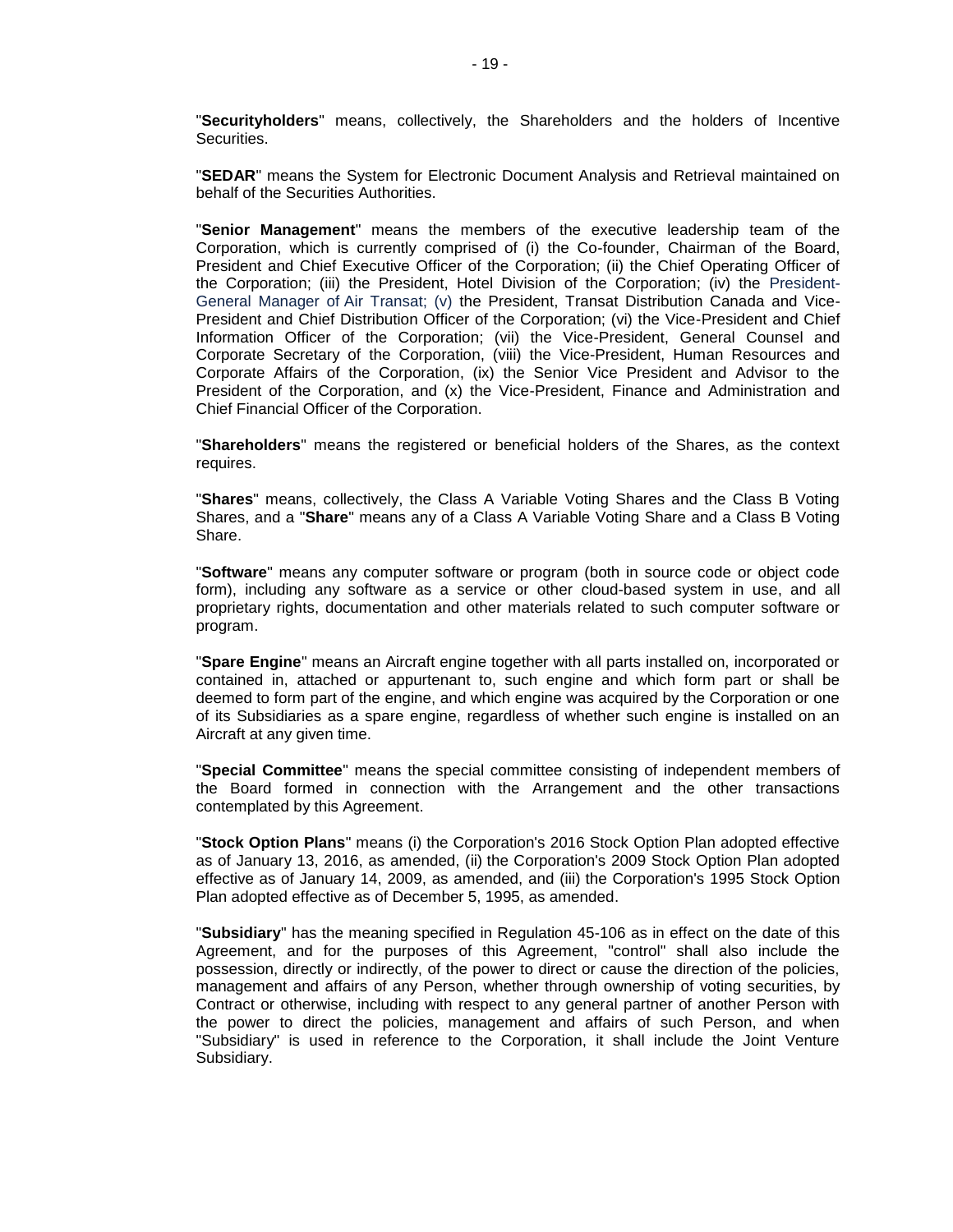"**Superior Proposal**" means any unsolicited *bona fide* written Acquisition Proposal from a Person or group of Persons to acquire not less than all of the outstanding Shares or all or substantially all of the assets of the Corporation on a consolidated basis that:

- (a) complies with Securities Laws and did not result from or involve a breach of [Article](#page-48-1) 5;
- (b) is reasonably capable of being completed without undue delay, taking into account, all financial, legal, regulatory and other aspects of such proposal and the Person or group of Persons making such proposal and their respective affiliates;
- (c) is made by a Person or group of Persons who has demonstrated to the satisfaction of the Board, acting in good faith (after receipt of advice from its financial advisers and its outside legal counsel), that it has (i) adequate cash on hand and/or (ii) fully committed financing from a bank or other recognized and reputable financial institution, fund or organization that makes debt or equity investments or financing as part of its usual activities, and that is not subject to any condition or contingency other than usual closing conditions, required to complete such Acquisition Proposal at the time and on the basis set out therein;
- (d) is not subject to any due diligence or access condition;
- (e) provides for a consideration payable in cash per Share which is equal to or greater than \$14.00; and
- (f) the Board determines in its good faith judgment, after receiving the advice of its outside legal and financial advisers and after taking into account all the terms and conditions of the Acquisition Proposal, including all legal, financial, regulatory and other aspects of such Acquisition Proposal and the Person or group of Persons making such Acquisition Proposal and their respective affiliates, would, if consummated in accordance with its terms and taking into account the risk of noncompletion and other factors deemed relevant by the Board (including the postacquisition leverage level), result in a transaction which is (i) in the best interests of the Corporation and its stakeholders, and (ii) more favourable, from a financial point of view, to the Shareholders than the Arrangement (including any amendments to the terms and conditions of the Arrangement proposed by the Purchaser pursuant to [Section](#page-52-0) 5.4(2)).

"**Superior Proposal Notice**" has the meaning specified in Section [5.4\(1\)\(c\).](#page-51-2)

"**Swaps**" means any transaction which is a derivative, rate swap transaction, basis swap, forward rate transaction, commodity swap, hedge, commodity option, equity or equity index swap, equity index option, bond option, interest rate option, forward foreign exchange transaction, cap transaction, floor transaction, collar transaction, currency swap transaction, cross-currency rate swap transaction, currency option, forward sale, exchange traded futures Contract or other similar transaction (including any option with respect to any of these transactions or any combination of these transactions).

"**Tax Act**" means the *Income Tax Act* (Canada).

"**Tax Returns**" means any and all returns, reports, declarations, elections, notices, forms, designations, filings, and statements (including estimated tax returns and reports, withholding tax returns and reports, and information returns and reports) filed or required to be filed in respect of Taxes.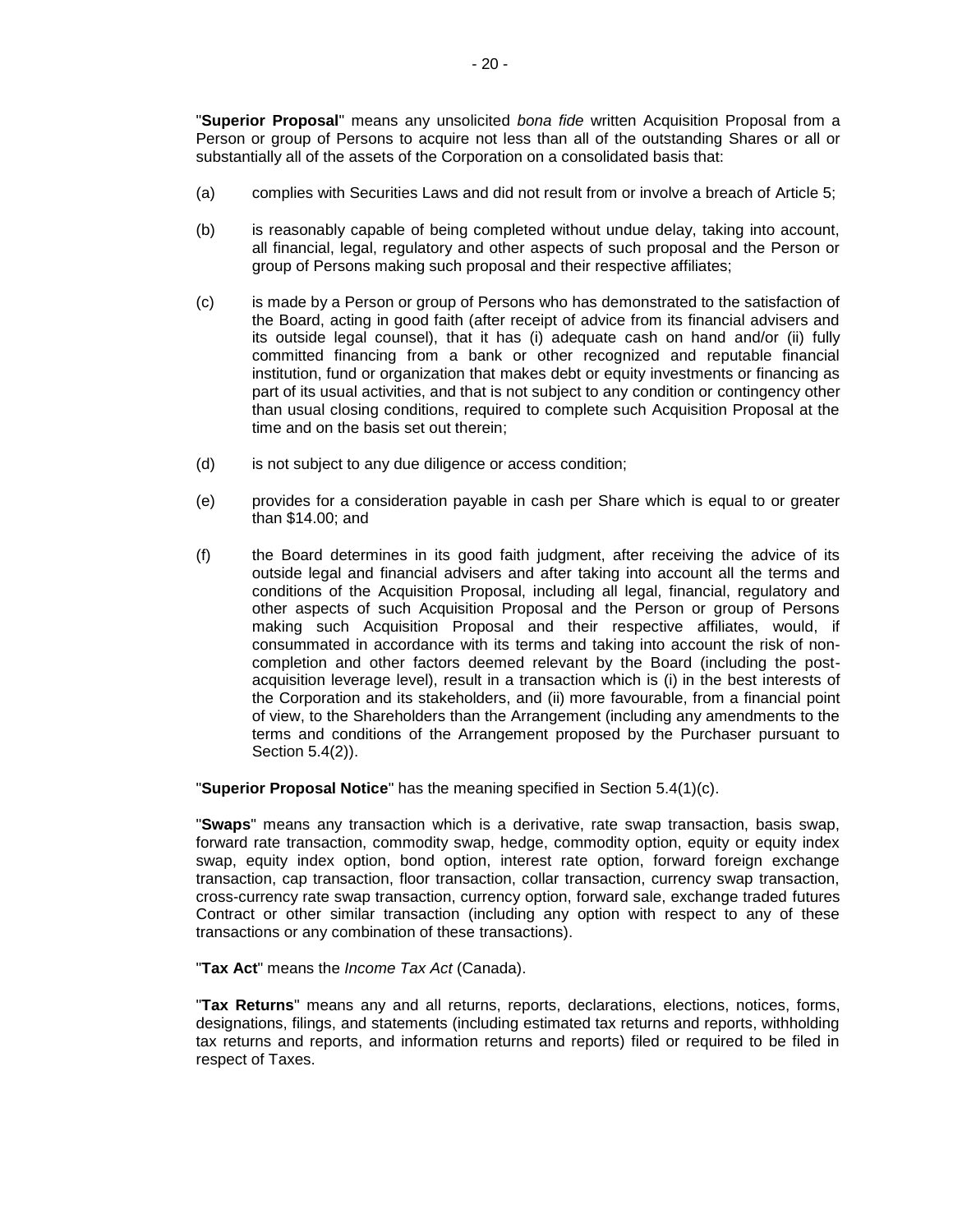"**Taxes**" means (a) any and all taxes, duties, fees, excises, premiums, assessments, imposts, levies and other charges or assessments of any kind whatsoever imposed by any Governmental Entity or Corporation Airport, whether computed on a separate, consolidated, unitary, combined or other basis, including those levied on, or measured by, or described with respect to, income, gross receipts, profits, gains, windfalls, capital, capital stock, production, volume, quantity, recapture, transfer, land transfer, license, gift, occupation, wealth, environment, net worth, Indebtedness, surplus, sales, goods and services, harmonized sales, use, value-added, fuel, carbon, Ticket Taxes, excise, special assessment, stamp, withholding, business, franchising, real, immovable or personal or movable property, health, employee health, payroll, workers' compensation, employment or unemployment, severance, social services, social security, education, utility, surtaxes, customs, import or export, and including all license and registration fees and all employment insurance, health insurance and government pension plan premiums or contributions; (b) all interest, penalties, fines, additions to tax or other additional amounts imposed by any Governmental Entity on or in respect of amounts of the type described in clause (a) above or this clause (b); (c) any liability for the payment of any amounts of the type described in clause (a) or (b) as a result of being a member of an affiliated, consolidated, combined or unitary group for any period; and (d) any liability for the payment of any amounts of the type described in clause (a) or (b) as a result of any express or implied obligation to indemnify any other Person or as a result of being a transferee or successor in interest to any party.

"**Terminating Party**" has the meaning specified in [Section](#page-46-1) 4.9(3).

"**Termination Fee**" has the meaning specified in [Section](#page-59-1) 8.2(2).

"**Termination Fee Event**" has the meaning specified in [Section](#page-59-1) 8.2(2).

"**Termination Notice**" has the meaning specified in [Section](#page-46-1) 4.9(3).

"**Third Party Software**" has the meaning specified in Paragraph [\(32\)\(b\)](#page-90-0) of [Schedule](#page-79-0) C.

"**Ticket Taxes**" means any and all taxes, fees and charges, for which a tax code is issued and defined by the International Air Transport Association, applicable to the sale, issuance or usage of a passenger transportation ticket as per any applicable Law or Contract of any worldwide jurisdiction.

"**Trade Legislation**" means, collectively, the *Canadian Export and Import Permits Act* and regulations and the *United States Export Administration Regulations*, the *Arms Export Control Act* and *International Traffic in Arms Regulations* or any similar Law.

"**Transaction Litigation**" means any Proceeding (other than a Proceeding relating to any Key Regulatory Approval or Other Regulatory Approval) asserted or commenced by, on behalf of or in the name of, a third party against or otherwise involving the Purchaser, the Corporation, the Board, any committee thereof and/or any of the Corporation's directors or officers relating directly or indirectly to the Arrangement, this Agreement or any of the other transactions contemplated hereby (including any such Proceeding based on allegations that the Corporation's entry into this Agreement or the terms and conditions of the Arrangement, this Agreement or any of the other transactions contemplated hereby constituted a breach of the fiduciary duties of any member of the Board or any officer of the Corporation).

"**Union**" means any trade union, bargaining agent, certified association or other organization certified to represent or acknowledge as representing Employees.

"**Willful Breach**" means with respect to any representation, warranty, agreement or covenant in this Agreement, a breach of this Agreement that is a consequence of an act or omission by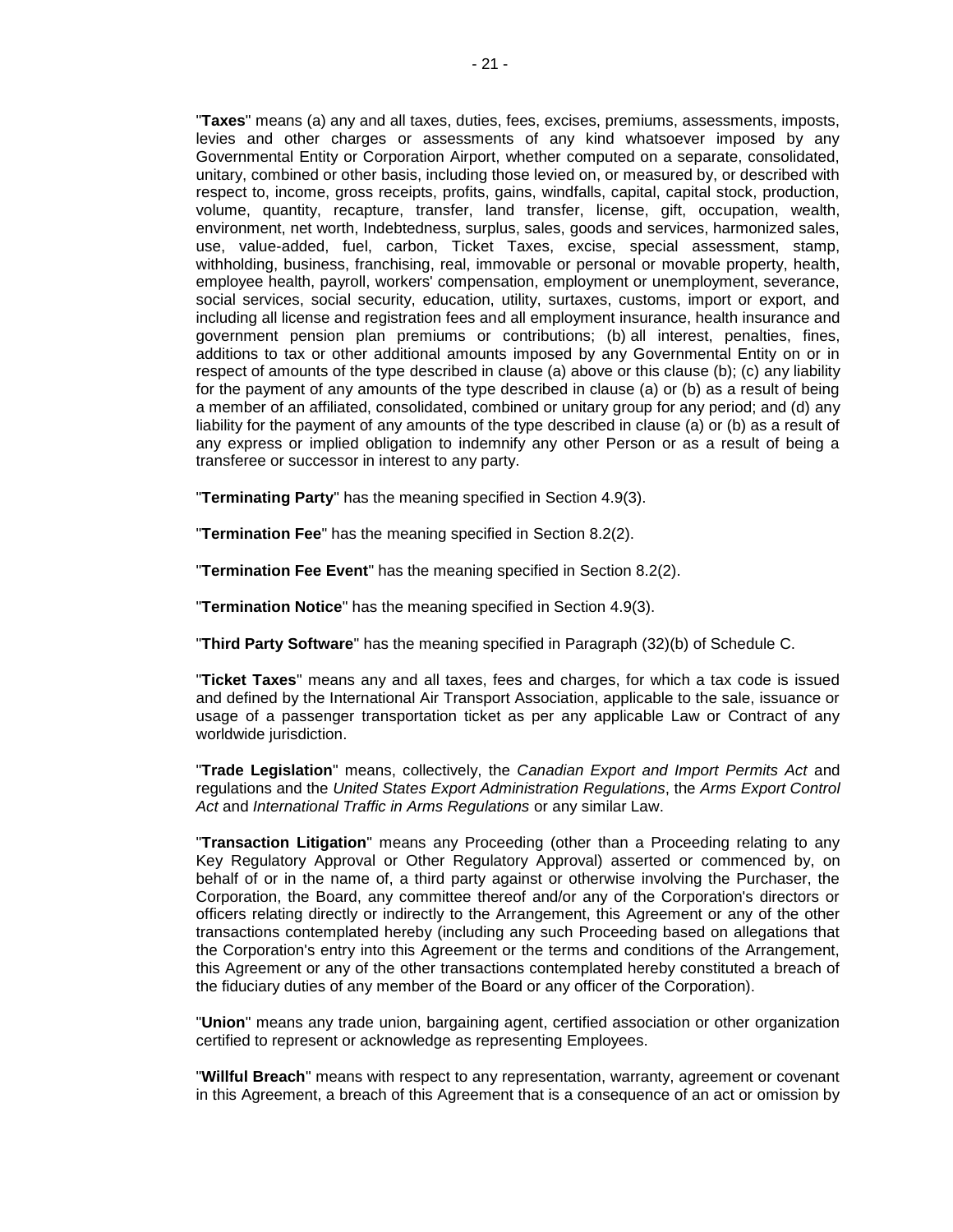the Breaching Party with the actual knowledge that the taking of such act or failure to act, as applicable, would, or would be reasonably expected to, cause a breach of this Agreement.

"**Work Order**" means a work Order, deficiency notice, Order to comply, inspector's Order, notice of violation or non-compliance, open permit, or similar Order, notice or directive, in each case issued in written or electronic form by or on behalf of a Governmental Entity having jurisdiction with respect to any of the Corporation Owned Property or Corporation Leased Property.

## <span id="page-24-0"></span>**Section 1.2 Certain Rules of Interpretation.**

In this Agreement, unless otherwise specified:

- (1) **Headings, etc.** The provision of a Table of Contents, the division of this Agreement into Articles and Sections and the insertion of headings are for convenient reference only and do not affect the construction or interpretation of this Agreement.
- (2) **Currency.** All references to dollars or to \$ are references to Canadian dollars. In the event that any amounts are required to be converted from a foreign currency to Canadian dollars or vice versa, such amounts shall be converted using the most recent closing exchange rate of The Bank of Canada available before the relevant calculation date.
- (3) **Gender and Number.** Any reference to gender includes all genders. Words importing the singular number only include the plural and vice versa.
- (4) **Certain Phrases and References, etc.** The words "**including**", "**includes**" and "**include**" mean "**including (or includes or include) without limitation,**" and "**the aggregate of**", "**the total of**", "**the sum of**", or a phrase of similar meaning means "**the aggregate (or total or sum), without duplication, of.**" Unless stated otherwise, "**Article**"**,** "**Section**", and "**Schedule**" followed by a number or letter mean and refer to the specified Article or Section of or Schedule to this Agreement. The term "**Agreement**" and any reference in this Agreement to this Agreement or any other agreement or document includes, and is a reference to, this Agreement or such other agreement or document as it may have been, or may from time to time be, amended, restated, replaced, supplemented or novated and includes all schedules to it. The term "**made available**" means copies of the subject materials were included in the Data Room.
- (5) **Capitalized Terms.** All capitalized terms used in any Schedule or in the Corporation Disclosure Letter have the meanings ascribed to them in this Agreement.
- (6) **Knowledge.** Where any representation or warranty is expressly qualified by reference to the knowledge of the Corporation or its Subsidiaries, it is deemed to refer to the actual knowledge of Senior Management, in their respective capacity as officers of the Corporation and not in their personal capacity, after making reasonable inquiries of such Persons as they consider necessary as to the matters that are the subject of the representations and warranties. The Corporation confirms that Senior Management has made such reasonable inquiries.
- (7) **Accounting Terms.** Except as otherwise specifically provided for in this Agreement, all accounting terms are to be interpreted in accordance with IFRS and all determinations of an accounting nature in respect of the Corporation required to be made shall be made in a manner consistent with IFRS.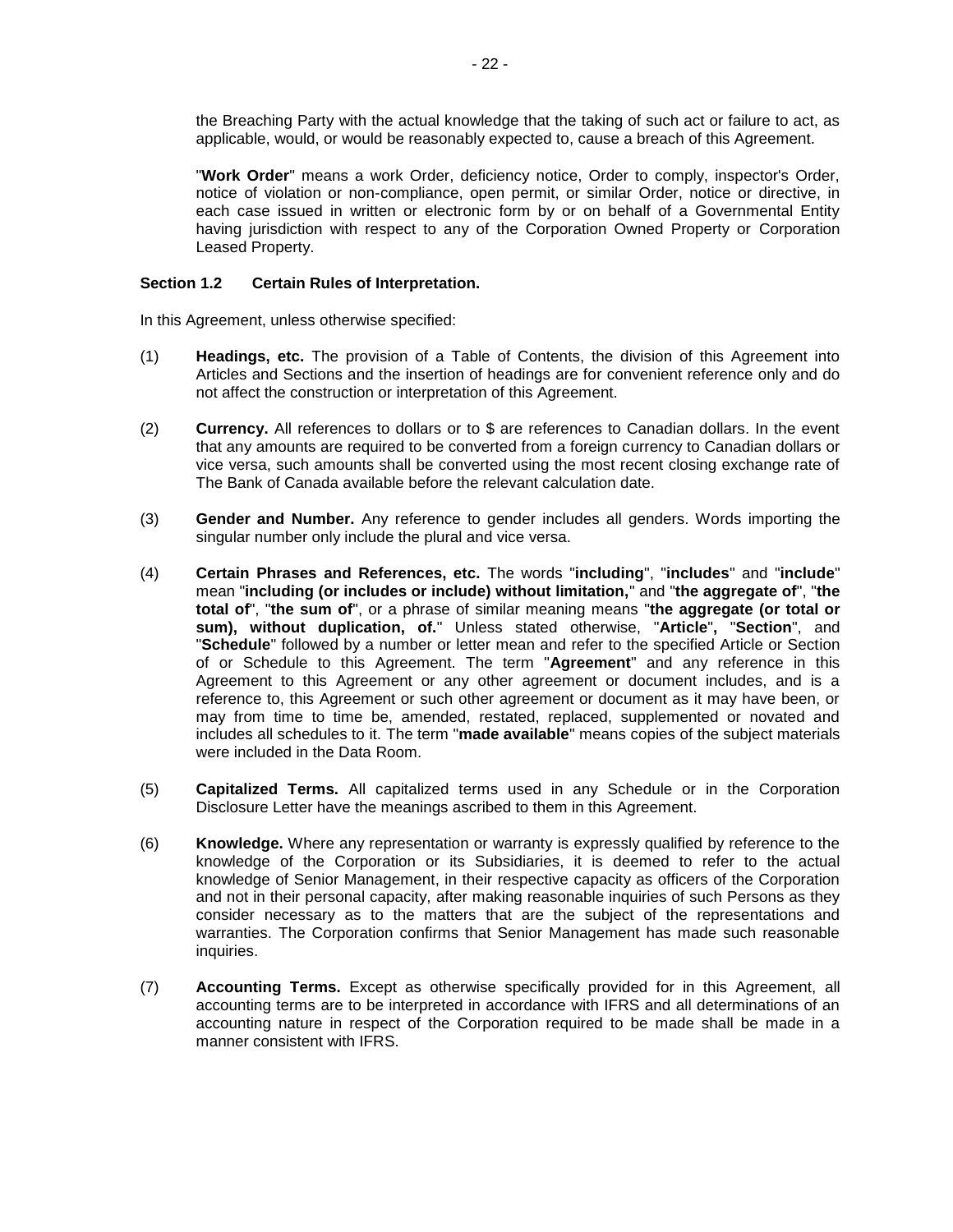- (8) **Statutes.** Any reference to a Law refers to such Law and all rules and regulations made under it, as it or they may have been or may from time to time be amended, consolidated, replaced or re-enacted, unless stated otherwise.
- (9) **Computation of Time.** If any action may be taken within, or any right or obligation is to expire at the end of, a period of days under this Agreement, then the first day of the period is not counted, but the day of its expiry is counted. Whenever payments are to be made or an action is to be taken on a day which is not a Business Day, such payment will be made or such action will be taken on or not later than the next succeeding Business Day.
- (10) **Time References.** References to time are to local time, Montreal, Québec.
- (11) **Consent.** If any provision requires approval or consent of a Party and such approval or consent is not delivered within the specified time limit, the Party whose consent or approval is required shall be conclusively deemed to have withheld its approval or consent.
- (12) **Subsidiaries.** To the extent any covenants or agreements relate, directly or indirectly, to a Subsidiary of the Corporation, each such provision shall be construed as a covenant by the Corporation to cause (to the fullest extent to which it is legally capable) such Subsidiary to perform the required action.
- (13) **Schedules**. The schedules attached to this Agreement form an integral part of this Agreement for all purposes of it.

## **ARTICLE 2 THE ARRANGEMENT**

## <span id="page-25-1"></span><span id="page-25-0"></span>**Section 2.1 Arrangement.**

The Corporation and the Purchaser agree that the Arrangement will be implemented in accordance with and subject to the terms and conditions of this Agreement and the Plan of Arrangement.

## <span id="page-25-2"></span>**Section 2.2 Interim Order.**

As soon as reasonably practicable after the date of this Agreement, but in any event in sufficient time to permit the Meeting to be convened in accordance with [Section](#page-26-0) 2.3, the Corporation shall apply in a manner reasonably acceptable to the Purchaser pursuant to Section 192 of the CBCA and, in cooperation with the Purchaser, prepare, file and diligently pursue an application for the Interim Order, which must provide, among other things:

- (1) for the class of Persons to whom notice is to be provided in respect of the Arrangement and the Meeting and for the manner in which such notice is to be provided;
- <span id="page-25-3"></span>(2) that the required level of approval (the "**Required Shareholder Approval**") for the Arrangement Resolution shall be (a) at least and no more than 66 2/3% of the votes cast on the Arrangement Resolution by the Shareholders present in person or represented by proxy at the Meeting voting together as a single class, and (b) if, and to the extent, required, a majority of the votes cast on the Arrangement Resolution by the Shareholders present in person or represented by proxy at the Meeting voting together as a single class, excluding for this purpose votes attached to Shares held by Persons described in items (a) through (d) of section 8.1(2) of Regulation 61-101;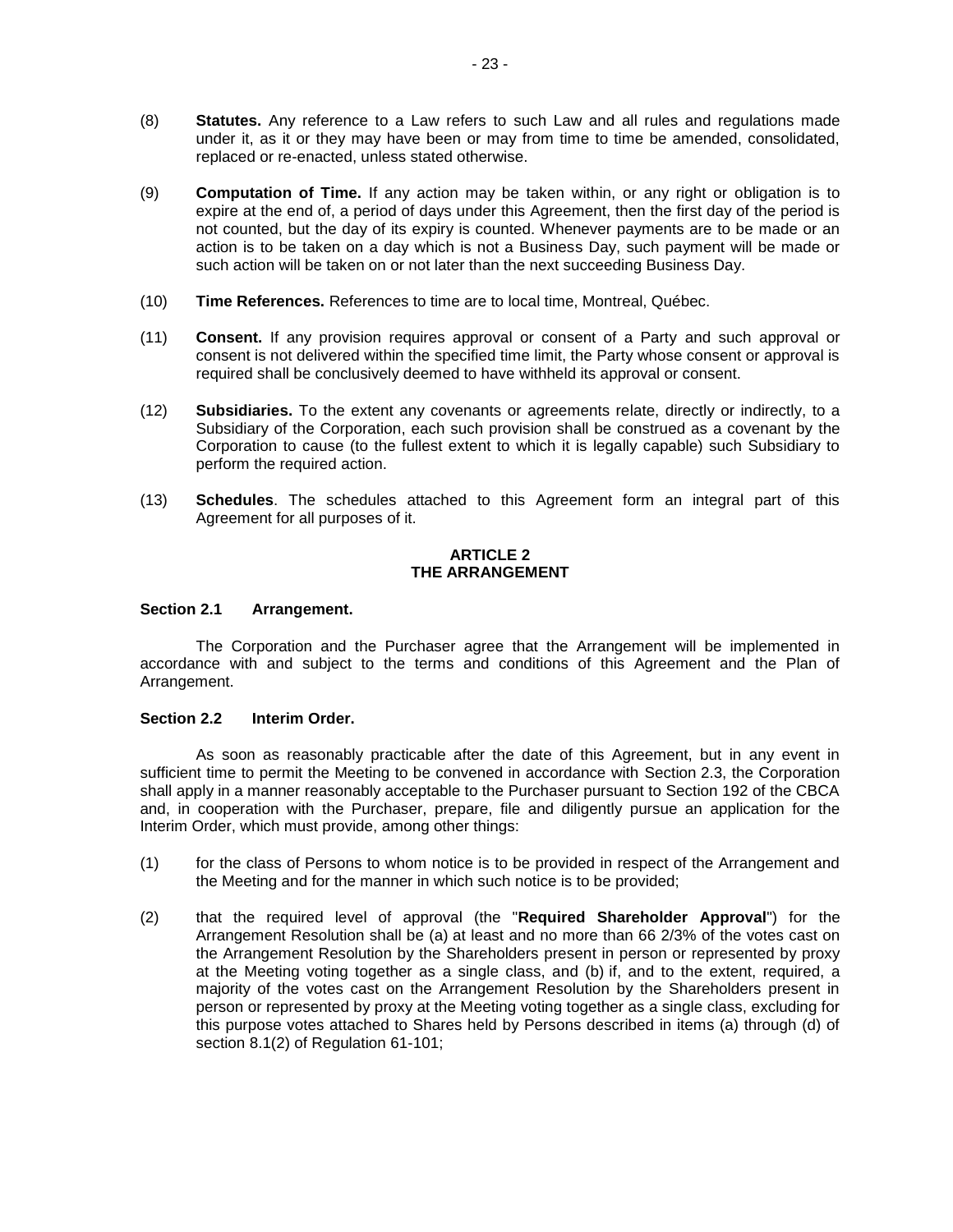- (3) that, in all other respects, the terms, restrictions and conditions of the Corporation' Constating Documents, including quorum requirements and all other matters, shall apply in respect of the Meeting;
- (4) for the grant of the Dissent Rights to those Shareholders who are registered Shareholders as contemplated in the Plan of Arrangement;
- (5) for the notice requirements with respect to the presentation of the application to the Court for the Final Order;
- (6) that the Meeting may be adjourned or postponed from time to time by the Corporation in accordance with the terms of this Agreement or as otherwise agreed to by the Parties without the need for additional approval of the Court;
- (7) confirmation of the record date for the purposes of determining the Shareholders entitled to receive notice of and to vote at the Meeting in accordance with the Interim Order;
- (8) that the record date for Shareholders entitled to notice of and to vote at the Meeting will not change in respect of any adjournment(s) of the Meeting, unless required by Securities Laws; and
- (9) for such other matters as the Purchaser may reasonably require, subject to obtaining the prior consent of the Corporation, such consent not to be unreasonably conditioned, withheld or delayed.

# <span id="page-26-0"></span>**Section 2.3 Meeting.**

Subject to the terms of this Agreement and the Interim Order, the Corporation shall:

- <span id="page-26-1"></span>(1) convene and conduct the Meeting in accordance with the Interim Order, the Corporation's Constating Documents and Law on or before August 26, 2019, for the purpose of considering the Arrangement Resolution and for any other proper purpose as may be set out in the Circular and agreed to by the Purchaser, and not adjourn, postpone or cancel (or propose the adjournment, postponement or cancellation of) the Meeting without the prior written consent of the Purchaser, except:
	- (a) in the case of an adjournment, as required for quorum purposes; or
	- (b) as required or permitted under [Section](#page-27-0) 2.3(12), [Section](#page-46-2) 4.9(4) or [Section](#page-53-3) 5.4(5).
- (2) use its commercially reasonable efforts to solicit proxies in favour of the approval of the Arrangement Resolution and against any resolution submitted by any Shareholder that is inconsistent with the Arrangement Resolution and the completion of any of the transactions contemplated by this Agreement, including, at the Corporation's discretion or if so requested by the Purchaser, acting reasonably, using established proxy solicitation services firms selected by the Purchaser and cooperating with any Persons engaged by the Purchaser to solicit proxies in favour of the approval of the Arrangement Resolution and against any resolution submitted by any Shareholder that is inconsistent with the Arrangement Resolution;
- (3) provide the Purchaser with copies of or access to information regarding the Meeting generated by the Corporation's transfer agent or any proxy solicitation services firm, as requested from time to time by the Purchaser;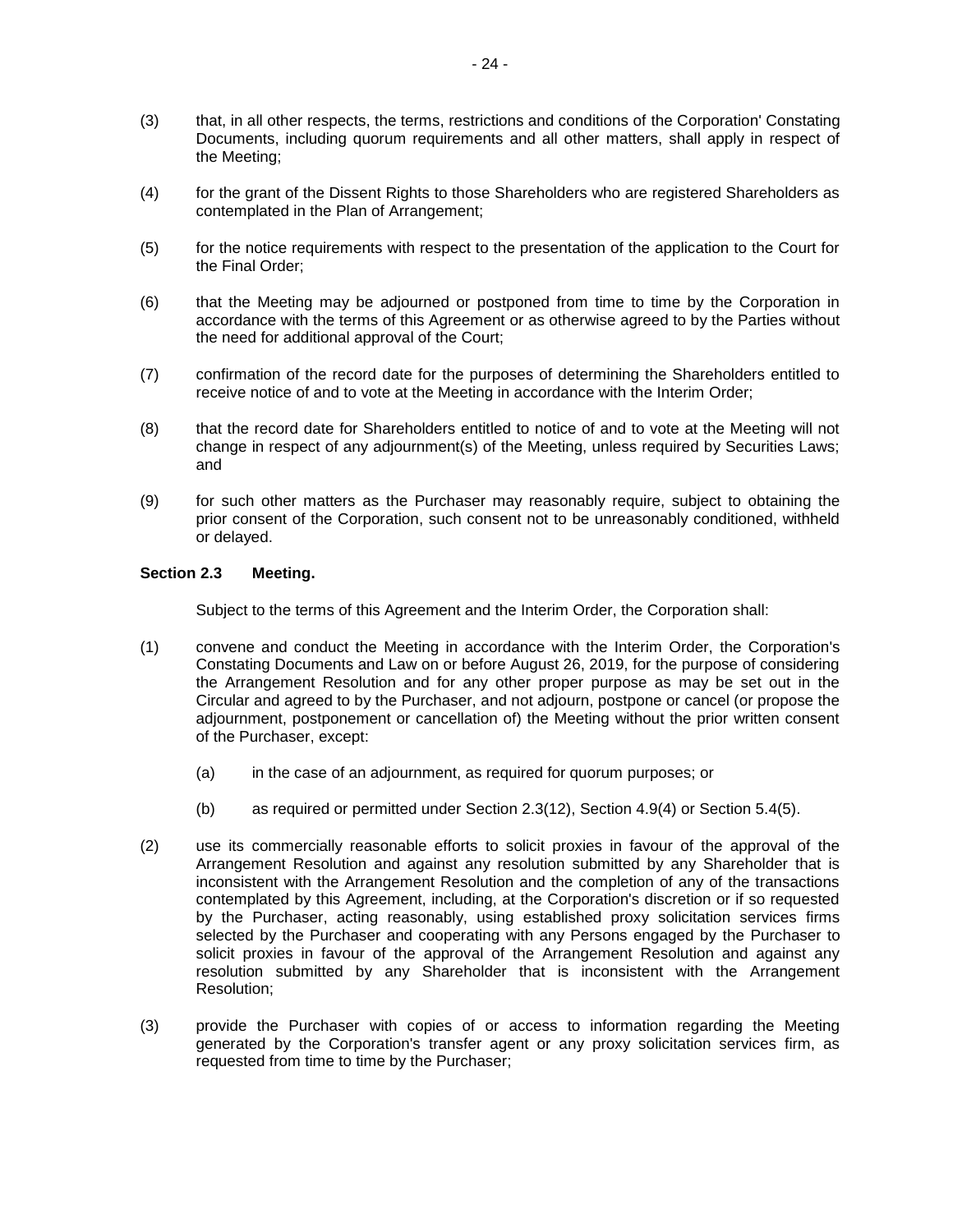- (4) permit the Purchaser to, at the Purchaser's expense, on behalf of the management of the Corporation, directly or through an established soliciting dealer of its choice, actively solicit proxies, on behalf of management of the Corporation, in favour of the Arrangement and against any resolution submitted by any Shareholder that is inconsistent with the Arrangement Resolution in compliance with Law and disclose in the Circular that the Purchaser may make such solicitations;
- (5) consult with the Purchaser in fixing the date of the Meeting and the record date for the Meeting, give notice to the Purchaser of the Meeting and allow the Purchaser's Representatives and outside legal counsel to attend the Meeting;
- (6) promptly advise the Purchaser, at such times as the Purchaser may reasonably request and on a daily basis on each of the last 10 Business Days prior to the date of the Meeting, as to the aggregate tally of the proxies (for greater certainty, specifying votes "for" and votes "against" the Arrangement Resolution) received by the Corporation in respect of the Arrangement Resolution;
- (7) promptly advise the Purchaser of any communication (written or oral) received from, or claims brought by (or, to the knowledge of the Corporation, threatened to be brought by), any Person in opposition to the Arrangement and/or any purported exercise or withdrawal of Dissent Rights by Shareholders and, subject to Law, provide the Purchaser with an opportunity to review and comment upon any written communication sent by or on behalf of the Corporation to any such Person and to participate in any discussions, negotiations or Proceedings with or including any such Persons;
- (8) not settle, compromise or make any payment with respect to, or agree to settle, compromise or make any payment with respect to, any exercise or purported exercise of Dissent Rights without the prior written consent of the Purchaser;
- (9) not waive any failure by any holder of Shares to timely deliver a notice of exercise of Dissent Rights, make any payment or settlement offer, or agree to any payment or settlement prior to the Effective Time with respect to Dissent Rights without the prior written consent of Purchaser;
- (10) not change the record date for Shareholders entitled to vote at the Meeting in connection with any adjournment or postponement of the Meeting unless required by Law;
- (11) at the request of the Purchaser from time to time, provide the Purchaser with a list of (a) the registered Shareholders, together with their addresses and respective holdings of Shares, (b) the names, addresses and holdings of all Persons having rights issued by the Corporation to acquire Shares (including holders of Options), and (c) participants and book-based nominee registrants such as CDS & Co., CEDE & Co. and DTC, and non-objecting beneficial owners of Shares, together with their addresses and respective holdings of Shares, all as can be reasonably obtained by the Corporation using the procedure set forth under Securities Laws. The Corporation shall from time to time require that its registrar and transfer agent furnish the Purchaser with such additional information, including updated or additional lists of Shareholders, and lists of securities positions and other assistance as the Purchaser may reasonably request in order to be able to communicate with respect to the Arrangement with the Shareholders and with such other Persons as are entitled to vote on the Arrangement Resolution; and
- <span id="page-27-0"></span>(12) at the request of the Purchaser, adjourn or postpone the Meeting to a date specified by the Purchaser that is not later than 15 Business Days after the date on which the Meeting was originally scheduled and in any event to a date that is not later than five (5) Business Days prior to the Outside Date.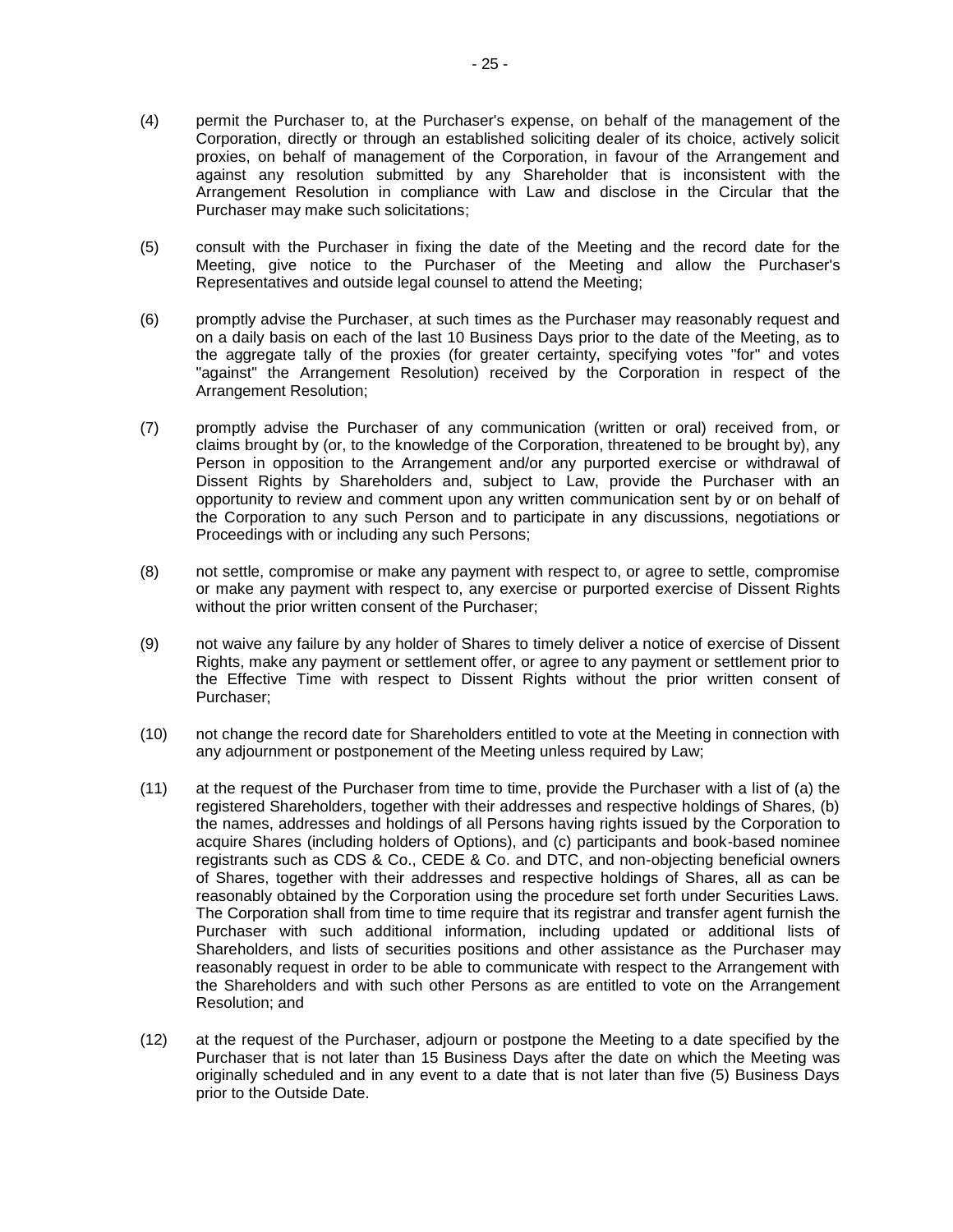## <span id="page-28-0"></span>**Section 2.4 Circular.**

- (1) The Corporation shall, as promptly as reasonably practicable, prepare and complete, in consultation with the Purchaser, the Circular together with any other documents required by Law in connection with the Meeting and the Arrangement, and the Corporation shall, as promptly as reasonably practicable after obtaining the Interim Order, cause the Circular and such other documents to be filed and sent to each Shareholder and other Person as required by the Interim Order and Law, in each case so as to permit the Meeting to be held by the date specified in [Section](#page-26-1) 2.3(1), provided that the Purchaser shall have complied with [Section](#page-28-2) 2.4(4).
- <span id="page-28-1"></span>(2) The Corporation shall ensure that the Circular complies in material respects with applicable Law, does not contain any Misrepresentation (other than in respect to any written information with respect to the Purchaser that is furnished in writing by or on behalf of the Purchaser for inclusion in the Circular) and provides the Shareholders with sufficient information to permit them to form a reasoned judgement concerning the matters to be placed before the Meeting. Without limiting the generality of the foregoing, but subject to the terms of this Agreement, the Circular must include: (a) a summary and copies of the Fairness Opinions; (b) a statement that the Special Committee has received the Fairness Opinions and has, after receiving advice from its financial adviser and outside legal counsel, unanimously recommended that the Board approve the Arrangement and that the Shareholders vote in favour of the Arrangement Resolution; (c) a statement that the Board has received the Fairness Opinions and has, after receiving advice from its financial adviser and outside legal counsel and the unanimous recommendation of the Special Committee, unanimously determined that the Arrangement Resolution is in the best interests of the Corporation and is fair to the Shareholders and that the Board unanimously recommends that the Shareholders vote in favour of the Arrangement Resolution (the "**Board Recommendation**") and (d) a statement that each director and officer of the Corporation has entered into a D&O Support and Voting Agreement pursuant to which such director or officer has agreed to vote all of his or her Shares in favour of the Arrangement Resolution.
- (3) The Corporation shall give the Purchaser and its outside legal counsel a reasonable opportunity to review and comment on drafts of the Circular and other related documents, and shall give reasonable consideration to any comments made by the Purchaser and its outside legal counsel, and agrees that all information relating solely to the Purchaser that is furnished in writing by or on behalf of the Purchaser for inclusion in the Circular or other related documents must be in a form and content satisfactory to the Purchaser, acting reasonably. The Corporation shall provide the Purchaser with a final copy of the Circular prior to its mailing to the Shareholders.
- <span id="page-28-2"></span>(4) The Purchaser shall provide in writing to the Corporation all necessary information concerning the Purchaser that is required by Law to be included by the Corporation in the Circular or other related documents to the Corporation in writing, and shall ensure that such information does not contain any Misrepresentation.
- (5) Each Party shall promptly notify the other Party if it becomes aware that the Circular contains a Misrepresentation, or otherwise requires an amendment or supplement. The Parties shall cooperate in the preparation of any such amendment or supplement as required or appropriate, and the Corporation shall promptly mail, file or otherwise publicly disseminate any such amendment or supplement to the Shareholders and, if required by the Court or by Law, file the same with the Securities Authorities or any other Governmental Entity as required.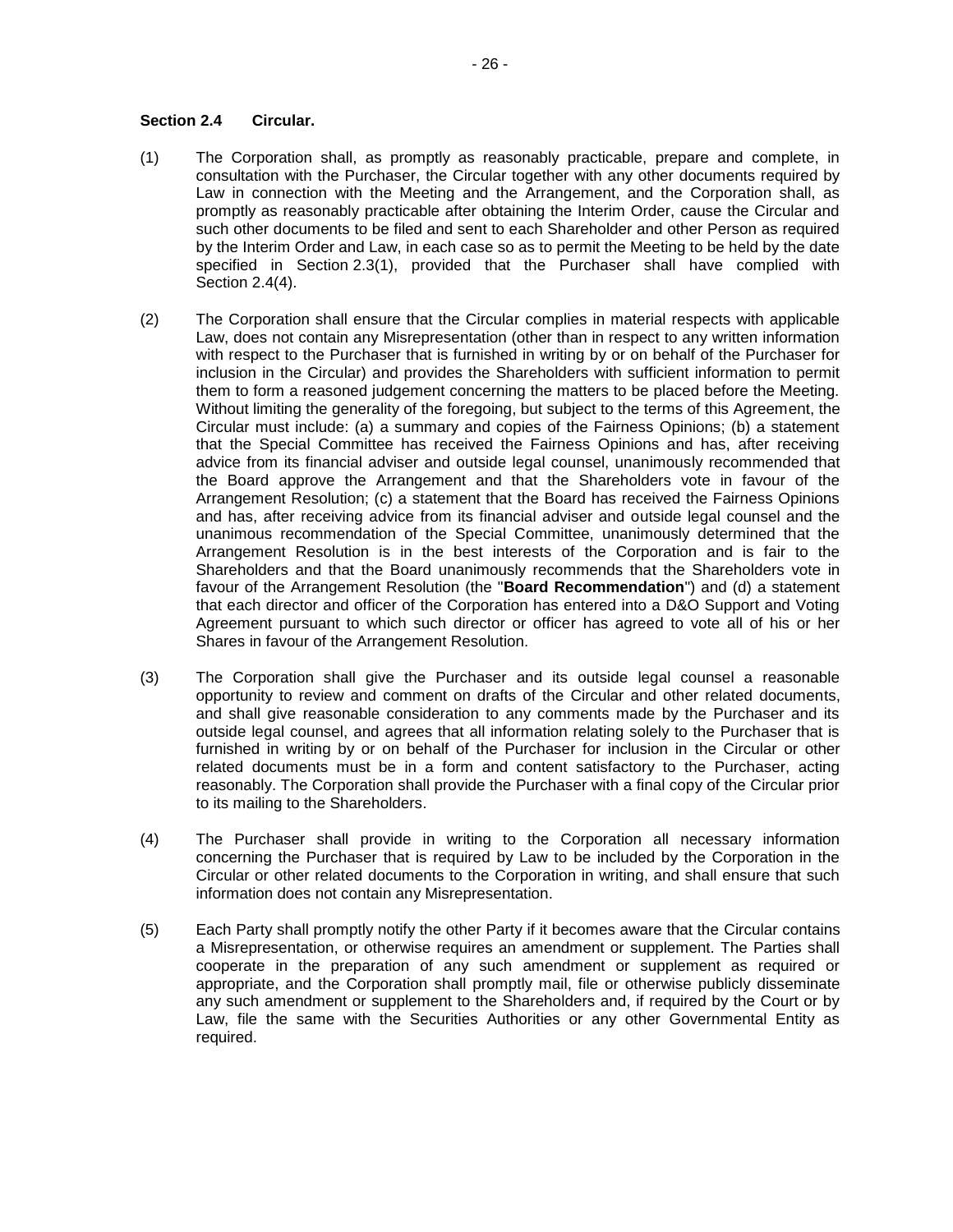## <span id="page-29-0"></span>**Section 2.5 Final Order.**

If the Interim Order is obtained and the Arrangement Resolution is passed at the Meeting as provided for in the Interim Order, the Corporation shall take all steps necessary or desirable to submit the Arrangement to the Court and diligently pursue an application for the Final Order pursuant to Section 192 of the CBCA, as soon as reasonably practicable, but in any event not later than five (5) Business Days after the Arrangement Resolution is passed at the Meeting as provided for in the Interim Order.

## <span id="page-29-1"></span>**Section 2.6 Court Proceedings.**

In connection with all Proceedings relating to obtaining the Interim Order and the Final Order, the Corporation shall, subject to the terms of this Agreement:

- (1) diligently pursue, and cooperate with the Purchaser in diligently pursuing, the Interim Order and the Final Order;
- (2) provide the Purchaser and its outside legal counsel with a reasonable opportunity to review and comment upon drafts of all material to be filed with, or submitted to, the Court, the Director or the AMF in connection with the Arrangement, including drafts of the motion for Interim Order and Final Order, affidavits, Interim Order and Final Order, and give reasonable and due consideration to all such comments of the Purchaser and its outside legal counsel, provided that all information relating to the Purchaser included in such materials shall be in a form and substance satisfactory to the Purchaser, acting reasonably;
- (3) provide to the Purchaser and its outside legal counsel, on a timely basis, copies of any notice of appearance, evidence or other documents served on the Corporation or its outside legal counsel in respect of the application for the Interim Order or the Final Order or any appeal from them, and any notice, written or oral, indicating the intention of any Person to appeal, or oppose the granting of, the Interim Order or the Final Order;
- (4) ensure that all material filed with the Court in connection with the Arrangement is consistent in all material respects with the terms of this Agreement and the Plan of Arrangement;
- (5) not file any material with the Court in connection with the Arrangement or serve any such material, or agree to modify or amend any material so filed or served, except as contemplated by this Agreement or with the Purchaser's prior written consent, such consent not to be unreasonably withheld, conditioned or delayed, provided that the Purchaser is not required to agree or consent to any increase in or variation in the form of the Consideration or other modification or amendment to such filed or served materials that expands or increases the Purchaser's obligations, or diminishes or limits the Purchaser's rights, set forth in any such filed or served materials or under this Agreement, the Arrangement and the D&O Support and Voting Agreements;
- (6) oppose any proposal from any Person that the Final Order contain any provision inconsistent with this Agreement; if the Corporation is required by the terms of the Final Order or by Law to return to Court with respect to the Final Order, it shall do so only after notice to, and in consultation and cooperation with, the Purchaser; and
- (7) not unreasonably object to the outside legal counsel to the Purchaser making such submissions on the hearing of the motion for the Interim Order and the application for the Final Order as such counsel considers appropriate, provided the Purchaser advises the Corporation of the nature of any such submissions prior to the hearing and such submissions are consistent in all material respects with this Agreement and the Plan of Arrangement.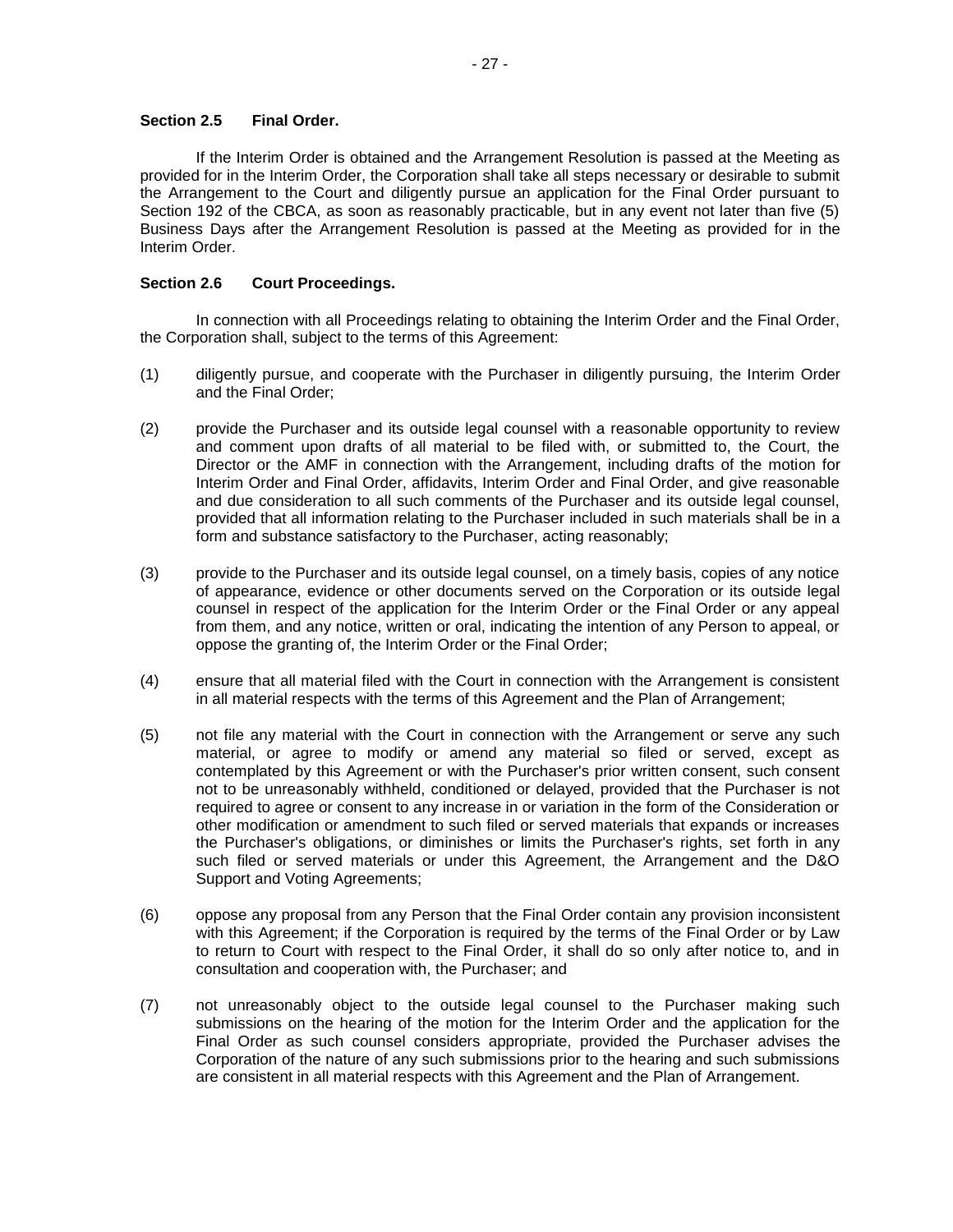# <span id="page-30-0"></span>**Section 2.7 Treatment of Options, DSUs, RSUs, PSUs and ESPPs.**

- (1) In accordance with and subject to the Plan of Arrangement and the applicable Incentive Plan, the Corporation will take all reasonable steps necessary or desirable to effect the exchange, surrender, settlement or cancellation of the securities identified below that are outstanding immediately prior to the Effective Time in exchange for, subject to withholding Taxes where applicable:
	- (a) in respect of each Option, whether vested or unvested, an amount equal to the Consideration less the applicable exercise price in respect of such Option (for greater certainty, where such amount is a negative, neither the Corporation nor the Purchaser shall be obligated to pay the holder of such Option any amount in respect of such Option); and
	- (b) in respect of each DSU, RSU or PSU, whether vested or unvested, an amount equal to the Consideration.

All Options, DSUs, RSUs and PSUs outstanding on the Effective Time shall be terminated in accordance with the Plan of Arrangement.

- (2) The Parties acknowledge that no deduction will be claimed by the Corporation, or any Person not dealing at arm's length with the Corporation, in respect of any payment made to a holder of Options in respect of the Options pursuant to the Plan of Arrangement who is a resident of Canada or who is employed in Canada (both within the meaning of the Tax Act) in computing the Corporation's income under the Tax Act, and the Corporation shall: (a) where applicable, make an election pursuant to subsection  $110(1.1)$  of the Tax Act in respect of the cash payments made in exchange for the surrender of Options; and (b) provide evidence in writing of such election to holders of Options, it being understood that, to the extent that the other conditions prescribed in the Tax Act are met, holders of Options shall be entitled to claim any deductions available to such Persons pursuant to the Tax Act in respect of the calculation of any benefit arising from the surrender of Options.
- (3) The Corporation will take all reasonable steps necessary or desirable (a) to suspend the ESPPs so that no new participants can be enrolled and that existing ESPP Participants are not entitled to make any further contributions under the ESPPs after the date of this Agreement; and (b) to deliver or cause to be delivered any accumulated cash under the ESPPs on behalf of ESPP Participants to the ESPP Participants as soon as reasonably practicable after the date of this Agreement. In accordance with, and subject to, the Plan of Arrangement and the applicable ESPP, the Corporation will take all reasonable steps necessary or desirable to effect the exchange, surrender, settlement or cancellation of all ESPP Shares that are outstanding immediately prior to the Effective Time (including, providing notice to all ESPP Participants as required or contemplated by the ESPPs).

## <span id="page-30-1"></span>**Section 2.8 Employees.**

<span id="page-30-2"></span>(1) From and after the Effective Time, the Purchaser shall cause the Corporation to honour and comply in all material respects with all of the obligations of the Corporation under employment agreements with current or former Employees, as the case may be, and for a period of twelve (12) months following the Effective Time shall cause the Corporation to provide the Employees with benefits and total compensation that are, in the aggregate, at least substantially comparable to, those provided to such Employees immediately prior to the Effective Time, provided that no provision of this [Section](#page-30-2) 2.8(1) shall (a) give any Employees any right to continued employment; (b) affect (other than as provided under [Section](#page-31-3) 2.8(2)) or otherwise increase the severance, post-termination benefits or other termination entitlements of Employees under their current employment agreements, the Employee Retention Policy and the retirement agreements disclosed at [Section](#page-32-2) 3.[1\(37\)](#page-32-2)[\(h\)](#page-96-0) of the Corporation Disclosure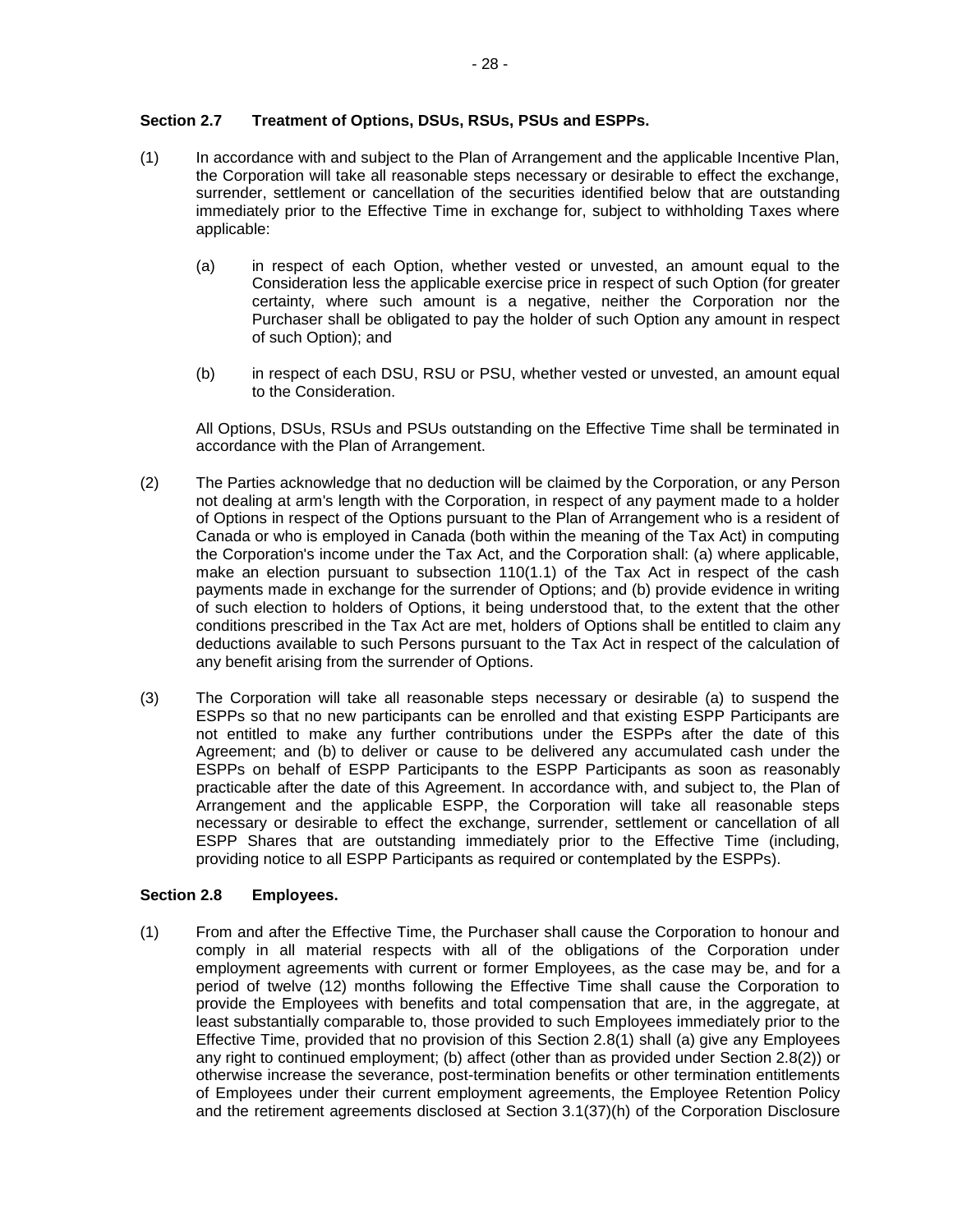Letter and the related trust agreement and letter of credit, or applicable Law, (c) impair in any way the right of the Corporation to terminate the employment of any Employee or amend or terminate any of the Employee Plans at any time; or (d) apply to any Employee who is or becomes covered by a Collective Agreement whose terms and conditions of employment of each such Employee following the Effective Time shall be governed by the terms of the applicable Collective Agreement.

<span id="page-31-3"></span>(2) From and after the Effective Time, the Purchaser shall cause the Corporation to honour and comply in all material respects with all of the obligations of the Corporation under the Employee Retention Policy and the retirement agreements disclosed at [Section](#page-32-2) 3.[1\(37\)](#page-32-2)[\(h\)](#page-96-0) of the Corporation Disclosure Letter and the related trust agreement and letter of credit, provided that no provision of this [Section](#page-31-3) 2.8(2) shall (a) give any Employees any right to continued employment, (b) affect (other than as provided under this [Section](#page-31-3) 2.8(2)) or otherwise increase the severance, post-termination benefits or other termination entitlements of Employees under their current employment agreements, or applicable Law, (c) impair in any way the right of the Corporation to terminate the employment of any Employee, (d) apply to any Employee who is or becomes covered by a Collective Agreement whose terms and conditions of employment of each such Employee following the Effective Time shall be governed by the terms of the applicable Collective Agreement, or (e) give any Employee any right to both a lump sum payment and a monthly pension in respect of his or her service prior to the Closing.

# <span id="page-31-0"></span>**Section 2.9 Articles of Arrangement and Effective Date.**

- <span id="page-31-2"></span>(1) The closing of the transactions contemplated hereby (the "**Closing**"), including the filing of the Articles of Arrangement with the Director, shall occur as soon as reasonably practicable (and in any event not later than five (5) Business Days) after the satisfaction or, where not prohibited, the waiver by the applicable Party or Parties in whose favour the condition is stipulated, of the conditions set out in [Article](#page-53-1) 6 (excluding conditions that, by their terms, cannot be satisfied until the Effective Date, but subject to the satisfaction or, where not prohibited, the waiver by the applicable Party or Parties in whose favour the condition is stipulated, of those conditions as of the Effective Date), unless another time or date is agreed to in writing by the Parties, provided that if on the date the Corporation would otherwise be required to file the Articles of Arrangement pursuant to this [Section](#page-31-2) 2.9(1), a Party has delivered a Termination Notice pursuant to [Section](#page-46-1) 4.9(3), the Corporation shall not file the Articles of Arrangement until the Breaching Party has cured the breaches of representations, warranties, covenants or other matters specified in the Termination Notice.
- (2) From and after the Effective Time, the Plan of Arrangement shall have all of the effects provided by applicable Law, including the CBCA. The Closing will take place at the offices of Fasken Martineau DuMoulin LLP, 800 Place Victoria, Suite 3700, Montreal, Québec, H3B 3V2, or at such other location as may be agreed upon by the Parties.

# <span id="page-31-1"></span>**Section 2.10 Payment of Consideration.**

The Purchaser shall, following receipt of the Final Order and immediately prior to the filing by the Corporation of the Articles of Arrangement with the Director, provide, or cause to be provided to, the Depositary sufficient funds to be held in escrow (the terms and conditions of such escrow to be satisfactory to the Corporation and the Purchaser, each acting reasonably) to satisfy the aggregate Consideration payable to the Shareholders by the Purchaser as provided for in the Plan of Arrangement (other than with respect to Shareholders exercising Dissent Rights as provided in the Plan of Arrangement).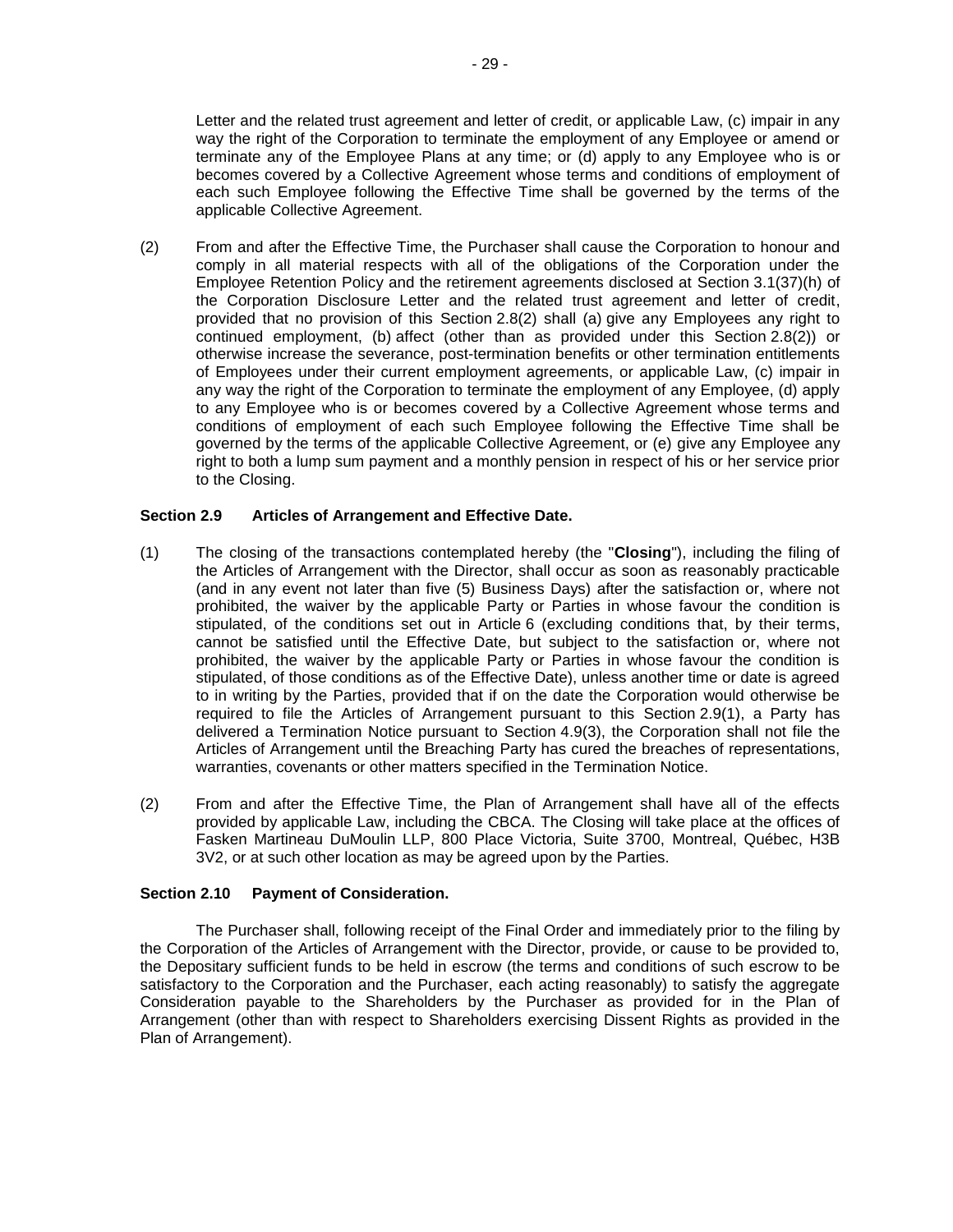#### <span id="page-32-0"></span>**Section 2.11 Withholding Rights.**

Each of the Purchaser, the Corporation, the Depositary or any other Person that makes a payment hereunder shall be entitled to deduct and withhold from the amounts otherwise payable under this Agreement and the Arrangement (including any amounts payable pursuant to [Section](#page-30-0) 2.7) to any Securityholder, such amounts as it is directed to deduct and withhold or is required to deduct and withhold with respect to such payment under the Tax Act or any provision of any Law and remit such deduction and withholding amount to the appropriate Governmental Entity. To the extent that amounts are so properly deducted, withheld and remitted, such deducted, withheld and remitted amounts shall be treated for all purposes of this Agreement and the Arrangement as having been paid to such Securityholders, in respect of which such deduction and withholding and remittance was made.

#### **ARTICLE 3 REPRESENTATIONS AND WARRANTIES**

## <span id="page-32-2"></span><span id="page-32-1"></span>**Section 3.1 Representations and Warranties of the Corporation.**

- (1) Except as disclosed in the Corporation Disclosure Letter (which disclosure shall apply against any representations and warranties to which it is reasonably apparent it should relate), the Corporation represents and warrants to the Purchaser that the representations and warranties set forth in [Schedule](#page-79-0) C are true and correct as of the date hereof and acknowledges and agrees that the Purchaser is relying upon such representations and warranties in connection with the entering into of this Agreement and acknowledges and agrees that the Purchaser is relying upon the representations and warranties in connection with the entering into of this Agreement and the consummation of the Arrangement.
- (2) Except for the representations and warranties set forth in this Agreement, neither the Corporation nor any other Person has made, or makes any other, express or implied representation and warranty, either written or oral, on behalf of the Corporation.
- (3) The representations and warranties of the Corporation contained in this Agreement shall not survive the completion of the Arrangement and shall expire and be terminated on the earlier of the Effective Time and the date on which this Agreement is terminated in accordance with its terms.

#### <span id="page-32-3"></span>**Section 3.2 Representations and Warranties of the Purchaser.**

- (1) The Purchaser represents and warrants to the Corporation that the representations and warranties set forth in [Schedule](#page-106-0) D are true and correct as of the date hereof and acknowledges and agrees that the Corporation is relying upon the representations and warranties in connection with the entering into of this Agreement and the consummation of the Arrangement.
- (2) Except for the representations and warranties set forth in this Agreement, neither the Purchaser nor any other Person has made, or makes any other, express or implied representation and warranty, either written or oral, on behalf of the Purchaser.
- (3) The representations and warranties of the Purchaser contained in this Agreement shall not survive the completion of the Arrangement and shall expire and be terminated on the earlier of the Effective Time and the date on which this Agreement is terminated in accordance with its terms.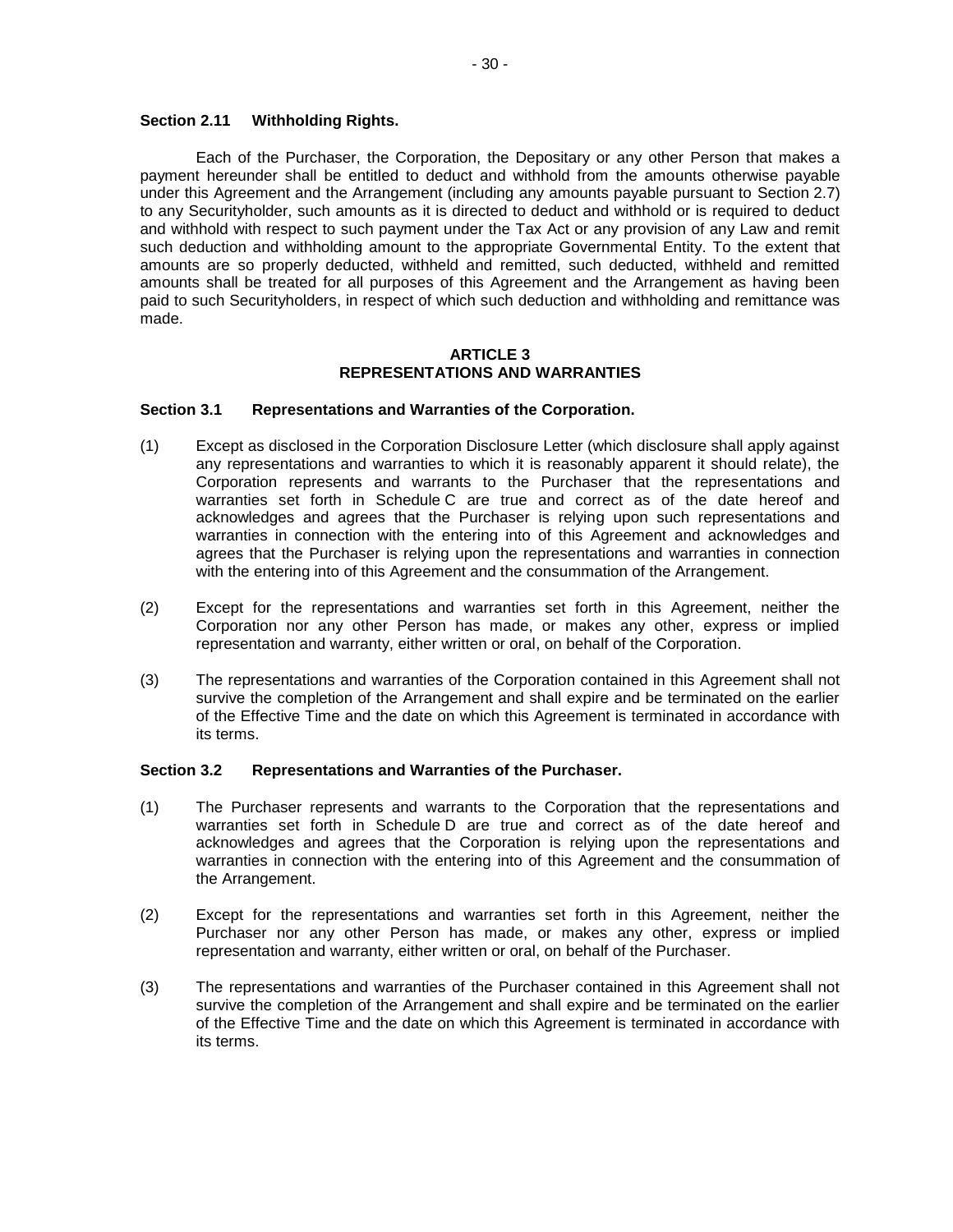## **ARTICLE 4 COVENANTS**

#### <span id="page-33-1"></span><span id="page-33-0"></span>**Section 4.1 Conduct of Business of the Corporation.**

- <span id="page-33-2"></span>(1) The Corporation covenants and agrees that, during the period from the date of this Agreement until the earlier of the Effective Time and the time that this Agreement is terminated in accordance with its terms, except (a) with the prior written consent of the Purchaser (such consent not to be unreasonably withheld, conditioned or delayed); (b) as required by this Agreement, (c) as required by applicable Law, (d) in order to take commercially reasonable steps to respond to emergency-type occurrences involving life, health, personal safety, or the protection of property incidents or accidents occurring on or after the date hereof, (e) in order to take commercially reasonable steps to respond to emergency-type occurrences involving the preservation of Business Systems or Corporation Data (including with respect to data and privacy breaches) or (f) as provided in [Section](#page-33-1) 4.1 of the Corporation Disclosure Letter, the Corporation shall, and shall cause each of its Subsidiaries to (i) conduct business in the Ordinary Course and in accordance with all applicable Laws, (ii) use commercially reasonable efforts to maintain and preserve, in the Ordinary Course, its and its Subsidiaries' respective business organization, operations, assets, properties, Authorizations, Intellectual Property, goodwill and relationships with all Employees, consultants, agents and independent contractors of the Corporation or any of its Subsidiaries, Governmental Entities (including any Aviation Authority), landlords, creditors, lessors, lessees, suppliers, licensors, licensees, Unions, passengers and other customers, travel agents, strategic or alliance partners and other Persons, in each case with whom the Corporation or any of its Subsidiaries have material business relations, and (iii) use commercially reasonable efforts to manage the Corporation's and its Subsidiaries' quarterly level of Net Indebtedness, on a consolidated basis, in the Ordinary Course. Notwithstanding the foregoing provisions of this [Section](#page-33-2) 4.1(1), the Corporation shall not be deemed to have failed to satisfy its obligations under this [Section](#page-33-2) 4.1(1) to the extent such failure resulted from the Corporation's failure to take any action prohibited by [Section](#page-33-3) 4.1(2).
- <span id="page-33-3"></span>(2) Without limiting the Corporation's obligations under [Section](#page-33-1) 4.1, the Corporation covenants and agrees that, during the period from the date of this Agreement until the earlier of the Effective Time and the time that this Agreement is terminated in accordance with its terms, except with respect to the situations described in Subsections (a) to (f) of [Section](#page-33-1) 4.[1\(1\),](#page-33-1) the Corporation shall not, and shall cause its Subsidiaries not to, directly or indirectly:
	- (a) amend, restate, rescind, alter, enact or adopt all or any portion of any of the Constating Documents of the Corporation or its Subsidiaries;
	- (b) adjust, split, combine or reclassify, reduce the stated capital, purchase, redeem, repurchase or otherwise acquire any of its securities, or offer to do any of the foregoing, excluding the issuance by the Corporation of Class A Variable Voting Shares or Class B Voting Shares upon the automatic conversion of either class of Shares into the other, in accordance with the Corporation's Constating Documents;
	- (c) adopt a plan of complete or partial liquidation, arrangement, dissolution, amalgamation, merger, consolidation, restructuring, recapitalization, winding-up or other reorganization of the Corporation or any of its Subsidiaries (other than this Agreement and the transactions contemplated by this Agreement), or file a petition in bankruptcy under any applicable Law on behalf of the Corporation or any of its Subsidiaries, or consent to the filing of any bankruptcy petition against the Corporation or any of its Subsidiaries under any applicable Law;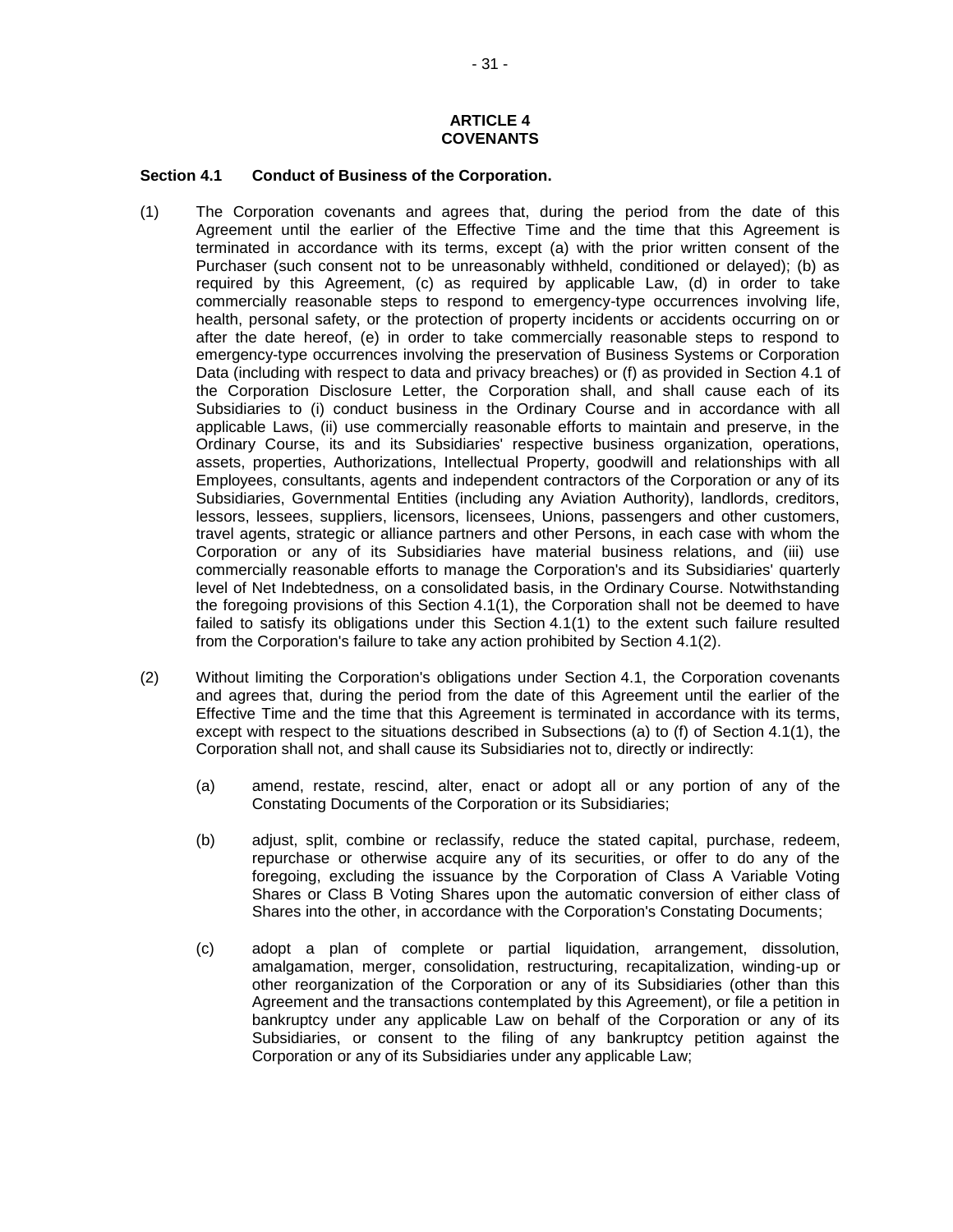- <span id="page-34-0"></span>(d) except as disclosed pursuant to Section [4.1\(2\)\(d\)](#page-34-0) of the Corporation Disclosure Letter, enter into any new line of business or discontinue any existing line of business;
- (e) issue, grant, deliver, sell, exchange, amend, modify, accelerate, pledge or otherwise subject to any Lien (other than Permitted Liens) (i) any securities of the Corporation or any of its Subsidiaries, (ii) options or other rights to acquire, or exercisable or exchangeable for, or convertible into, any securities of the Corporation or any of its Subsidiaries (including any Incentive Securities), or (iii) any rights that are linked in any way to the price of any shares of, or to the value of or of any part of, or to any dividends or distributions paid on any shares of, the Corporation or any of its Subsidiaries (including any Incentive Securities), in each case other than (A) the issuance of Shares issuable upon the exercise of Options outstanding on the date hereof in accordance with the terms of the applicable Stock Option Plan, or (B) the issuance of Class A Variable Voting Shares or Class B Voting Shares upon the automatic conversion of either class of Shares into the other, in accordance with the Corporation Constating Documents;
- <span id="page-34-1"></span>(f) except as disclosed in [Section](#page-34-1) 4.1(2)(f) of the Corporation Disclosure Letter, make, declare, set aside or pay any dividend or other distribution (whether in cash, securities or property or any combination thereof) on any class of securities of the Corporation or any of its Subsidiaries;
- <span id="page-34-2"></span>(g) except as disclosed at Section [4.1\(2\)\(g\)](#page-34-2) of the Corporation Disclosure Letter invest or acquire an interest in (by amalgamation, merger, consolidation, exchange, purchase of securities, contributions to capital or purchase, lease or license of assets or otherwise) any Person, or any property or asset (including, in each case, any hotel, land or any real or immovable property), or make any capital expenditures, in each case, other than (i) acquisitions of Parts, inventory, equipment, raw materials, goods and other supplies in the Ordinary Course (other than Aircraft, Aircraft Engines, Spare Engines and flight simulators) and that do not exceed [redacted: amount] on an annual basis in the aggregate; (ii) the purchase or lease of Aircraft, Aircraft Engines, Spare Engines and Parts pursuant to firm commitments existing as of the date hereof under Material Contracts listed in [Section](#page-32-2) 3.[1\(25\)](#page-32-2)[\(a\)](#page-86-1) of the Corporation Disclosure Letter or the purchase or lease of Aircraft Engines, Spare Engines and Parts reasonably required to replace broken, faulty, unserviceable, damaged or destroyed Aircraft Engines, Spare Engines and Parts; (iii) capital expenditures budgeted for the fiscal year ending October 31, 2019 in accordance with the capital expenditure plan set forth in Section  $4.1(2)(g)$  of the Corporation Disclosure Letter (provided that, for greater certainty, the Corporation shall be permitted to carry over in the fiscal year ending October 31, 2020 all or any unallocated amounts of the capital expenditures plan set forth in Section  $4.1(2)(q)$  of the Corporation Disclosure Letter with respect to the fiscal year ending October 31, 2019), (iv) capital expenditures budgeted for the fiscal year ending October 31, 2020 in accordance with the capital expenditures plan in Section  $4.1(2)(q)$  of the Corporation Disclosure Letter with respect to the fiscal year ending October 31, 2020, (v) short-term investments of cash in marketable securities in the Ordinary Course, and (vi) in respect of the Marival Armony Luxury Resort & Suites, the Puerto Morelos Project or the hotel sector business of the Corporation and its Subsidiaries, which shall be governed by Section [4.1\(2\)\(h\);](#page-34-3)
- <span id="page-34-3"></span>(h) invest or acquire an interest in (by amalgamation, merger, consolidation, exchange, purchase of securities, contributions to capital or purchase, lease or license of assets or otherwise) any Person, or any property or asset (including, in each case, any hotel, land or any real or immovable property), or make any capital expenditures or operating expenses related to capital expenditures, in each case, in respect of the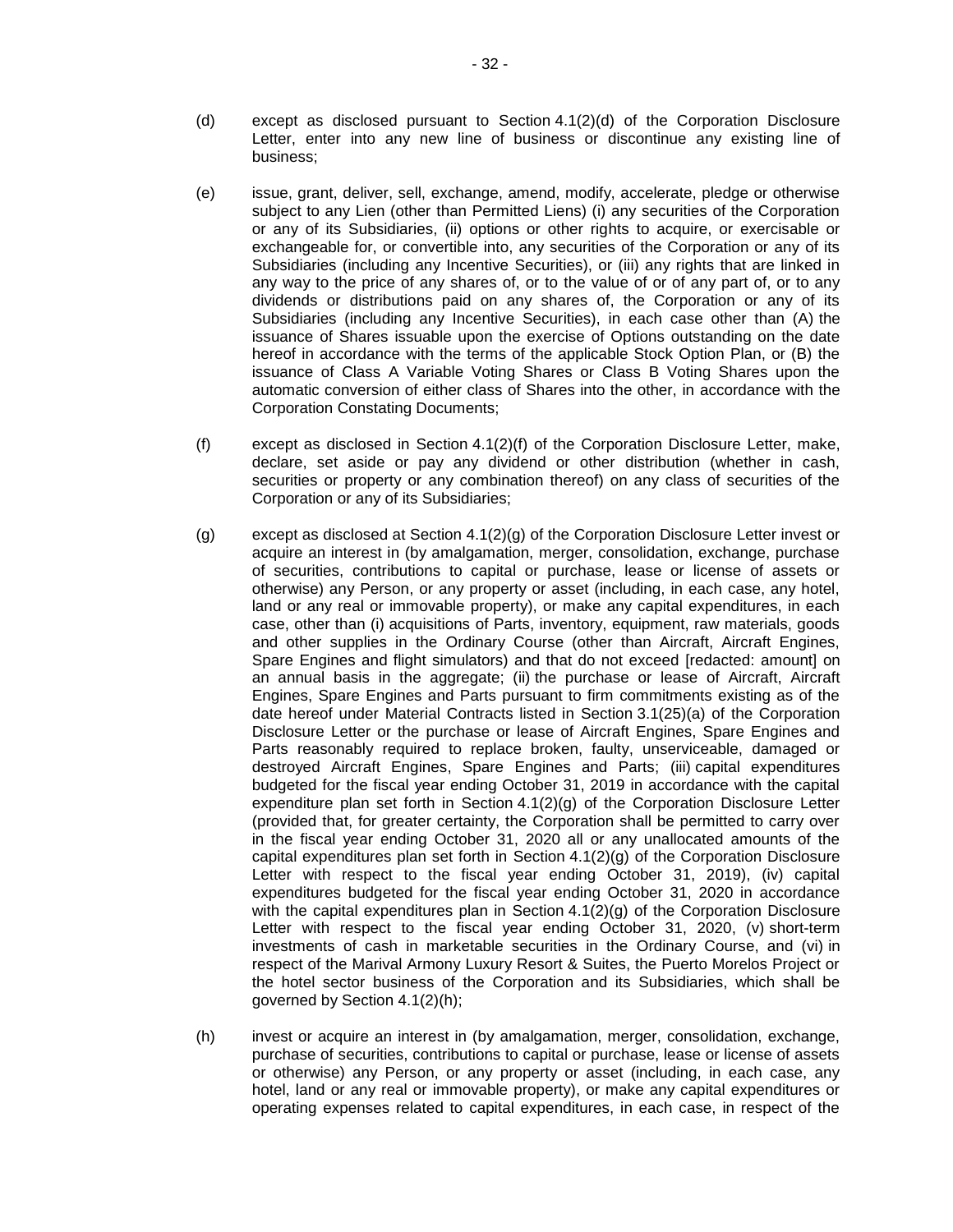Marival Armony Luxury Resort & Suites, the Puerto Morelos Project or the hotel sector business of the Corporation and its Subsidiaries, other than (i) capital expenditures with respect to the Marival Armony Luxury Resort & Suites and the Puerto Morelos Project that do not exceed, from and after May 15, 2019, [redacted: amount of capital expenditures] in the aggregate (provided that such amount shall be reduced by any amount allocated to the Marival Armony Luxury Resort & Suites and the Puerto Morelos Project in the capital expenditure plans set forth in Section [4.1\(2\)\(g\)](#page-34-2) of the Corporation Disclosure Letter), and (ii) operating expenses in the Ordinary Course that do not exceed [redacted: amount of operating expenses] on an annual basis in the aggregate;

- <span id="page-35-0"></span>(i) except as disclosed in [Section](#page-35-0) 4.1(2)(i) of the Corporation Disclosure Letter, sell, sell and lease back, pledge, licence, lease, sublease, alienate, dispose, swap, transfer or voluntarily lose the right to use, in whole or in part, or otherwise dispose of, or subject to any Lien (other than Permitted Liens), any Corporation Asset (including the right to use any gates or bridges at any Corporation Airport) or any interest in any Corporation Asset, or waive, cancel, release or assign to any Person (other than the Corporation and its wholly-owned Subsidiaries) any material right or claim (including Indebtedness owed to the Corporation and its Subsidiaries), except for (i) Corporation Assets (other than Aircraft, Aircraft Engines, Spare Engines and flight simulators and any shares or voting or equity securities in any Subsidiaries of the Corporation) sold, leased or otherwise transferred in the Ordinary Course and that are not, individually or in the aggregate, material to the Corporation and its Subsidiaries; (ii) obsolete, damaged or destroyed assets in the Ordinary Course; (iii) returns of leased assets, including Corporation Aircraft and Corporation Engines, at the end of the lease term; (iv) the leasing or subleasing of Seasonal Aircraft or the leasing or subleasing of Aircraft for Ad Hoc Charters and the return of such Seasonal Aircraft and Aircraft for Ad Hoc Charters at the end of the applicable lease term, (v) transfers of assets between one or more of the Corporation and its wholly-owned Subsidiaries; (vi) as expressly required pursuant to the terms of any Material Contract in effect on the date of this Agreement, (vii) Corporation Assets sold or disposed of by the Joint Venture Subsidiary in the Ordinary Course, and (viii) sales or other dispositions of Corporation Assets in the Ordinary Course not in excess of [redacted: amount] on an annual basis in the aggregate;
- <span id="page-35-1"></span>(j) except as disclosed in [Section](#page-35-1) 4.1(2)(j) of the Corporation Disclosure Letter, fail to continue, in respect of all Corporation Aircraft, Corporation Engines and Corporation Parts all maintenance programs in the Ordinary Course (except as required or permitted by applicable Law), including using commercially reasonable efforts to keep all such Corporation Aircraft, Corporation Engines and Corporation Parts in such condition as may be necessary to enable the airworthiness certification of such Corporation Aircraft, Corporation Engines and Corporation Parts under applicable Laws to be maintained in good standing at all times and to enable such Corporation Aircraft, Corporation Engines and Corporation Parts to remain serviceable;
- <span id="page-35-2"></span> $(k)$  except as disclosed in Section  $4.1(2)(k)$  of the Corporation Disclosure Letter, take any action, or fail to take any action, which action or failure could jeopardise the continued and Ordinary Course use by the Corporation or any of its Subsidiaries of, or result in a loss of, any (i) Corporation Slots; (ii) airport gates at Material Corporation Airports that are leased, subleased, licensed or sublicensed, swapped or otherwise occupied by the Corporation or any of its Subsidiaries (or for which the Corporation or any of its Subsidiaries has the right to occupy); or (iii) other material airport facilities at the Corporation Airports;
- <span id="page-35-3"></span>(l) except as disclosed in [Section](#page-35-3) 4.1(2)(l) of the Corporation Disclosure Letter, enter into any Contract relating to or providing for a new, replacement or material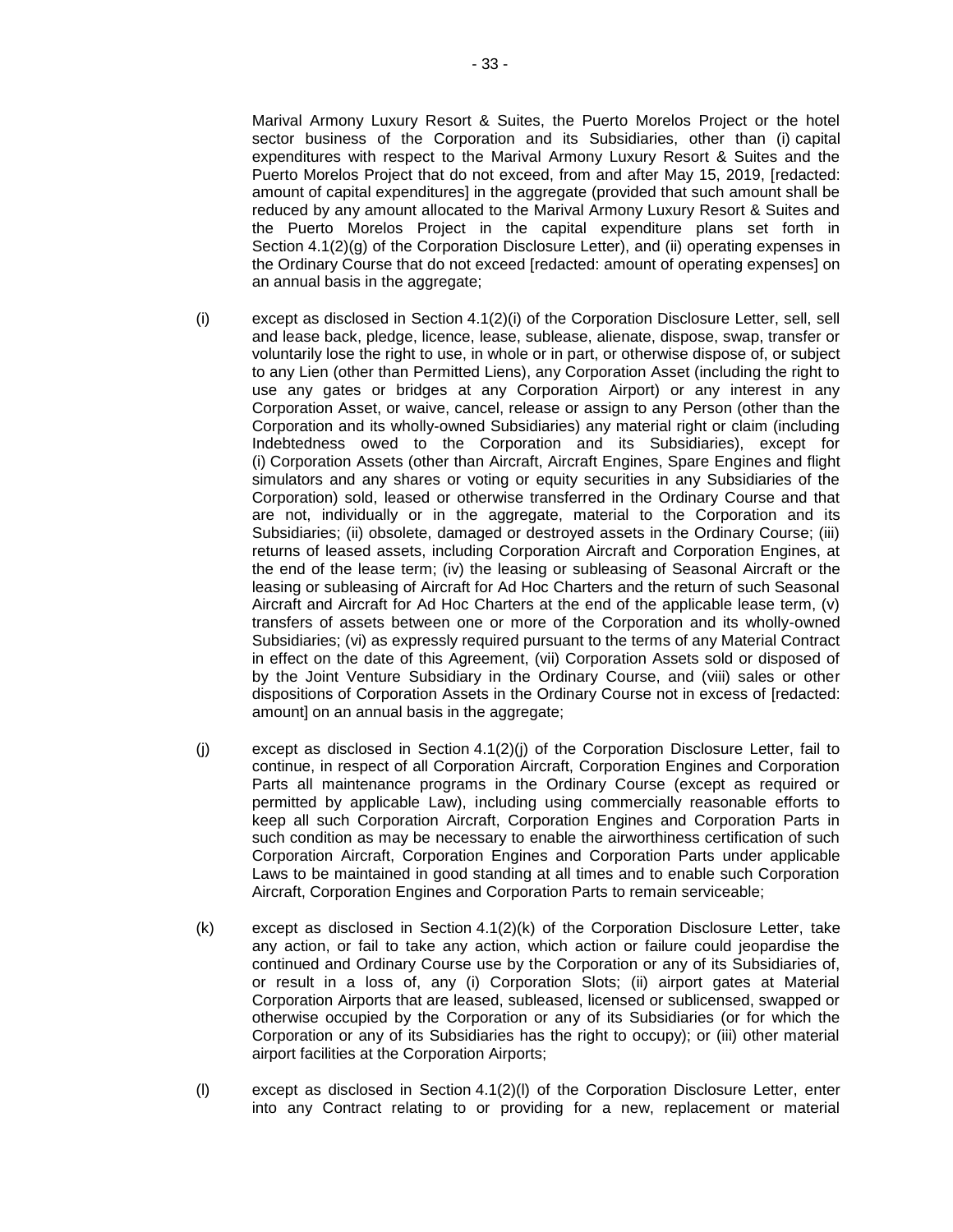enhancement of any reservation system, flight operating system, crew or maintenance system, frequent flyer system or other system, or materially increases the Corporation's and its Subsidiaries' financial or term commitment to any such system;

- <span id="page-36-0"></span>(m) except as disclosed in Section [4.1\(2\)\(m\)](#page-36-0) of the Corporation Disclosure Letter, make any loan or similar advance to, or any capital contribution in, or assume, guarantee or otherwise become liable with respect to the liabilities or obligations of, any Person;
- <span id="page-36-1"></span>(n) except in the Ordinary Course, enter into, amend, modify, terminate or cancel any Swap;
- (o) except as disclosed in Section  $4.1(2)(n)$  of the Corporation Disclosure Letter, prepay any long-term Indebtedness before its scheduled maturity or increase, create, incur, assume or otherwise become liable for any Indebtedness or guarantees thereof other than (i) in connection with advances or repayments in the Ordinary Course under the Corporation's or any Subsidiary's Existing Financing Instruments consistent with past practices; or (ii) Indebtedness incurred in the Ordinary Course; provided that any Indebtedness created, incurred, assumed or for which the Corporation or any Subsidiary becomes liable in accordance with the foregoing is prepayable at the Effective Time without premium, penalty or other incremental costs (including breakage costs);
- <span id="page-36-2"></span>(p) except as may be required by the terms of any written employment Contract, Employee Plan or Collective Agreement existing on the date hereof, or as otherwise disclosed in Section  $4.1(2)(p)$  of the Corporation Disclosure Letter: (i) grant any general increase in the rates of wages, salaries, benefits, bonuses or other remuneration of any Employees (other than increases in the Ordinary Course) or grant any increase in the rates of wages, salaries, benefits, bonuses, or other remuneration of any Senior Management Employee (other than increases in the Ordinary Course); (ii) grant or increase any severance, change of control, termination or similar compensation or benefits payable to any Employee, consultant, agent or independent contractor of the Corporation or any of its Subsidiaries, or establish, adopt, enter into or amend any bonus, profit sharing, thrift, pension, retirement, deferred compensation, termination or severance plan, agreement, trust, fund, policy or other benefit arrangement as to any Employee, consultant, agent, or independent contractor of the Corporation or any of its Subsidiaries; (iii) hire or engage any Employee or promote any existing Employee, other than (A) Employees (other than Senior Management Employees) in the Ordinary Course on market terms for similarly situated Employees, and (B) Senior Management Employees, hired or promoted in the Ordinary Course, after reasonable consultation with the Purchaser, (iv) make any material changes to the terms and conditions of employment applicable to any group of Employees, as reflected in work rules, employee handbooks, policies and procedures, or otherwise, (v) establish, adopt, enter into, amend or terminate any Employee Plan (or any plan, Contract, program, policy, trust, fund or other arrangement that would be an Employee Plan if it were in existence as of the date hereof), or increase or accelerate the timing of any funding obligation, funding contribution or payment of any compensation or benefits under any Employee Plan, other than commercially reasonable amendments to targets under any Incentive Plan in the Ordinary Course, or (vi) reduce the Corporation's or any of its Subsidiaries' work force in a material way or so as to trigger any collective dismissal provisions under applicable Laws;
- (q) knowingly take any action or fail to take any action that would reasonably be expected to result in a breach or violation of the obligations of the Corporation or any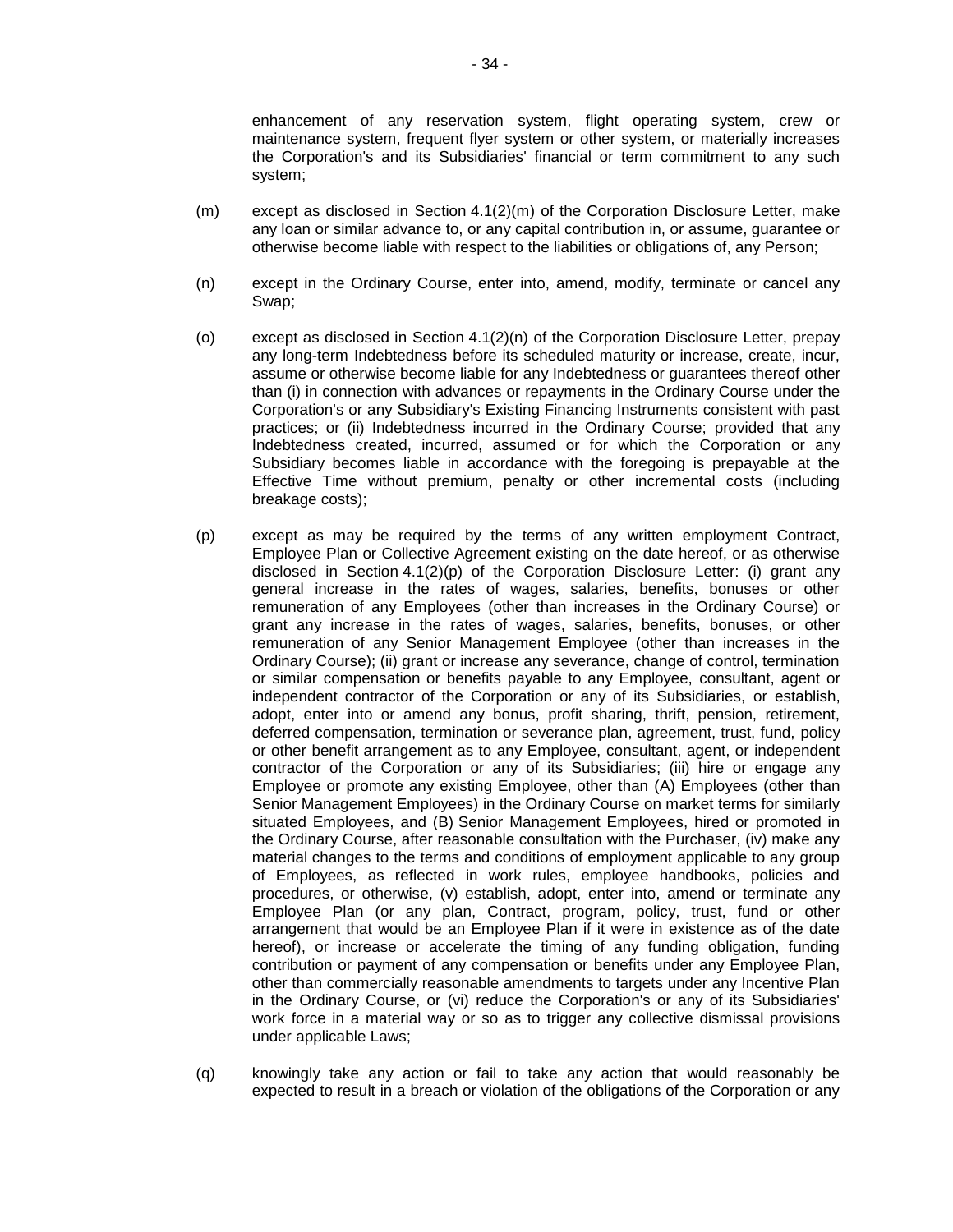of its Subsidiaries under any Collective Agreement or any Contract with an Employee;

- (r) except as contemplated in [Section](#page-47-0) 4.10, amend, modify or terminate, cancel or let lapse, any material insurance (or re-insurance) policy of the Corporation or any of its Subsidiaries, unless, simultaneously with any termination, cancellation or lapse, replacement policies underwritten by insurance and re-insurance companies of nationally recognized standing providing coverage equal to or greater than the coverage under the terminated, cancelled or lapsed policies for substantially similar premiums (other than increases reflecting changing market rates made available by the insurance providers) are in full force and effect, and provided that no such termination, cancellation or lapse causes the Corporation or such Subsidiary to be in material default of any Material Contract or material Authorization to which it is a party or by which it is bound;
- (s) enter into, amend or modify any Contract with an insurance broker, intermediary, agent or any similar Person that cannot be terminated by the Corporation or its Subsidiary, as applicable, without penalty on no greater than thirty (30) days' notice;
- (t) other than in the Ordinary Course, amend any existing material Authorization of the Corporation or any of its Subsidiaries, or abandon or fail to diligently pursue any application for any required material Authorization, or take or omit to take any action that would reasonably be expected to lead to the termination of, or imposition of conditions on, any such material Authorization of the Corporation or any of its Subsidiaries or such required material Authorization;
- (u) knowingly take any action or fail to take any action that would reasonably be expected to result in a breach or violation by the Corporation or any of its Subsidiaries of any Environmental Laws;
- (v) settle or compromise any Proceeding or threatened Proceeding, in each case other than settlements or compromises in the Ordinary Course that involve only: (i) the payment of monetary damages (net of any payments or proceeds received through insurance) not in excess of [redacted: amount] individually or [redacted: amount] in the aggregate, or (ii) the payment of immaterial non-monetary compensation, in each case without any admission of wrongdoing by the Corporation or any of its Subsidiaries, or the imposition of any material restrictions (including through the granting of equitable relief) on the business and operations of the Corporation or any of its Subsidiaries;
- <span id="page-37-0"></span>(w) except as disclosed at Section [4.1\(2\)\(w\)](#page-37-0) of the Corporation's Disclosure Letter, enter into, amend or modify in any material respect, or terminate or cancel, or waive or fail to exercise any material rights under, any Material Contract, or enter into any Contract that would be a Material Contract if in effect on the date hereof, in each case, other than: (i) immaterial amendments in the Ordinary Course; or (ii) Contracts with customers, suppliers of services or goods, corporate and trade incentive sales Contracts (other than with respect to Aircraft, Aircraft Engines or Spare Engines), in each case, entered into in the Ordinary Course;
- (x) (i) enter into, amend or modify in any respect, or terminate or cancel, or waive or fail to exercise any right under, or exercise any right (including any put, call, drag or similar right) that could result, directly or indirectly, in the disposition or acquisition of any ownership interest governed by, any Material Contract described in clause (b) of the definition of Material Contract relating to the Joint Venture Subsidiary or Trafictours Canada Inc., or enter into any Contract relating to the Joint Venture Subsidiary or Trafictours Canada Inc. that would be a Material Contract described in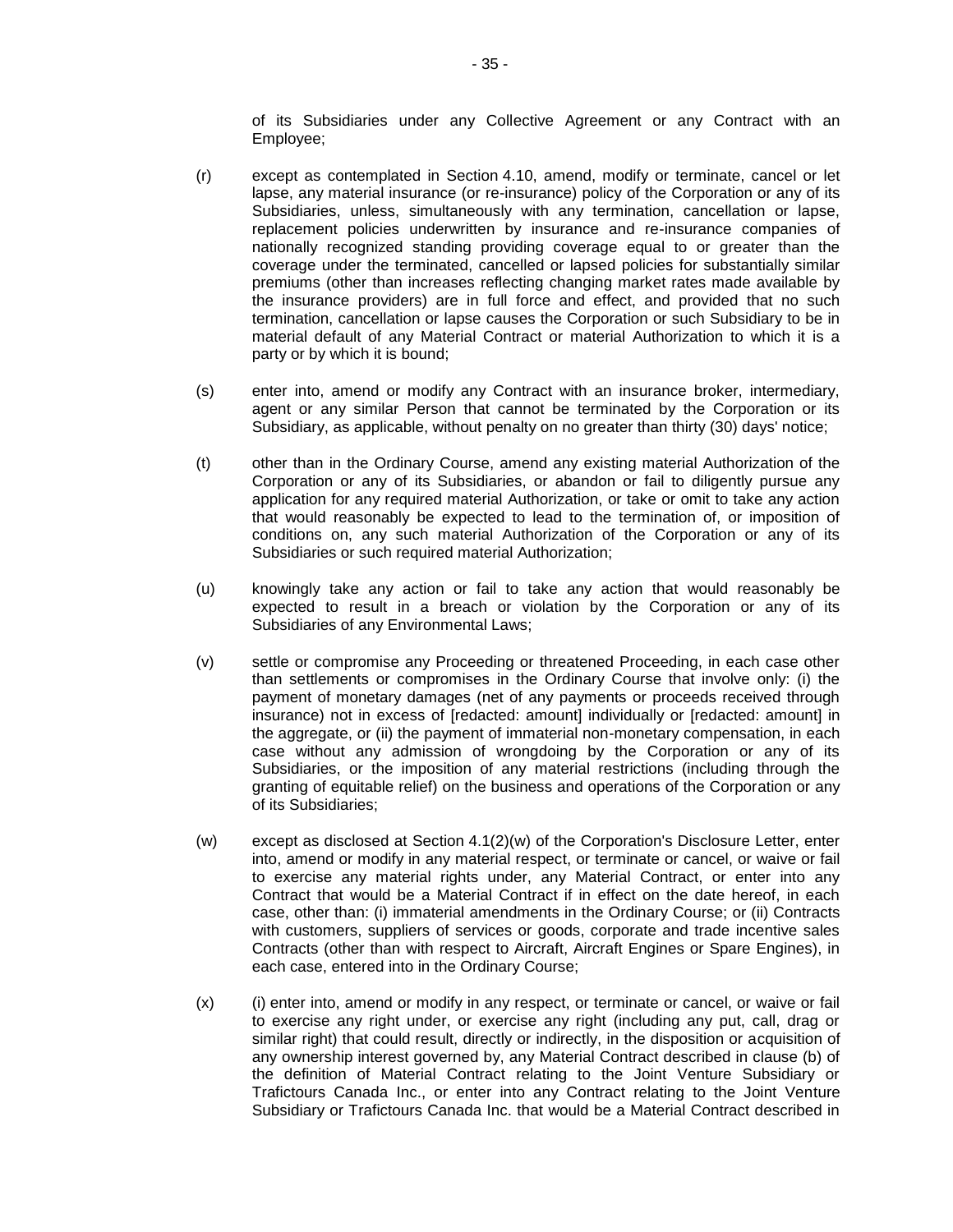clause (b) of the definition of Material Contract if it were entered into on the date hereof, or (ii) enter into any Material Contract described in clause (b) of the definition of Material Contract or enter into any Contract that would be a Material Contract described in clause (b) of the definition of Material Contract if it were entered into on the date hereof (or, in each case, enter into any amendment or modification to a Contract that would have the same effect as entering into any such Material Contract or Contract), in each case, having a term in excess of two (2) years or that cannot be terminated by the Corporation or any of its Subsidiaries, as applicable, without penalty on sixty (60) days' notice;

- (y) enter into, amend, or modify in any material respect, or terminate or cancel any Collective Agreement, provided however, that the Corporation may in the Ordinary Course (i) negotiate, in good faith and enter into, supersede, extend or renew any Collective Agreement which has expired, or is within six (6) months of expiring, and (ii) negotiate, in good faith, the entering into of any Collective Agreement with any Union formed after the date hereof, provided that, in each case, except to the extent prohibited by applicable Law, the Corporation agrees to reasonably consult with the Purchaser and to consider in good faith the Purchaser's opinions with respect to the aforementioned matters;
- <span id="page-38-0"></span> $(z)$  except as disclosed in Section  $4.1(2)(z)$  of the Corporation Disclosure Letter, engage in any transaction with any Senior Management Employee, vice-president, director or any of their immediate family members (including spouses) or any related party (within the meaning of Regulation 61-101), other than (i) expense reimbursements, expense accounts and advances in the Ordinary Course; (ii) employment Contracts with Employees hired in accordance with Section  $4.1(2)(p)$ ; (iii) transactions between the Corporation and any of its wholly-owned Subsidiaries or between two or more wholly-owned Subsidiaries; or (iv) as otherwise permitted by this Agreement;
- (aa) make any change in the Corporation's Tax or financial accounting policies, practices, principles, methods or procedures, except as required by applicable Law or as required by IFRS (including with respect to the implementation of IFRS 16);
- (bb) except as required by applicable Law: (i) make, change or rescind any material Tax election, information schedule, return or designation, (ii) settle or compromise any material Tax claim, assessment, reassessment, liability, Proceeding or controversy, (iii) file any materially amended Tax Return, (iv) enter into any material agreement with a Governmental Entity with respect to Taxes or with a Corporation Airport with respect to Ticket Taxes, (v) enter into or change any material Tax sharing, Tax advance pricing agreement, Tax allocation or Tax indemnification agreement that is binding on the Corporation or its Subsidiaries, (vi) surrender any right to claim a material Tax abatement, reduction, deduction, exemption, credit or refund, (vii) consent to the extension or waiver of the limitation period applicable to any material Tax matter, or (viii) make a request for a material Tax ruling to any Governmental Entity or (ix) materially amend or change any of its methods for reporting income, deductions or accounting for income Tax purposes;
- (cc) take any action that would, or would reasonably be expected to, materially delay or impede the consummation of the Arrangement, or the satisfaction of any of the conditions set forth in [Article](#page-53-0) 6;
- (dd) grant or commit to grant an exclusive licence or otherwise transfer any Corporation Intellectual Property or exclusive rights in or in respect thereto that is material to the Corporation and its Subsidiaries taken as a whole, other than to wholly-owned Subsidiaries;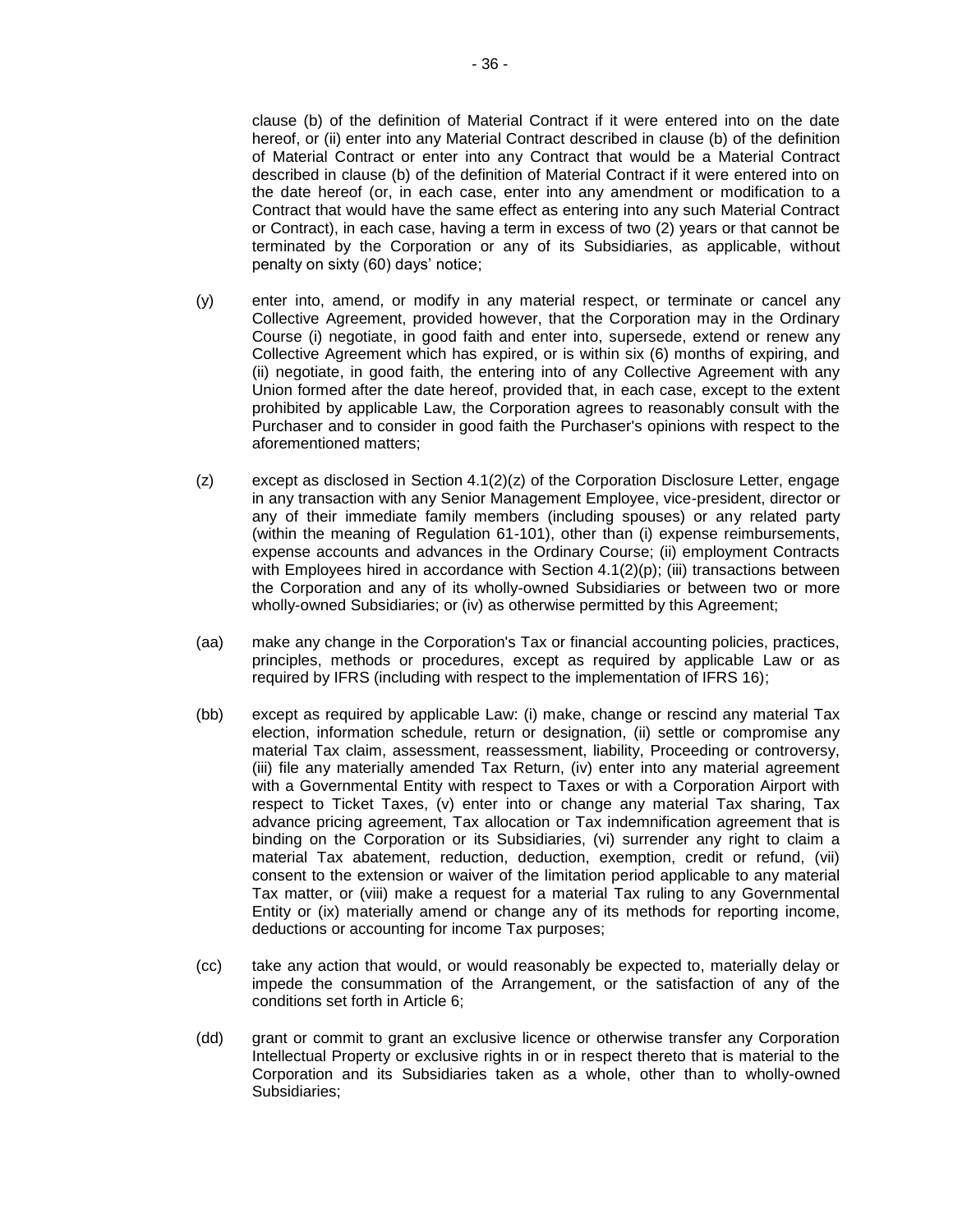- <span id="page-39-0"></span>(ee) except as disclosed in Section [4.1\(2\)\(ee\)](#page-39-0) of the Corporation Disclosure Letter, take any action or fail to take any action that would, or would reasonably be expected to in the aggregate (i) cause the Tax attributes of assets of the Corporation or any of its Subsidiaries or the amount of Tax loss carry-forwards of the Corporation or any of its Subsidiaries to materially and adversely change from what is reflected in their respective Tax Returns; or (ii) render such Tax loss carry-forwards unusable (in whole or in part) by any of them or any successor of the Corporation;
- (ff) enter into or amend any Contract with an independent contractor, consultant or advisor of the Corporation or any of its Subsidiaries (i) providing annual compensation in excess of [redacted: amount] or (ii) that is not cancellable by Corporation or any of its Subsidiaries without penalty on notice of sixty (60) days or less; or
- (gg) authorize, agree, offer, resolve or otherwise commit, whether or not in writing, to do any of the foregoing.
- (3) Nothing in this Agreement shall result in the Purchaser exercising material influence over the business or operations of the Corporation or its Subsidiaries prior to the Effective Date. For greater certainty, prior to the Effective Date, the Corporation will exercise, consistent with the terms of this Agreement, complete control and supervision over its and its Subsidiaries' business and operations.
- <span id="page-39-1"></span>(4) The Corporation shall notify the Purchaser as soon as reasonably practicable of (a) any potential or actual situations described in Subsections (d) and (e) of [Section](#page-33-0) 4.[1\(1\),](#page-33-0) and (b) other incidents or accidents that (i) are required to be reported by the Corporation or any of its Subsidiaries under aviation safety or regulation occurring on or after the date hereof; or (ii) occurring after the date hereof involving any Corporation Assets that resulted or could reasonably be expected to result in damages or losses in excess of \$2,000,000. The Corporation shall use commercially reasonable efforts to consult with the Purchaser and give reasonable and due consideration to the comments formulated by the Purchaser on any actions or measures to be taken in connection with a situation described in this [Section](#page-39-1) 4.1(4) prior to taking any actions or measures in relation thereto.
- (5) Without limiting [Section](#page-33-1) 4.1(2), the Corporation covenants and agrees that, during the period from the date of this Agreement until the earlier of the Effective Time and the time that this Agreement is terminated in accordance with its terms, the Corporation and its Subsidiaries shall, not less than thirty (30) Business Days prior to the expiration of any Aircraft Contract or Aircraft Finance Contract (other than leases or subleases of Seasonal Aircraft, Ad Hoc Charters, and short-term leases or subleases of Aircraft Engines or Spare Engines, in each case, having a term of less than six (6) months) (or, in each case, the expiration of the option to exercise material rights thereunder), provide the Purchaser with written notice of such deadline, a copy of any such Contract and copies of all material information that the Corporation and its Subsidiaries have in their possession or control that is relevant to a decision about whether to renew, extend or modify such Contract (or, in the case of an option, exercise such option), and cooperate and consult with the Purchaser regarding the decision about whether to renew, extend or modify such Contract (or, in the case of an option, exercise such option).

### **Section 4.2 Covenants of the Corporation Relating to the Arrangement.**

(1) Subject to the terms and conditions of this Agreement, the Corporation shall, and shall cause its Subsidiaries to, perform all obligations required or desirable to be performed by the Corporation or any of its Subsidiaries under this Agreement, cooperate with the Purchaser in connection therewith, and do all such other commercially reasonable acts and things as may be necessary or desirable to consummate and make effective, as soon as reasonably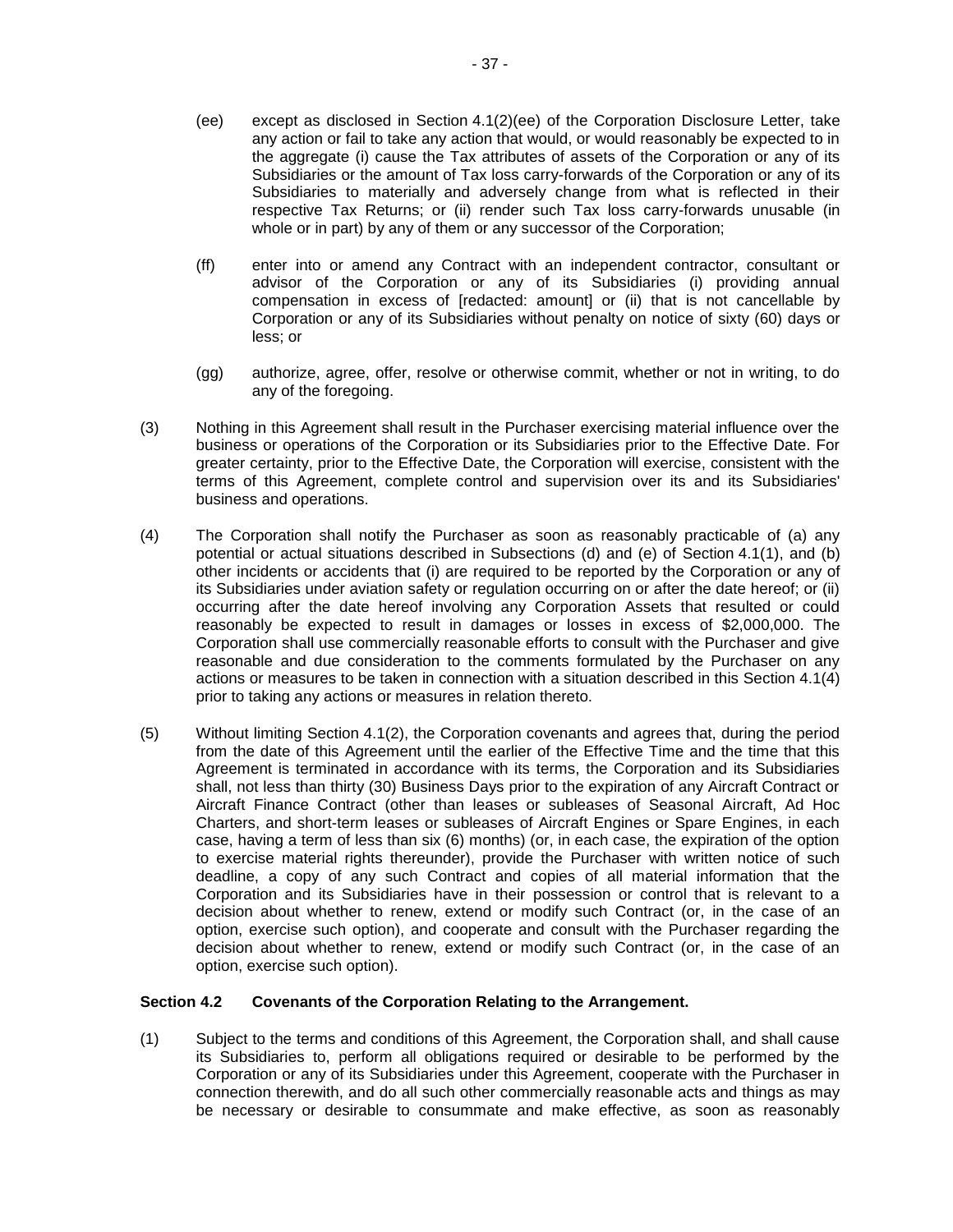practicable, the transactions contemplated by this Agreement and, without limiting the generality of the foregoing, the Corporation shall and, where appropriate, shall cause its Subsidiaries to (other than in connection with obtaining the Other Regulatory Approvals and Key Regulatory Approvals, which approvals shall be governed by the provisions of [Section](#page-42-0) 4.4):

- (a) use commercially reasonable efforts to satisfy all conditions precedent in this Agreement and take all steps set forth in the Interim Order and the Final Order applicable to it and comply promptly with all requirements imposed by Law applicable to it or its Subsidiaries with respect to this Agreement or the Arrangement;
- (b) use commercially reasonable efforts to provide, obtain and maintain all third party notices or other notices and consents, waivers, permits, exemptions, orders, approvals, agreements, amendments or confirmations that are (A) required to be obtained under the Material Contracts in connection with the Arrangement, this Agreement or the other transactions contemplated hereby, or (B) required in order to maintain the Material Contracts in full force and effect following completion of the Arrangement, in each case, on terms that are reasonably satisfactory to the Purchaser, and without paying, and without committing itself or the Purchaser to pay, any consideration or incur any liability or obligation without the prior written consent of the Purchaser (it being expressly agreed by the Purchaser that, with respect to (A) and (B) above, the receipt of such notices, consents, waivers, permits, exemptions, orders, approvals, agreements, amendments or confirmations shall not be in and of itself a condition to the closing of the Arrangement);
- (c) use commercially reasonable efforts to effect all necessary registrations, filings and submissions of information required by Governmental Entities from the Corporation and its Subsidiaries relating to the Arrangement;
- (d) use commercially reasonable efforts to, upon reasonable consultation with the Purchaser, oppose, lift or rescind any Order seeking to restrain, enjoin or otherwise prohibit or adversely affect the consummation of the Arrangement, and defend, or cause to be defended, any Proceedings to which it is a party or brought against it or its directors or officers challenging the Arrangement, this Agreement or the transactions contemplated hereby (provided, that neither the Corporation nor any of its Subsidiaries shall consent to the entry of any judgment or settlement with respect to any such Proceeding without the prior written approval of the Purchaser, not to be unreasonably withheld, conditioned or delayed);
- <span id="page-40-0"></span>(e) comply with the covenants set forth in Section [4.2\(1\)\(e\)](#page-40-0) of the Corporation Disclosure Letter;
- (f) not take any action, or refrain from taking any commercially reasonable action, or permit any action to be taken or not taken, in each case, which is inconsistent with this Agreement or which would reasonably be expected to prevent, delay or otherwise impede the consummation of the Arrangement or the transactions contemplated by this Agreement; and
- (g) use commercially reasonable efforts to assist the Purchaser in obtaining the resignations and mutual releases (in a form satisfactory to the Purchaser, acting reasonably) of each member of the Board and each member of the board of directors of the Corporation's wholly-owned Subsidiaries (and, in the case of Subsidiaries that are not wholly-owned, of the directors nominated by the Corporation), and causing them to be replaced by Persons nominated by the Purchaser effective as of the Effective Time.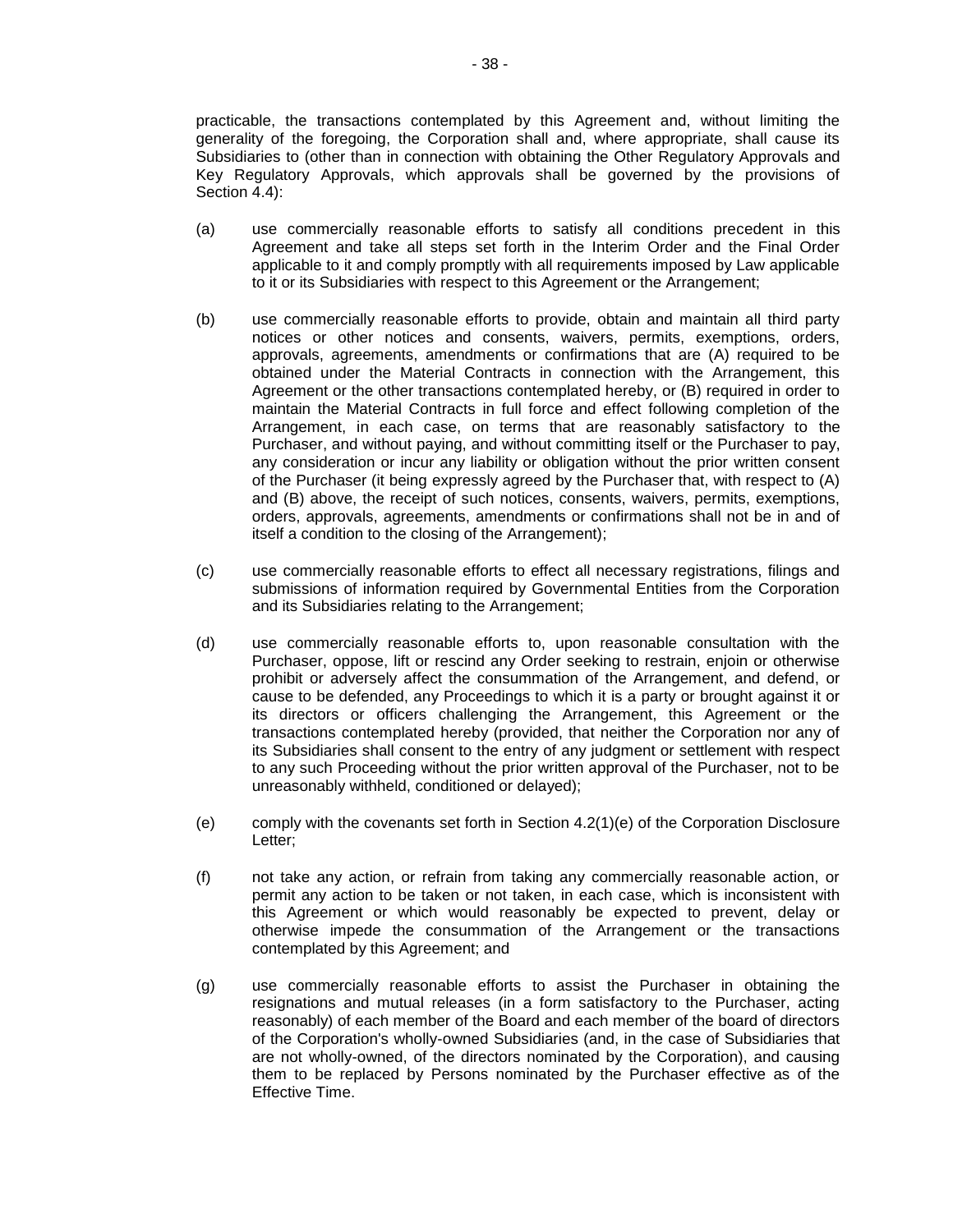- (2) Unless prohibited by applicable Law, the Corporation shall promptly notify the Purchaser of:
	- (a) any Material Adverse Effect or any change, event, occurrence, effect, state of facts and/or circumstance that, individually or in the aggregate, would reasonably be expected to have or develop into a Material Adverse Effect;
	- (b) any notice or other communication from any Person alleging that the consent (or waiver, permit, exemption, order, approval, agreement, amendment or confirmation) of such Person (or another Person) is or may be required in connection with the Arrangement, this Agreement or any of the transactions contemplated thereby;
	- (c) any notice or other communication from any Person, including a Governmental Entity (other than a Governmental Entity in connection with the Key Regulatory Approvals and Other Regulatory Approvals, which shall be addressed as contemplated by [Section](#page-42-0) 4.4), in connection with the transactions contemplated by this Agreement (and, unless prohibited by Law, the Corporation shall contemporaneously provide a copy of any such written notice or communication to the Purchaser);
	- (d) (i) any notice or other communication from any bargaining agent representing Employees giving notice to bargain and as permitted by Law, copies of any proposals tabled by any such bargaining agent that, if implemented, would materially modify the terms of a Collective Agreement; and (ii) the status of any ongoing collective bargaining negotiations with any Union between the date of the Agreement and the Effective Time and promptly provide the Purchaser with copies of all material documents tabled by either party in the course of any such collective bargaining negotiations;
	- (e) any material breach or default, or any notice of material breach or default, by the Corporation or any of its Subsidiaries of any Material Contract or material Authorization to which it is a party or by which it is bound; or
	- (f) any (i) Proceedings commenced or, to the knowledge of the Corporation, threatened against, relating to or involving or otherwise affecting the Arrangement, this Agreement or any of the transactions contemplated hereby; and (ii) material Proceedings commenced or, to the knowledge of the Corporation, threatened against, relating to or involving or otherwise affecting the Corporation, its Subsidiaries or the Corporation Assets.

### **Section 4.3 Covenants of the Purchaser Relating to the Arrangement.**

- (1) The Purchaser shall perform all obligations required or desirable to be performed by the Purchaser under this Agreement, cooperate with the Corporation in connection therewith, and do all such other commercially reasonable acts and things as may be necessary or desirable to consummate and make effective, as soon as reasonably practicable, the transactions contemplated by this Agreement and, without limiting the generality of the foregoing, the Purchaser shall (other than in connection with obtaining the Key Regulatory Approvals and the Other Regulatory Approvals, which approvals shall be governed by the provisions of [Section](#page-42-0) 4.4):
	- (a) use commercially reasonable efforts to satisfy all conditions precedent in this Agreement and take all steps set forth in the Interim Order and the Final Order applicable to it and comply promptly with all requirements imposed by Law applicable to it with respect to this Agreement or the Arrangement;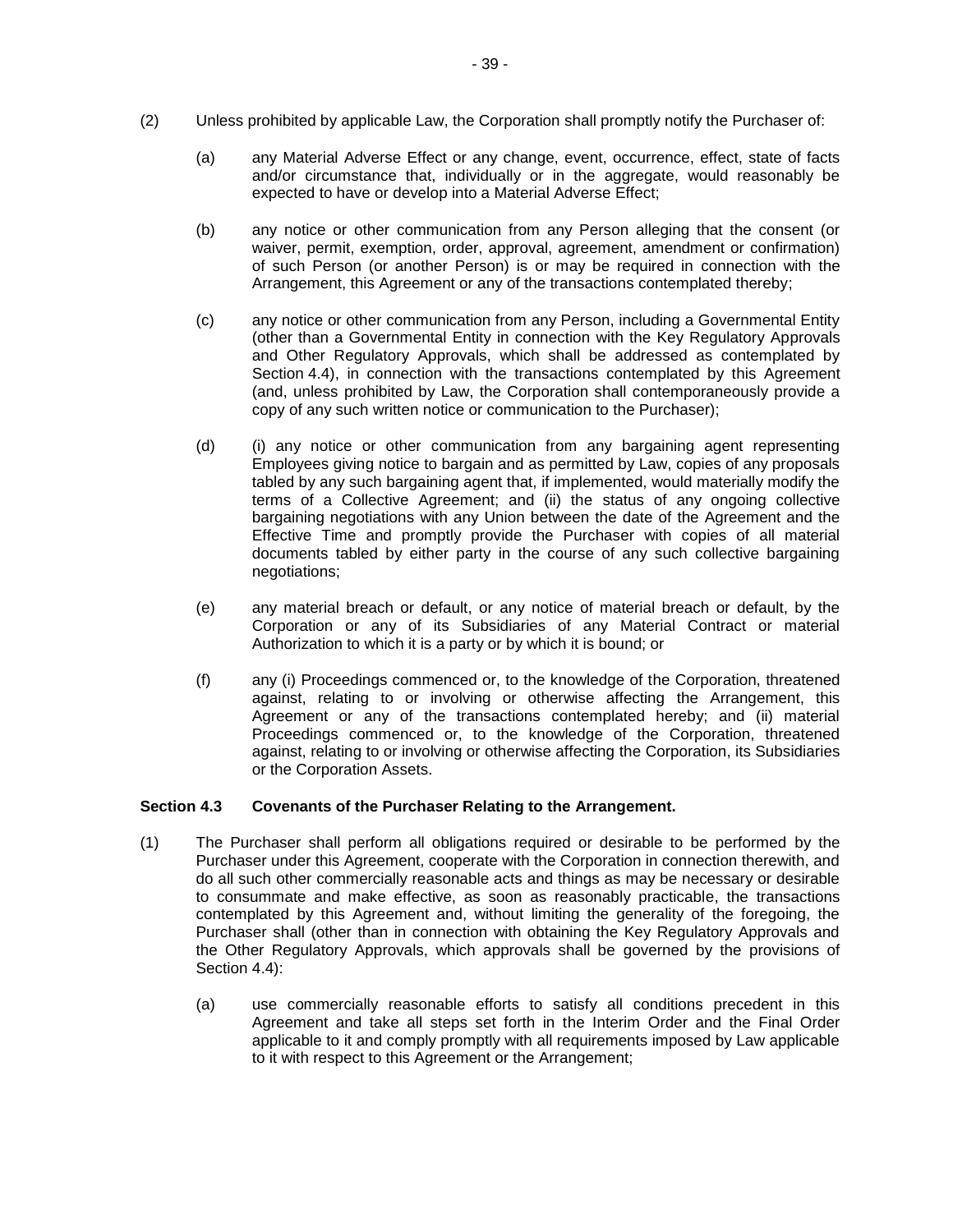- (b) use commercially reasonable efforts to effect all necessary registrations, filings and submissions of information required by Governmental Entities from it relating to the Arrangement:
- (c) use commercially reasonable efforts to oppose, lift or rescind any Order seeking to restrain, enjoin or otherwise prohibit or adversely affect the consummation of the Arrangement, and defend, or cause to be defended, any Proceedings to which it is a party or brought against it or its directors or officers challenging the Arrangement, this Agreement or the transactions contemplated hereby; and
- (d) not take any action, or refrain from taking any commercially reasonable action, or permit any action to be taken or not taken, in each case, which is inconsistent with this Agreement or which would reasonably be expected to prevent, delay or otherwise impede the consummation of the Arrangement or the transactions contemplated by this Agreement.
- (2) The Purchaser shall promptly notify the Corporation in writing of (a) any notice or other communication from any Person alleging that the consent (or waiver, permit, exemption, order, approval, agreement, amendment or confirmation) of such Person (or another Person) is or may be required in connection with this Agreement or the Arrangement; or (b) any Proceedings commenced or, to its knowledge, threatened against, relating to or involving or otherwise affecting the Purchaser that relate to this Agreement or the Arrangement, in the case of each of (a) and (b), to the extent that such notice, communication or Proceeding would reasonably be expected to impair, impede, materially delay or prevent the Purchaser from performing its obligations under this Agreement.

# <span id="page-42-0"></span>**Section 4.4 Regulatory Approvals.**

- (1) The Parties shall, as promptly as practicable, prepare and file all necessary documents, registrations, statements, petitions, filings and applications required to obtain the Key Regulatory Approvals and the Other Regulatory Approvals and use their commercially reasonable efforts to obtain as promptly as practicable and maintain all Key Regulatory Approvals and Other Regulatory Approvals. Without limiting the generality of the foregoing, as promptly as practicable and in any event within 10 Business Days of the date hereof: (a) the Purchaser and the Corporation shall file their respective pre-merger notification forms pursuant to Part IX of the Competition Act; (b) the Purchaser will file a competitive impact brief pursuant to the Competition Act; and (c) the Parties will give notice to the Minister of Transport and the CTA pursuant to Section 53.1 of the CT Act. The Purchaser shall pay all filing fees incurred in connection with the Key Regulatory Approvals and the Other Regulatory Approvals.
- (2) The Parties shall cooperate and coordinate with one another in connection with obtaining the Key Regulatory Approvals and Other Regulatory Approvals, including by providing or submitting as promptly as possible all documentation and information that is required, or in the opinion of the Purchaser, acting reasonably, advisable, in connection with obtaining the Key Regulatory Approvals or Other Regulatory Approvals and using their best efforts to ensure that such information does not contain a Misrepresentation.
- (3) The Parties shall cooperate with and keep one another fully informed as to the status of and the processes and proceedings relating to obtaining the Key Regulatory Approvals and Other Regulatory Approvals, and shall promptly notify each other of any communication from any Governmental Entity in respect of the Arrangement, this Agreement or the transactions contemplated hereby and respond as promptly as reasonably possible to any inquiries or requests received from a Governmental Entity in respect of any Key Regulatory Approval or Other Regulatory Approval; and shall not make any submissions or filings, participate in any meetings, conversations or correspondence with any Governmental Entity in respect of the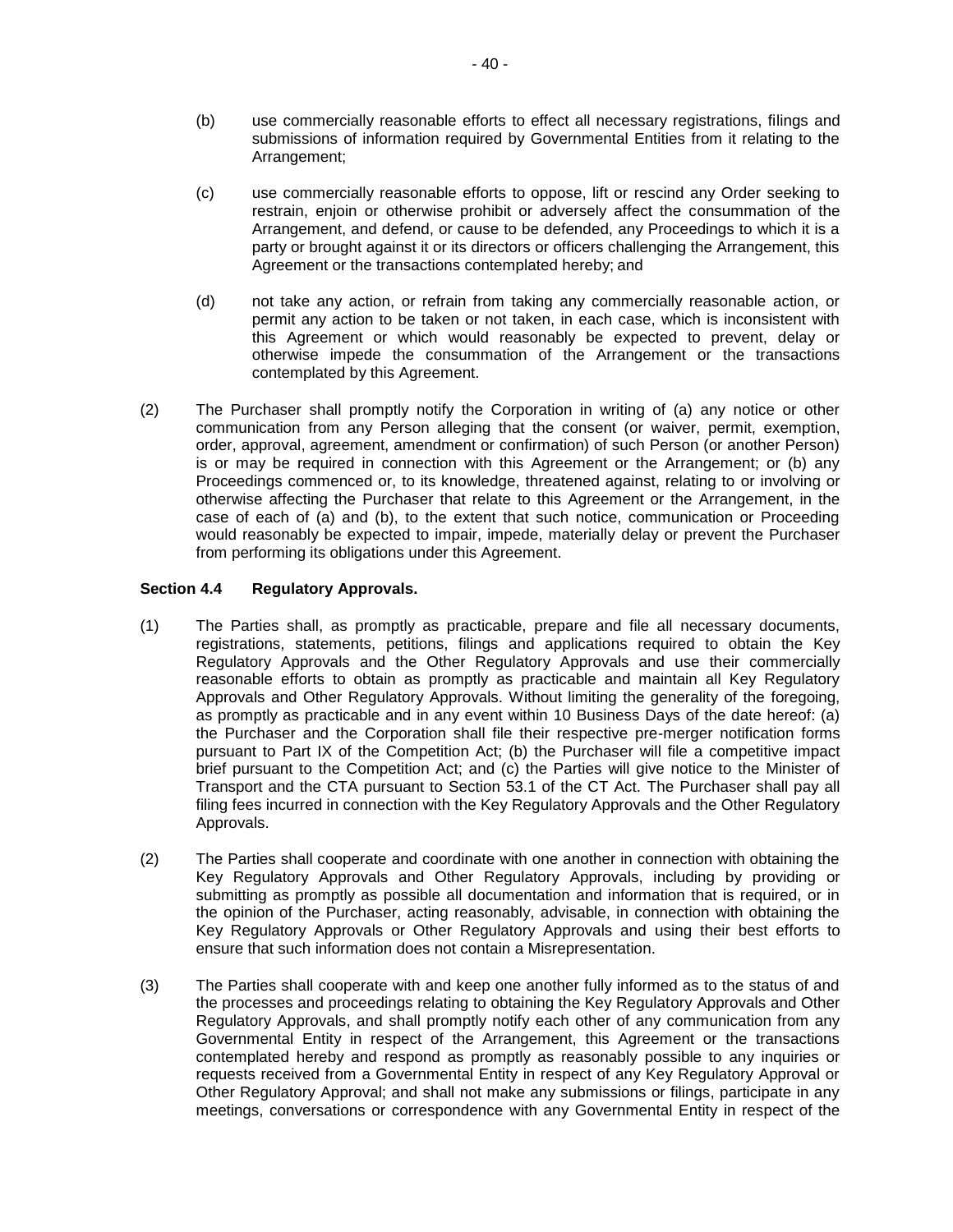Arrangement, this Agreement or the transactions contemplated hereby unless it consults with the other Party in advance and, to the extent not precluded by such Governmental Entity, gives the other Party the opportunity to review drafts of any submissions, filings or correspondence (including responses to requests for information and inquiries from any Governmental Entity) and will provide the other Party a reasonable opportunity to comment thereon and consider those comments in good faith, and attend and participate in any communications or meetings, and shall provide the other Party and its counsel with final copies of all such material submissions, correspondence, filings, presentations, applications, plans, and other material documents submitted to or filed with any Governmental Entity in respect of the transactions contemplated by this Agreement. Despite the foregoing, submissions, filings or other written communications with any Governmental Entity may be redacted as necessary before sharing with the other Party to remove competitively sensitive information, provided that a Party must provide external legal counsel to the other Party nonredacted versions of such draft and final submissions, filings or other written communications on the basis that the redacted information will not be shared with the clients of the receiving external legal counsel.

(4) The Purchaser, acting reasonably and diligently, and after consultation with the Corporation, will determine and direct, except as prohibited by applicable Law, the efforts to obtain the Key Regulatory Approvals and the Other Regulatory Approvals, including leading all communications and strategy relating to such efforts, provided, for greater certainty, that such authority does not affect, alter or mitigate the Purchaser's obligation to comply with its covenants in this [Section](#page-42-0) 4.4. For greater certainty, in no circumstances shall the Corporation state or suggest that the Purchaser is prepared to provide or agree to any undertakings, conditions or remedies in connection with obtaining any Key Regulatory Approval or Other Regulatory Approval, without the prior consent of the Purchaser.

### <span id="page-43-1"></span>**Section 4.5 Access to Information; Confidentiality.**

- <span id="page-43-0"></span>(1) From the date hereof until the earlier of the Effective Time and the termination of this Agreement, subject to applicable Law and the terms of any existing Contracts (including the Confidentiality Arrangements), the Corporation shall, and shall cause its Subsidiaries to, upon reasonable prior notice: (a) give the Purchaser and its Representatives, consultants and independent contractors reasonable access to its and its Subsidiaries' offices, premises, properties, assets, senior personnel, Contracts and books and records (including continuing access to the Data Room); and (b) furnish to the Purchaser and its Representatives, consultants, and independent contractors such financial and operating data or other information with respect to the assets or business of the Corporation as the Purchaser may reasonably request; provided that the Corporation's compliance with any request under this [Section](#page-43-0) 4.5(1) shall not unduly interfere with the conduct of the business of the Corporation and its Subsidiaries.
- (2) [Section](#page-43-1) 4.5 shall not require the Corporation or its Subsidiaries to permit any access, or to disclose any information that in the reasonable good faith judgment of the Corporation, after consultation with outside legal counsel, is likely to result in the breach of any Contract, any violation of any Law or cause any privilege (including attorney-client privilege) that the Corporation or its Subsidiaries would be entitled to assert to be undermined with respect to such information; provided that, the Parties hereto shall cooperate in seeking to find a way to allow disclosure of such information to the extent doing so could reasonably (in the good faith belief of the Corporation, after consultation with counsel) be managed through the use of customary "clean-room" arrangements.
- <span id="page-43-2"></span>(3) Each Party acknowledges that the Confidentiality Arrangements continue to apply and, in the case of the Corporation, that any information provided under [Section](#page-43-0) 4.5(1) above that is non-public and/or proprietary in nature shall be subject to the terms of the Confidentiality Arrangements; provided that to the extent any provision of such Confidentiality Arrangements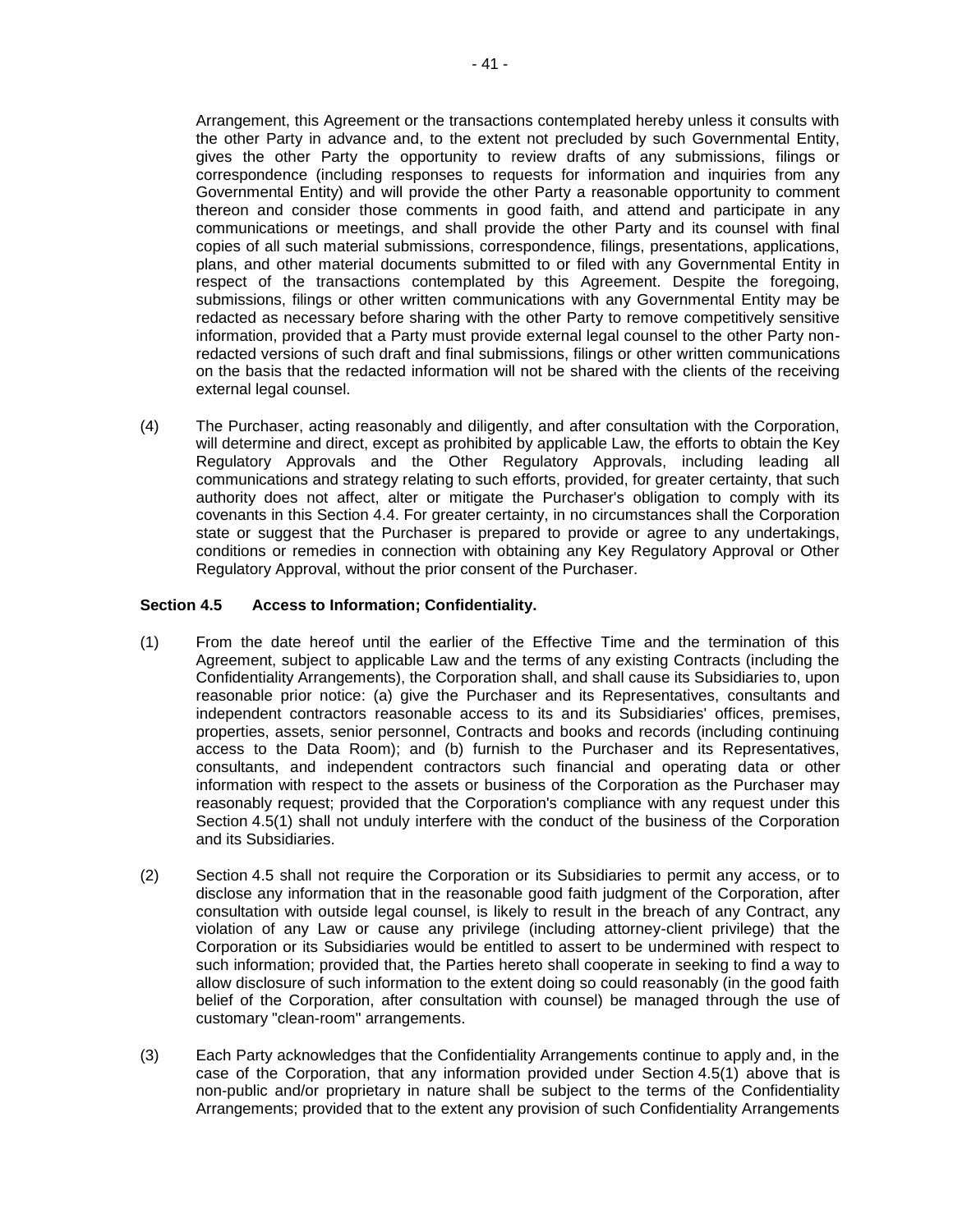conflicts with the terms of this Agreement, the terms of this Agreement shall prevail. For greater certainty, if this Agreement is terminated in accordance with its terms, any obligations of the Parties and their respective Representatives under the Confidentiality Arrangements shall survive the termination of this Agreement in accordance with the terms of the Confidentiality Arrangements.

(4) Investigations made by or on behalf of the Purchaser, whether under this [Section](#page-43-1) 4.5 or otherwise, will not waive, diminish the scope of, or otherwise affect any representation or warranty made by the Corporation in this Agreement.

### <span id="page-44-2"></span>**Section 4.6 Pre-Acquisition Reorganization.**

- <span id="page-44-1"></span>(1) Subject to [Section](#page-44-0) 4.6(2), the Corporation agrees that, upon request of the Purchaser, the Corporation shall, and shall cause its Subsidiaries to, use commercially reasonable efforts to (a) perform such reorganizations of their corporate structure, capital structure, business, operations and assets or such other transactions as the Purchaser may request, acting reasonably (each a "**Pre-Acquisition Reorganization**"); (b) cooperate with the Purchaser and its advisers to determine the nature of the Pre-Acquisition Reorganizations that might be undertaken and the manner in which they would most effectively be undertaken; and (c) cooperate with the Purchaser and its advisers to seek to obtain any consents, approvals, waivers or similar authorizations which is reasonably required by the Purchaser (based on the applicable terms of the Contract) in connection with the Pre-Acquisition Reorganizations, if any, provided that any out-of-pocket costs, fees or expenses of the Corporation or any of its Subsidiaries associated therewith shall be at the Purchaser's sole expense.
- <span id="page-44-0"></span>(2) The Corporation will not be obligated to participate in any Pre-Acquisition Reorganization under [Section](#page-44-1) 4.6(1) unless the Corporation determines in good faith that such Pre-Acquisition Reorganization:
	- (a) can be completed immediately prior to the Effective Date, and can be unwound in the event the Arrangement is not consummated without adversely affecting, or being prejudicial to, the Corporation, its Subsidiaries or the Shareholders;
	- (b) is effected as close as reasonably practicable prior to the Effective Time;
	- (c) does not require the approval of any of the Shareholders (other than the Required Shareholder Approval);
	- (d) does not require the Corporation or its Subsidiaries to take any action that could reasonably be expected to result in Taxes being imposed on, or any adverse Tax or other consequences to, any Shareholders incrementally greater than the Taxes or other consequences to such party in connection with the completion of the Arrangement in the absence of action being taken pursuant to this [Section](#page-44-2) 4.6;
	- (e) does not result in any material breach by the Corporation or any of its Subsidiaries of any Contract or any breach by the Corporation or any of its Subsidiaries of their respective organizational documents or Law; and
	- (f) does not impair, impede or prevent the ability of the Corporation to consummate, and will not materially delay the consummation of, the Arrangement.
- (3) The Purchaser must provide written notice to the Corporation of any proposed Pre-Acquisition Reorganization at least fifteen (15) Business Days prior to the Effective Date. Upon receipt of such notice, the Corporation and the Purchaser shall work cooperatively and use their commercially reasonable efforts to prepare prior to the Effective Time all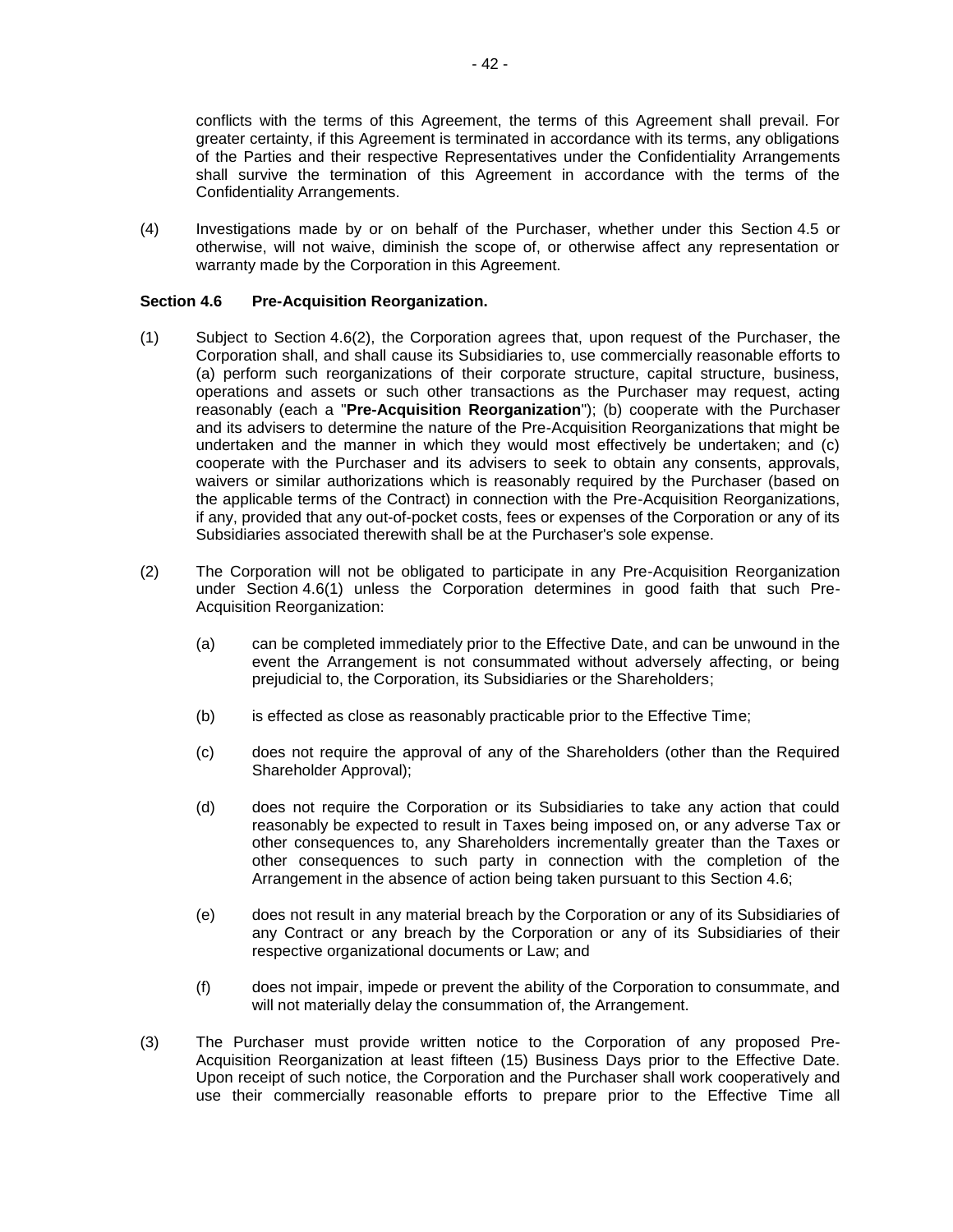documentation necessary and do such other acts and things as are necessary to give effect to such Pre-Acquisition Reorganization, including any amendment to this Agreement or the Plan of Arrangement and shall seek to have any such Pre-Acquisition Reorganization immediately prior to the Effective Date (but after the Purchaser has waived or confirmed that all of the conditions set out in [Section](#page-53-1) 6.1 and [Section](#page-54-0) 6.2 have been satisfied).

- <span id="page-45-0"></span>(4) If this Agreement is terminated (other than by the Purchaser pursuant to Section [7.2\(1\)\(d\)\(i\)](#page-57-0) *[Breach of Representations and Warranties or Covenants by the Corporation]*), the Purchaser (a) shall forthwith reimburse the Corporation for all out-of-pocket costs, fees and expenses incurred by the Corporation and its Subsidiaries in connection with any proposed Pre-Acquisition Reorganization, and (b) shall indemnify and hold harmless the Corporation and its Subsidiaries from and against any and all liabilities, losses, damages, claims, penalties, interests, awards, judgements and Taxes suffered or incurred by any of them in connection with or as a result of any Pre-Acquisition Reorganization, or take all necessary steps to reverse or unwind any Pre-Acquisition Reorganization.
- (5) The Purchaser hereby waives any breach of a representation, warranty or covenant by the Corporation to the extent such breach is a result of an action taken by the Corporation or a Subsidiary pursuant to a request by the Purchaser pursuant to this [Section](#page-44-2) 4.6.

### **Section 4.7 Tax Matters.**

The Corporation covenants and agrees that:

- (1) as promptly as possible after the date hereof, the Corporation shall provide the Purchaser with a list of all material Tax Returns with respect to which the Corporation or any of its Subsidiaries has requested an extension of time within which to file such Tax Return and which Tax Return has not yet been filed; and
- (2) until the Effective Date, the Corporation and its Subsidiaries shall (a) duly and timely file with the appropriate Governmental Entity, or with the appropriate Corporation Airport, all Tax Returns required to be filed by any of them, which shall be correct and complete in all material respects, (b) reasonably consult with the Purchaser with respect to the discretionary deductions to be claimed in respect of any such Tax Return where claiming such discretionary deductions would otherwise give rise to a non-capital loss for tax purposes and (c) pay, withhold, collect and remit to the appropriate Governmental Entity and to the appropriate Corporation Airport in a timely fashion all amounts required to be so paid, withheld, collected or remitted. The Corporation shall keep the Purchaser reasonably informed of any events, discussions, notices or changes with respect to any Tax or regulatory audit or investigation or any other investigation by a Governmental Entity or by a Corporation Airport or Proceeding involving the Corporation or any of its Subsidiaries (other than Ordinary Course communications which could not reasonably be expected to be material to the Corporation and the Subsidiaries on a consolidated basis).

### **Section 4.8 Public Communications.**

- (1) The Parties shall agree on the text of any joint press releases to be issued to announce (a) the execution of this Agreement, and (b) on the Effective Date, the completion of the Arrangement.
- (2) Except as required by applicable Law, neither Party shall issue any press release or make any other public statement or disclosure with respect to this Agreement or the transactions contemplated by this Agreement without the prior written consent of the other Party (which consent shall not be unreasonably withheld, conditioned or delayed); provided that, subject to [Article](#page-48-0) 5, any Party that, in the opinion of outside legal counsel, is required to make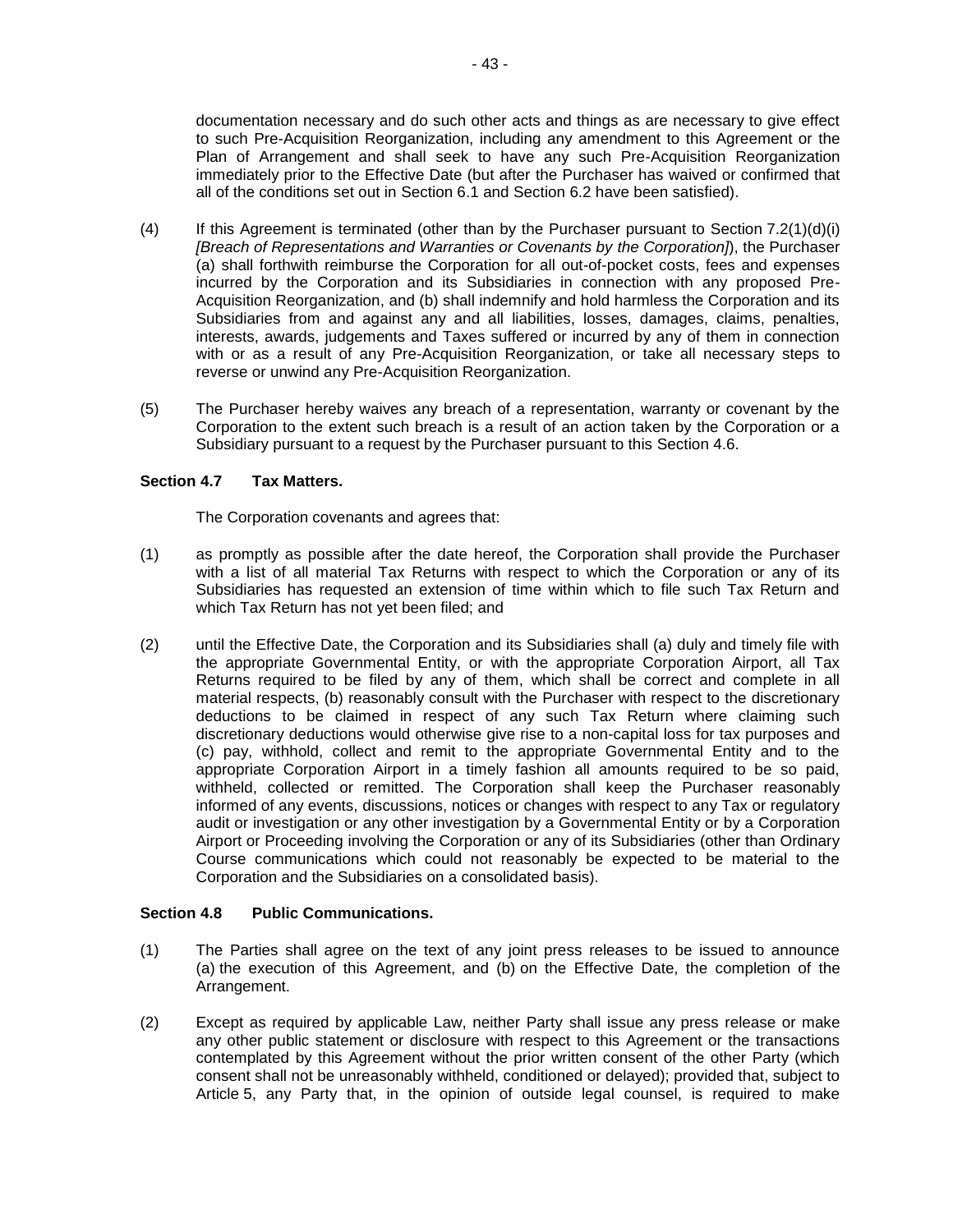disclosure by applicable Law (other than disclosures to Governmental Entities in connection with the Other Regulatory Approvals and Key Regulatory Approvals, which shall be addressed as contemplated by [Section](#page-42-0) 4.4) shall use its best efforts to give the other Party prior oral or written notice and a reasonable opportunity to review or comment on such disclosure (other than with respect to confidential information contained in such disclosure) and if such prior notice is not permitted by applicable Law, shall give such notice immediately following the making of such disclosure. The Party making such disclosure shall give reasonable consideration to any comments made by the other Party or its counsel. For the avoidance of doubt, none of the foregoing shall prevent the Corporation or the Purchaser from making (a) internal announcements to employees and having discussions with shareholders, financial analysts and other stakeholders, or (b) public announcements in the Ordinary Course that do not relate specifically to this Agreement or the Arrangement, in each case, so long as such announcements and discussions are consistent in all material respects with the most recent press releases, public disclosures or public statements made by such Person. The Parties acknowledge that the Corporation will file this Agreement (with such redactions as may be mutually agreed upon between the Corporation and the Purchaser, acting reasonably), and a material change report relating thereto on SEDAR.

#### <span id="page-46-0"></span>**Section 4.9 Notice and Cure Provisions.**

- (1) During the period commencing on the date of this Agreement and continuing until the earlier of the Effective Time and the termination of this Agreement in accordance with its terms, each Party shall promptly notify the other Party of the occurrence, or failure to occur, of any event or state of facts which occurrence or failure would, or would be reasonably likely to:
	- (a) cause any of the representations or warranties of such Party contained in this Agreement to be untrue or inaccurate in any material respect at any time from the date of this Agreement to the Effective Time; or
	- (b) result in the failure to comply with or satisfy any covenant, condition or agreement to be complied with or satisfied by such Party under this Agreement.
- (2) Notification provided under this [Section](#page-46-0) 4.9 will not affect the representations, warranties, covenants, agreements or obligations of the Parties (or remedies with respect thereto) or the conditions to the obligations of the Parties under this Agreement.
- <span id="page-46-1"></span>(3) The Corporation may not elect to exercise its right to terminate this Agreement pursuant to Section [7.2\(1\)\(c\)\(i\)](#page-57-1) *[Breach of Representations and Warranties or Covenants by the Purchaser]* and the Purchaser may not elect to exercise its right to terminate this Agreement pursuant to Section [7.2\(1\)\(d\)\(i\)](#page-57-0) *[Breach of Representations and Warranties or Covenants by the Corporation]*, unless the Party seeking to terminate the Agreement (the "**Terminating Party**") has delivered a written notice ("**Termination Notice**") to the other Party (the "**Breaching Party**") specifying in reasonable detail all breaches of covenants, representations and warranties or other matters which the Terminating Party asserts as the basis for termination. After delivering a Termination Notice, provided the Breaching Party is proceeding diligently to cure such matter and such matter is capable of being cured prior to the Outside Date, the Terminating Party may not exercise such termination right until the earlier of (a) the Outside Date, and (b) the date that is fifteen (15) Business Days following receipt of such Termination Notice by the Breaching Party, if such matter has not been cured by such date, provided that, for greater certainty, if any matter is not capable of being cured by the Outside Date, the Terminating Party may immediately exercise the applicable termination right, and provided further that a Willful Breach shall be deemed to be incapable of being cured.
- (4) If the Terminating Party delivers a Termination Notice prior to the date of the Meeting, unless the Parties agree otherwise, the Corporation shall postpone or adjourn the Meeting to the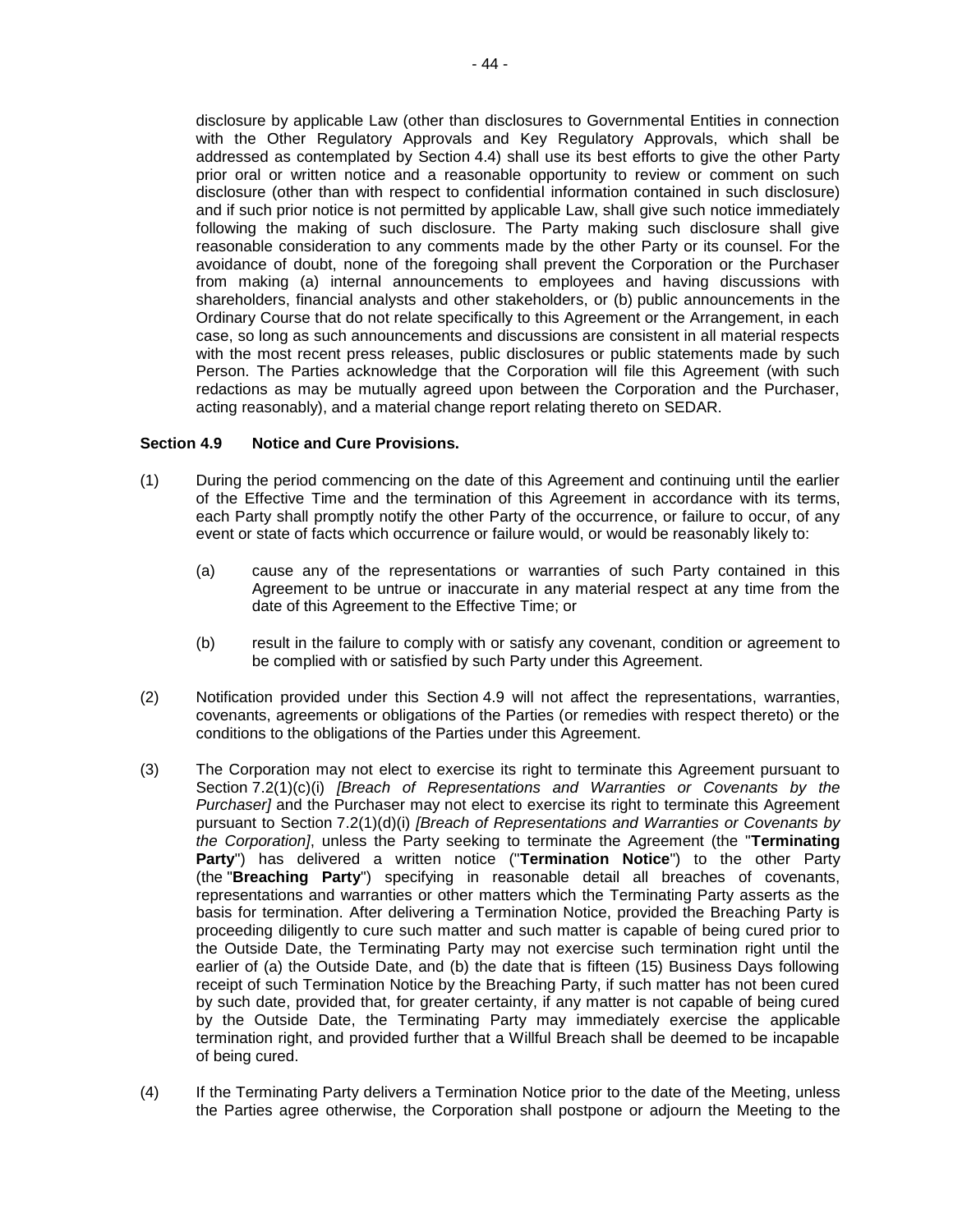earlier of (a) five (5) Business Days prior to the Outside Date and (b) the date that is fifteen (15) Business Days following receipt of such Termination Notice by the Breaching Party.

#### <span id="page-47-0"></span>**Section 4.10 Insurance and Indemnification.**

- (1) Prior to the Effective Date, the Corporation shall purchase customary "tail" policies of directors' and officers' liability insurance, from a reputable third party insurer, providing protection no less favourable in the aggregate to the protection provided by the policies maintained by the Corporation and its wholly-owned Subsidiaries which are in effect immediately prior to the Effective Date and providing protection in respect of claims arising from facts or events which occurred on or prior to the Effective Date and the Purchaser shall, or shall cause the Corporation and its wholly-owned Subsidiaries to maintain such tail policies in effect without any reduction in scope or coverage for six (6) years after the Effective Date; provided that the Purchaser shall not be required to pay any amounts in respect of such coverage prior to the Effective Time and provided further that the cost of such policies shall not exceed 300% of the Corporation's and its wholly-owned Subsidiaries' current annual aggregate premium for policies currently maintained by the Corporation or its wholly-owned Subsidiaries.
- (2) From and after the Effective Time, the Purchaser shall cause the Corporation to honour all rights to indemnification or exculpation existing as of the date hereof in favour of present and former Employees, officers and directors of the Corporation and its Subsidiaries to the extent they have been provided under applicable Law, the Constating Documents of the Corporation and its Subsidiaries or under indemnification agreements entered into in the Ordinary Course, and acknowledges that such rights shall survive the completion of the Plan of Arrangement and shall continue in full force and effect in accordance with their terms for a period of not less than six (6) years after the Effective Date.
- (3) If the Corporation or any of its Subsidiaries or any of their respective successors or assigns (a) consolidates or amalgamates with, or merges or liquidates into, any other Person and is not a continuing or surviving corporation or entity of such consolidation, amalgamation, merger, amalgamation or liquidation, or (b) transfers all or substantially all of its properties and assets to any Person, the Purchaser shall ensure that any such successor or assign (including, as applicable, any acquirer of substantially all of the properties and assets of the Corporation or its Subsidiaries) assumes all of the obligations set forth in this [Section](#page-47-0) 4.10.

#### **Section 4.11 Exchange Delisting.**

Each of the Corporation and the Purchaser agrees to cooperate with the other Party in taking, or causing to be taken, all actions necessary to delist the Shares from the Exchange as promptly as practicable following the Effective Time (including, if requested by the Purchaser, such items as may be necessary to delist the Shares on the Effective Date).

### <span id="page-47-1"></span>**Section 4.12 Transaction Litigation.**

Each of the Corporation and Purchaser shall, as promptly as reasonably practicable, notify each other in writing of any Transaction Litigation and shall keep the each other informed on a reasonably prompt basis regarding any such Transaction Litigation. The Corporation shall give the Purchaser the opportunity to (a) participate in the defense of any Transaction Litigation, and (b) consult with outside legal counsel to the Corporation regarding the defense, settlement or compromise with respect to any such Transaction Litigation. For purposes of this [Section](#page-47-1) 4.12, "participate" means that the Purchaser will be kept reasonably apprised on a prompt basis of proposed strategy and other significant decisions with respect to the Transaction Litigation (to the extent that the attorney-client privilege between the Corporation and its outside legal counsel is not undermined or otherwise adversely affected, provided that, in such case, the Parties shall cooperate in seeking to find a way to allow disclosure of the proposed strategy or other significant decision to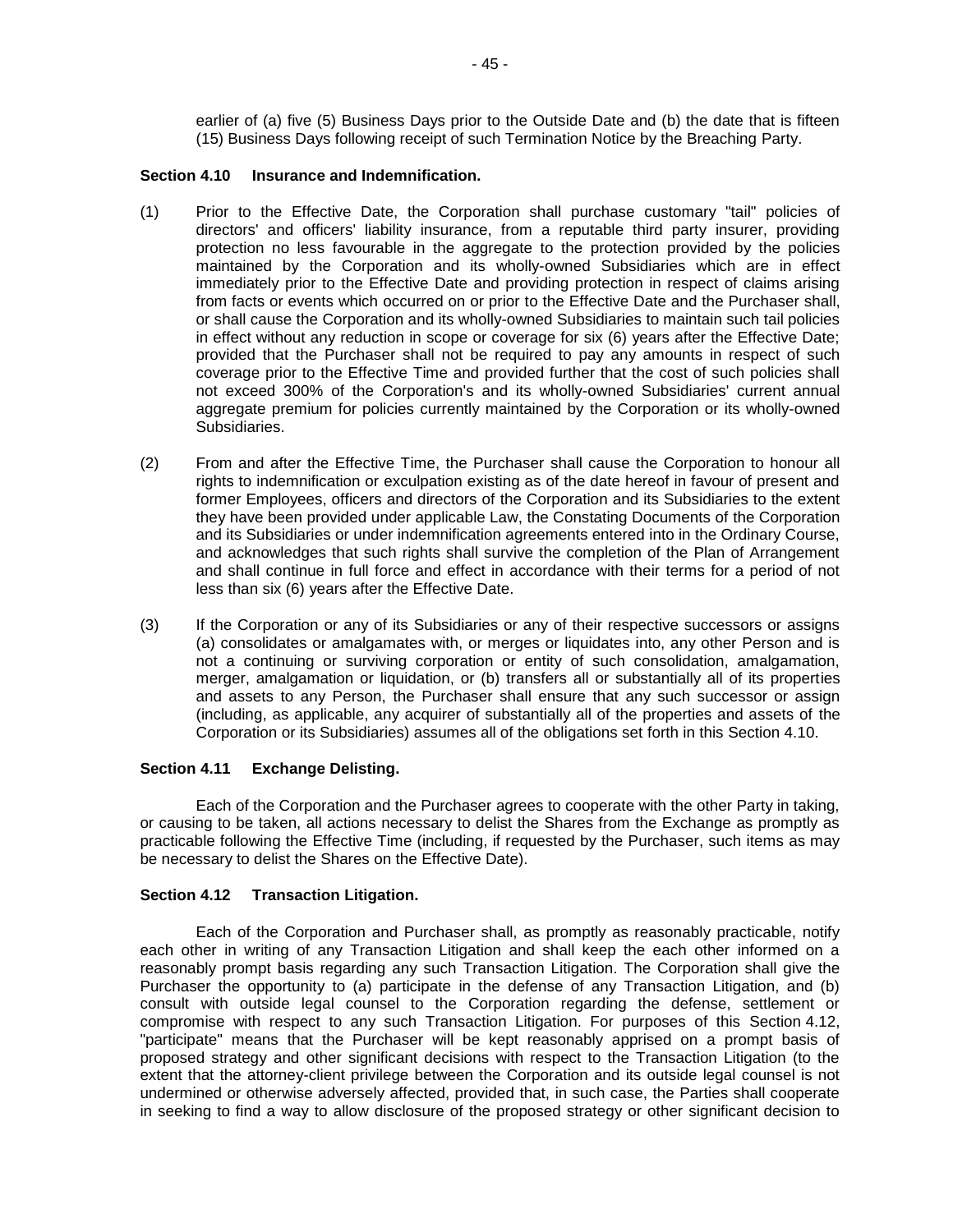the extent doing so could reasonably (in the good faith belief of the Corporation, after consultation with outside legal counsel) be managed through the use of customary "clean-room" arrangements or the entering into of any "common interest" Contract or similar Contract), and the Purchaser may offer comments or suggestions with respect to such Transaction Litigation which the Corporation shall consider in good faith; provided that the Corporation shall not settle or compromise or agree to settle or compromise any Transaction Litigation without the Purchaser's prior written consent, which consent shall not be unreasonably withheld, conditioned or delayed.

### **Section 4.13 Exemptive Relief**

If, and to the extent, required, as promptly as practicable following the date hereof, the Company shall use commercially reasonable efforts to obtain an Order of each Canadian securities regulatory authority that, for the purposes of obtaining the approval contemplated by [Section](#page-25-0) 2.2(2)(b), the Class A Variable Voting Shares and Class B Voting Shares shall vote together as a single class of Shares, and the Interim Order shall contain appropriate provisions to allow the Corporation to rely on any such Order in obtaining the Required Approval.

#### **ARTICLE 5 ADDITIONAL COVENANTS REGARDING NON-SOLICITATION**

#### <span id="page-48-1"></span><span id="page-48-0"></span>**Section 5.1 Non-Solicitation.**

- (1) Except as expressly provided in this [Article](#page-48-0) 5, the Corporation shall not, and shall cause its Subsidiaries not to, directly or indirectly, through any of its Representatives or affiliates or otherwise, and shall not permit any such Person to:
	- (a) solicit, assist, initiate, knowingly encourage or otherwise knowingly facilitate (including by way of furnishing or providing copies of, access to, or disclosure of, any confidential information, properties, facilities, books or records of the Corporation or any Subsidiary or entering into any form of agreement, arrangement or understanding) any inquiry, proposal or offer (whether public or otherwise) that constitutes or may reasonably be expected to constitute or lead to, an Acquisition Proposal;
	- (b) enter into, engage in, continue or otherwise participate in any discussions or negotiations with any Person (other than the Purchaser and its affiliates) regarding any inquiry, proposal or offer that constitutes or may reasonably be expected to constitute or lead to, an Acquisition Proposal;
	- (c) make a Change in Recommendation;
	- (d) accept, approve, endorse or recommend, or publicly propose to accept, approve, endorse or recommend, or take no position or remain neutral with respect to, any Acquisition Proposal (it being understood that publicly taking no position or a neutral position with respect to a publicly announced, or otherwise publicly disclosed, Acquisition Proposal for a period of no more than five (5) Business Days following such public announcement or public disclosure will not be considered to be in violation of this [Section](#page-48-1) 5.1, (or in the event that the Meeting is scheduled to occur within such five (5) Business Day period, prior to the third  $(3<sup>rd</sup>)$  Business Day prior to the date of the Meeting); or
	- (e) accept or enter into, or publicly propose to accept or enter into, any agreement, understanding or arrangement with any Person in respect of an Acquisition Proposal (other than a confidentiality and standstill agreement permitted by and in accordance with [Section](#page-50-0) 5.3).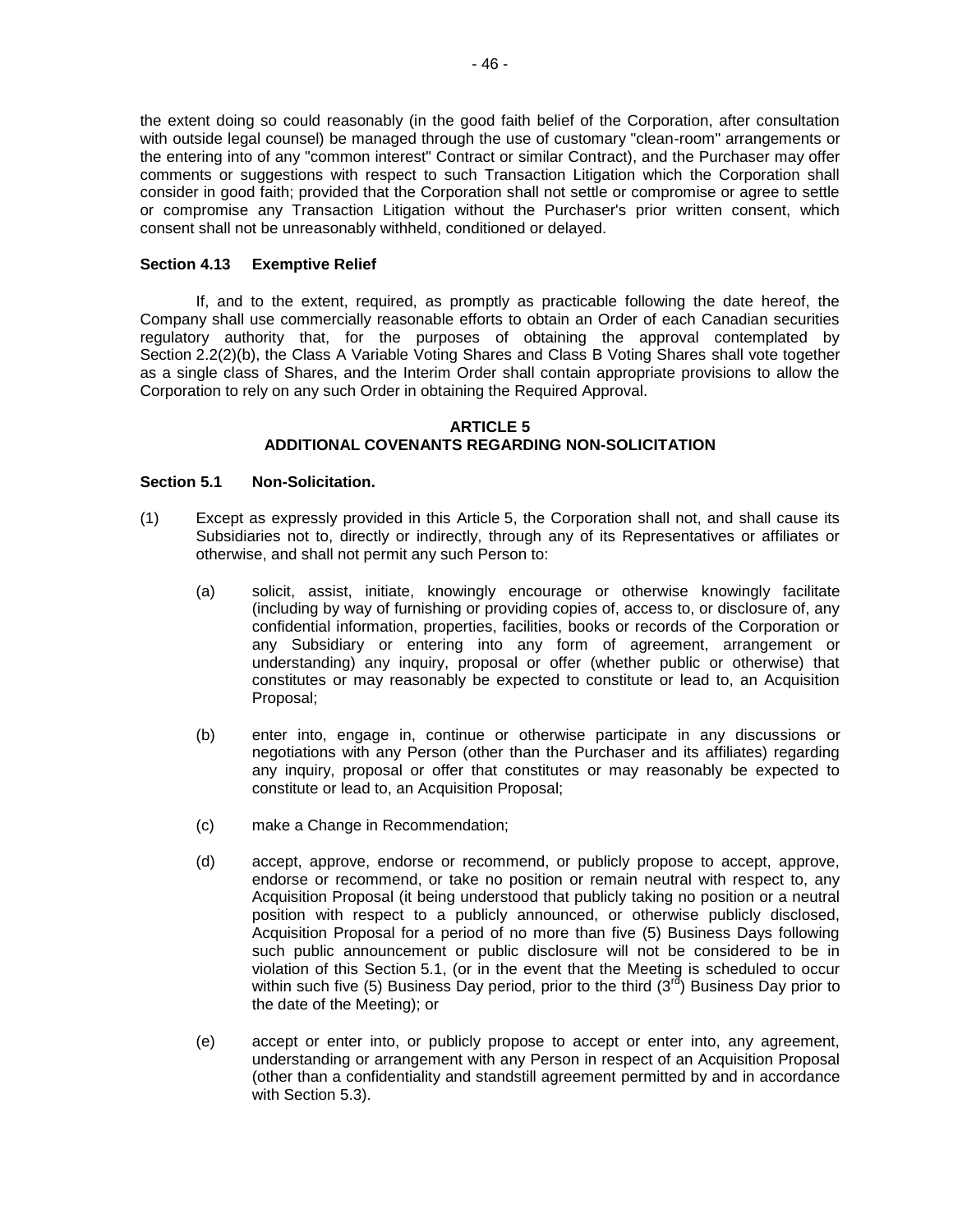- (2) The Corporation shall, and shall cause its Subsidiaries and its and their respective Representatives to, immediately cease and terminate, and cause to be terminated, any solicitation, encouragement, discussion, negotiations or other activities commenced prior to the date of this Agreement with any Person (other than the Purchaser and its affiliates) with respect to any inquiry, proposal or offer that constitutes, or may reasonably be expected to constitute or lead to, an Acquisition Proposal, and in connection with such termination shall:
	- (a) discontinue access to, and disclosure of, all information regarding the Corporation and its Subsidiaries, including any data room and any confidential information, properties, facilities and books and records of the Corporation or any of its Subsidiaries; and
	- (b) promptly request, and exercise all rights it has to require (i) the return or destruction of all copies of any confidential information regarding the Corporation or any of its Subsidiaries provided to any Person other than the Purchaser, its affiliates and their respective Representatives, and (ii) the destruction of all material including or incorporating or otherwise reflecting such confidential information regarding the Corporation or any of its Subsidiaries, in each case, to the extent that such information has not previously been returned or destroyed and using its reasonable commercial reasonable efforts to ensure that such requests are fully complied with in accordance with the terms of such rights or entitlements.
- (3) The Corporation represents and warrants that it has (a) not waived any confidentiality, standstill, non-disclosure, non-solicitation or similar agreement, restriction or covenant to which the Corporation or any Subsidiary is a Party, (b) fulfilled or complied with each of the covenants of the Corporation contained in the letter of intent dated May 15, 2019 entered into between the Purchaser and the Corporation, and (c) not waived the application of the Rights Plan in favour of any third party (other than the Purchaser as necessary).
- <span id="page-49-0"></span>(4) The Corporation covenants and agrees that (a) the Corporation shall take all necessary action to enforce each confidentiality, standstill, non-disclosure, non-solicitation or similar agreement, restriction or covenant to which the Corporation or any Subsidiary is a Party or may hereafter become a party in accordance with [Section](#page-50-0) 5.3, and (b) neither the Corporation, nor any Subsidiary nor any of their respective Representatives have released or will, without the prior written consent of the Purchaser (which may be withheld or delayed in the Purchaser's sole and absolute discretion), release any Person from, or waive, amend, suspend or otherwise modify, such Person's obligations respecting the Corporation or any of its Subsidiaries under any confidentiality, standstill, non-disclosure, non-solicitation or similar agreement, restriction or covenant to which the Corporation or any Subsidiary is a party (it being acknowledged by the Purchaser that the automatic termination or release of any such agreement, restriction or covenant as a result of entering into this Agreement shall not be a violation of this [Section](#page-49-0) 5.1(4)), nor will the Corporation waive the application of the Rights Plan in favour of any third party (other than the Purchaser as necessary).

### **Section 5.2 Notification of Acquisition Proposals.**

- (1) If the Corporation or any of its Subsidiaries or any of their respective Representatives, receives or otherwise becomes aware of any inquiry, proposal or offer that constitutes or may reasonably be expected to constitute or lead to an Acquisition Proposal, or any request for copies of, access to, or disclosure of, confidential information relating to the Corporation or any of its Subsidiaries, including information, access or disclosure relating to the properties, facilities, books and records of the Corporation or any of its Subsidiaries, the Corporation shall:
	- (a) promptly notify the Purchaser, at first orally, and then promptly and in any event within twenty-four (24) hours in writing, of such Acquisition Proposal, inquiry,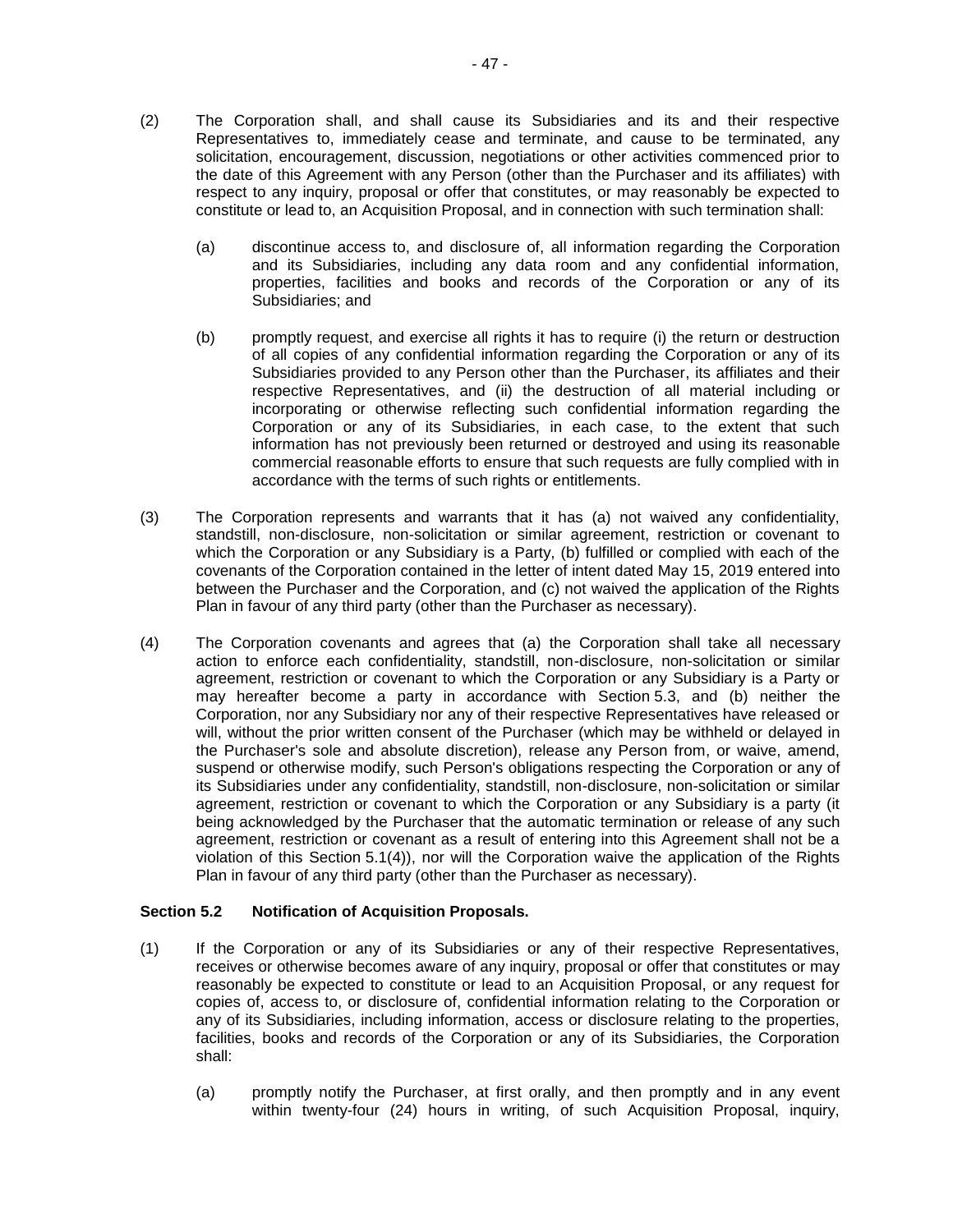proposal, offer or request, including a description of its material terms and conditions, the identity of all Persons making the Acquisition Proposal, inquiry, proposal, offer or request, and copies of all written documents, material or substantive correspondence or other material received in respect of, from or on behalf of any such Person; and

(b) keep the Purchaser fully informed of the status of all material developments and, to the extent permitted by [Section](#page-50-0) 5.3, discussions and negotiations with respect to such Acquisition Proposal, inquiry, proposal, offer or request, including any changes, modifications or other amendments to any such Acquisition Proposal, inquiry, proposal, offer or request and shall promptly provide to the Purchaser copies of all material correspondence if in writing or electronic form, and if not in writing or electronic form, a description of the material or substantive terms of such correspondence communicated to the Corporation by or on behalf of any Person making such Acquisition Proposal, inquiry, proposal, offer or request.

### <span id="page-50-0"></span>**Section 5.3 Responding to an Acquisition Proposal.**

- <span id="page-50-2"></span>(1) Notwithstanding [Section](#page-48-1) 5.1, or any other agreement between the Parties or between the Corporation and any other Person, including without limitation the Confidentiality Arrangements, if at any time prior to obtaining the Required Shareholder Approval, the Corporation receives a *bona fide* unsolicited written Acquisition Proposal, the Corporation may (a) contact the Person making such Acquisition Proposal and its Representatives solely for the purpose of clarifying the terms and conditions of such Acquisition Proposal; and (b) engage in or participate in discussions or negotiations with such Person regarding such Acquisition Proposal, and may provide copies of, access to or disclosure of confidential information, properties, facilities, or books and records of the Corporation or any of its Subsidiaries, if and only if, in the case of clause (b):
	- (a) the Board first determines (based upon, amongst other things, the recommendation of the Special Committee) in good faith, after consultation with its financial advisers and its outside legal counsel, that such Acquisition Proposal constitutes or could reasonably be expected to constitute or lead to a Superior Proposal;
	- (b) such Person making the Acquisition Proposal was not restricted from making such Acquisition Proposal pursuant to an existing confidentiality, standstill, non-disclosure, non-solicitation or similar agreement, restriction or covenant contained in any Contract entered into with the Corporation or any of its Subsidiaries;
	- (c) the Corporation has been, and continues to be, in compliance with its obligations under this [Article](#page-48-0) 5;
	- (d) prior to providing any such copies, access or disclosure, the Corporation enters into a confidentiality and standstill agreement with such Person that contains a customary standstill provision and that is otherwise on terms that are no less favourable to the Corporation than those found in the Confidentiality Arrangements, and any such copies, access or disclosure provided to such Person shall have already been (or promptly be) provided to the Purchaser (by posting such information to the Data Room or otherwise); and
	- (e) prior to providing any such copies, access or disclosure, the Corporation promptly provides the Purchaser with a true, complete and final executed copy of the confidentiality and standstill agreement referred to in [Section](#page-50-0) 5.[3\(1\)](#page-50-0)[\(d\).](#page-50-1)
- <span id="page-50-1"></span>(2) The Parties acknowledge that the furnishing of certain competitively sensitive information to certain competitors of the Corporation and of its Subsidiaries, including the Purchaser, would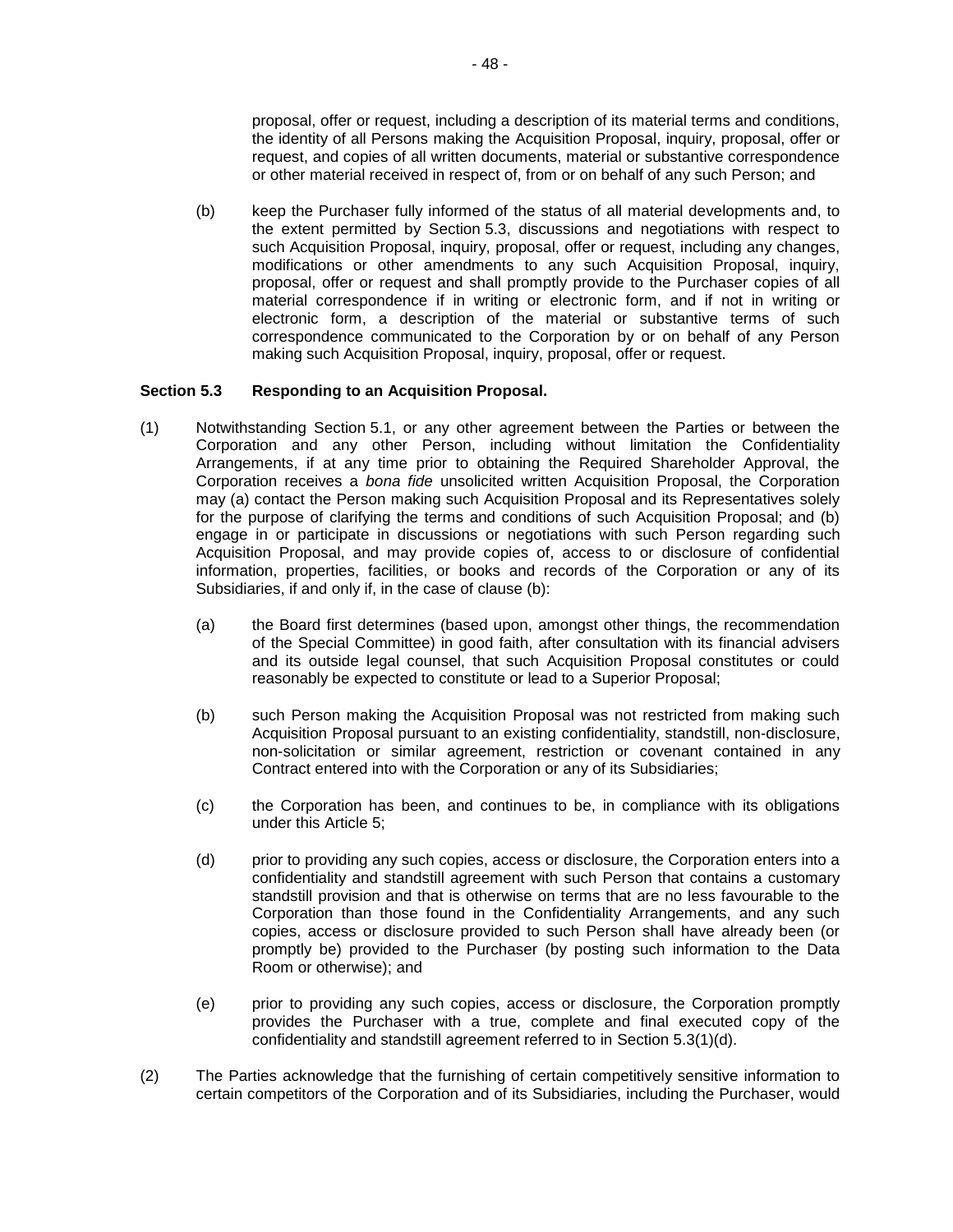be materially prejudicial to the Corporation and its Subsidiaries and, accordingly, no such information shall be disclosed to any Person that the Special Committee, acting reasonably, determines (a) to be a competitor of the Corporation or of any of its Subsidiaries in some material respect under [Section](#page-50-2) 5.3(1), and (b) that such disclosure would be materially prejudicial to the Corporation and its Subsidiaries. Notwithstanding the foregoing, if competitively sensitive information with respect to the Corporation or its Subsidiaries ("**Restricted Information**") is not disclosed to the Purchaser on the basis of the foregoing restrictions and such Restricted Information is later disclosed to a Person (the "**Restricted Information Recipient**") in accordance with [Section](#page-50-2) 5.3(1), the Corporation shall promptly provide and make available such Restricted Information, on a confidential basis, through external advisors and experts retained by the Purchaser who enter into agreements reasonably satisfactory to the Corporation, providing that such information will not be provided or communicated to the Purchaser, its officers, directors, financing sources or other Representatives.

### <span id="page-51-2"></span>**Section 5.4 Right to Match.**

- <span id="page-51-3"></span><span id="page-51-1"></span><span id="page-51-0"></span>(1) If the Corporation receives an Acquisition Proposal that constitutes a Superior Proposal prior to obtaining the Required Shareholder Approval, the Board may (based upon, amongst other things, the recommendation of the Special Committee), subject to compliance with [Article](#page-56-0) 7 and [Section](#page-59-0) 8.2, enter into a definitive agreement with respect to such Superior Proposal and make a Change in Recommendation, if and only if:
	- (a) the Person making the Superior Proposal was not restricted from making such Superior Proposal pursuant to an existing confidentiality, standstill, non-disclosure, non-solicitation or similar agreement, restriction or covenant contained in any Contract entered into with the Corporation or any of its Subsidiaries;
	- (b) the Corporation has been, and continues to be, in compliance with its obligations under this [Article](#page-48-0) 5;
	- (c) the Corporation has delivered to the Purchaser a written notice of the determination of the Board that such Acquisition Proposal constitutes a Superior Proposal and of the intention of the Board to enter into such definitive agreement and to make a Change in Recommendation with respect to such Superior Proposal (the "**Superior Proposal Notice**");
	- (d) the Corporation has provided the Purchaser a copy of the proposed definitive agreement for the Superior Proposal and all supporting materials, including any financing documents supplied to the Corporation in connection therewith, subject to, in the case of financing documents, customary confidentiality provisions with respect to fee letters or similar information;
	- (e) at least five (5) full Business Days (the "**Matching Period**") have elapsed from the date that is the later of the date on which the Purchaser received the Superior Proposal Notice and the date on which the Purchaser received all of the materials referred to in Section [5.4\(1\)\(d\);](#page-51-0)
	- (f) during any Matching Period, the Purchaser has had the opportunity (but not the obligation), in accordance with [Section](#page-52-0) 5.4(2), to offer to amend this Agreement and the Arrangement in order for such Acquisition Proposal to cease to be a Superior Proposal;
	- (g) after the Matching Period, the Board (i) has determined in good faith, after consultation with the Corporation's outside legal counsel and financial advisers, that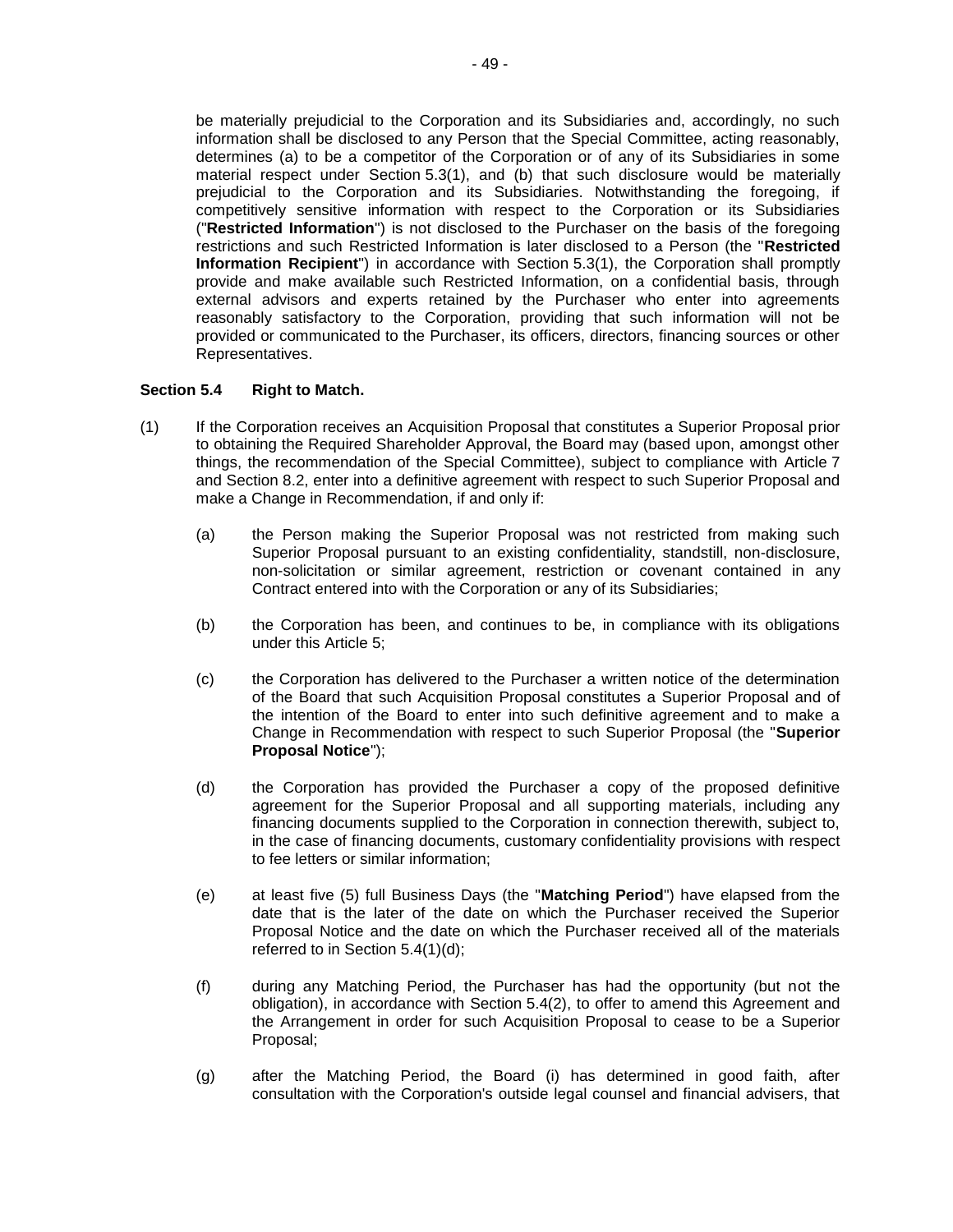such Acquisition Proposal continues to constitute a Superior Proposal (if applicable, compared to the terms of this Agreement and the Arrangement as proposed to be amended by the Purchaser under [Section](#page-52-0) 5.4(2)) and (ii) determined in good faith, after consultation with the Corporation's outside legal counsel that that the failure by the Board to cause the Corporation to enter into a definitive agreement or make a Change in Recommendation with respect to such Superior Proposal would be inconsistent with its fiduciary duties; and

- (h) prior to or concurrently with entering into such definitive agreement and making a Change in Recommendation, the Corporation terminates this Agreement pursuant to Section [7.2\(1\)\(c\)\(ii\)](#page-57-2) *[Superior Proposal]* and pays the Termination Fee pursuant to [Section](#page-59-0) 8.2.
- <span id="page-52-0"></span>(2) During the Matching Period, or such longer period as the Corporation may approve (in its sole discretion) in writing for such purpose: (a) the Purchaser shall have the opportunity (but not the obligation) to offer to amend the Arrangement and this Agreement in order for such Acquisition Proposal to cease to be a Superior Proposal and the Board shall, in consultation with the Corporation's outside legal counsel and financial advisers, review any offer made by the Purchaser under Section [5.4\(1\)\(f\)](#page-51-1) to amend the terms of this Agreement and the Arrangement in good faith in order to determine whether such proposal would, upon acceptance, result in the Acquisition Proposal previously constituting a Superior Proposal ceasing to be a Superior Proposal; and (b) the Corporation shall, and shall cause its Representatives to, negotiate in good faith with the Purchaser to make such amendments to the terms of this Agreement and the Arrangement as would enable the Purchaser to proceed with the transactions contemplated by this Agreement on such amended terms. If the Board (based upon, *inter alia*, the recommendation of the Special Committee) determines that such Acquisition Proposal would cease to be a Superior Proposal, the Corporation shall promptly so advise the Purchaser and the Corporation and the Purchaser shall amend this Agreement to reflect such offer made by the Purchaser, and shall take and cause to be taken all such actions as are necessary to give effect to the foregoing.
- (3) Each successive amendment or modification to any Acquisition Proposal that results in an increase in, or modification of, the consideration (or value of such consideration) to be received by the Shareholders or other material terms or conditions thereof shall constitute a new Acquisition Proposal for the purposes of this [Section](#page-51-2) 5.4, and the Purchaser shall be afforded a new full five (5) Business Day Matching Period from the later of the date on which the Purchaser received the Superior Proposal Notice and the date on which the Purchaser received all of the materials referred to in Section [5.4\(1\)\(d\)](#page-51-0) with respect to each new Superior Proposal from the Corporation.
- (4) The Board shall promptly reaffirm the Board Recommendation (based upon, *inter alia*, the recommendation of the Special Committee) by press release after any Acquisition Proposal which the Board has determined not to be a Superior Proposal is publicly announced or publicly disclosed or the Board determines that a proposed amendment to the terms of this Agreement or the Arrangement as contemplated under [Section](#page-52-0) 5.4(2) would result in an Acquisition Proposal no longer being a Superior Proposal. The Corporation shall provide the Purchaser and its outside legal with a reasonable opportunity to review the form and content of any such press release and shall make all reasonable amendments to such press release as requested by the Purchaser and its outside legal counsel. Notwithstanding anything to the contrary in this Agreement, in the event that the Board is permitted to enter into a definitive agreement with respect to a Superior Proposal and make a Change in Recommendation in accordance with the terms of this Agreement, the Corporation shall have no obligation to consult with the Purchaser prior to making any disclosure related to such decision to enter into a definitive agreement and Change in Recommendation.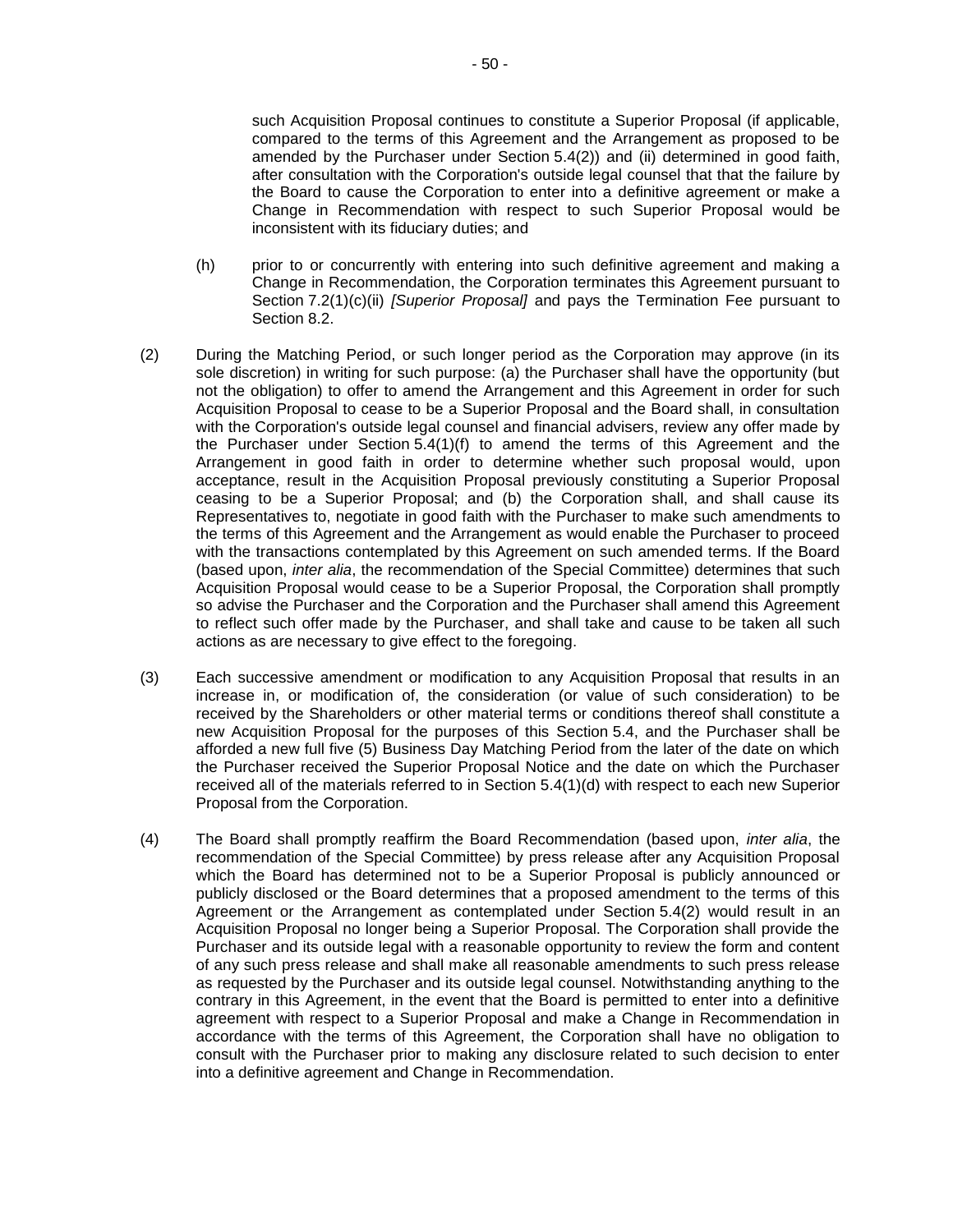- (5) If the Corporation provides a Superior Proposal Notice to the Purchaser on a date that is less than ten (10) Business Days before the Meeting, the Corporation shall be entitled to and shall upon request from the Purchaser, postpone the Meeting to a date that is not more than 15 Business Days after the scheduled date of the Meeting, but in any event to a date that is less than five (5) Business Days prior to the Outside Date.
- (6) Notwithstanding anything to the contrary set forth in this Agreement (including this [Article](#page-48-0) 5), nothing shall prohibit the Board (or the Special Committee) from:
	- (a) responding through a directors' circular or otherwise as required by Law to an Acquisition Proposal provided that the Corporation shall provide the Purchaser and its outside legal counsel with a reasonable opportunity to review and comment the form and content of such circular or other disclosure and shall give reasonable consideration to comments made by the Purchaser and its outside legal counsel;
	- (b) calling or holding a meeting of Shareholders requisitioned by Shareholders in accordance with the CBCA; or
	- (c) taking any action to fulfill its disclosure or legal obligations to Shareholders prior to the Effective Time if the Board, after consultation with outside legal counsel and financial advisers, has determined in good faith that a failure to take such action or make such disclosure would reasonably be expected to be inconsistent with the Board's exercise of its fiduciary duties or such action or disclosure is otherwise required under applicable Law or ordered or otherwise mandated by a court of competent jurisdiction in accordance with applicable Law, provided however that (i) except in circumstances where the Board is permitted to make a Change in Recommendation in accordance with the terms of this Agreement, the Corporation shall provide the Purchaser and its outside legal counsel with a reasonable opportunity to review and comment the form and content of any disclosure to be made pursuant to this paragraph, and shall give reasonable consideration to comments made by the Purchaser and its outside legal counsel, and (ii) notwithstanding that the Board may be permitted to take any such action under this paragraph, the Board shall not be permitted to make a Change in Recommendation other than as permitted by [Section](#page-51-3) 5.4(1).

#### **Section 5.5 Breach by Subsidiaries and Representatives.**

Without limiting the generality of the foregoing, the Corporation shall advise its Subsidiaries and its and their Representatives of the prohibitions set out in this [Article](#page-48-0) 5, and any violation of the restrictions set forth in this [Article](#page-48-0) 5 by the Corporation, its Subsidiaries or its or their Representatives will be deemed to be a breach of this [Article](#page-48-0) 5 by the Corporation. Furthermore, the Corporation shall be responsible for any breach of this [Article](#page-48-0) 5 by its Subsidiaries and its and its Subsidiaries' Representatives.

#### **ARTICLE 6 CONDITIONS**

### <span id="page-53-1"></span><span id="page-53-0"></span>**Section 6.1 Mutual Conditions Precedent.**

The Parties are not required to complete the Arrangement unless each of the following conditions is satisfied on or prior to the Effective Time, which conditions may only be waived, in whole or in part, by the mutual consent of each of the Parties:

(1) **Arrangement Resolution.** The Arrangement Resolution has been approved and adopted by the Shareholders at the Meeting in accordance with the Interim Order.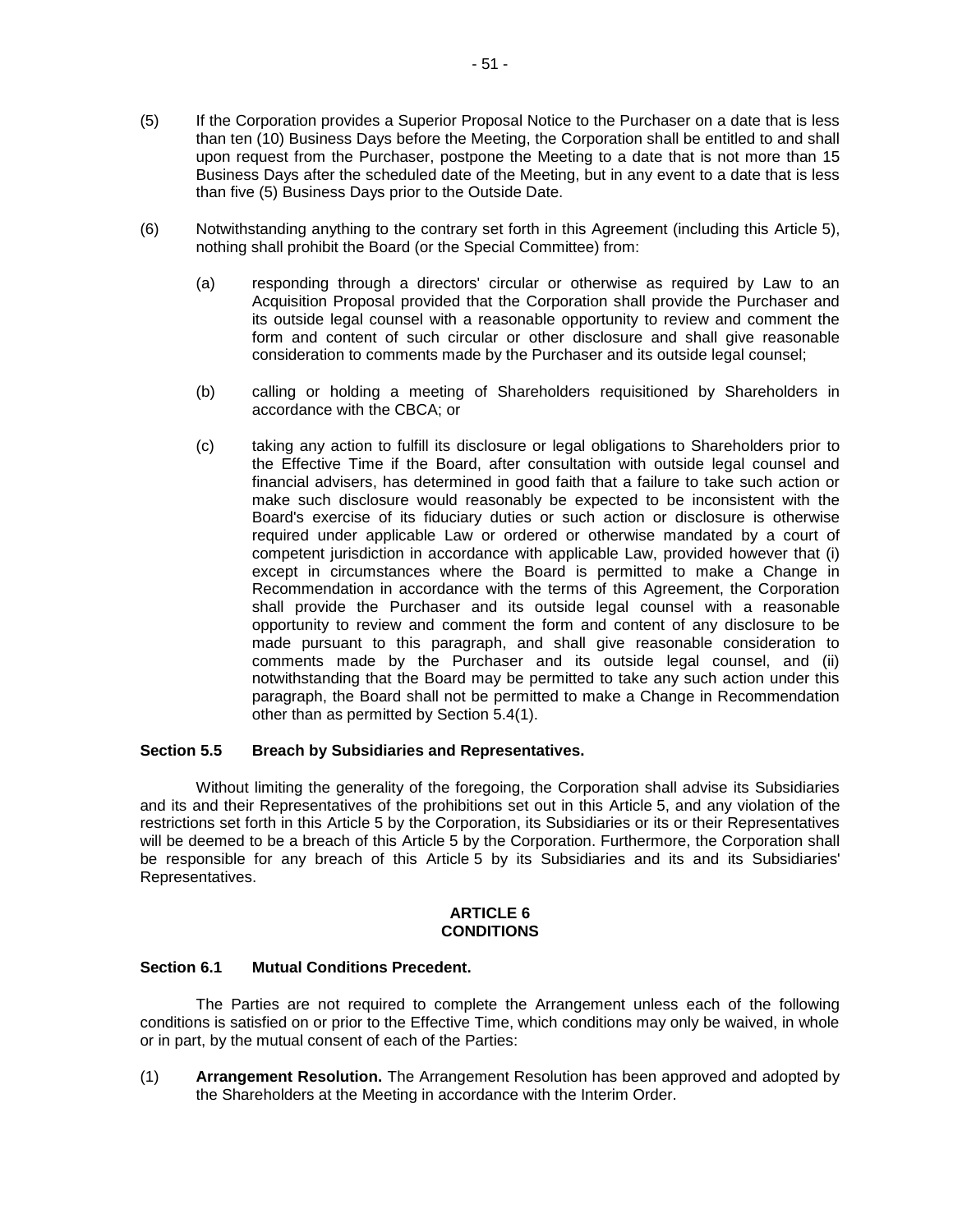- (2) **Interim and Final Orders.** The Interim Order and the Final Order have each been obtained on terms consistent with this Agreement, and have not been set aside or modified in a manner unacceptable to either the Corporation or the Purchaser, each acting reasonably, on appeal or otherwise.
- <span id="page-54-3"></span>(3) **Key Regulatory Approvals.** Each of the Key Regulatory Approvals has been made, given or obtained and is in force and has not been rescinded or modified.
- <span id="page-54-4"></span>(4) **Illegality.** No Law is in effect that makes the consummation of the Arrangement illegal or otherwise prohibits or enjoins the Corporation or the Purchaser from consummating the Arrangement.

### <span id="page-54-0"></span>**Section 6.2 Additional Conditions Precedent to the Obligations of the Purchaser.**

The Purchaser is not required to complete the Arrangement unless each of the following conditions is satisfied on or before the Effective Time, which conditions are for the exclusive benefit of the Purchaser and may only be waived, in whole or in part, by the Purchaser in its sole discretion:

- <span id="page-54-1"></span>(1) **Representations and Warranties of the Corporation.** (a) (i) The representations and warranties of the Corporation set forth in Paragraphs [\(2\)](#page-79-0) *[Corporate Authorization]*, [\(3\)](#page-79-1) *[Execution and Binding Obligation]*, [\(6\)](#page-80-0) *[Capitalization],* and [\(9\)\(b\)](#page-81-0) *[Subsidiaries]* and [\(9\)\(c\)](#page-81-0) *[Subsidiaries]* of Schedule C shall be true and correct in all respects (except for *de minimis* inaccuracies) as of the date of this Agreement and true and correct in all respects (except for *de minimis* inaccuracies and inaccuracies which are the result of transactions, changes, conditions, events or circumstances specifically permitted hereunder) as of the Effective Time as if made at and as of such time; (ii) the representations and warranties of the Corporation set forth in Paragraphs [\(1\)](#page-79-2) *[Organization and Qualification]*, [\(5\)](#page-79-3) *[No Conflict / Non Contravention]*, [\(8\)](#page-81-1) *[Rights Plan],* [\(9\)\(a\)](#page-81-0) *[Subsidiaries], [\(9\)\(d\)](#page-81-0) [Subsidiaries], [\(9\)\(e\)](#page-81-0) [Subsidiaries]*, [\(20\)](#page-85-0) *[Compliance with Laws],* [\(21\)](#page-85-1) *[Authorizations and Licenses]*, and [\(23\)](#page-85-2) *[Brokers]* of [Schedule](#page-79-4) C shall be true and correct in all material respects (disregarding for purposes of this [Section](#page-54-1) 6.2(1)(ii) any materiality, "material" or "Material Adverse Effect" qualification contained in any such representation or warranty) as of the date of this Agreement and as of the Effective Time as if made at and as of such time (except that any such representation and warranty that by its terms speaks specifically as of the date of this Agreement or another date shall be true and correct in all respects as of such date); and (iii) all other representations and warranties of the Corporation set forth in this Agreement shall be true and correct in all respects (disregarding for purposes of this [Section](#page-54-1) 6.2(1)(iii) any materiality, "material" or "Material Adverse Effect" qualification contained in any such representation or warranty) as of the date of this Agreement and as of the Effective Time as if made at and as of such time (except that any such representation and warranty that by its terms speaks specifically as of the date of this Agreement or another date shall be true and correct in all respects as of such date), except in the case of this clause (iii) where the failure to be so true and correct in all respects, individually or in the aggregate, has not had or would not reasonably be expected to have a Material Adverse Effect; and (b) the Corporation has delivered a certificate confirming same to the Purchaser, executed by two (2) senior officers of the Corporation (in each case, without personal liability) addressed to the Purchaser and dated the Effective Date.
- <span id="page-54-2"></span>(2) **Performance of Covenants by the Corporation.** The Corporation has fulfilled or complied in all material respects with each of the covenants of the Corporation contained in this Agreement to be fulfilled or complied with by it on or prior to the Effective Time, and the Corporation has delivered a certificate confirming same to the Purchaser, executed by two (2) senior officers of the Corporation (each without personal liability) addressed to the Purchaser and dated the Effective Date.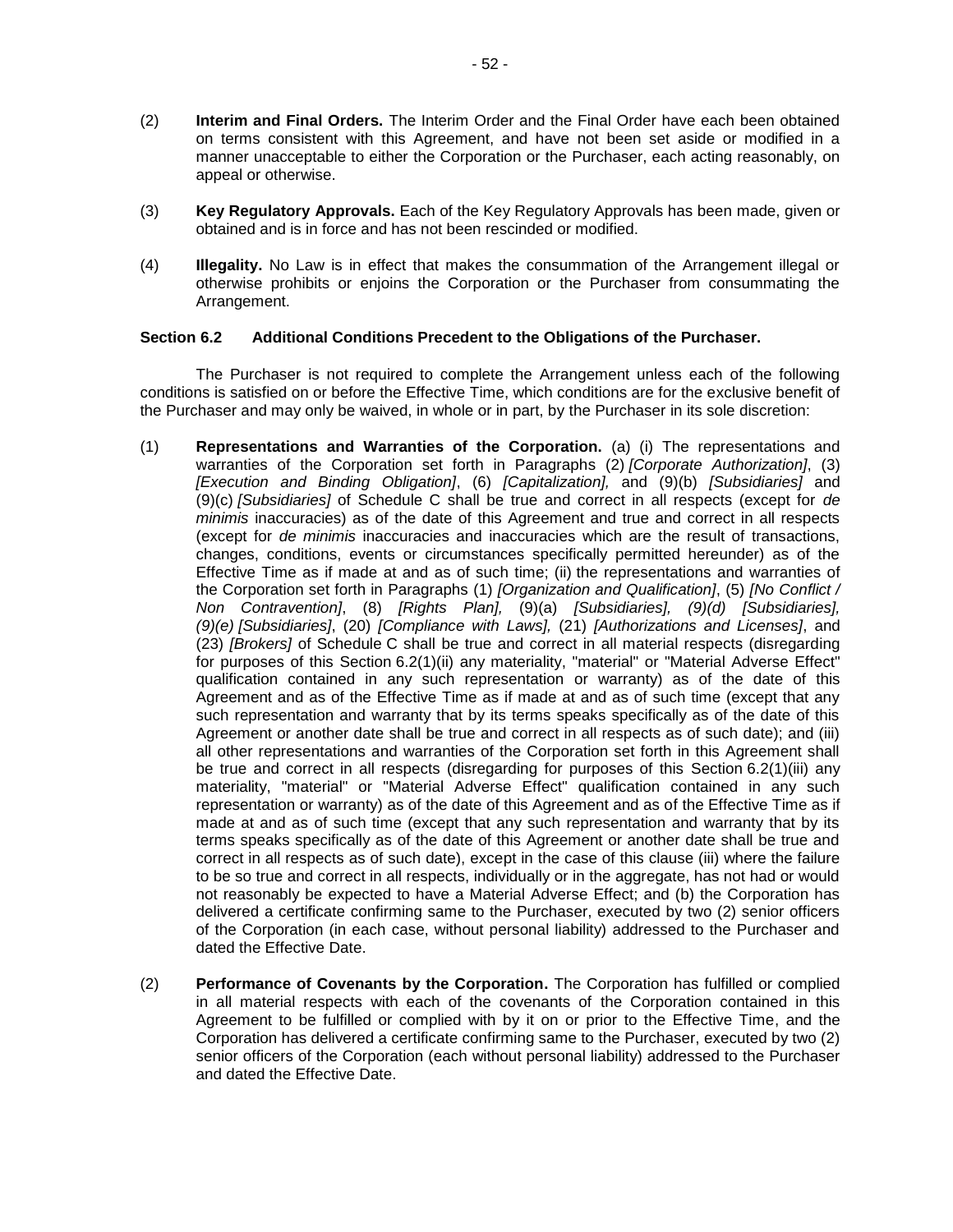- <span id="page-55-3"></span>(3) **No Legal Action.** There is no Proceeding pending or threatened by any Person (other than the Purchaser) in any jurisdiction that would:
	- (a) cease trade, enjoin, prohibit, or impose any material limitations or conditions on, the Purchaser's ability to acquire, hold, or exercise full rights of ownership over, any Shares, including the right to vote the Shares;
	- (b) impose terms or conditions on completion of the Arrangement or on the ownership or operation by the Purchaser of the business or assets of the Purchaser and its affiliates, the Corporation or any of its Subsidiaries, or compel the Purchaser to dispose of or hold separate any portion of the business or assets of the Purchaser and its affiliates or the Corporation or any of its Subsidiaries as a result of the Arrangement, in each case, beyond what the Purchaser is required to accept or agree to pursuant to [Section](#page-42-0) 4.4; or
	- (c) impair, impede or prevent the consummation of the Arrangement.
- (4) **Dissent Rights.** Dissent Rights have not been exercised (or, if exercised, remain outstanding) with respect to more than 10% of the issued and outstanding Shares and the Corporation shall have delivered a certificate confirming same to the Purchaser, executed by two senior officers of the Corporation (each without personal liability) addressed to the Purchaser and dated the Effective Date.
- (5) **Other Regulatory Approvals.** Each of the Other Regulatory Approvals that is required from an Aviation Authority to permit the Corporation and its Subsidiaries to operate their respective businesses in the Ordinary Course following the consummation of the transactions contemplated by this Agreement has been made, given or obtained and is in force and has not been rescinded or modified, except for those Other Regulatory Approvals the failure to obtain of which would not, individually or in the aggregate, materially impair the operations of the business of the Corporation and its Subsidiaries on a consolidated basis.
- (6) **Material Adverse Effect.** Since the date of this Agreement there shall not have occurred a Material Adverse Effect and the Corporation has delivered a certificate confirming same to the Purchaser, executed by two (2) senior officers of the Corporation (in each case without personal liability) addressed to the Purchaser and dated the Effective Date.

### <span id="page-55-1"></span>**Section 6.3 Additional Conditions Precedent to the Obligations of the Corporation.**

The Corporation is not required to complete the Arrangement unless each of the following conditions is satisfied on or before the Effective Time, which conditions are for the exclusive benefit of the Corporation and may only be waived, in whole or in part, by the Corporation in its sole discretion:

- <span id="page-55-0"></span>(1) **Representations and Warranties of the Purchaser.** (a) The representations and warranties of the Purchaser set forth in this Agreement are true and correct in all respects (disregarding for purposes of this [Section](#page-55-0) 6.3(1)(a) any materiality or "material" qualification contained in any such representation or warranty) as of the Effective Time (except for representations and warranties made as of a specified date, the accuracy of which shall be determined as of such specified date), except where the failure to be so true and correct in all respects would not, individually or in the aggregate, materially impede the completion of the Arrangement, and (b) the Purchaser has delivered a certificate confirming same to the Corporation, executed by two (2) senior officers of the Purchaser (in each case, without personal liability), addressed to the Corporation and dated the Effective Date.
- <span id="page-55-2"></span>(2) **Performance of Covenants by the Purchaser.** The Purchaser has fulfilled or complied in all material respects with each of the covenants of the Purchaser contained in this Agreement to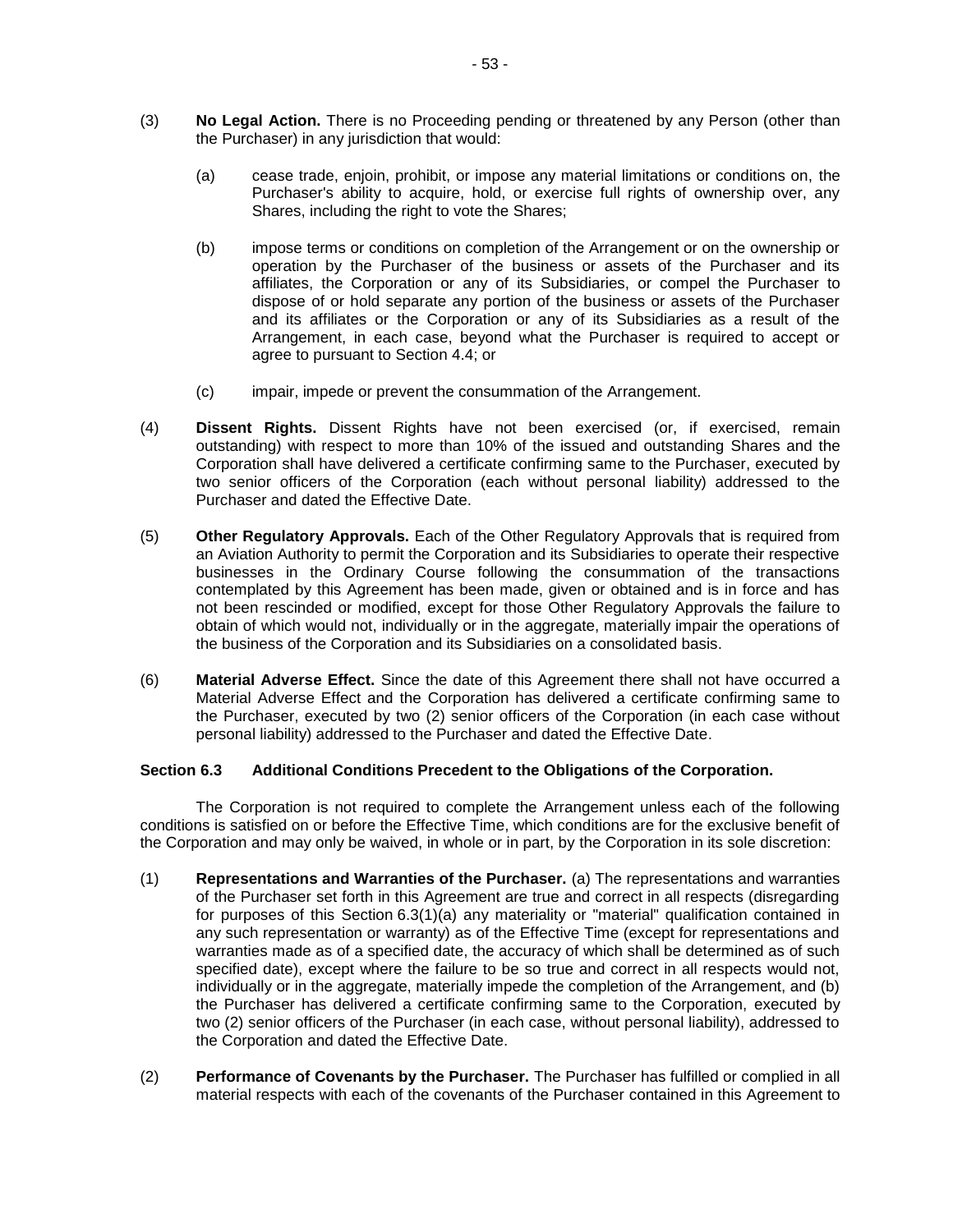be fulfilled or complied with by it on or prior to the Effective Time, and has delivered a certificate confirming same to the Corporation, executed by two senior officers of the Purchaser (each without personal liability) addressed to the Corporation and dated the Effective Date.

(3) **Deposit of Consideration.** Subject to obtaining the Final Order and the satisfaction or waiver of the other conditions precedent contained herein in its favour (other than conditions which, by their nature, are only capable of being satisfied as of the Effective Time), the Purchaser has deposited or caused to be deposited with the Depositary in escrow (the terms and conditions of such escrow to be satisfactory to the Corporation and the Purchaser, acting reasonably), in accordance with [Section](#page-31-0) 2.10, the funds required to effect payment in full of the aggregate Consideration to be paid pursuant to the Arrangement and the Depositary has confirmed receipt of such funds.

#### **Section 6.4 Satisfaction of Conditions.**

The conditions precedent set out in [Section](#page-53-1) 6.1, [Section](#page-54-0) 6.2 and [Section](#page-55-1) 6.3 will be conclusively deemed to have been satisfied, waived or released when the Certificate of Arrangement is issued by the Director. For greater certainty, and notwithstanding the terms of any escrow arrangement entered into between the Purchaser and the Depositary, all funds held in escrow by the Depositary pursuant to [Section](#page-31-0) 2.10 hereof shall be deemed to be released from escrow when the Certificate of Arrangement is issued.

#### **ARTICLE 7 TERM AND TERMINATION**

#### <span id="page-56-5"></span><span id="page-56-0"></span>**Section 7.1 Term.**

This Agreement shall be effective from the date hereof until the earlier of the Effective Date and the termination of this Agreement in accordance with its terms.

#### <span id="page-56-3"></span>**Section 7.2 Termination.**

- <span id="page-56-6"></span><span id="page-56-4"></span><span id="page-56-2"></span><span id="page-56-1"></span>(1) This Agreement may be terminated and the Arrangement abandoned at any time prior to the Effective Time by:
	- (a) the mutual written agreement of the Parties;
	- (b) either the Corporation or the Purchaser if:
		- (i) **No Required Approval by Shareholders.** The Arrangement Resolution is not approved by the Shareholders at the Meeting in accordance with the Interim Order provided that a Party may not terminate this Agreement pursuant to this Section [7.2\(1\)\(b\)\(i\)](#page-56-1) *[No Required Approval by Shareholders]*  if the failure to obtain the Required Shareholder Approval has been caused by, or is a result of, a breach by such Party of any of its representations or warranties or the failure of such Party to perform any of its covenants or agreements under this Agreement;
		- (ii) **Illegality.** After the date of this Agreement, any Law (including with respect to the Key Regulatory Approvals) is enacted, made, enforced or amended, as applicable, that makes the consummation of the Arrangement illegal or otherwise permanently prohibits or enjoins the Corporation or the Purchaser from consummating the Arrangement, and such Law has, if applicable, become final and non-appealable, provided that a Party may not terminate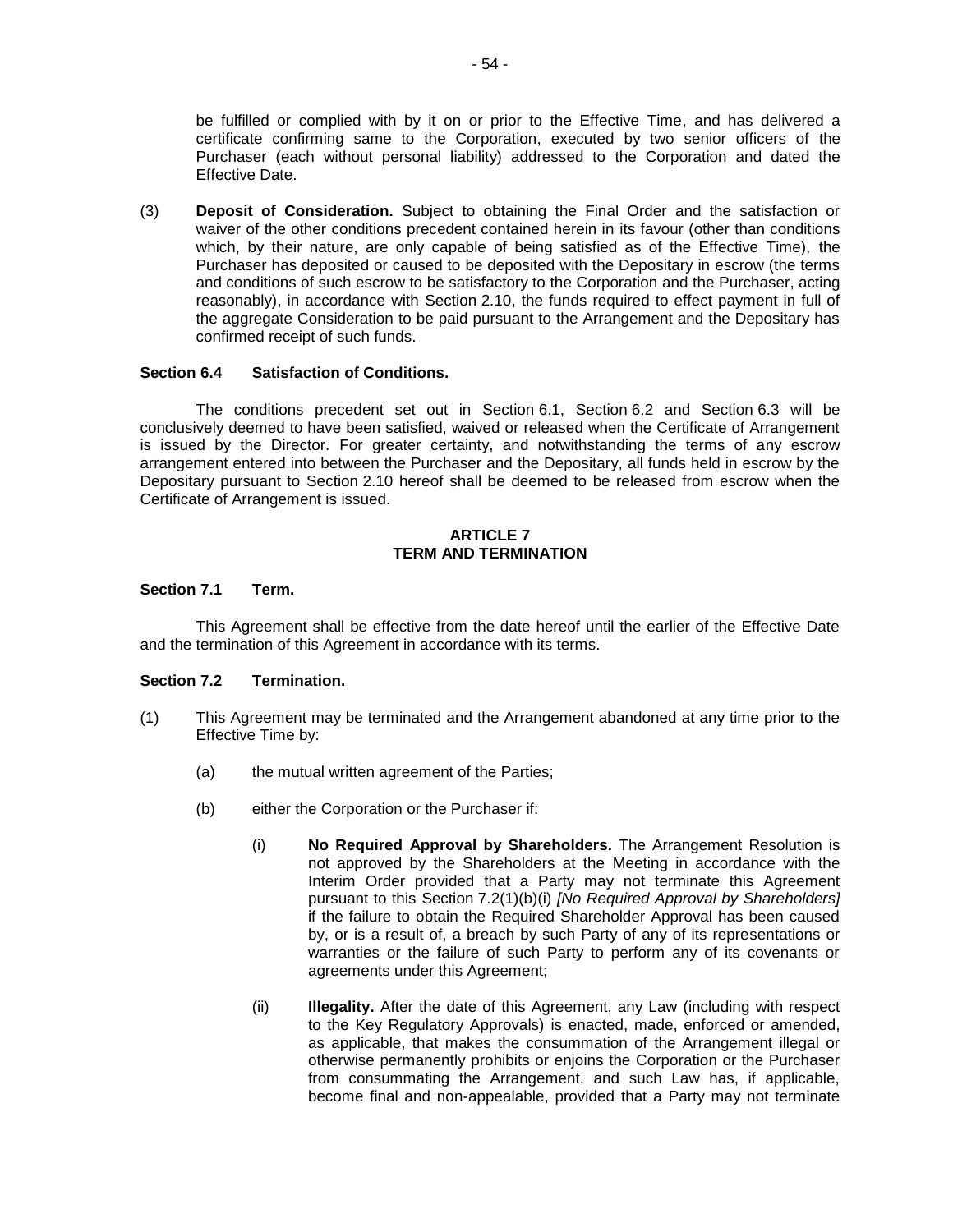this Agreement pursuant to this Section [7.2\(1\)\(b\)\(ii\)](#page-56-2) *[Illegality]* if the enactment, making, enforcement or amendment of such Law has been caused by, or is a result of, a breach by such Party of any of its representations or warranties or the failure of such Party to perform any of its covenants or agreements under this Agreement, and provided that the Party seeking to terminate this Agreement pursuant to this Section [7.2\(1\)\(b\)\(ii\)](#page-56-2) *[Illegality]* has used its best efforts (or, in respect of the Key Regulatory Approvals and the Other Regulatory Approvals, the efforts required by [Section](#page-42-0) 4.4), to, as applicable, prevent, appeal or overturn such Law or otherwise have it lifted or rendered non-applicable in respect of the Arrangement; or

- <span id="page-57-3"></span>(iii) **Occurrence of Outside Date.** The Effective Time does not occur on or prior to the Outside Date, provided that a Party may not terminate this Agreement pursuant to this Section [7.2\(1\)\(b\)\(iii\)](#page-57-3) *[Occurrence of Outside Date]* if the failure of the Effective Time to so occur has been caused by, or is a result of, a breach by such Party of any of its representations or warranties or the failure of such Party to perform any of its covenants or agreements under this Agreement.
- <span id="page-57-1"></span>(c) the Corporation if:
	- (i) **Breach of Representation or Warranty or Failure to Perform Covenant by the Purchaser.** A breach of any representation or warranty or failure to perform any covenant or agreement on the part of the Purchaser under this Agreement occurs that would cause any condition in [Section](#page-55-0) 6.3(1) *[Representations and Warranties of the Purchaser]* or [Section](#page-55-2) 6.3(2) *[Performance of Covenants by the Purchaser]* not to be satisfied, and such breach or failure is incapable of being cured or is not cured in accordance with the terms of [Section](#page-46-1) 4.9(3); provided that the Corporation is not then in breach of this Agreement so as to directly or indirectly cause any condition in [Section](#page-54-1) 6.2(1) *[Representations and Warranties of the Corporation]* or [Section](#page-54-2) 6.2(2) *[Performance of Covenants by the Corporation]* not to be satisfied; or
	- (ii) **Superior Proposal.** Prior to obtaining the Required Shareholder Approval, the Board authorizes the Corporation, in accordance with and subject to the terms and conditions of this Agreement, to enter into a written agreement (other than a confidentiality and standstill agreement permitted by and in accordance with [Section](#page-50-0) 5.3) with respect to a Superior Proposal, provided that the Corporation is then in compliance with [Article](#page-48-0) 5 and that prior to or concurrent with such termination the Corporation pays the Termination Fee in accordance with [Section](#page-59-0) 8.2;
- <span id="page-57-2"></span><span id="page-57-0"></span>(d) the Purchaser if:
	- (i) **Breach of Representation or Warranty or Failure to Perform Covenant by the Corporation.** A breach of any representation or warranty or failure to perform any covenant or agreement on the part of the Corporation under this Agreement occurs that would cause any condition in [Section](#page-54-1) 6.2(1) *[Representations and Warranties of the Corporation]* or [Section](#page-54-2) 6.2(2) *[Performance of Covenants by the Corporation]* not to be satisfied, and such breach or failure is incapable of being cured or is not cured in accordance with the terms of [Section](#page-46-1) 4.9(3); provided that the Purchaser is not then in breach of this Agreement so as to directly or indirectly cause any condition in [Section](#page-55-0) 6.3(1) *[Representations and Warranties of the Purchaser]* or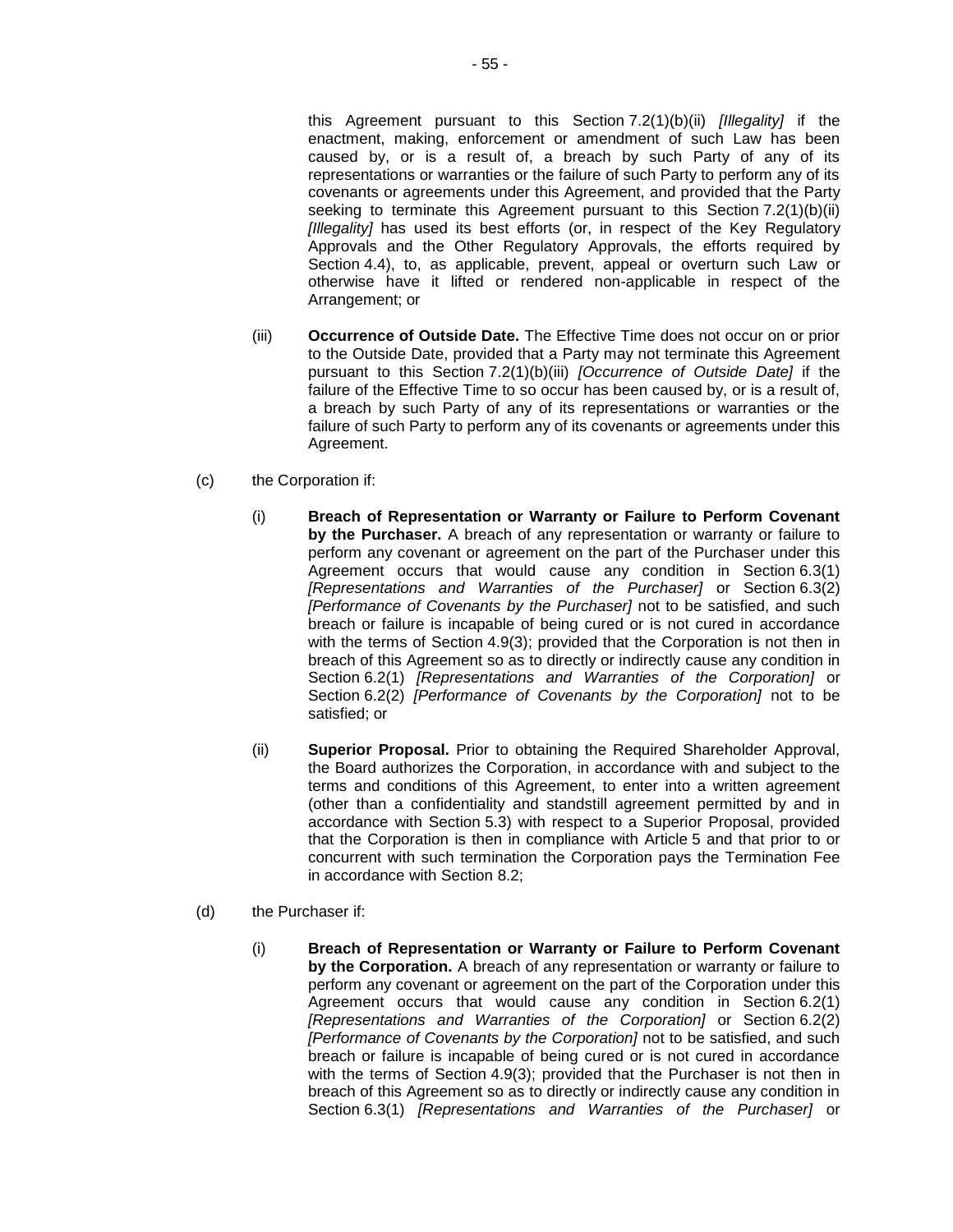[Section](#page-55-2) 6.3(2) *[Performance of Covenants by the Purchaser]* not to be satisfied;

- <span id="page-58-1"></span>(ii) **Change in Recommendation or Superior Proposal.** Prior to obtaining the Required Shareholder Approval, (A) the Board or any committee of the Board fails to unanimously recommend or withdraws, amends, modifies or, in a manner adverse to the Purchaser, qualifies, or publicly proposes or states an intention to withdraw, amend, modify or, in a manner adverse to the Purchaser, qualify, the Board Recommendation; (B) the Board or any committee of the Board accepts, approves, endorses or recommends, or publicly proposes to accept, approve, endorse or recommend an Acquisition Proposal or takes no position or remains neutral with respect to a publicly announced, or otherwise publicly disclosed, Acquisition Proposal for more than five (5) Business Days (or beyond the third  $(3^{rd})$  Business Day prior to the date of the Meeting, if sooner); (C) the Board or any committee of the Board fails to publicly recommend or reaffirm by press release the Board Recommendation within five (5) Business Days after having been requested in writing by the Purchaser to do so (or in the event that the Meeting is scheduled to occur within such five (5) Business Day period, prior to the Business Day prior to the date of the Meeting) (in each of the cases set forth in Clause (A), (B) or (C), a "**Change in Recommendation**"); (D) the Board or any committee of the Board accepts, approves, endorses, recommends or authorizes the Corporation to enter into a written agreement (other than a confidentiality and standstill agreement permitted by and in accordance with [Section](#page-50-0) 5.3) concerning a Superior Proposal or (E) the Corporation breaches [Article](#page-48-0) 5 in any material respect; or
- (iii) **Material Adverse Effect.** There has occurred a Material Adverse Effect.
- (2) The Party desiring to terminate this Agreement pursuant to this [Section](#page-56-3) 7.2 (other than pursuant to Section [7.2\(1\)\(a\)\)](#page-56-4) shall give notice of such termination to the other Party, specifying in reasonable detail the basis for such Party's exercise of its termination right.

### <span id="page-58-0"></span>**Section 7.3 Effect of Termination/Survival.**

(1) If this Agreement is terminated pursuant to [Section](#page-56-5) 7.1 or [Section](#page-56-3) 7.2, this Agreement shall become void and of no further force or effect without liability of any Party (or any shareholder, Representative or consultant of such Party) to any other Party to this Agreement, except that: (a) if the Arrangement is completed, [Section](#page-47-0) 4.10 shall survive for a period of six (6) years following such termination; and (b) in the event of any termination under [Section](#page-56-3) 7.2, this [Section](#page-58-0) 7.3, [Section](#page-43-2) 4.5(3), [Section](#page-45-0) 4.6(4) and [Section](#page-59-0) 8.2 through to and including [Section](#page-64-0) 8.16 shall survive, and provided that no Party shall be relieved of any liability for any Willful Breach by it of this Agreement.

#### **ARTICLE 8 GENERAL PROVISIONS**

### **Section 8.1 Amendments.**

This Agreement and the Plan of Arrangement may, at any time and from time to time before or after the holding of the Meeting but not later than the Effective Time, be amended by mutual written agreement of the Parties, and any such amendment may**,** without limitation:

(a) change the time for performance of any of the obligations or acts of the Parties;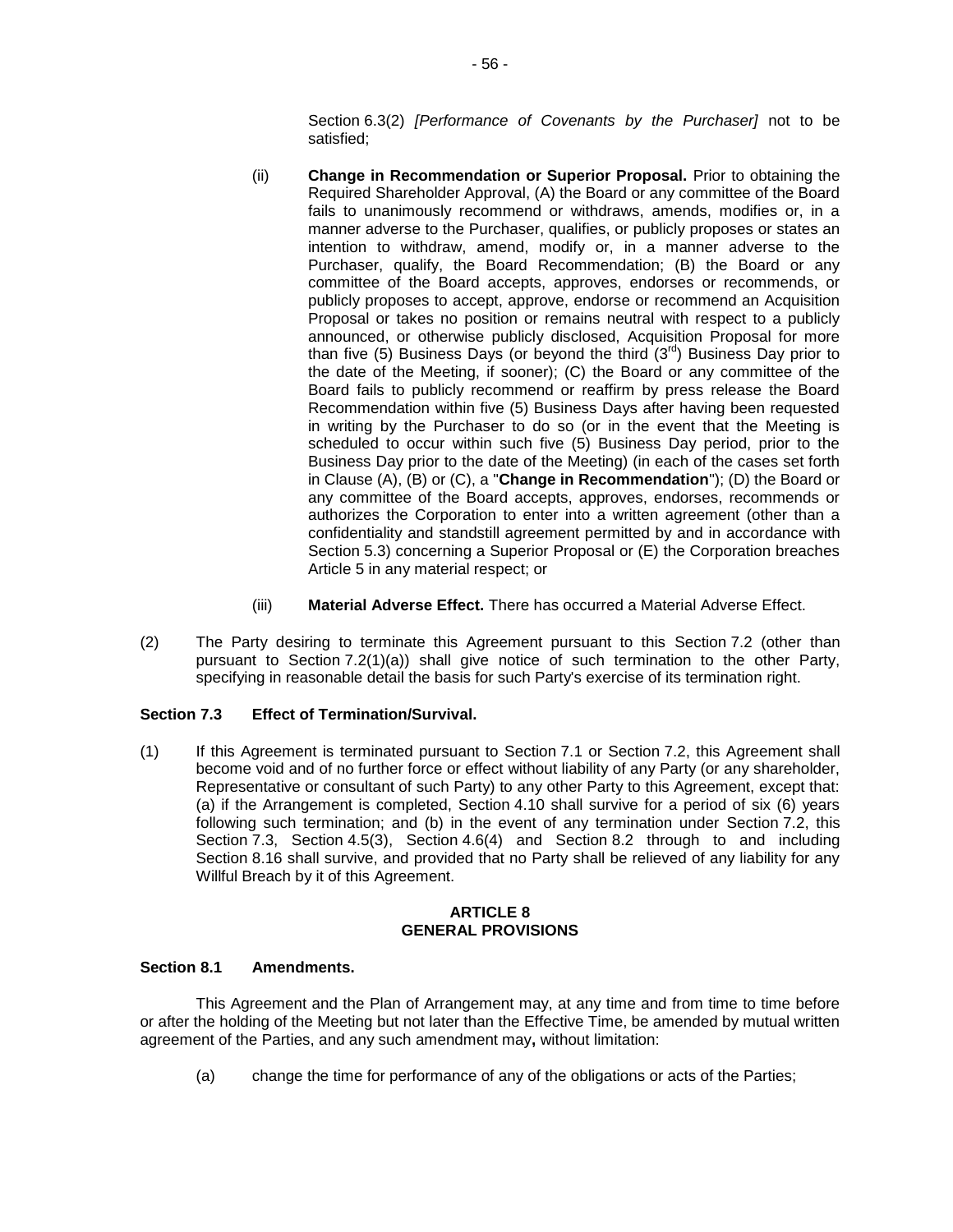- (b) waive any inaccuracy or modify any representation or warranty contained in this Agreement or in any document delivered pursuant to this Agreement;
- (c) waive compliance with or modify any of the covenants contained in this Agreement and waive or modify performance of any of the obligations of the Parties; and
- (d) waive compliance with or modify any mutual conditions contained in this Agreement.

### <span id="page-59-0"></span>**Section 8.2 Termination Fees.**

- (1) Despite any other provision in this Agreement relating to the payment of fees and expenses, including the payment of brokerage fees, if a Termination Fee Event occurs, the Corporation shall pay the Purchaser the Termination Fee in accordance with [Section](#page-60-0) 8.2(3) and if a Reverse Termination Fee Event occurs, the Purchaser shall pay the Corporation the Reverse Termination Fee in accordance with [Section](#page-60-1) 8.2(6).
- <span id="page-59-2"></span><span id="page-59-1"></span>(2) For the purposes of this Agreement, "**Termination Fee**" means \$15,000,000 and "**Termination Fee Event**" means the termination of this Agreement:
	- (a) by the Corporation, pursuant to Section [7.2\(1\)\(c\)\(ii\)](#page-57-2) *[Superior Proposal]*;
	- (b) by the Purchaser, pursuant to Section [7.2\(1\)\(d\)\(ii\)](#page-58-1) *[Change in Recommendation or Superior Proposal]*; or
	- (c) by any Party pursuant to any subsection of [Section](#page-56-6) 7.2(1) if at such time the Purchaser is entitled to terminate this Agreement pursuant to Section [7.2\(1\)\(d\)\(ii\)](#page-58-1) *[Change in Recommendation or Superior Proposal]*; or
	- (d) (A) by the Corporation or the Purchaser pursuant to Section [7.2\(1\)\(b\)\(i\)](#page-56-1) *[No Required Approval by Shareholders]* or Section [7.2\(1\)\(b\)\(iii\)](#page-57-3) *[Occurrence of Outside Date]*, or (B) by the Purchaser pursuant to Section [7.2\(1\)\(d\)\(i\)](#page-57-0) *[Breach of Representations or Warranties or Failure to Perform Covenants by the Corporation]* (due to a Willful Breach or fraud) if, in either of the cases set forth in clause (A) or (B) of this paragraph;
		- (i) prior to such termination, an Acquisition Proposal is made or publicly announced or otherwise publicly disclosed by any Person (other than the Purchaser or any of its affiliates); and
		- (ii) within twelve (12) months following the date of such termination, (A) an Acquisition Proposal (whether or not such Acquisition Proposal is the same Acquisition Proposal referred to in clause (i) above) is consummated or effected, or (B) the Corporation and/or any of its Subsidiaries, directly or indirectly, in one or more transactions, enters into a Contract (other than a confidentiality and standstill agreement permitted by and in accordance with [Section](#page-50-0) 5.3), in respect of an Acquisition Proposal (whether or not such Acquisition Proposal is the same Acquisition Proposal referred to in clause (i) above) and such Acquisition Proposal is later consummated (whether or not within twelve (12) months after such termination).

For purposes of the foregoing, the term "Acquisition Proposal" shall have the meaning assigned to such term in [Section](#page-3-0) 1.1, except that references to "20% or more" shall be deemed to be references to "50% or more".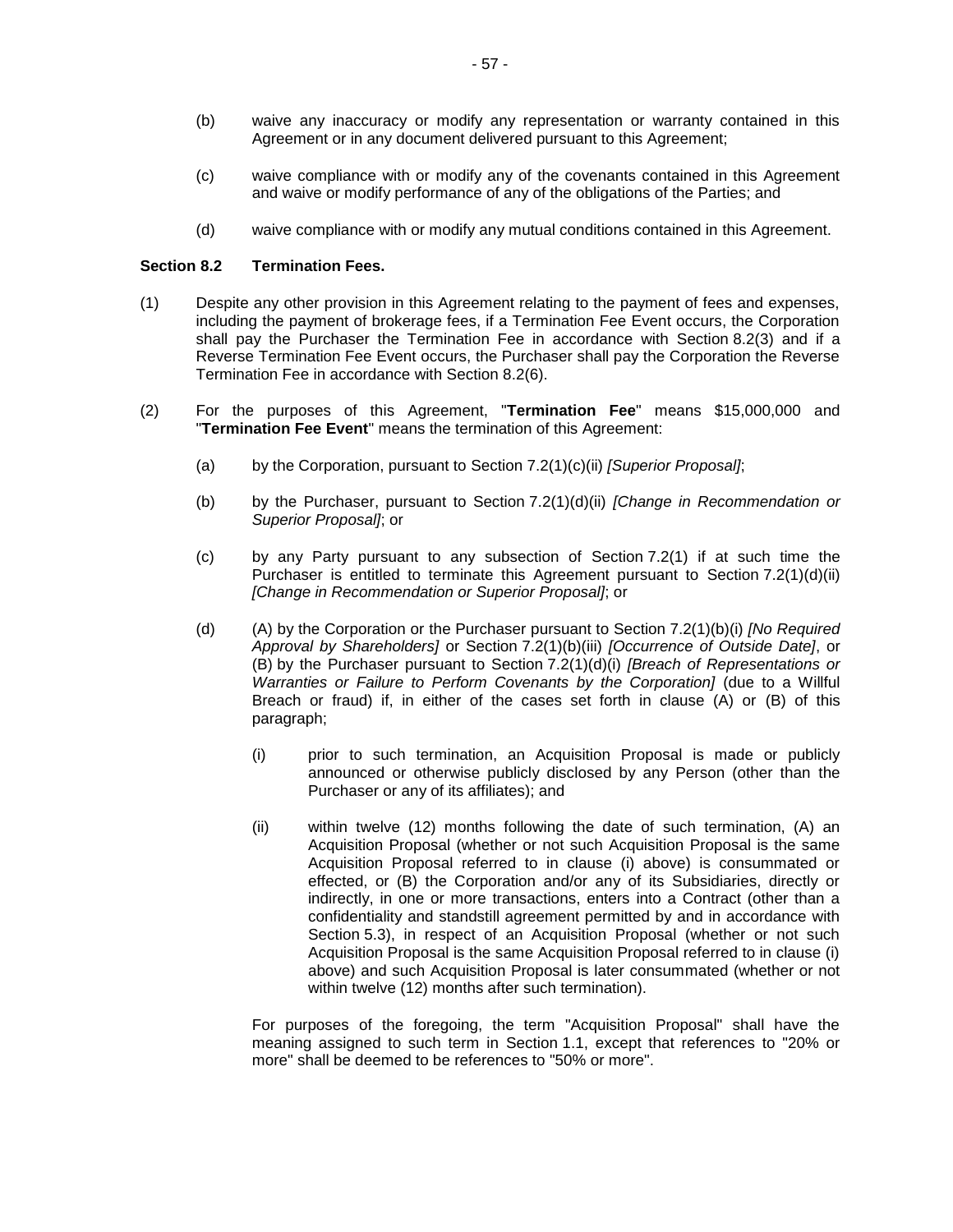- <span id="page-60-0"></span>(3) The Termination Fee shall be paid by the Corporation to the Purchaser as follows, by wire transfer of immediately available funds to an account designated by Purchaser, if a Termination Fee Event occurs:
	- (a) due to a termination of this Agreement by the Corporation pursuant to Section [7.2\(1\)\(c\)\(ii\)](#page-57-2) *[Superior Proposal]*, the Termination Fee shall be paid prior to or simultaneously with the occurrence of such Termination Fee Event;
	- (b) due to a termination of this Agreement by the Purchaser pursuant to Section [7.2\(1\)\(d\)\(ii\)](#page-58-1) *[Change in Recommendation or Superior Proposal]*; or in the circumstances set out in Section  $8.2(2)(c)$ , the Termination Fee shall be paid within two (2) Business Days following such Termination Fee Event; or
	- $(c)$  in the circumstances set out in Section [8.2\(2\)\(d\),](#page-59-2) the Termination Fee shall be paid prior to or simultaneously with the consummation of the Acquisition Proposal referred to therein.
- (4) For the purposes of this Agreement, "**Reverse Termination Fee Event**" means the termination of this Agreement by the Corporation or the Purchaser:
	- (a) pursuant to Section [7.2\(1\)\(b\)\(ii\)](#page-56-2) *[Illegality]* if (i) the termination results from a Law related to one or more of the Key Regulatory Approvals, and (ii) the enactment, making, enforcement or amendment of such Law has not been caused by, or is not a result of, a breach by the Corporation of any of its representations or warranties or the failure of the Corporation to perform any of its covenants or agreements under [Section](#page-42-0) 4.4 relating to the Key Regulatory Approvals; or
	- (b) pursuant to Section [7.2\(1\)\(b\)\(iii\)](#page-57-3) *[Occurrence of Outside Date]* if, as of the time of termination, (i) the condition in [Section](#page-54-3) 6.1(3) *[Key Regulatory Approvals]* is not satisfied (unless the failure of such condition to be satisfied has been caused by, or is a result of, a breach by the Corporation of any of its representations or warranties or the failure of the Corporation to perform any of its covenants or agreements under this Agreement), and (ii) all of the other conditions set forth in [Section](#page-53-1) 6.1 *[Mutual Conditions Precedent]* and [Section](#page-54-0) 6.2 *[Additional Conditions Precedent to the Obligations of the Purchaser]* have been satisfied or waived by the Purchaser other than (A) the conditions in [Section](#page-54-4) 6.1(4) *[Illegality]* (only insofar as the Law is related to one or more of the Key Regulatory Approvals) and [Section](#page-55-3) 6.2(3) *[No Legal Action]* (only insofar as the Proceeding is related to the Key Regulatory Approvals), and (B) those conditions that by their terms are to be satisfied at the Effective Time and that are capable of being satisfied.
- (5) For the purposes of this Agreement, "**Reverse Termination Fee**" means:
	- (a) if any Key Regulatory Approval that has not been made, given or obtained at the time of the Reverse Termination Fee Event could not have been made, given or obtained [redacted: certain specified condition], \$20,000,000; and
	- (b) in all other circumstances, \$40,000,000.
- <span id="page-60-1"></span>(6) If a Reverse Termination Fee Event occurs, the Purchaser shall pay or cause to be paid to the Corporation, by wire transfer of immediately available funds to an account designated by the Corporation, the Reverse Termination Fee within five (5) Business Days following such Reverse Termination Fee Event.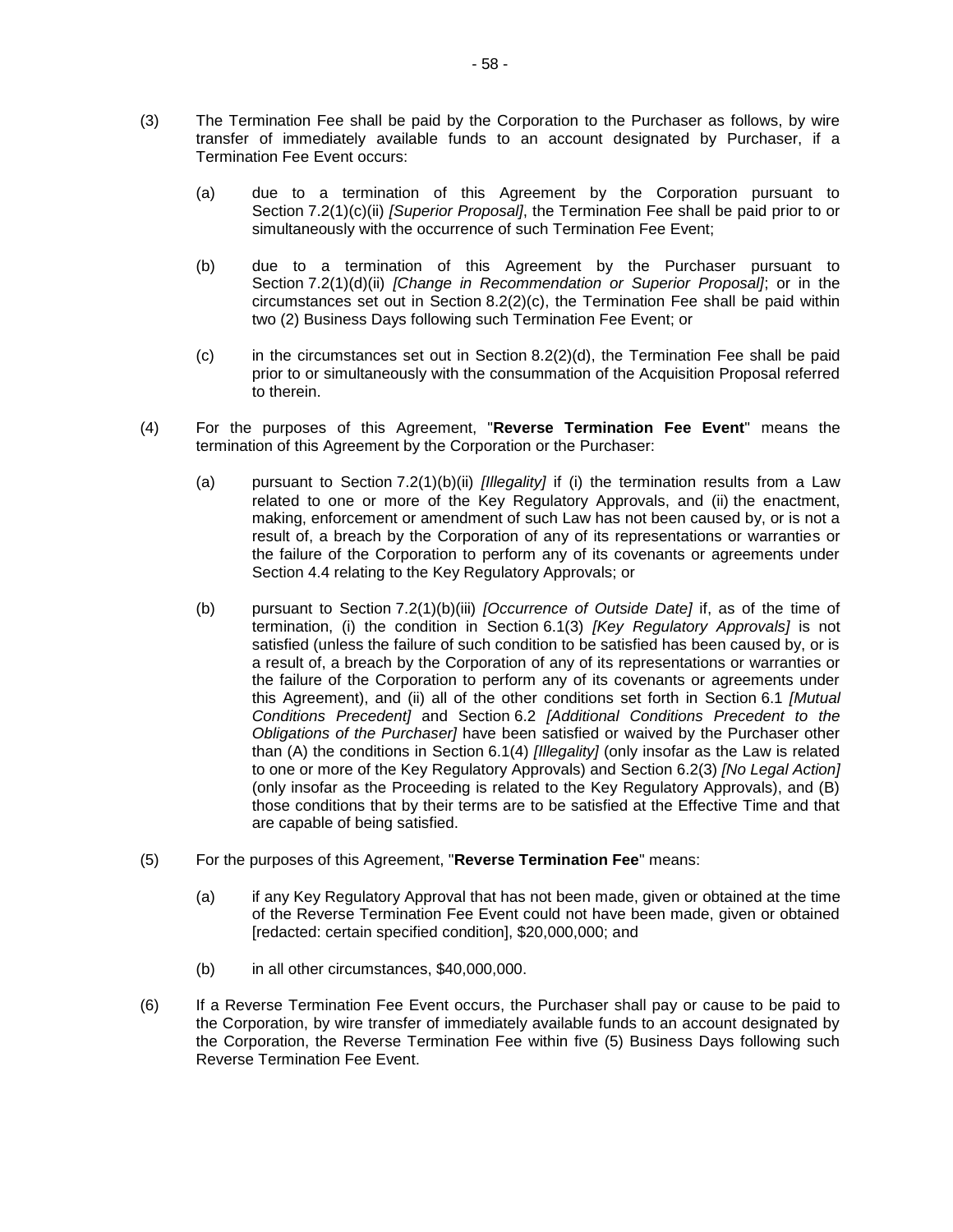### **Section 8.3 Acknowledgement**

- (1) Each Party acknowledges that the agreements contained in [Section](#page-59-0) 8.2 are an integral part of the transactions contemplated by this Agreement, that without these agreements the Parties would not enter into this Agreement, and that the amounts set out in [Section](#page-59-0) 8.2 represent liquidated damages which are a genuine pre-estimate of the damages, including opportunity costs, reputational damages and out-of-pocket expenditures, which the Corporation or the Purchaser, as applicable, will suffer or incur as a result of the event giving rise to such damages and resultant termination of this Agreement, and is not a penalty. Each Party irrevocably waives any right it may have to raise as a defence that any such liquidated damages are excessive or punitive.
- <span id="page-61-0"></span>(2) In the event the Termination Fee or the Reverse Termination Fee, as applicable, is paid in full to the applicable Party, or as such Party directs, in the manner provided in [Section](#page-59-0) 8.2, no other amounts will be due and payable as damages or otherwise by the Party making such payment, and the Party to whom such payment is made hereby accepts that such payment is its sole and exclusive remedy in connection with this Agreement (and the termination hereof), the transactions contemplated by this Agreement or any matter forming the basis for such termination and is the maximum aggregate amount that the Party making such payments shall be required to pay to it in lieu of any damages or any other payments or remedy which the Party to whom such payment is made may be entitled to in connection with this Agreement (and the termination hereof), the transactions contemplated by this Agreement or any matter forming the basis for such termination provided, however, that this limitation shall not apply (a) to any payments required to be made pursuant to [Section](#page-45-0) 4.6(4), and (b) in the event of fraud or a Willful Breach by the Party making such payments or any of its Subsidiaries of its representations, warranties, covenants or agreements set forth in this Agreement (which breach and liability therefore shall not be affected by termination of this Agreement or any payment of the amounts set out in [Section](#page-59-0) 8.2, as applicable). A Party to whom the Termination Fee or the Reverse Termination Fee, as applicable, is paid in full in the manner provided in [Section](#page-59-0) 8.2 shall not be entitled to bring or maintain any Proceedings (including any Proceeding to obtain an Order for specific performance) in connection with this Agreement (and the termination hereof), the Arrangement or any of the other transactions contemplated hereby against the other Party.

### **Section 8.4 Expenses.**

Except as otherwise specifically provided for in this Agreement, all out-of-pocket third party expenses incurred in connection with the Arrangement, this Agreement or the transactions contemplated hereby, including all costs, expenses and fees of the Corporation incurred prior to or after the Effective Date in connection with, or incidental to, the Plan of Arrangement, shall be paid by the Party incurring such expenses, whether or not the Arrangement is consummated.

### **Section 8.5 Notices.**

Any notice, or other communication given regarding the matters contemplated by this Agreement must be in writing, sent by personal delivery, courier or electronic mail (provided that any notice sent by electronic mail to Air Canada shall be accompanied by a notice sent by facsimile to (514) 422-4147 and both notices shall include "TRANSAT NOTICE" in the subject line) sent to and addressed:

(a) to the Purchaser at:

Air Canada Air Canada Centre, ZIP 1276 730 Côte-Vertu Blvd. West Dorval, Québec, H4S 1Y9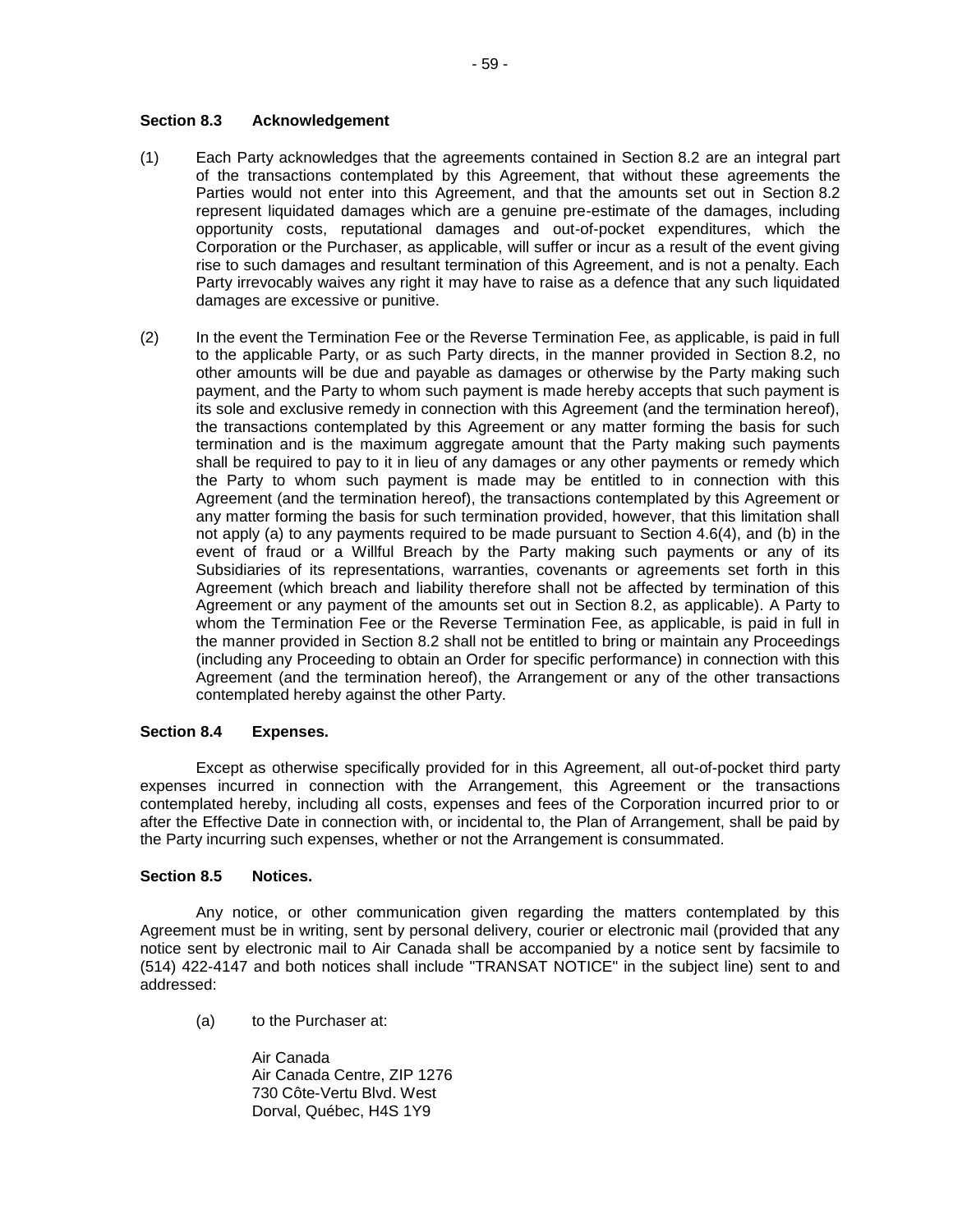| Attention: | [redacted: title of representative] |
|------------|-------------------------------------|
| Email:     | [redacted: e-mail address]          |

with a copy to:

Stikeman Flliott LLP 1155 René-Lévesque Blvd. West, 41st floor Montreal, Québec, H3B 3V2

| Attention: | [redacted: name of representatives] |
|------------|-------------------------------------|
| Email:     | [redacted: e-mail addresses]        |

(b) to the Corporation at:

Transat A.T. Inc. 300 Léo-Pariseau Street, 6<sup>th</sup> Floor Montreal, Québec, H2W 2P6

| Attention: | [redacted: title of representative] |
|------------|-------------------------------------|
| Email:     | [redacted: e-mail address]          |

with a copy to:

Fasken Martineau DuMoulin LLP 800 Place Victoria, Suite 3700 Montreal, Québec, H4Z 1E9

Attention: [redacted: name of representatives] Email: [redacted: e-mail addresses]

Any notice or other communication is deemed to be given and received (a) if sent by personal delivery or same day courier, on the date of delivery if it is a Business Day and the delivery was made prior to 5:00 p.m. (local time in place of receipt) and otherwise on the next Business Day; (b) if sent by overnight courier, on the next Business Day; or (c) if sent by email, on the date such email was sent if it is a Business Day and such email was sent prior to 5:00 p.m. (local time in the place of receipt) and otherwise on the next Business Day. A Party may change its address for service from time to time by providing a notice in accordance with the foregoing. Any subsequent notice or other communication must be sent to the Party at its changed address. Any element of a Party's address that is not specifically changed in a notice will be assumed not to be changed. Sending a copy of a notice or other communication to a Party's legal counsel as contemplated above is for information purposes only and does not constitute delivery of the notice or other communication to that Party. The failure to send a copy of a notice or other communication to legal counsel does not invalidate delivery of that notice or other communication to a Party.

#### **Section 8.6 Time of the Essence.**

Time is of the essence in this Agreement.

### **Section 8.7 Further Assurances.**

Subject to the provisions of this Agreement, the Parties will, from time to time, do all acts and things and execute and deliver all such further documents and instruments, as the other Party may, either before or after the Effective Date, reasonably require to effectively carry out or better evidence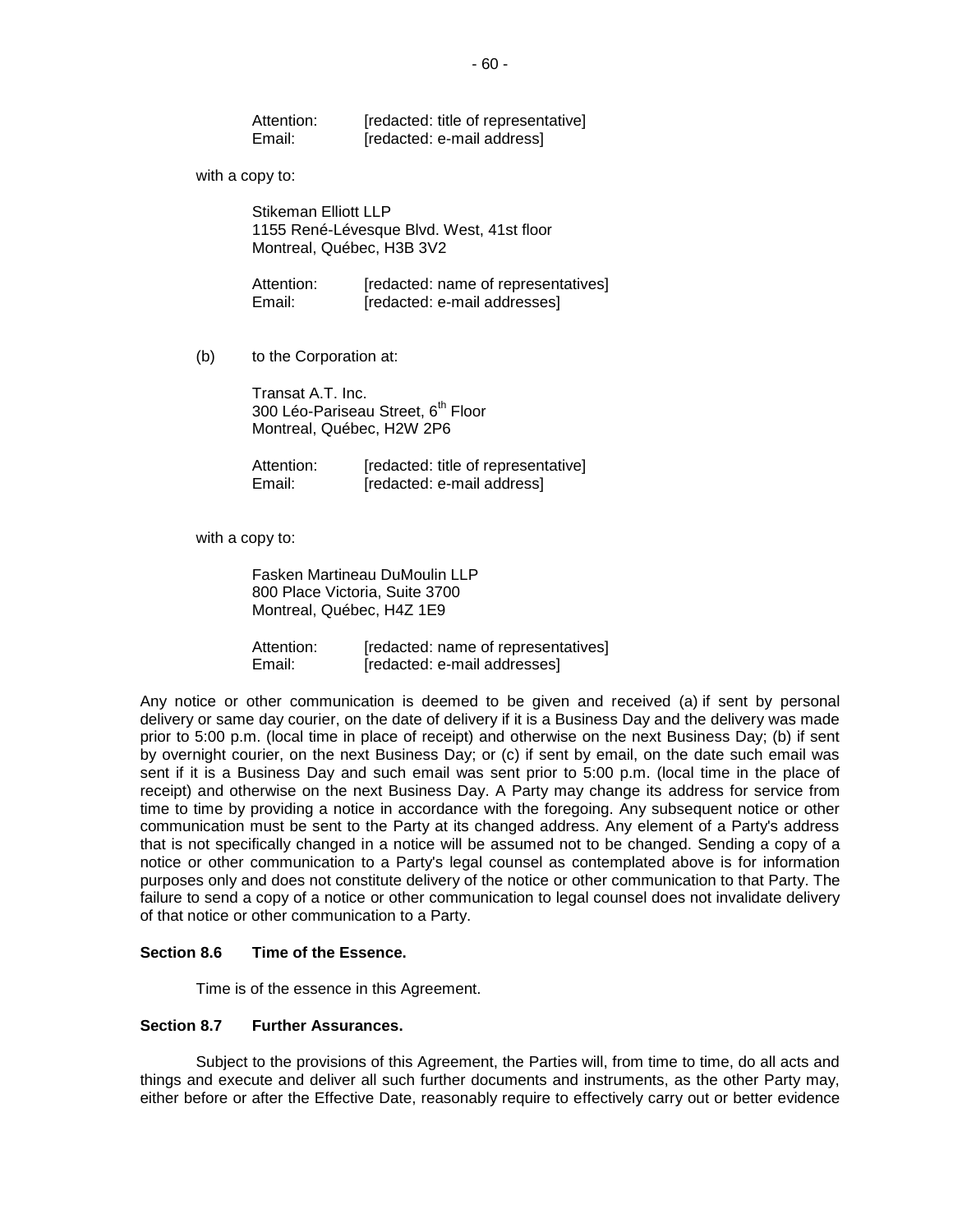or perfect the full intent and meaning of this Agreement and, in the event the Arrangement becomes effective, to document or evidence any of the transactions or events set out in the Plan of Arrangement.

#### **Section 8.8 Injunctive Relief.**

The Parties agree that irreparable harm would occur for which money damages would not be an adequate remedy at law in the event that any of the provisions of this Agreement were not performed in accordance with their specific terms or were otherwise breached. It is accordingly agreed that the Parties shall be entitled to injunctive and other equitable relief to prevent breaches or threatened breaches of this Agreement, and to enforce compliance with the terms of this Agreement without any requirement for the securing or posting of any bond in connection with the obtention of any such injunctive or other equitable relief, this, subject to [Section](#page-61-0) 8.3(2), being in addition to any other remedy to which the Parties may be entitled at law or in equity.

#### <span id="page-63-0"></span>**Section 8.9 Third Party Beneficiaries.**

- (1) Except as provided in [Section](#page-47-0) 4.10 and which, without limiting its terms, is intended as a stipulation for the benefit of the third Persons mentioned in such provision (such third Persons referred to in this [Section](#page-63-0) 8.9 as the "**Indemnified Persons**"), the Corporation and the Purchaser intend that this Agreement will not benefit or create any right or cause of action in favour of any Person, other than the Parties and that no Person, other than the Parties, shall be entitled to rely on the provisions of this Agreement in any Proceeding.
- (2) Despite the foregoing, the Purchaser acknowledges to each of the Indemnified Persons their direct rights against it under [Section](#page-47-0) 4.10 of this Agreement, which are intended for the benefit of, and shall be enforceable by, each Indemnified Person, his or her heirs and his or her legal representatives, and for such purpose, the Corporation confirms that it is acting as trustee on their behalf, and agrees to enforce such provisions on their behalf. The Parties reserve their right to vary or rescind the rights at any time and in any way whatsoever, if any, granted by or under this Agreement to any Person who is not a Party, without notice to or consent of that Person, including any Indemnified Person.

#### **Section 8.10 Waiver.**

No waiver of any of the provisions of this Agreement will constitute a waiver of any other provision (whether or not similar). No waiver will be binding unless executed in writing by the Party to be bound by the waiver. A Party's failure or delay in exercising any right under this Agreement will not operate as a waiver of that right. A single or partial exercise of any right will not preclude a Party from any other or further exercise of that right or the exercise of any other right.

#### **Section 8.11 Entire Agreement.**

This Agreement, together with the Confidentiality Arrangements and the Corporation Disclosure Letter, constitutes the entire agreement between the Parties with respect to the transactions contemplated by this Agreement and supersedes all prior agreements, understandings, negotiations and discussions, whether oral or written, of the Parties. There are no representations, warranties, covenants, conditions or other agreements, express or implied, collateral, statutory or otherwise, between the Parties in connection with the subject matter of this Agreement, except as specifically set forth in this Agreement. The Parties have not relied and are not relying on any other information, discussion or understanding in entering into and completing the transactions contemplated by this Agreement.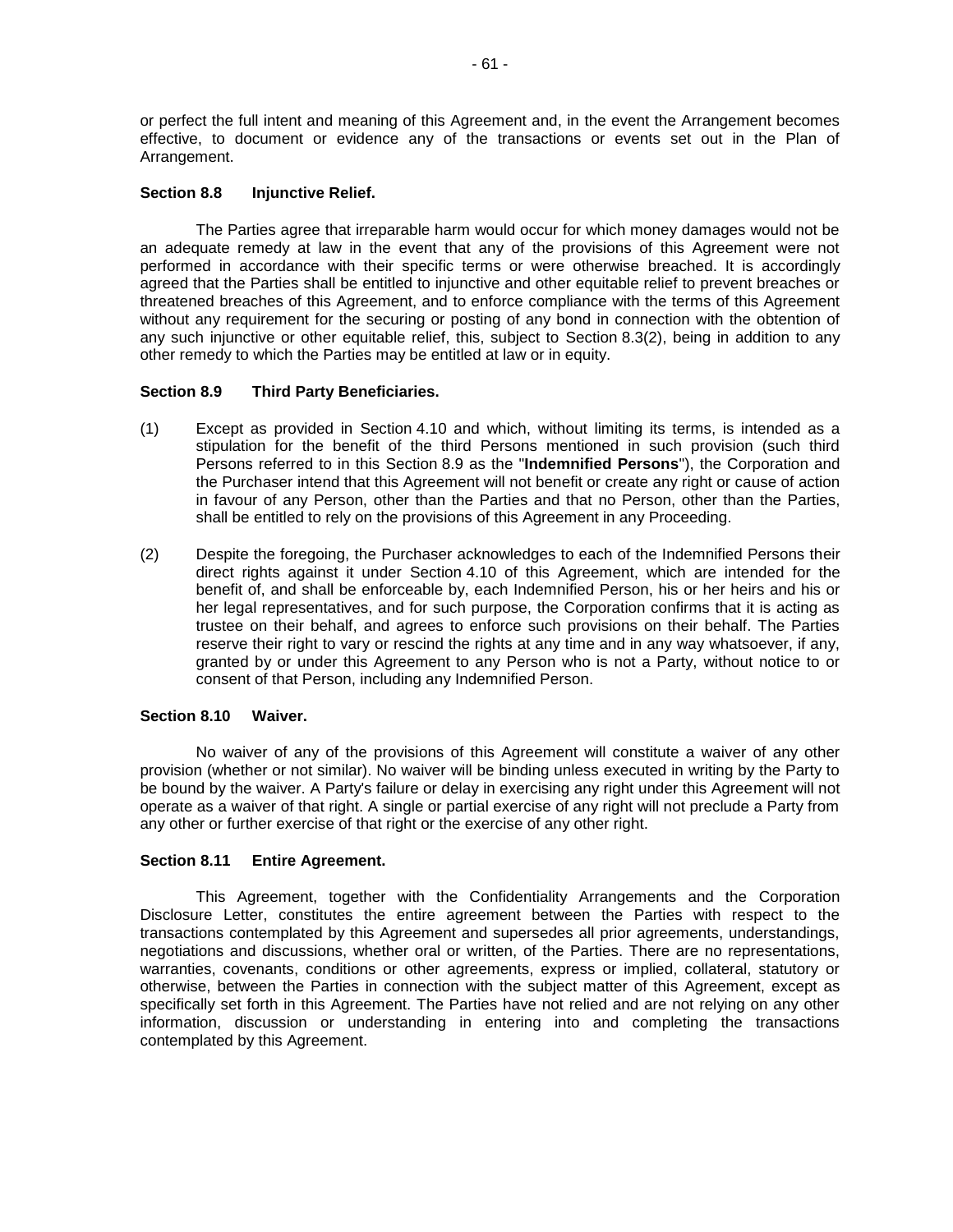### **Section 8.12 Successors and Assigns.**

- (1) This Agreement becomes effective only when executed by the Corporation and the Purchaser. After that time, it will be binding upon and enure to the benefit of the Corporation, the Purchaser and their respective successors and permitted assigns.
- (2) Neither this Agreement nor any of the rights or obligations under this Agreement are assignable or transferable by any Party without the prior written consent of the other Party, except that the Purchaser may assign all or any portion of its rights and obligations under this Agreement to any of its direct or indirect wholly-owned Subsidiaries, including to permit such direct or indirect wholly-owned Subsidiary to acquire, instead of the Purchaser, all or part of the Shares to be acquired pursuant to the terms of this Agreement, the whole as provided for under the Plan of Arrangement, but none of any such assignments shall relieve the Purchaser of its obligations hereunder.

#### **Section 8.13 Severability.**

If any provision of this Agreement is determined to be illegal, invalid or unenforceable by an arbitrator or any court of competent jurisdiction, that provision will be severed from this Agreement and the remaining provisions shall remain in full force and effect. Upon such determination that any term or other provision is invalid, illegal or incapable of being enforced, the Parties shall negotiate in good faith to modify this Agreement so as to effect the original intent of the Parties as closely as possible in an acceptable manner to the end that the transactions contemplated hereby are fulfilled to the fullest extent possible.

#### **Section 8.14 Governing Law.**

- (1) This Agreement will be governed by and interpreted and enforced in accordance with the Laws of the Province of Québec and the federal laws of Canada applicable therein.
- (2) Each Party irrevocably attorns and submits to the non-exclusive jurisdiction of the Québec courts situated in the City of Montreal and waives objection to the venue of any Proceeding in such court or that such court provides an inconvenient forum.

### **Section 8.15 Rules of Construction.**

The Parties to this Agreement waive the application of any Law or rule of construction providing that ambiguities in any agreement or other document shall be construed against the party drafting such agreement or other document.

### <span id="page-64-0"></span>**Section 8.16 No Liability.**

No director or officer of the Purchaser shall have any personal liability whatsoever to the Corporation under this Agreement or any other document delivered in connection with the transactions contemplated hereby on behalf of the Purchaser. No director or officer of the Corporation or any of its Subsidiaries shall have any personal liability whatsoever to the Purchaser under this Agreement or any other document delivered in connection with the transactions contemplated hereby on behalf of the Corporation or any of its Subsidiaries.

### **Section 8.17 Counterparts.**

This Agreement may be executed in any number of counterparts (including counterparts by email) and all such counterparts taken together shall be deemed to constitute one and the same instrument. The Parties shall be entitled to rely upon delivery of an executed PDF or similar executed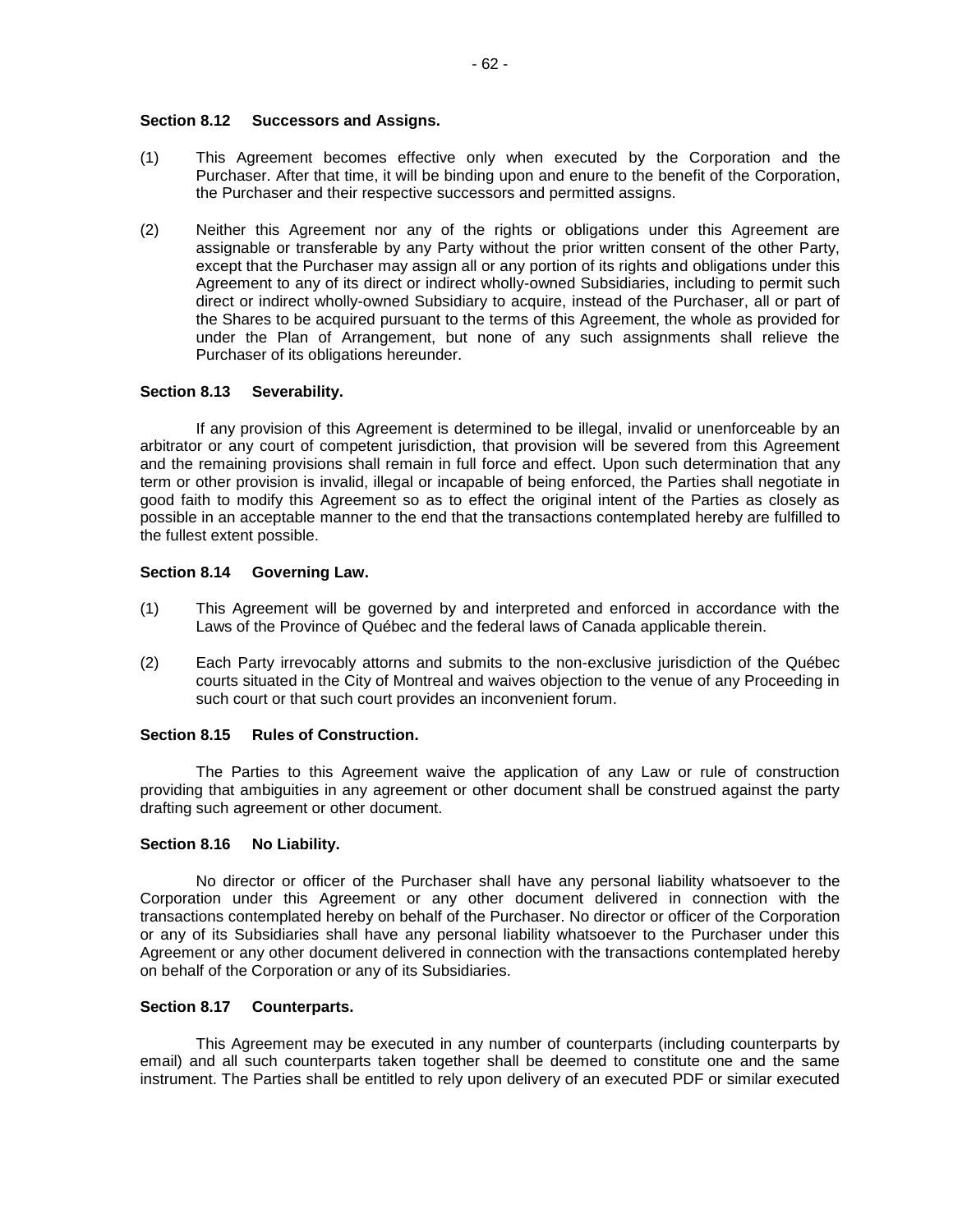electronic copy of this Agreement, and such PDF or similar executed electronic copy shall be legally effective to create a valid and binding agreement between the Parties.

# **[Remainder of page intentionally left blank. Signature page follows.]**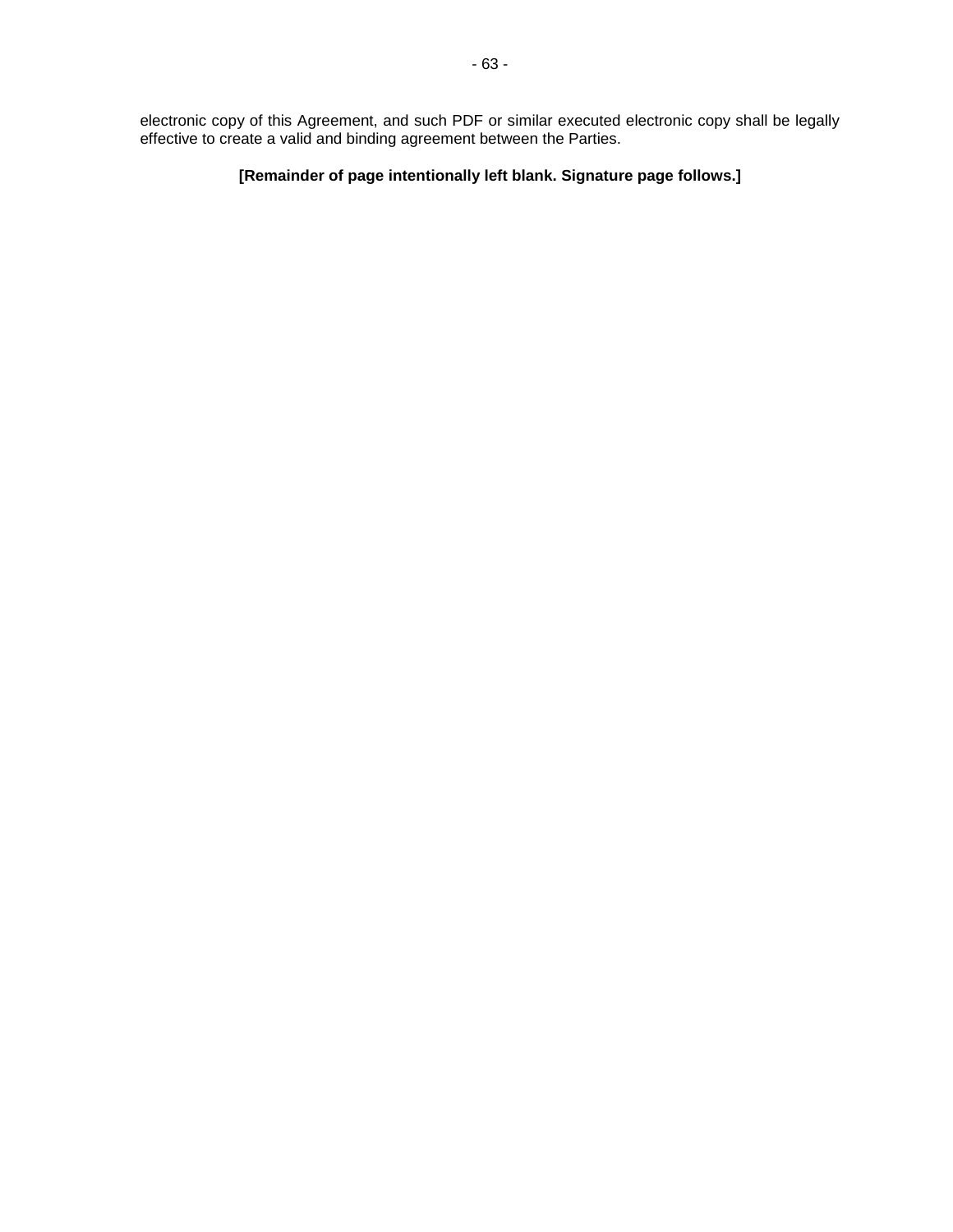**IN WITNESS WHEREOF** the Parties have executed this Arrangement Agreement.

# **TRANSAT A.T. INC.**

- By: *(s) Jean-Marc Eustache* Name: Jean-Marc Eustache Title: Chairman of the Board, President and Chief Executive Officer
- By: *(s) Jean-Yves Leblanc* Name: Jean-Yves Leblanc Title: Chairman of the Special Committee

# **AIR CANADA**

By: *(s) Calin Rovinescu*

Name: Calin Rovinescu Title: President and Chief Executive Officer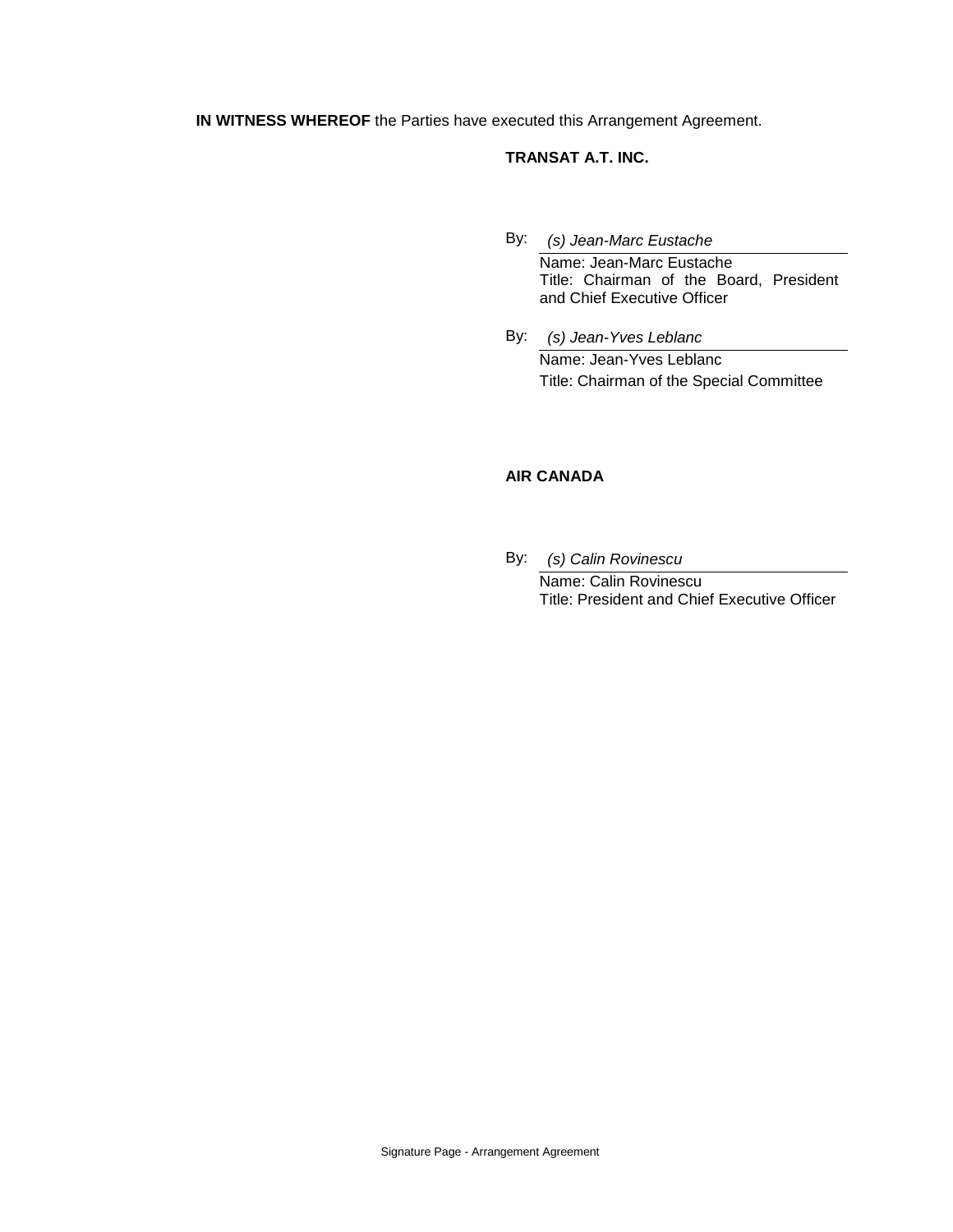# **SCHEDULE A PLAN OF ARRANGEMENT**

See attached.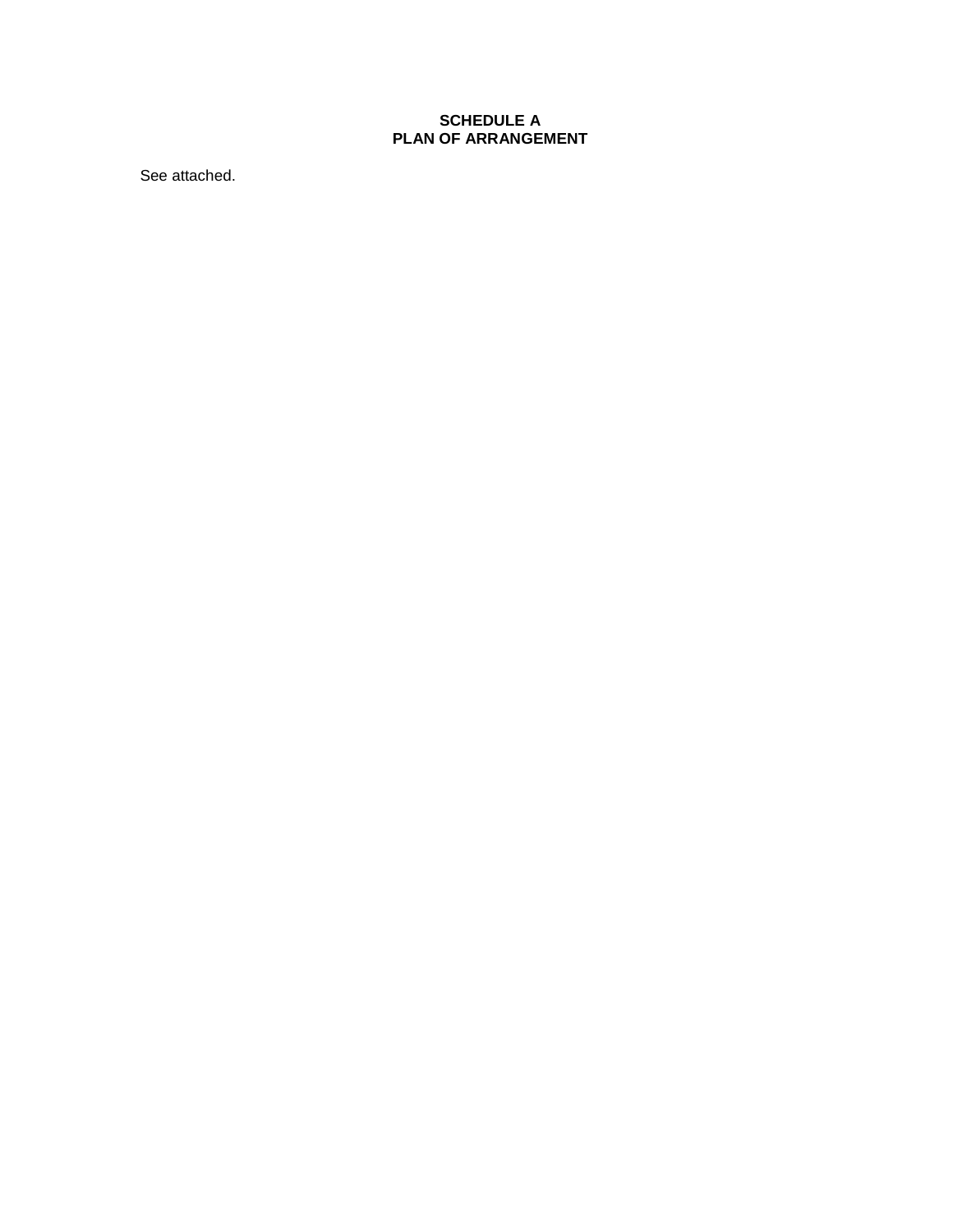### **SCHEDULE A PLAN OF ARRANGEMENT**

#### **PLAN OF ARRANGEMENT UNDER SECTION 192 OF THE** *CANADA BUSINESS CORPORATIONS ACT*

### **ARTICLE 1 INTERPRETATION**

#### **Section 1.1 Definitions**

Unless indicated otherwise, where used in this Plan of Arrangement, capitalized terms used but not defined shall have the meanings specified in the Arrangement Agreement and the following terms shall have the following meanings (and grammatical variations of such terms shall have corresponding meanings):

"**Arrangement**" means the arrangement under Section 192 of the CBCA in accordance with the terms and subject to the conditions set out in this Plan of Arrangement, subject to any amendments or variations made to the Plan of Arrangement in accordance with its terms, the terms of the Arrangement Agreement or made at the direction of the Court in the Final Order with the prior written consent of the Corporation and the Purchaser, each acting reasonably.

"**Arrangement Agreement**" means the arrangement agreement dated as of June 27, 2019 among the Purchaser and the Corporation (including the schedules thereto) as it may be amended, modified or supplemented from time to time in accordance with its terms.

"**Arrangement Resolution**" means the special resolution approving this Plan of Arrangement to be considered at the Meeting, substantially in the form of Schedule B to the Arrangement Agreement.

"**Articles of Arrangement**" means the articles of arrangement of the Corporation in respect of the Arrangement required by the CBCA to be sent to the Director after the Final Order is made, which shall include the Plan of Arrangement and otherwise be in a form and content satisfactory to the Corporation and the Purchaser, each acting reasonably.

"**Business Day**" means any day of the year, other than a Saturday, Sunday or any day on which major banks are closed for business in Montreal, Québec or Winnipeg, Manitoba.

"**CBCA**" means the *Canada Business Corporations Act*.

"**Certificate of Arrangement**" means the certificate of arrangement to be issued by the Director pursuant to Subsection 192(7) of the CBCA in respect of the Articles of Arrangement.

"**Circular**" means the notice of the Meeting and accompanying management information circular, including all schedules, appendices and exhibits thereto, to be sent to each Shareholder and other Persons as required by the Interim Order and Law in connection with the Meeting, as amended, modified or supplemented from time to time in accordance with the terms of the Arrangement Agreement.

"**Class A Variable Voting Shares**" means the class A variable voting shares in the capital of the Corporation.

"**Class B Voting Shares**" means the class B voting shares in the capital of the Corporation.

"**Consideration**" means the consideration to be received by the Shareholders pursuant to this Plan of Arrangement, consisting of \$13.00 in cash per Share, without interest.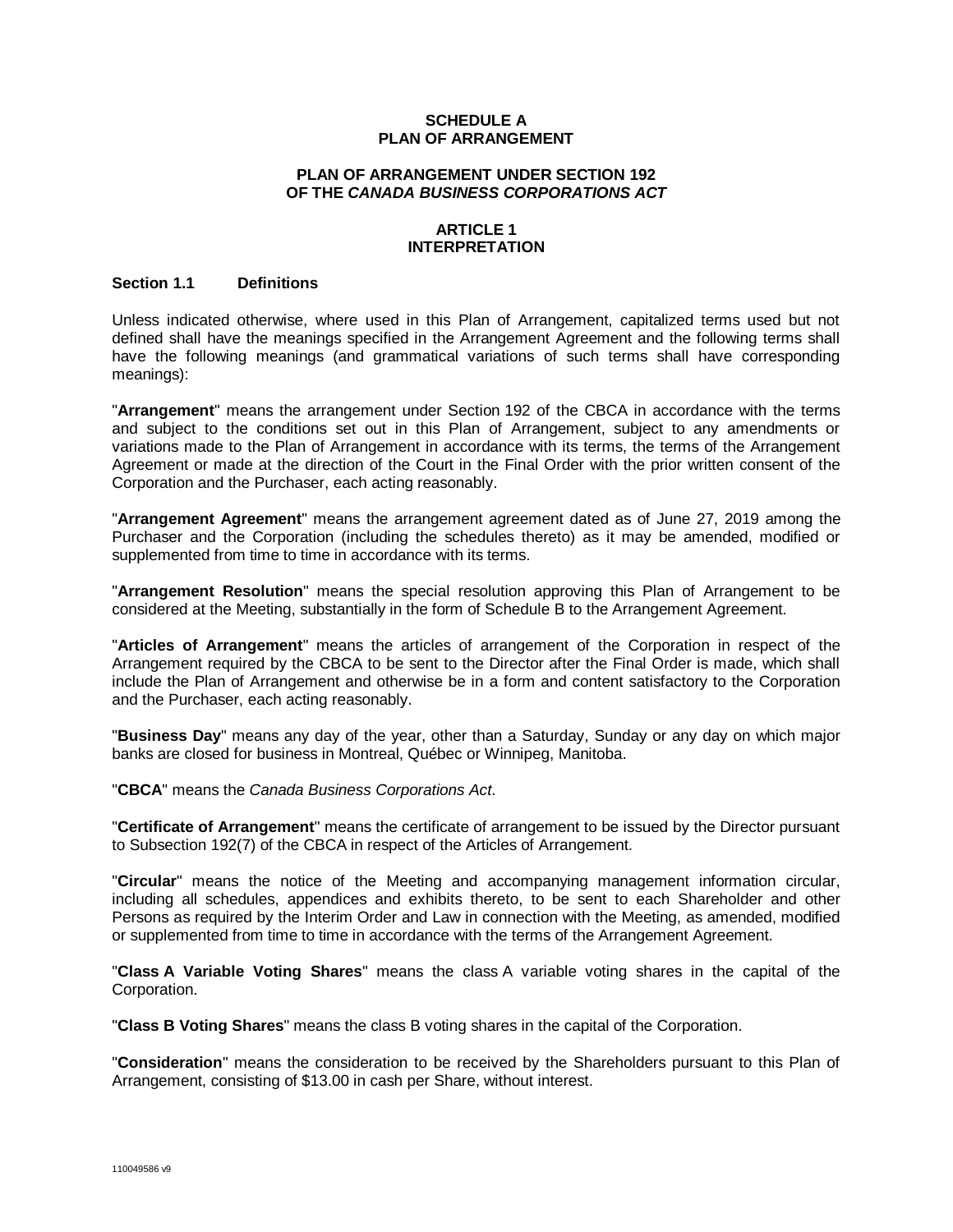"**Corporation**" means Transat A.T. Inc., a corporation existing under the laws of Canada.

"**Court**" means the Québec Superior Court.

"**Depositary**" means, in its capacity as depositary for the Arrangement, such Person as the Corporation and the Purchaser agree to engage as depositary for the Arrangement.

"**Director**" means the Director appointed pursuant to Section 260 of the CBCA.

"**Dissent Rights**" has the meaning specified in [Section](#page-73-0) 3.1.

"**Dissenting Holder**" means a registered Shareholder who has validly exercised its Dissent Rights and has not withdrawn or been deemed to have withdrawn such exercise of Dissent Rights.

"**DSU Plans**" means the Corporation's Deferred Share Unit Plan for the benefit of senior management adopted effective as of May 18, 2004 and amended on June 8, 2005 and September 26, 2007 and the Corporation's Deferred Share Unit Plan for the benefit of independent directors adopted effective as of March 19, 2003 and amended on June 8, 2005, January 18, 2006, January 13, 2016, December 13, 2017 and June 13, 2018.

"**DSUs**" means all outstanding deferred share units issued under the DSU Plans.

"**Effective Date**" means the date shown on the Certificate of Arrangement giving effect to the Arrangement.

"**Effective Time**" means 12:01 a.m. (Montreal time) on the Effective Date, or such other time as the Parties agree to in writing before the Effective Date.

"**Exchange**" means the Toronto Stock Exchange.

"**Final Order**" means the final order of the Court in a form acceptable to the Corporation and the Purchaser, each acting reasonably, approving the Arrangement, as such order may be amended by the Court (with the consent of both the Corporation and the Purchaser, each acting reasonably) at any time prior to the Effective Date or, if appealed, then, unless such appeal is withdrawn or denied, as affirmed or as amended (provided that any such amendment is acceptable to both the Corporation and the Purchaser, each acting reasonably) on appeal.

"**Governmental Entity**" means (a) any international, multinational, national, federal, provincial, state, regional, municipal, local or other government, governmental or public department, central bank, court, tribunal, arbitral body, commission, commissioner, cabinet, board, bureau, minister, ministry, agency or instrumentality, domestic or foreign; (b) any subdivision, agent or authority of any of the foregoing; (c) any quasi-governmental or private body including any tribunal, commission, regulatory agency or selfregulatory organization exercising any regulatory, expropriation or taxing authority under or for the account of any of the foregoing, including authorities and agencies having regulatory powers in respect of transportation and aviation matters such as the Aviation Authorities; or (d) any Securities Authority or stock exchange, including the Exchange.

"**Incentive Securities**" means, collectively, the Options, the DSUs, the PSUs and the RSUs.

"**Interim Order**" means the interim order of the Court in a form acceptable to the Corporation and the Purchaser, each acting reasonably, providing for, among other things, the calling and holding of the Meeting, as such order may be amended by the Court with the consent of the Corporation and the Purchaser, each acting reasonably.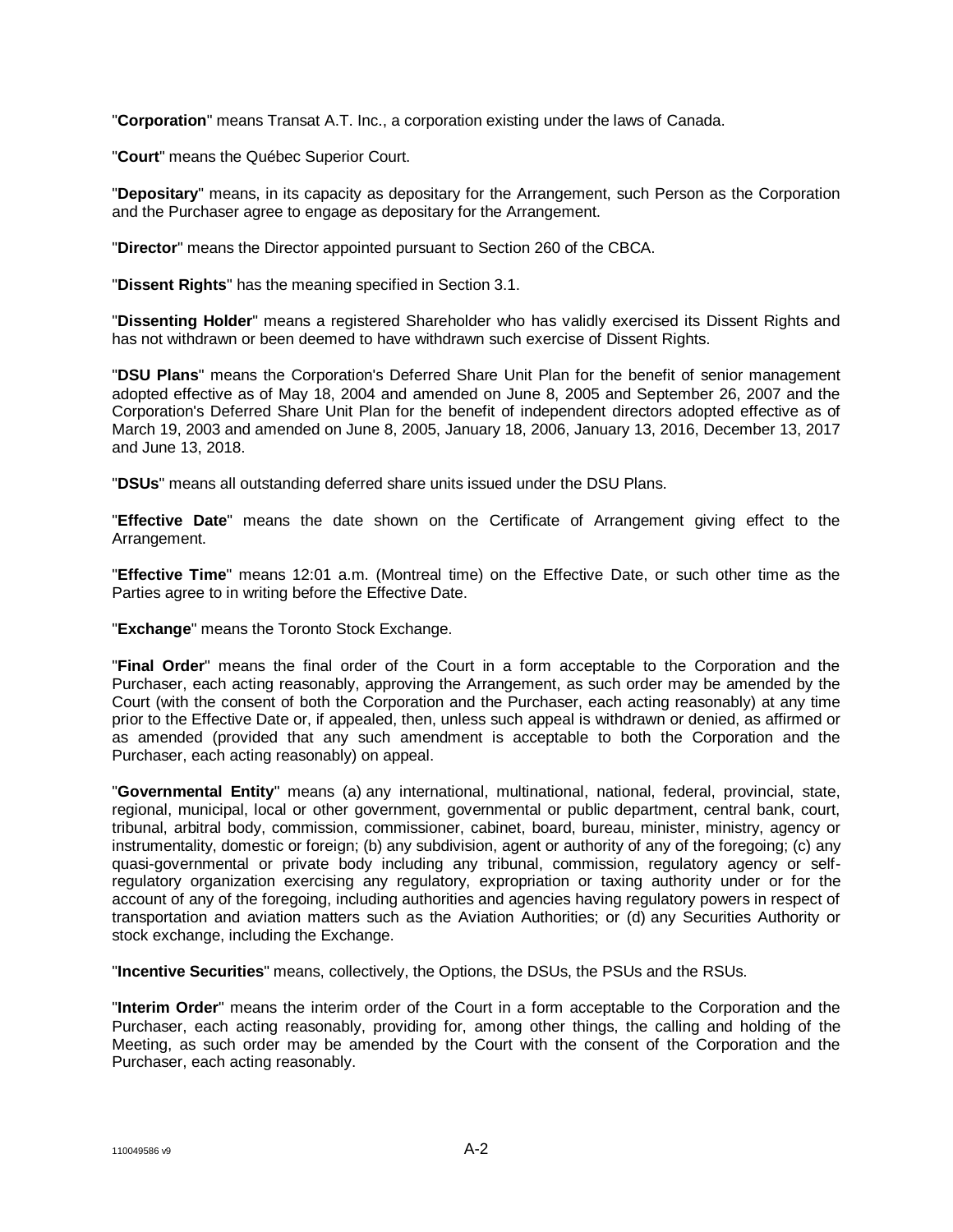"**Law**" means, with respect to any Person, any and all applicable national, federal, provincial, state, municipal or local law (statutory, common, civil or otherwise), constitution, treaty, convention, ordinance, code, rule, regulation, Order, injunction, judgment, award, decree, ruling or other similar requirement, whether domestic or foreign, enacted, adopted, promulgated or applied by a Governmental Entity that is binding upon or applicable to such Person or its business, undertaking, property or securities (including for greater certainty the *Transportation Modernization Act* upon its coming into force), and to the extent that they have the force of law or are binding on or affecting the Person to which they purport to apply, policies, guidelines, bulletins and enforcement advisories, standards, notices and protocols of any Governmental Entity, as amended.

"**Letter of Transmittal**" means the letter of transmittal sent to the Shareholders for use in connection with the Arrangement.

"**Lien**" means any mortgage, charge, pledge, hypothec, security interest, international interest, prior claim, encroachments, option, right of first refusal or first offer, occupancy right, covenant, assignment, lien (statutory or otherwise), defect of title, or restriction or adverse right or claim, or other third party interest or encumbrance of any kind, in each case, whether contingent or absolute, including any right of a lessor under a capital or financing lease and any other lease financing.

"**Meeting**" means the special meeting of the Shareholders, including any adjournment or postponement of such special meeting in accordance with the terms of the Arrangement Agreement, to be called and held in accordance with the Interim Order to consider the Arrangement Resolution and for any other purpose as may be set out in the Circular and agreed to in writing by the Purchaser.

"**Options**" means all outstanding options to purchase Shares issued pursuant to the Stock Option Plans.

"**Parties**" means the Corporation and the Purchaser and "**Party**" means any one of them.

"**Person**" includes any individual, partnership, association, body corporate, organization, trust, estate, trustee, executor, administrator, legal representative, government (including Governmental Entity), syndicate or other entity, whether or not having legal status.

"**Plan of Arrangement**" means this plan of arrangement proposed under Section 192 of the CBCA, and any amendments or variations to this plan of arrangement made in accordance with its terms, the terms of the Arrangement Agreement or made at the direction of the Court in the Final Order with the prior written consent of the Corporation and the Purchaser, each acting reasonably.

"**PSU Plan**" means the Corporation's Performance Share Units Plan adopted effective as of January 1, 2015 and last amended on December 13, 2017.

"**PSUs**" means all outstanding performance share units issued under the PSU Plan.

"**Purchaser**" means Air Canada, a corporation existing under the laws of Canada or, in accordance with Section 8.12 of the Arrangement Agreement, any of its successors or permitted assigns.

"**Rights Agent**" means CST Trust Company.

"**Rights Plan**" means the amended and restated shareholder rights plan agreement dated as of March 16, 2017 between the Corporation and the Rights Agent, as rights agent.

"**RSU Plan**" means the Corporation's Restricted Share Unit Plan adopted effective as of November 1, 2016 and last amended on December 13, 2017.

"**RSUs**" means all outstanding restricted share units issued under the RSU Plan.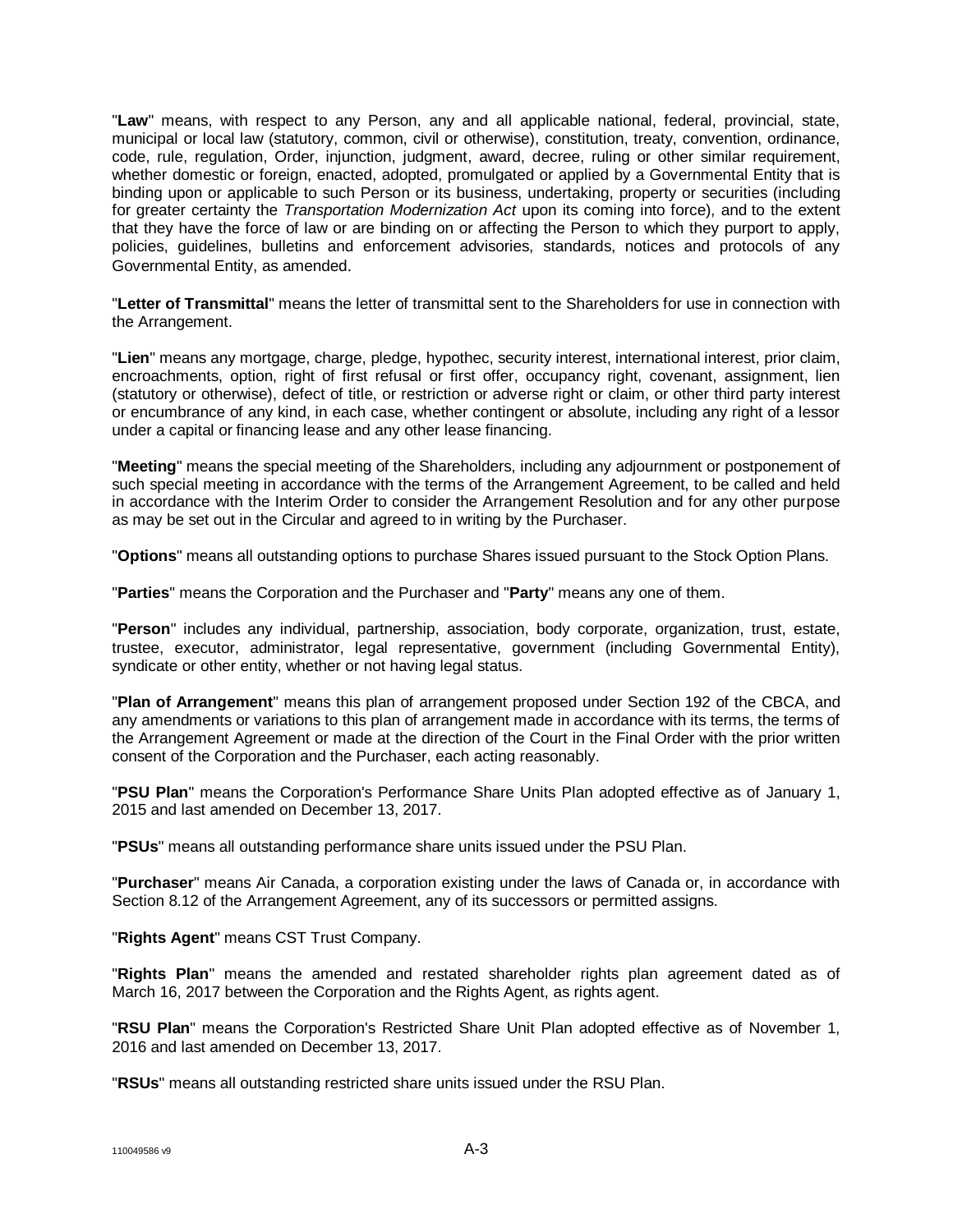"**Securities Authority**" means the *Autorité des marchés financiers* (Québec) and any other applicable securities commissions or securities regulatory authority of a province or territory of Canada and the Exchange.

"**Securityholders**" means, collectively, the Shareholders and the holders of Incentive Securities.

"**Shareholders**" means the registered or beneficial holders of the Shares, as the context requires.

"**Shares**" means, collectively, the Class A Variable Voting Shares and the Class B Voting Shares, and a "**Share**" means any of a Class A Variable Voting Share and a Class B Voting Share.

"**Stock Option Plans**" means (i) the Corporation's 2016 Stock Option Plan adopted effective as of January 13, 2016, as amended, (ii) the Corporation's 2009 Stock Option Plan adopted effective as of January 14, 2009, as amended, and (iii) the Corporation's 1995 Stock Option Plan adopted effective as of December 5, 1995, as amended.

"**Tax Act**" means the *Income Tax Act* (Canada).

### **Section 1.2 Certain Rules of Interpretation**

In this Plan of Arrangement, unless otherwise specified:

- (1) **Headings, etc.** The division of this Plan of Arrangement into Articles and Sections and the insertion of headings are for convenient reference only and do not affect the construction or interpretation of this Plan of Arrangement.
- (2) **Currency.** All references to dollars or to \$ are references to Canadian dollars.
- (3) **Gender and Number.** Any reference to gender includes all genders. Words importing the singular number only include the plural and vice versa.
- (4) **Certain Phrases and References, etc.** The words (i) "including", "includes" and "include" mean "including (or includes or include) without limitation," (ii) "the aggregate of", "the total of", "the sum of", or a phrase of similar meaning means "the aggregate (or total or sum), without duplication, of," and (iii) unless stated otherwise, "Article" and "Section", followed by a number or letter mean and refer to the specified Article or Section of this Plan of Arrangement. The terms "Plan of Arrangement", "hereof", "herein" and similar expressions refer to this Plan of Arrangement (as it may be amended, modified or supplemented from time to time) and not to any particular article, section or other portion hereof and include any instrument supplementary or ancillary hereto.
- (5) **Statutes.** Any reference to a Law refers to such statute and all rules and regulations made under it, as it or they may have been or may from time to time be amended or re-enacted, unless stated otherwise.
- (6) **Computation of Time.** A period of time is to be computed as beginning on the day following the event that began the period and ending at 4:30 p.m. on the last day of the period, if the last day of the period is a Business Day, or at 4:30 p.m. on the next Business Day if the last day of the period is not a Business Day.
- (7) **Date for Any Action.** If the date on which any action is required or permitted to be taken under this Plan of Arrangement by a Person is not a Business Day, such action shall be required or permitted to be taken on the next succeeding day which is a Business Day.
- (8) **Time References.** References to time are to local time, Montreal, Québec.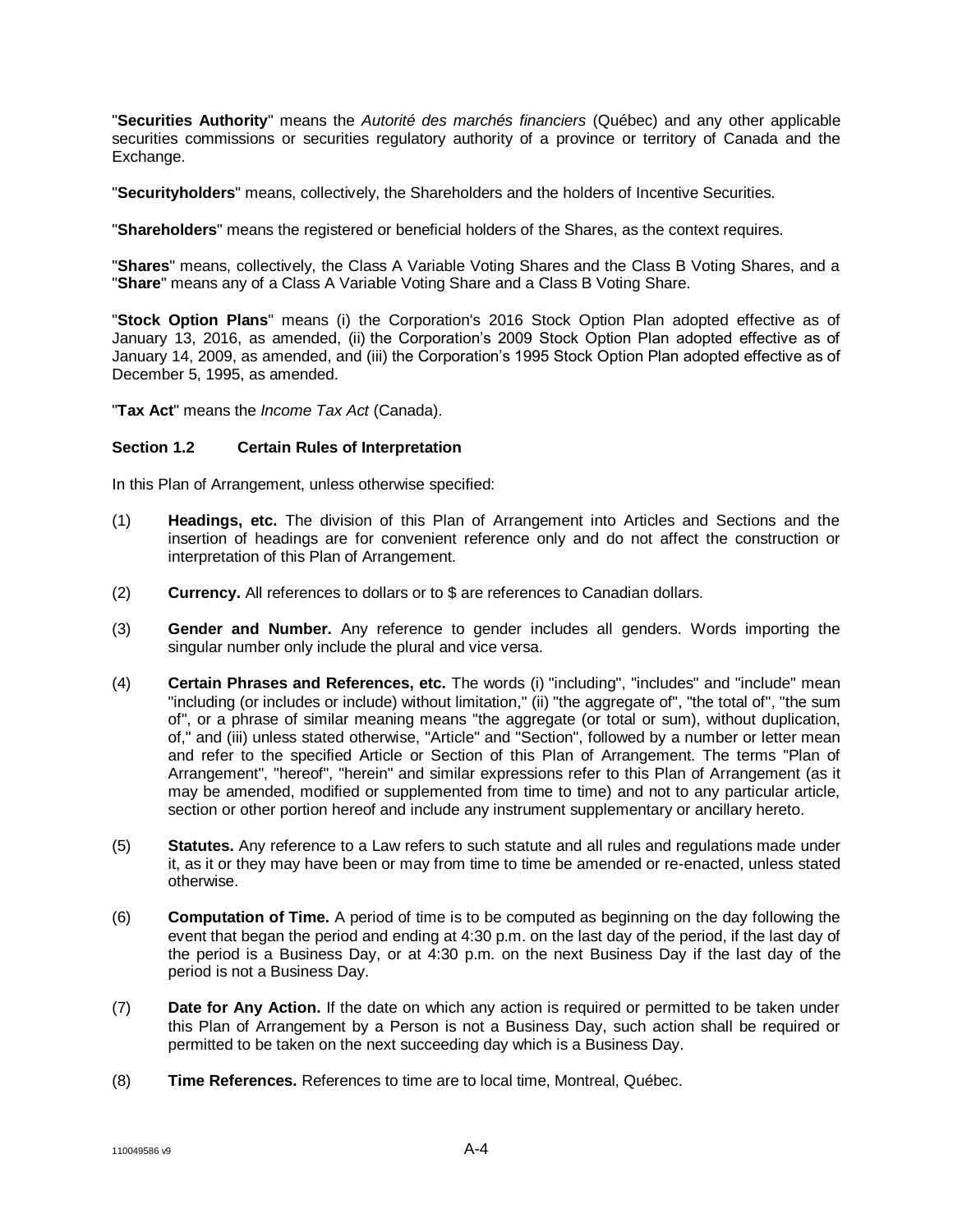#### **ARTICLE 2 THE ARRANGEMENT**

## **Section 2.1 Arrangement Agreement**

This Plan of Arrangement constitutes an arrangement under Section 192 of the CBCA and is made pursuant to, and is subject to the provisions of, the Arrangement Agreement.

## **Section 2.2 Binding Effect**

This Plan of Arrangement and the Arrangement, upon the filing of the Articles of Arrangement and the issuance of the Certificate of Arrangement, will become effective, and be binding on the Purchaser, the Corporation, all Shareholders (including Dissenting Holders), all holders of Incentive Securities, the registrar and transfer agent of the Corporation, the Depositary and the Rights Agent at and after the Effective Time, without any further act or formality required on the part of any Person, except as expressly provided in this Plan of Arrangement.

### <span id="page-72-3"></span>**Section 2.3 Arrangement**

Pursuant to the Arrangement, each of the following events shall occur and shall be deemed to occur sequentially as set out below without any further authorization, act or formality, in each case, unless stated otherwise, effective at five minute intervals starting at the Effective Time:

- (1) notwithstanding the terms of the Rights Plan, the Rights Plan shall be terminated, and all rights issued pursuant to the Rights Plan shall be cancelled without any payment in respect thereof;
- <span id="page-72-2"></span><span id="page-72-1"></span><span id="page-72-0"></span>(2) each unvested Option, DSU, PSU and RSU shall, notwithstanding the terms of any Incentive Plan or any option, award or similar agreement pursuant to which any Incentive Securities were granted or awarded, as applicable, be deemed to have been vested, and the following transactions shall occur simultaneously:
	- (a) each outstanding Option shall, without any further action by or on behalf of the holder thereof, be deemed to be assigned and surrendered by such holder to the Corporation in exchange for, in respect of each Option for which the Consideration exceeds the exercise price, an amount equal to the Consideration less the applicable exercise price in respect of such Option, less any applicable withholdings pursuant to [Section](#page-75-0) 4.3, and such Option shall immediately be cancelled. For greater certainty, where the exercise price of any Option is greater than the Consideration, neither the Corporation nor the Purchaser shall be obligated to pay the holder of such Option the Consideration or any other amount in respect of such Option, and the Option shall be immediately cancelled and surrendered for no consideration;
	- (b) each outstanding DSU, PSU and RSU shall, without any further action by or on behalf of the holder thereof, be deemed to be transferred by such holder to the Corporation in exchange for the Consideration, in each case, less any applicable withholdings pursuant to [Section](#page-75-0) 4.3, and each such DSU, PSU or RSU shall immediately be cancelled;
	- (c) (i) each holder of Incentive Securities shall cease to be a holder of such Incentive Securities, (ii) such holder's name shall be removed from each applicable register, (iii) the Incentive Plans and any and all option, award or similar agreements relating to the Incentive Securities shall be terminated and shall be of no further force and effect, and (iv) such holder shall thereafter have only the right to receive the consideration, if any, to which it is entitled pursuant to Section  $2.3(2)(a)$  or Section  $2.3(2)(b)$ , as applicable, at the time and in the manner specified in such Section;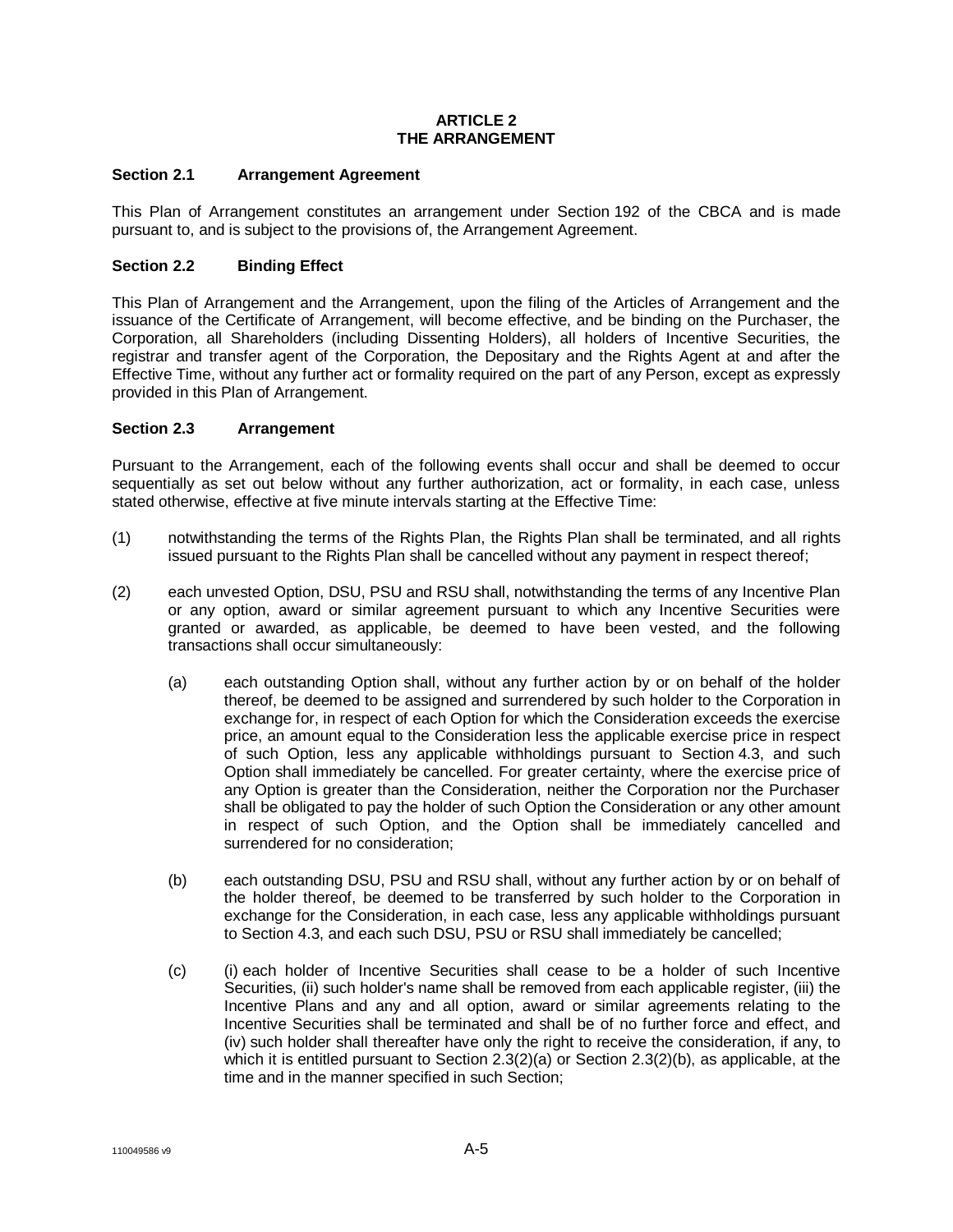- <span id="page-73-1"></span>(3) each outstanding Share held by a Dissenting Holder in respect of which Dissent Rights have been validly exercised shall be deemed to have been transferred without any further act or formality by the holder thereof to the Purchaser, and:
	- (a) such Dissenting Holder shall cease to be the holder of such Share and to have any rights as a Shareholder, other than the right to be paid the fair value of its Shares by the Purchaser in accordance with [Section](#page-73-0) 3.1;
	- (b) such Dissenting Holder's name shall be removed from the register of holders of Shares maintained by or on behalf of the Corporation; and
	- (c) the Purchaser shall be recorded in the register of holders of Shares maintained by or on behalf of the Corporation as the holder of the Shares so transferred, and shall be deemed to be the legal and beneficial owner thereof; and
- <span id="page-73-2"></span>(4) concurrently with step [\(3\)](#page-73-1) above, each outstanding Share (other than Shares held by Dissenting Holders who have validly exercised their respective Dissent Rights) shall be transferred without any further act or formality by the holder thereof to the Purchaser in exchange for the Consideration, less any applicable withholdings pursuant to [Section](#page-75-0) 4.3, and:
	- (a) the holder of such Share shall cease to be the holder thereof and to have any rights as as a Shareholder other than the right to be paid the Consideration in accordance with this Plan of Arrangement;
	- (b) such holder's name shall be removed from the register of holders of Shares maintained by or on behalf of the Corporation; and
	- (c) the Purchaser shall be recorded in the register of holders of Shares maintained by or on behalf of the Corporation as the holder of the Shares so transferred, and shall be deemed to be the legal and beneficial owner thereof.

### **ARTICLE 3 DISSENT RIGHTS**

# <span id="page-73-0"></span>**Section 3.1 Dissent Rights**

- (1) Registered holders of Shares may exercise dissent rights ("**Dissent Rights**") in connection with the Arrangement pursuant to and in the manner set forth in Section 190 of the CBCA, as modified by the Interim Order, the Final Order and this [Section](#page-73-0) 3.1, provided that, notwithstanding Subsection 190(5) of the CBCA, the written objection to the Arrangement Resolution referred to in Subsection 190(5) of the CBCA must be received by Corporation at its registered office no later than 5:00 p.m. (local time in place of receipt) two Business Days immediately preceding the date of the Meeting (as it may be adjourned or postponed from time to time).
- (2) Dissenting Holders who duly exercise their Dissent Rights shall be deemed to have transferred the Shares held by them to the Purchaser, as provided in [Section](#page-73-1) 2.3(3), and if they:
	- (a) are ultimately entitled to be paid fair value for such Shares, shall be entitled to be paid the fair value of such Shares by the Purchaser, less any applicable withholdings, which fair value, notwithstanding anything to the contrary in Part XV of the CBCA, shall be determined as of the close of business on the day before the Arrangement Resolution was adopted and will not be entitled to any other payment or consideration, including any payment that would be payable under the Arrangement had such holders not exercised their Dissent Rights in respect of such Shares; or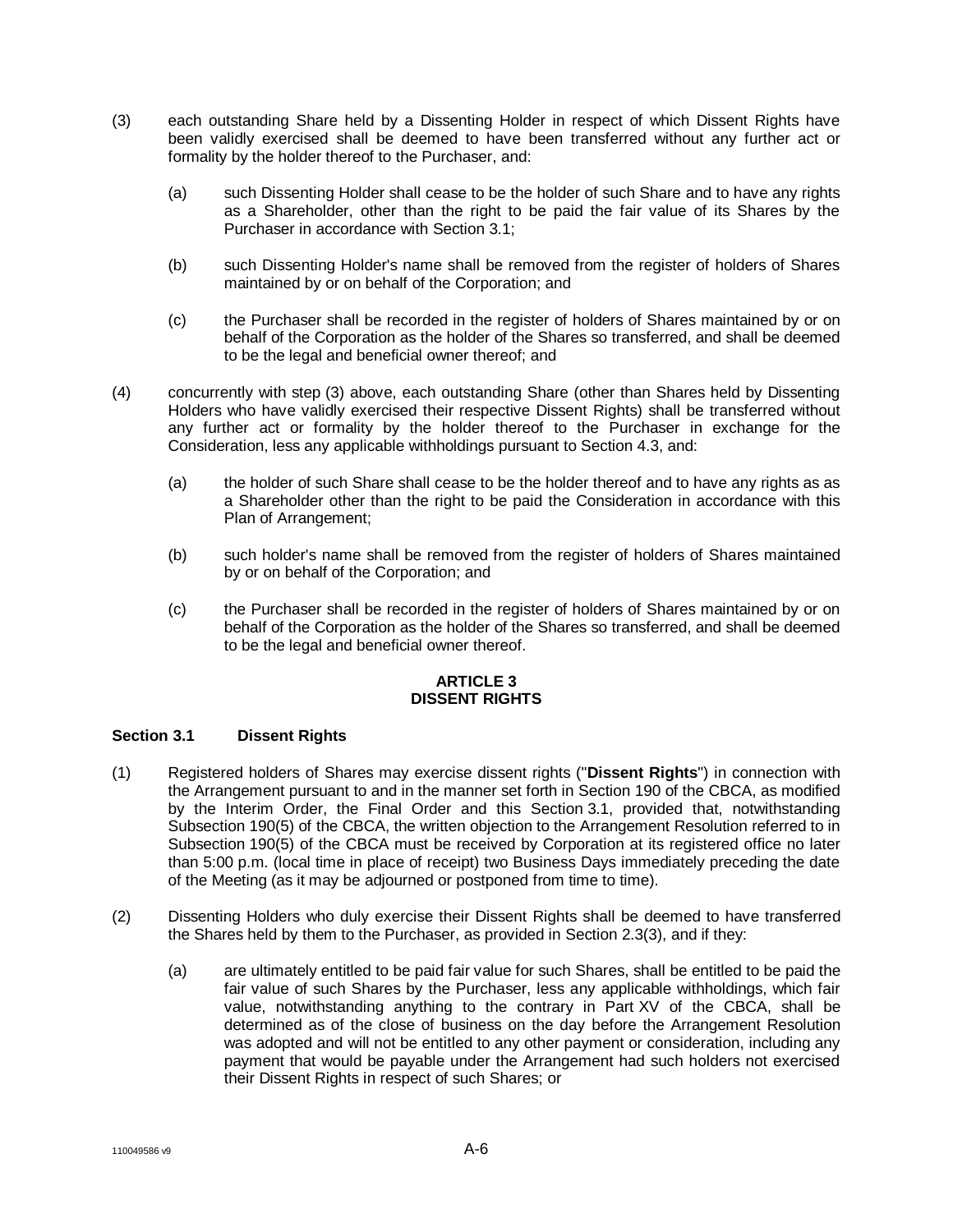(b) are ultimately not entitled, for any reason, to be paid the fair value for such Shares, shall be deemed to have participated in the Arrangement on the same basis as Shareholders who have not exercised Dissent Rights in respect of such Shares and shall be entitled to receive the Consideration to which Shareholders who have not exercised Dissent Rights are entitled unde[r Section](#page-73-2) 2.3(4) hereof, less any applicable withholdings.

## **Section 3.2 Recognition of Dissenting Holders**

- (1) In no case shall the Corporation, the Purchaser or any other Person be required to recognize a Person exercising Dissent Rights unless such Person is the registered holder of those Shares in respect of which such rights are sought to be exercised.
- (2) In no case shall the Corporation, the Purchaser or any other Person be required to recognize any holder of Shares who exercises Dissent Rights as a holder of such Shares after the Effective Time.
- (3) Shareholders who withdraw, or are deemed to withdraw, their right to exercise Dissent Rights shall be deemed to have participated in the Arrangement, as of the Effective Time, and shall be entitled to receive the Consideration to which Shareholders who have not exercised Dissent Rights are entitled under [Section](#page-73-0) 3.1 hereof, less any applicable withholdings.
- (4) In addition to any other restrictions under Section 190 of the CBCA, none of the following shall be entitled to exercise Dissent Rights: (a) holders of Incentive Securities, and (b) Shareholders who vote or have instructed a proxyholder to vote Shares in favour of the Arrangement Resolution.

### **ARTICLE 4 CERTIFICATES AND PAYMENTS**

### <span id="page-74-0"></span>**Section 4.1 Payment of Consideration**

- (1) Prior to the filing of the Articles of Arrangement, the Purchaser shall deposit, or arrange to be deposited, for the benefit of Shareholders (other than the Dissenting Holders), cash with the Depositary in the aggregate amount as is required by this Plan of Arrangement, with the amount per Share in respect of which Dissent Rights have been exercised being deemed to be the Consideration for this purpose, net of any applicable withholdings for the benefit of the Shareholders.
- (2) Upon surrender to the Depositary of a certificate which immediately prior to the Effective Time represented outstanding Shares that were transferred pursuant to [Section](#page-73-2) 2.3(4), together with a duly completed and executed Letter of Transmittal and such additional documents and instruments as the Depositary may reasonably require, the Shareholders represented by such surrendered certificate shall be entitled to receive in exchange therefor, and the Depositary shall deliver to such holder, the cash payment which such holder has the right to receive under the Arrangement for such Shares, less any amounts withheld pursuant to [Section](#page-75-0) 4.3, and any certificate so surrendered shall forthwith be cancelled.
- (3) As soon as practicable after the Effective Time, the Corporation shall deliver to each holder of Incentive Securities (in accordance with [Section](#page-72-2) 2.3(2)), the cash payment, if any, net of applicable withholdings pursuant to [Section](#page-75-0) 4.3, that such holder is entitled to receive under the Arrangement, either (i) pursuant to the normal payroll practices and procedures of the Corporation, or (ii) in the event that payment pursuant to the normal payroll practices and procedures of the Corporation is not practicable for any such holder, by cheque (delivered to the address of such holder of Incentive Securities, as reflected on the register maintained by or on behalf of the Corporation in respect of the Incentive Securities).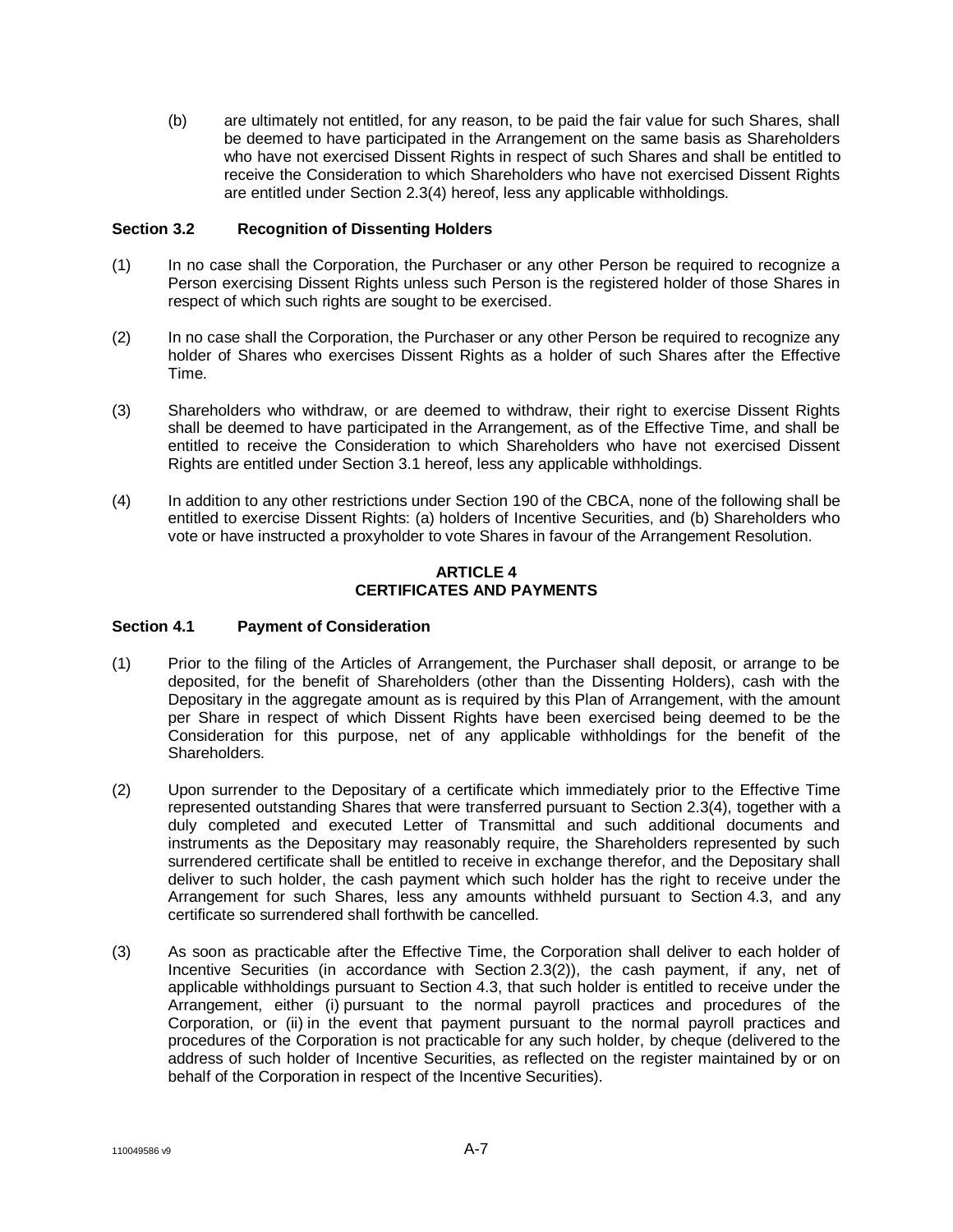- (4) Until surrendered as contemplated by this [Section](#page-74-0) 4.1, each certificate that immediately prior to the Effective Time represented Shares shall be deemed after the Effective Time to represent only the right to receive upon such surrender the cash payment which the holder is entitled to receive in lieu of such certificate as contemplated in this [Section](#page-74-0) 4.1, less any amounts withheld pursuant to [Section](#page-75-0) 4.3. Any such certificate formerly representing Shares not duly surrendered on or before the sixth  $(6<sup>th</sup>)$  anniversary of the Effective Date shall cease to represent a claim by or interest of any former holder of Shares of any kind or nature against or in the Corporation or the Purchaser. On such date, all cash payments to which such former holder was entitled shall be deemed to have been surrendered to the Purchaser, and shall be paid over by the Depositary to the Purchaser or as directed by the Purchaser.
- (5) Any payment made by the Depositary (or the Corporation, if applicable) in accordance with this Plan of Arrangement that has not been deposited or has been returned to the Depositary (or the Corporation) or that otherwise remains unclaimed, in each case, on or before the sixth  $(6<sup>th</sup>)$ anniversary of the Effective Time, and any right or claim to payment hereunder that remains outstanding on the sixth  $(6<sup>th</sup>)$  anniversary of the Effective Time shall cease to represent a right or claim of any kind or nature and the right of the holder to receive the applicable consideration for the Shares and the Incentive Securities in accordance with this Plan of Arrangement shall terminate and be deemed to be surrendered and forfeited to the Purchaser or the Corporation, as applicable, for no consideration.
- (6) No holder of Shares or Incentive Securities shall be entitled to receive any consideration with respect to such Shares or Incentive Securities other than the cash payment, if any, which such holder is entitled to receive in accordance with [Section](#page-72-3) 2.3 and this [Section](#page-74-0) 4.1 and, for greater certainty, no such holder shall be entitled to receive any interest, dividends, premium or other payment in connection therewith, other than, in respect of Shares, any declared but unpaid dividends with a record date prior to the Effective Date. No dividend or other distribution declared or made after the Effective Time with respect to any securities of the Corporation with a record date on or after the Effective Date shall be delivered to the holder of any unsurrendered certificate which, immediately prior to the Effective Date, represented outstanding Shares.

# **Section 4.2 Lost Certificates**

In the event any certificate which immediately prior to the Effective Time represented one or more outstanding Shares that were transferred pursuant to [Section](#page-72-3) 2.3 shall have been lost, stolen or destroyed, upon the making of an affidavit of that fact by the Person claiming such certificate to be lost, stolen or destroyed and who was listed immediately prior to the Effective Time as the registered holder thereof on the register of holders of Shares maintained by or on behalf of the Corporation, the Depositary shall deliver in exchange for such lost, stolen or destroyed certificate, the cash payment which such holder is entitled to receive for such Shares under this Plan of Arrangement in accordance with such holder's Letter of Transmittal. When authorizing such payment in exchange for any lost, stolen or destroyed certificate, the Person to whom such payment is to be delivered shall, as a condition precedent to the delivery of such payment, give a bond satisfactory to the Purchaser and the Depositary (each acting reasonably) in such sum as the Purchaser and the Depositary may direct, or otherwise indemnify the Corporation, the Depositary and the Purchaser in a manner satisfactory to the Corporation, the Depositary and the Purchaser (each acting reasonably), against any claim that may be made against the Corporation, the Depositary or the Purchaser with respect to the certificate alleged to have been lost, stolen or destroyed.

# <span id="page-75-0"></span>**Section 4.3 Withholding Rights**

Each of the Purchaser, the Corporation and the Depositary shall be entitled to deduct and withhold from any amount payable to any Person under this Plan of Arrangement, such amounts as the Corporation, the Purchaser or the Depositary determines, acting reasonably, are required or permitted to be deducted and withheld with respect to such payment under the Tax Act, the United States Internal Revenue Code of 1986 or any provision of any other Law and shall remit such deduction and withholding to the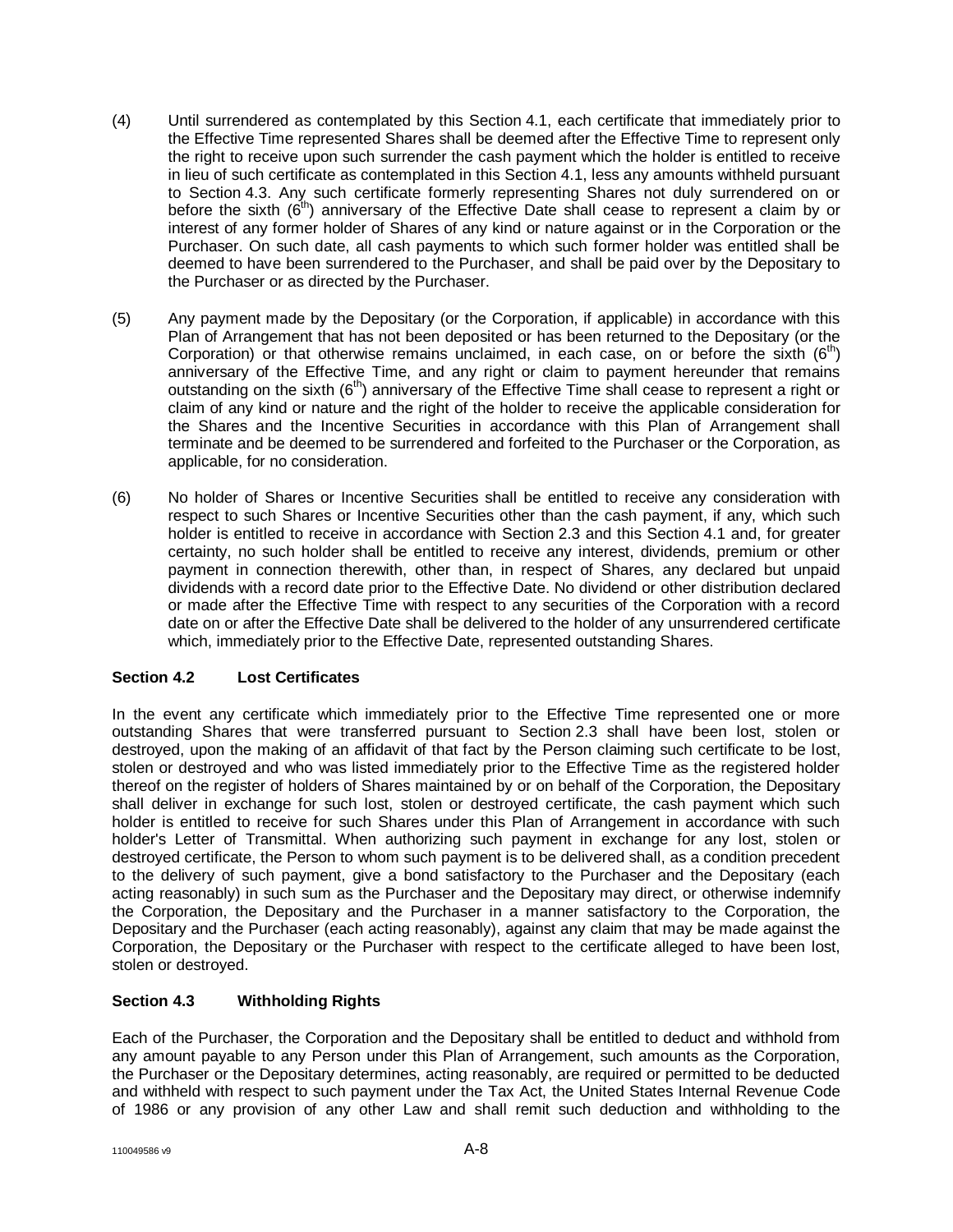appropriate Governmental Entity. To the extent that amounts are so withheld, such withheld amounts shall be treated for all purposes hereof as having been paid to the Person in respect of which such withholding was made, provided that such amounts are actually remitted to the appropriate Governmental Entity.

## **Section 4.4 Calculations**

All aggregate amounts of cash consideration to be received under this Plan of Arrangement will be calculated to the nearest cent (\$0.01). All calculations and determinations made in good faith by the Corporation, the Purchaser or the Depositary, as applicable, for the purposes of this Plan of Arrangement shall be conclusive, final and binding.

## **Section 4.5 No Liens**

Any exchange or transfer of securities, deemed or otherwise, in accordance with this Plan of Arrangement shall be free and clear of any Liens or other claims of third parties of any kind.

## **Section 4.6 Paramountcy**

From and after the Effective Time: (a) this Plan of Arrangement shall take precedence and priority over any and all Shares and Incentive Securities issued or outstanding prior to the Effective Time, (b) the rights and obligations of the holders of Shares and Incentive Securities, the Corporation, the Purchaser, the Depositary, the Rights Agent and any registrar or transfer agent or other depositary therefor in relation thereto, shall be solely as provided for in this Plan of Arrangement, and (c) all actions, causes of action, claims or proceedings (actual or contingent and whether or not previously asserted) based on or in any way relating to any Shares or Incentive Securities shall be deemed to have been settled, compromised, released and determined without liability except as set forth in this Plan of Arrangement.

### **ARTICLE 5 AMENDMENTS**

### **Section 5.1 Amendments**

- <span id="page-76-0"></span>(1) The Corporation and the Purchaser may amend, modify and/or supplement this Plan of Arrangement at any time and from time to time prior to the Effective Time, provided that each such amendment, modification and/or supplement must (a) be set out in writing, (b) be approved by the Corporation and the Purchaser, each acting reasonably, and (c) be filed with the Court and, if made following the Meeting, approved by the Court.
- <span id="page-76-1"></span>(2) Notwithstanding [Section](#page-76-0) 5.1(1), the Corporation and the Purchaser may amend, modify and/or supplement this Plan of Arrangement at any time and from time to time without the approval of the Court or the Securityholders, provided that each such amendment, modification and/or supplement (a) must concern a matter which, in the reasonable opinion of each of the Corporation and the Purchaser, is of an administrative nature required to better give effect to the implementation of this Plan of Arrangement, and (b) is not adverse to the economic interests of any Securityholders.
- (3) Subject to [Section](#page-76-1) 5.1(2), any amendment, modification and/or supplement to this Plan of Arrangement may be proposed by the Corporation or the Purchaser at any time prior to or at the Meeting (provided that the Corporation or the Purchaser, as applicable, shall have consented thereto in writing) with or without any other prior notice or communication to the Shareholders, and if so proposed and accepted by the Persons voting at the Meeting (other than as may be required under the Interim Order), shall become part of this Plan of Arrangement for all purposes.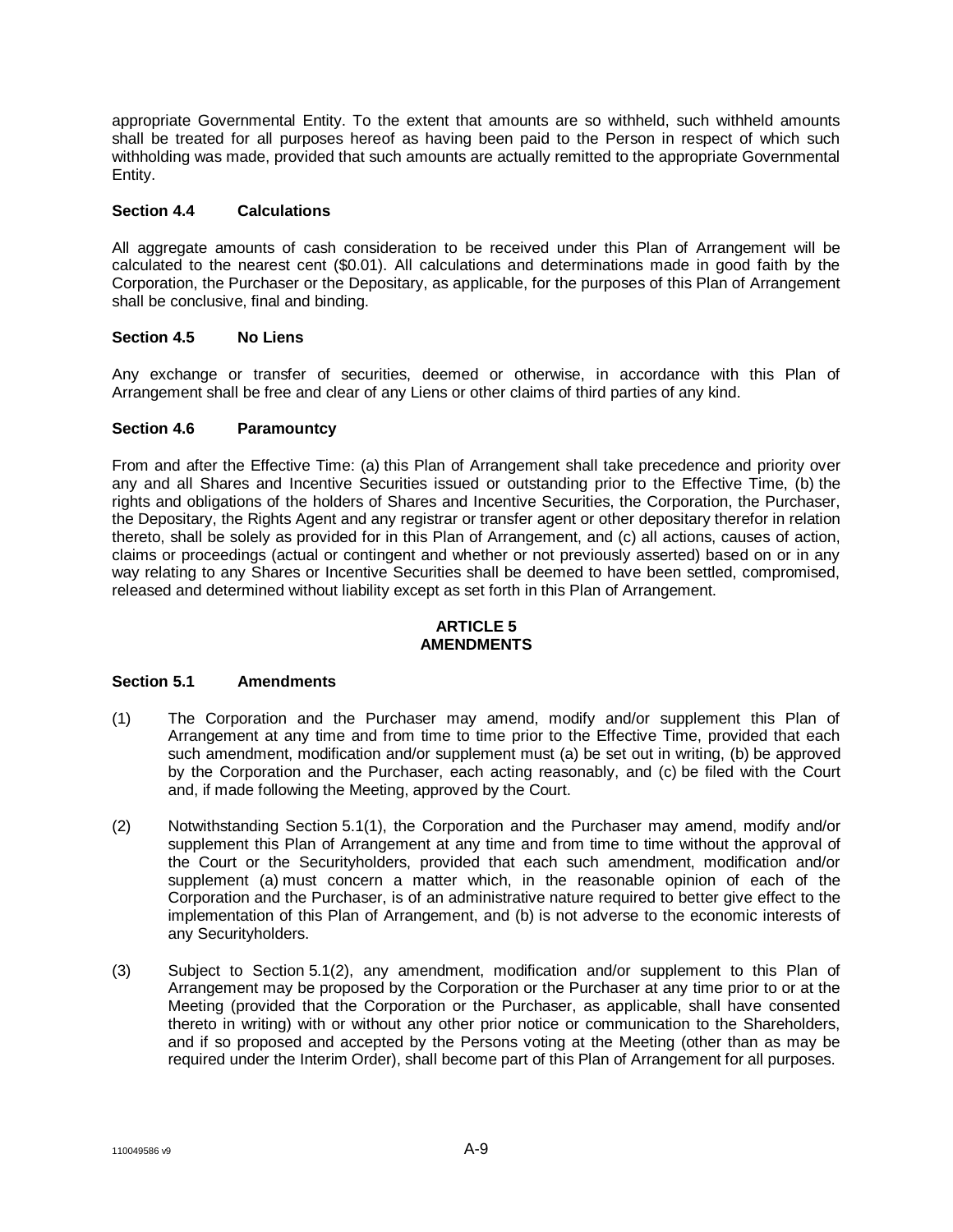(4) Subject to [Section](#page-76-1) 5.1(2), the Corporation and the Purchaser may amend, modify and/or supplement this Plan of Arrangement at any time and from time to time after the Meeting and prior to the Effective Time with the approval of the Court, and, if and as required by the Court, after communication to the Shareholders.

#### **Section 5.2 Termination**

This Plan of Arrangement may be withdrawn prior to the Effective Time in accordance with the terms of the Arrangement Agreement.

#### **ARTICLE 6 FURTHER ASSURANCES**

#### **Section 6.1 Further Assurances**

Notwithstanding that the transactions and events set out in this Plan of Arrangement shall occur and shall be deemed to occur in the order set out in this Plan of Arrangement without any further act or formality, each of the Parties shall make, do and execute, or cause to be made, done and executed, all such further acts, deeds, agreements, transfers, assurances, instruments or documents as may reasonably be required by either of them in order to further document or evidence any of the transactions or events set out in this Plan of Arrangement.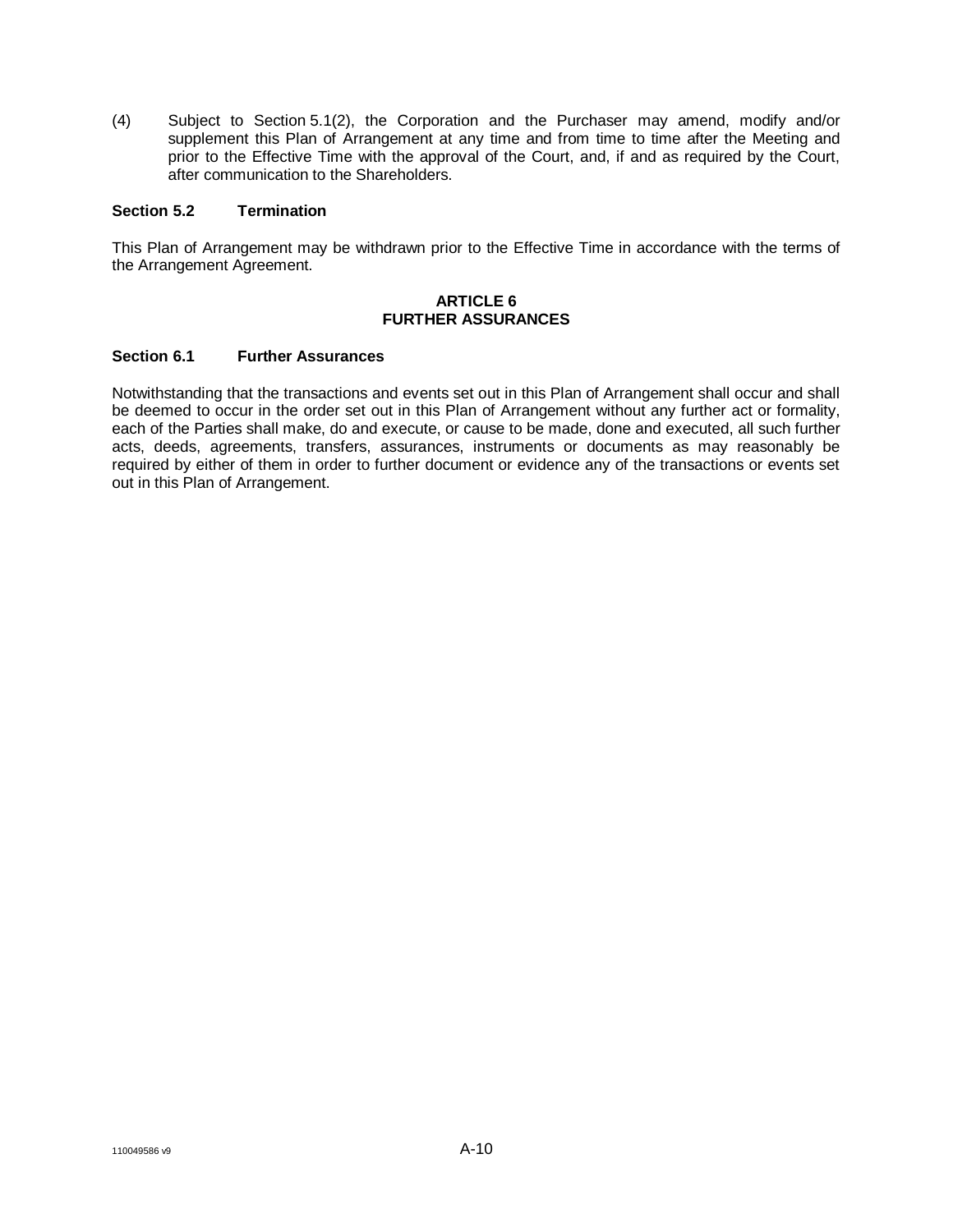## **SCHEDULE B ARRANGEMENT RESOLUTION**

### **BE IT RESOLVED THAT:**

- (1) The arrangement (the "**Arrangement**") under Section 192 of the *Canada Business Corporations Act* (the "**CBCA**") of Transat A.T. Inc. (the "**Corporation**"), pursuant to the arrangement agreement (as it may from time to time be amended, modified or supplemented, the "**Arrangement Agreement**") among the Corporation and Air Canada dated June 27, 2019, all as more particularly described and set forth in the management information circular of the Corporation dated , 2019 (the "**Circular**") accompanying this notice of meeting and as it may from time to time be amended, modified or supplemented in accordance with the Arrangement Agreement, is hereby authorized, approved and adopted.
- (2) The plan of arrangement (as it has been or may be amended, modified or supplemented in accordance with the Arrangement Agreement and its terms, the "**Plan of Arrangement**"), the full text of which is set out as Appendix  $\bullet$  to the Circular, is hereby authorized, approved and adopted.
- (3) The (i) Arrangement Agreement and all transactions contemplated therein, (ii) actions of the directors of the Corporation in approving the Arrangement Agreement, and (iii) actions of the directors and officers of the Corporation in executing and delivering the Arrangement Agreement, and any amendments, modifications or supplements thereto, are hereby ratified and approved.
- (4) Notwithstanding that this resolution has been passed (and the Arrangement adopted) by the shareholders of the Corporation or that the Arrangement has been approved by the Québec Superior Court (the "**Court**"), the directors of the Corporation are hereby authorized and empowered, at their discretion, without notice to or approval of the shareholders of the Corporation, (i) to amend, modify or supplement the Arrangement Agreement or the Plan of Arrangement to the extent permitted thereby, and (ii) subject to the terms of the Arrangement Agreement, not to proceed with the Arrangement and any related transactions.
- (5) Any director or officer of the Corporation is hereby authorized and directed for and on behalf of the Corporation to make or cause to be made an application to the Court for an order approving the Arrangement and to execute and deliver or cause to be executed and delivered, for filing with the Director under the CBCA, articles of arrangement and all such other documents and instruments as are necessary or desirable to give effect to the Arrangement in accordance with the Arrangement Agreement, such determination to be conclusively evidenced by the execution and delivery of such articles of arrangement or any such other document or instrument.
- (6) Any director or officer of the Corporation is hereby authorized and directed for and on behalf of the Corporation to execute and deliver or cause to be executed and delivered, all such other documents and instruments and to perform or cause to be performed all such other acts and things as such person determines may be necessary or desirable to give full force and effect to the foregoing resolutions and the matters authorized thereby, such determination to be conclusively evidenced by the execution and delivery of such other document or instrument or the doing of any other such act or thing.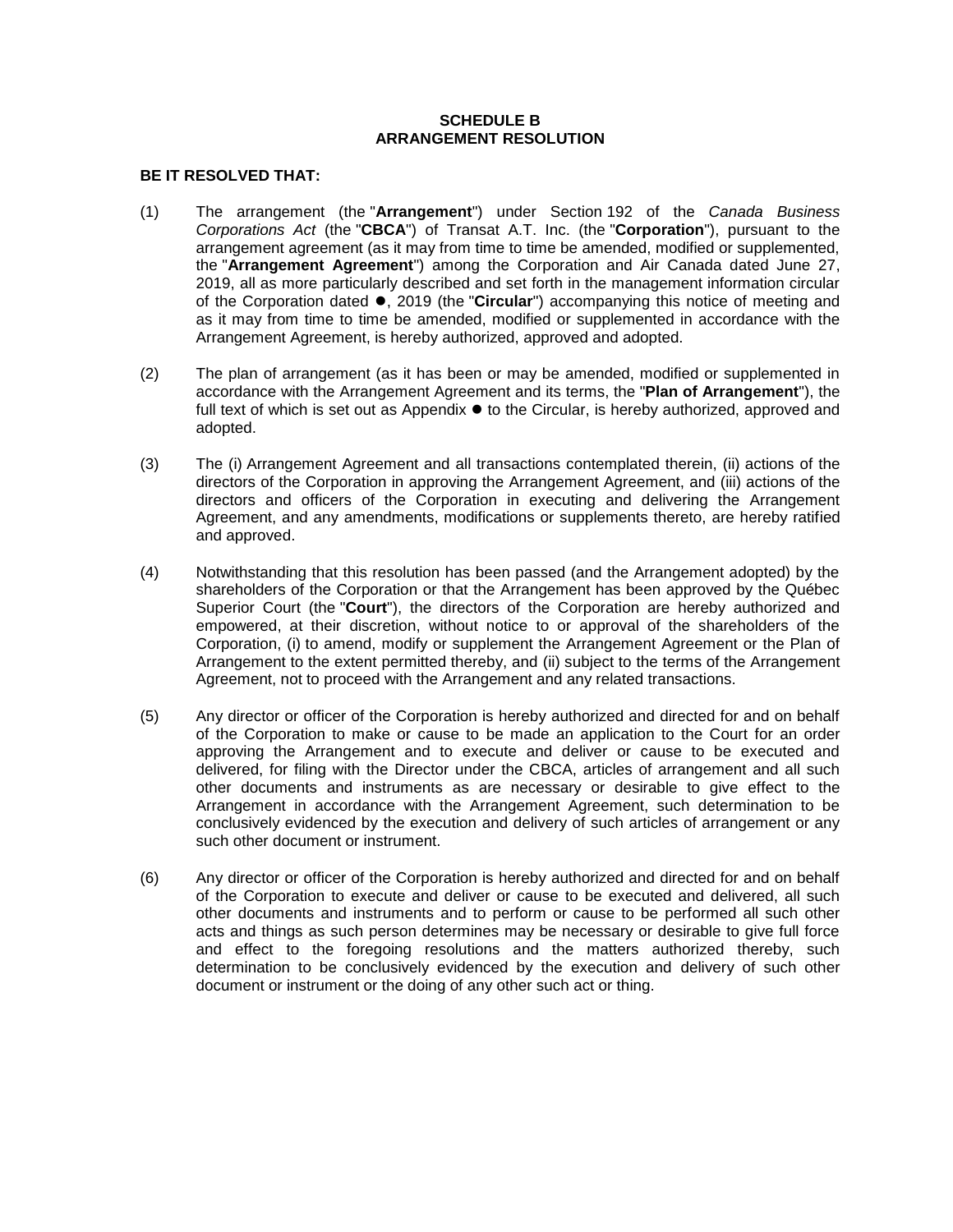### **SCHEDULE C REPRESENTATIONS AND WARRANTIES OF THE CORPORATION**

### (1) **Organization and Qualification.**

The Corporation and each of its Subsidiaries is a corporation or other entity duly incorporated or organized, as applicable, validly existing, and in good standing under the laws of the jurisdiction of its governing jurisdiction. The Corporation, and each of its Subsidiaries, has all requisite power and authority, is duly qualified, licensed or registered and holds all material Authorizations required to carry on its business as now conducted and to own, lease and operate its assets and business.

## (2) **Corporate Authorization.**

The Corporation has the requisite corporate power and authority to enter into and perform its obligations under this Agreement. The execution, delivery and performance by the Corporation of its obligations under this Agreement and the consummation of the Arrangement and the other transactions contemplated hereby have been duly authorized by all necessary corporate action on the part of the Corporation and no other corporate proceedings on the part of the Corporation are necessary to authorize this Agreement, the consummation of the Arrangement and the other transactions contemplated hereby, other than the Required Shareholder Approval, the Interim Order and the Final Order.

## (3) **Execution and Binding Obligation.**

This Agreement has been duly executed and delivered by the Corporation, and constitutes a legal, valid and binding agreement of the Corporation, enforceable against it in accordance with its terms subject only to (a) any limitation on enforcement under Laws relating to bankruptcy, winding-up, insolvency, reorganization, arrangement or other Law affecting the enforcement of creditors' rights generally; and (b) the discretion that a court may exercise in the granting of equitable or extraordinary remedies such as specific performance and injunction.

### (4) **Governmental Authorization.**

The execution, delivery of this Agreement by the Corporation, and the performance of its and its Subsidiaries obligations hereunder and the consummation by the Corporation of the Arrangement and the other transactions contemplated hereby, do not require any Authorization or other action by or in respect of, or filing with or notification to, any Governmental Entity by the Corporation or any of its Subsidiaries other than (a) the Key Regulatory Approvals and the Other Regulatory Approvals; (b) the Interim Order and the Final Order; (c) filings with the Director under the CBCA, (d) the filing of the Articles of Arrangement; and (e) customary filings with the Securities Authorities.

# (5) **No Conflict/ Non-Contravention.**

The execution and delivery of this Agreement by the Corporation, and performance of its and its Subsidiaries' obligations hereunder and the consummation by the Corporation and its Subsidiaries of the Arrangement and the other transactions contemplated hereby do not and will not (or would not, with the giving of notice, the lapse of time or the happening of any other event or condition (or combination thereof)):

- (a) contravene, conflict with, or result in any violation or breach of the Constating Documents of the Corporation or the organizational documents of any of its Subsidiaries;
- (b) assuming receipt of the Key Regulatory Approvals and Other Regulatory Approvals, conflict with or result in a violation or breach of Law;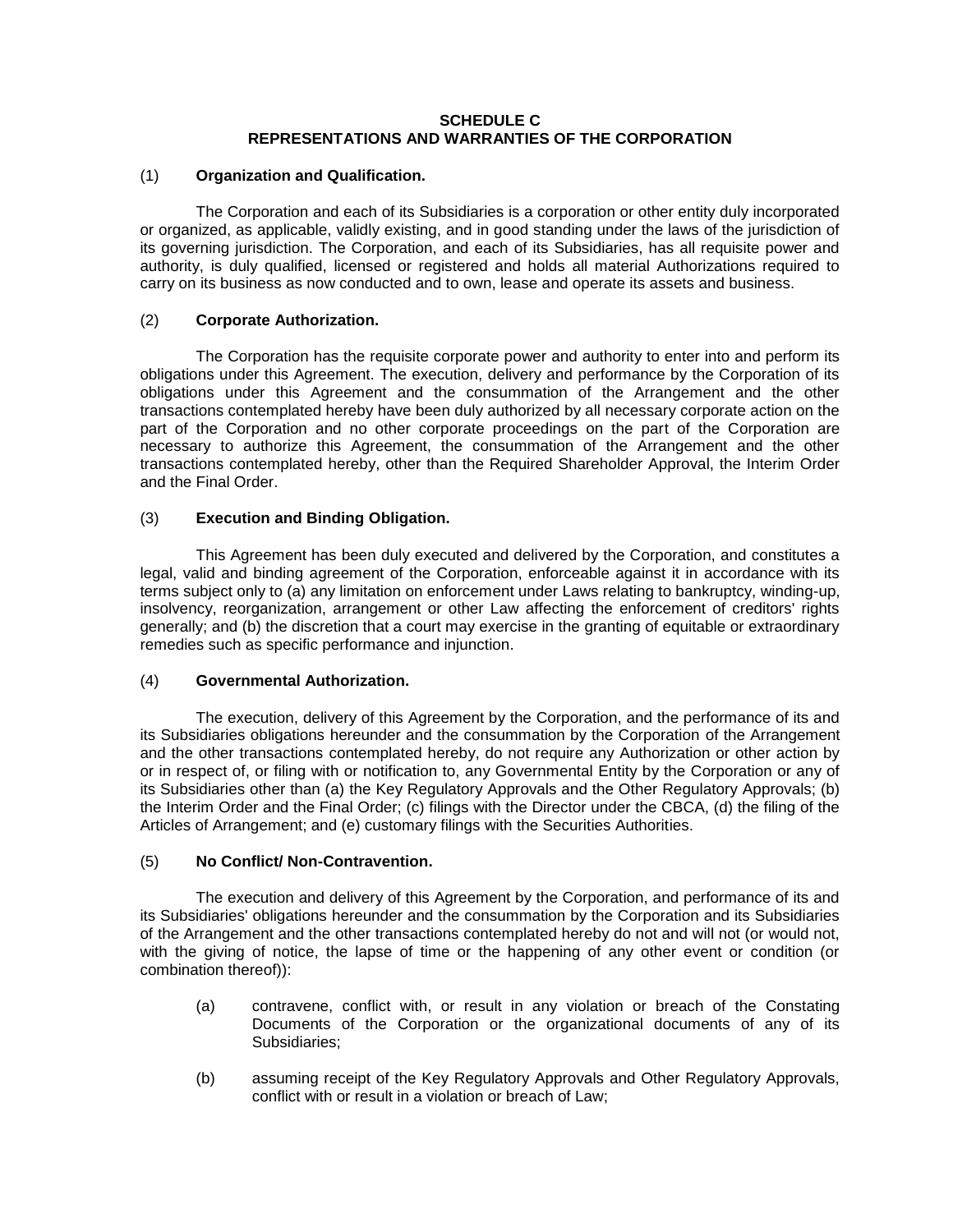- <span id="page-80-0"></span>(c) except as set out in [Section](#page-32-0) 3.[1\(5\)](#page-32-0)[\(c\)](#page-80-0) of the Corporation Disclosure Letter, allow any Person to exercise any rights, require any consent or other action by any Person, or constitute a default under, or cause or permit the termination, cancellation, acceleration or other change of any right or obligation or the loss of any benefit to which the Corporation or any of its Subsidiaries is entitled (including by triggering any rights of first refusal or first offer, change in control provision or other restriction or limitation) under any Material Contract, Corporation Lease or any material Authorization of the Corporation or any of its Subsidiaries; or
- (d) result in the creation or imposition of any Lien upon any of the Corporation Assets or the assets of any of the Corporation's Subsidiaries.

## (6) **Capitalization.**

- (a) The authorized capital of the Corporation consists of (i) an unlimited number of Class A Variable Voting Shares and an unlimited number of Class B Voting Shares, of which 37,747,090 Shares are issued and outstanding as of the date of this Agreement; and (ii) an unlimited number of preferred shares, issuable in series, of which none are issued and outstanding as of the date of this Agreement. All issued and outstanding Shares have been duly authorized and validly issued and are fully paid and non-assessable.
- <span id="page-80-1"></span>(b) As of the date hereof (i) up to 1,752,654 Shares are issuable upon the exercise of outstanding Options; and (ii) up to 461,163 Shares would be issuable upon the settlement of outstanding PSUs (assuming application of the maximum possible performance vesting), if all such PSUs were settled through the issuance of newlyissued Shares. Except as disclosed in [Section](#page-32-0) 3.[1\(6\)](#page-32-0)[\(b\)](#page-80-1) of the Corporation Disclosure Letter, there are no rights that are linked in any way to the price of any securities of, or to the value of or of any part of, or to any dividends or distributions paid on any securities of, the Corporation or any of its Subsidiaries and there are no options, convertible securities or other rights, Contracts, plans (including any shareholder rights plan or poison pill) or commitments of any character whatsoever (pre-emptive, contingent or otherwise) requiring, or which may require, whether or not subject to conditions, the issuance, sale or transfer by the Corporation or any of its Subsidiaries of any securities of the Corporation or any of its Subsidiaries (including Shares) or any securities convertible into, or exchangeable or exercisable for, or otherwise evidencing a right to subscribe for or acquire, any securities of the Corporation or any of its Subsidiaries.
- <span id="page-80-2"></span>(c) Except as disclosed in [Section](#page-32-0) 3.[1\(6\)](#page-32-0)[\(c\)](#page-80-2) of the Corporation Disclosure Letter, there are no outstanding contractual or other obligations of the Corporation or any of its Subsidiaries to repurchase, redeem or otherwise acquire any of the Corporation's or any Subsidiary's securities, or qualify securities for public distribution in Canada or elsewhere. Other than the Shares, the Options and the PSUs, there are no securities or other instruments or obligations of the Corporation or of any of its Subsidiaries that carry (or which is convertible into, or exchangeable for, securities having) the right to vote generally with the Shareholders on any matter.
- (d) All outstanding Shares, Options, DSUs, RSUs, PSUs and ESPP Shares have been duly authorized by the Board (or a duly authorized committee thereof) and have been issued in compliance with all applicable Laws (including Securities Laws).
- (e) All of the Shares issuable upon the exercise of Options or PSUs have been duly authorized and, upon issuance in accordance with their respective terms, will be validly issued as fully paid and non-assessable and are not and will not be subject to or issued in violation of, any pre-emptive rights.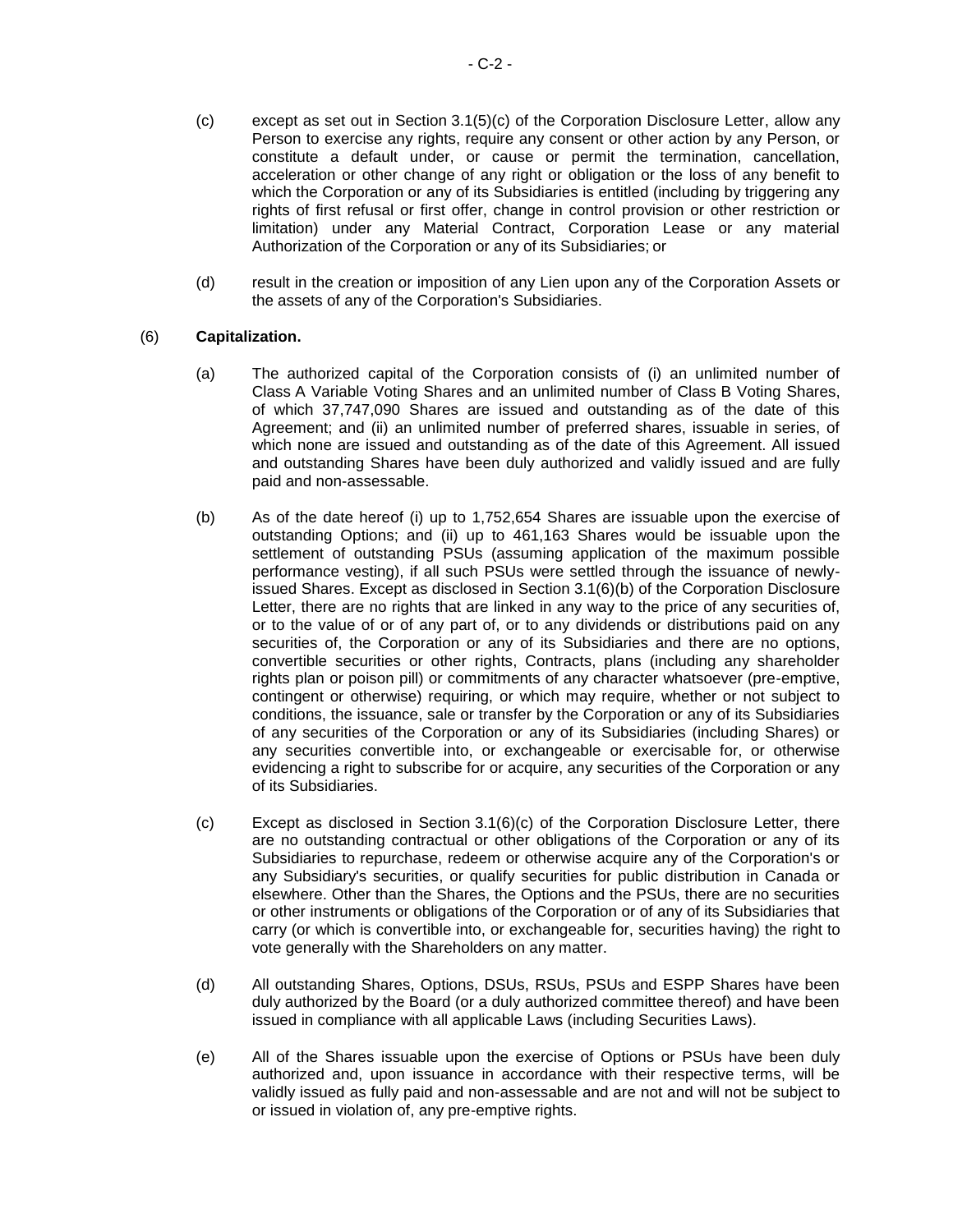(f) Since November 1, 2017, there has been no dividend or distribution of any kind declared, paid or made by the Corporation on the Shares.

### (7) **Shareholders' and Similar Agreements.**

Except as disclosed in [Section](#page-32-0) 3.[1\(7\)](#page-32-0) of the Corporation Disclosure Letter, none of the Corporation or any of its Subsidiaries is a party to any unanimous shareholders agreement, shareholder agreement, pooling, voting, or other similar arrangement or agreement relating to the ownership or voting of any securities of the Corporation or any of its Subsidiaries or pursuant to which any Person may have any right or claim in connection with any existing or past equity interest in the Corporation or any of its Subsidiaries. To the knowledge of the Corporation, as of the date hereof, other than the D&O Support and Voting Agreements, there are no irrevocable proxies or voting Contracts with respect to any securities issued by the Corporation or any of its Subsidiaries.

## (8) **Rights Plan.**

Neither the execution and delivery of this Agreement nor the consummation of the Arrangement and the transactions contemplated hereby will: (a) cause the rights under the Rights Plan to become exercisable; (b) cause any Person to become an Acquiring Person (as defined in the Rights Plan); or (c) give rise to a Separation Time or a Flip-in Event (each as defined in the Rights Plan).

### <span id="page-81-0"></span>(9) **Subsidiaries.**

- (a) A true and complete list of all Subsidiaries of the Corporation is set out in [Section](#page-32-0) 3.[1\(9\)](#page-32-0)[\(a\)](#page-81-0) of the Corporation Disclosure Letter, including: (i) its name, (ii) the number, type and principal amount, as applicable, of its outstanding equity securities or other equity interests and a list of registered holders of securities, and (iii) its governing jurisdiction.
- <span id="page-81-1"></span>(b) Other than as disclosed in [Section](#page-32-0) 3.[1\(9\)](#page-32-0)[\(b\)](#page-81-1) of the Corporation Disclosure Letter and for the Subsidiaries set out in [Section](#page-32-0) 3.[1\(9\)](#page-32-0)[\(a\)](#page-81-0) of the Corporation Disclosure Letter, the Corporation has no direct or indirect Subsidiaries nor does it own any direct or indirect equity or voting interest of any kind in any Person.
- (c) The Corporation directly or indirectly owns the issued and outstanding shares and other interests (including partnership interests, however divided) of each of its Subsidiaries (in such proportions as set forth in [Section](#page-32-0) 3.[1\(9\)](#page-32-0)[\(a\)](#page-81-0) of the Corporation Disclosure Letter), free and clear of any Liens (other than Permitted Liens).
- (d) All of the issued and outstanding shares or interests of the Subsidiaries directly or indirectly owned by the Corporation have been duly authorized and validly issued and are fully paid and non-assessable shares or interests, and no such shares or interests have been issued in violation of any pre-emptive or similar rights.
- <span id="page-81-2"></span>(e) Except as disclosed in [Section](#page-32-0) 3.[1\(9\)](#page-32-0)[\(e\)](#page-81-2) of the Corporation Disclosure Letter, there are no Contracts, arrangements or restrictions that require the Corporation's Subsidiaries to issue, sell or deliver any shares or other interests, or any securities convertible into or exchangeable for, any shares or other interests.

### (10) **Securities Law Matters.**

(a) The Corporation is a "reporting issuer" (or the equivalent) under Securities Laws in each of the provinces of Canada. The Shares are listed and posted for trading on the Exchange. None of the Subsidiaries of the Corporation are subject to any continuous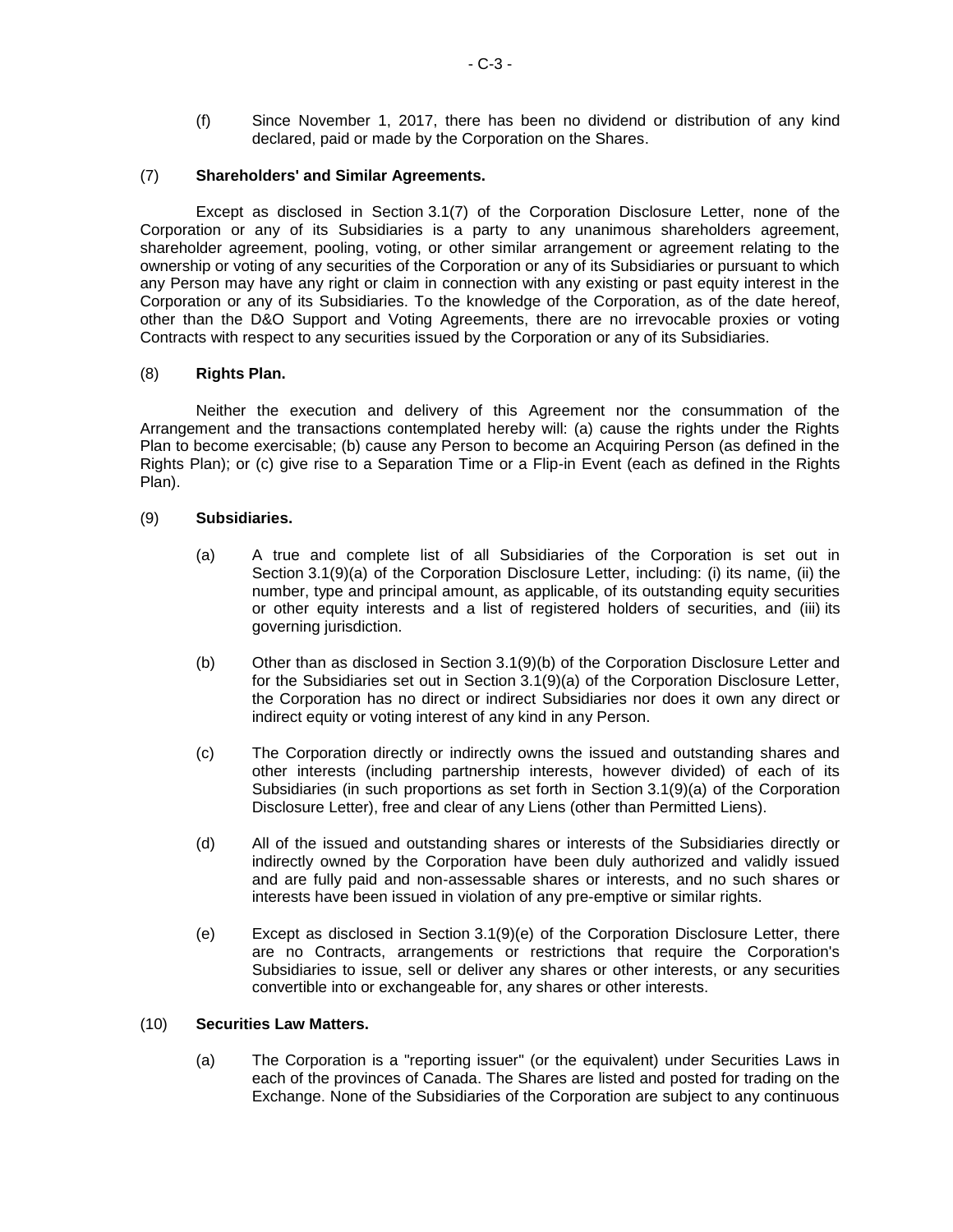or periodic or other disclosure requirements under the Securities Laws of any jurisdiction. The Corporation is not in default of any material requirements of any Securities Laws.

- (b) The Corporation has not taken any action to cease to be a "reporting issuer" (or the equivalent) in any province of Canada nor has the Corporation received notification from any Securities Authority seeking to revoke the reporting issuer status of the Corporation. No Proceeding or Order for the delisting, suspension of trading or cease trade or other Order or restriction with respect to any securities of the Corporation is in effect or pending or, to the knowledge of the Corporation, has been threatened or is expected to be implemented or undertaken (other than as contemplated by [Section](#page-47-0) 4.11).
- (c) The Corporation has timely filed with the Securities Authorities all material forms, reports, schedules, statements and other documents required to be filed by the Corporation with the Securities Authorities since November 1, 2017. The documents comprising the Corporation Filings, as of their respective dates (or, if amended or superseded by a subsequent Corporation Filing prior to the date of this Agreement, on the date of such subsequent Corporation Filing), complied as filed in all material respects with applicable Law and did not contain any Misrepresentation. The Corporation has not filed any confidential material change report or other confidential filing with any Securities Authority which, as at the date of this Agreement, remains confidential. As of the date of this Agreement, there are no outstanding or unresolved comments in comment letters from any Securities Authority with respect to any of the Corporation Filings. Neither the Corporation nor any of its Subsidiaries is a party to any ongoing Proceeding by any Securities Authority or the Exchange and, to the knowledge of the Corporation, no such Proceeding is threatened.

### (11) **U.S. Securities Law Matters.**

- (a) The Corporation does not have, nor is it required to have, any class of securities registered under the U.S. Securities Exchange Act of 1934, as amended (the "**Exchange Act**"), nor is the Corporation subject to any reporting obligation (whether active or suspended) pursuant to Section 13(a) or Section 15(d) of the Exchange Act.
- (b) The Corporation is not, and has never been, subject to any requirement to register any class of its equity securities pursuant to Section 12(g) of the Exchange Act, is not an investment company registered or required to be registered under the *Investment Company Act of 1940* of the United States of America, as amended, and is a "foreign private issuer" (as such term is defined in Rule 3b-4 under the Exchange Act).
- (c) No securities of the Corporation have been traded on any national securities exchange in the United States of America during the past twelve (12) calendar months.

# <span id="page-82-0"></span>(12) **Financial Statements.**

(a) Except as disclosed in [Section](#page-32-0) 3.[1\(12\)](#page-32-0) of the Corporation Disclosure Letter, the audited consolidated financial statements and the unaudited consolidated interim financial statements of the Corporation (including, in each case, the notes or schedules to and, as applicable, the auditor's report on such financial statements) included in the Corporation Filings (i) were prepared in accordance with IFRS, consistently applied throughout for the periods referred to therein (except as expressly set forth in the notes thereto), and (ii) fairly present, in all material respects, the assets, liabilities, consolidated financial position, results of operations and cash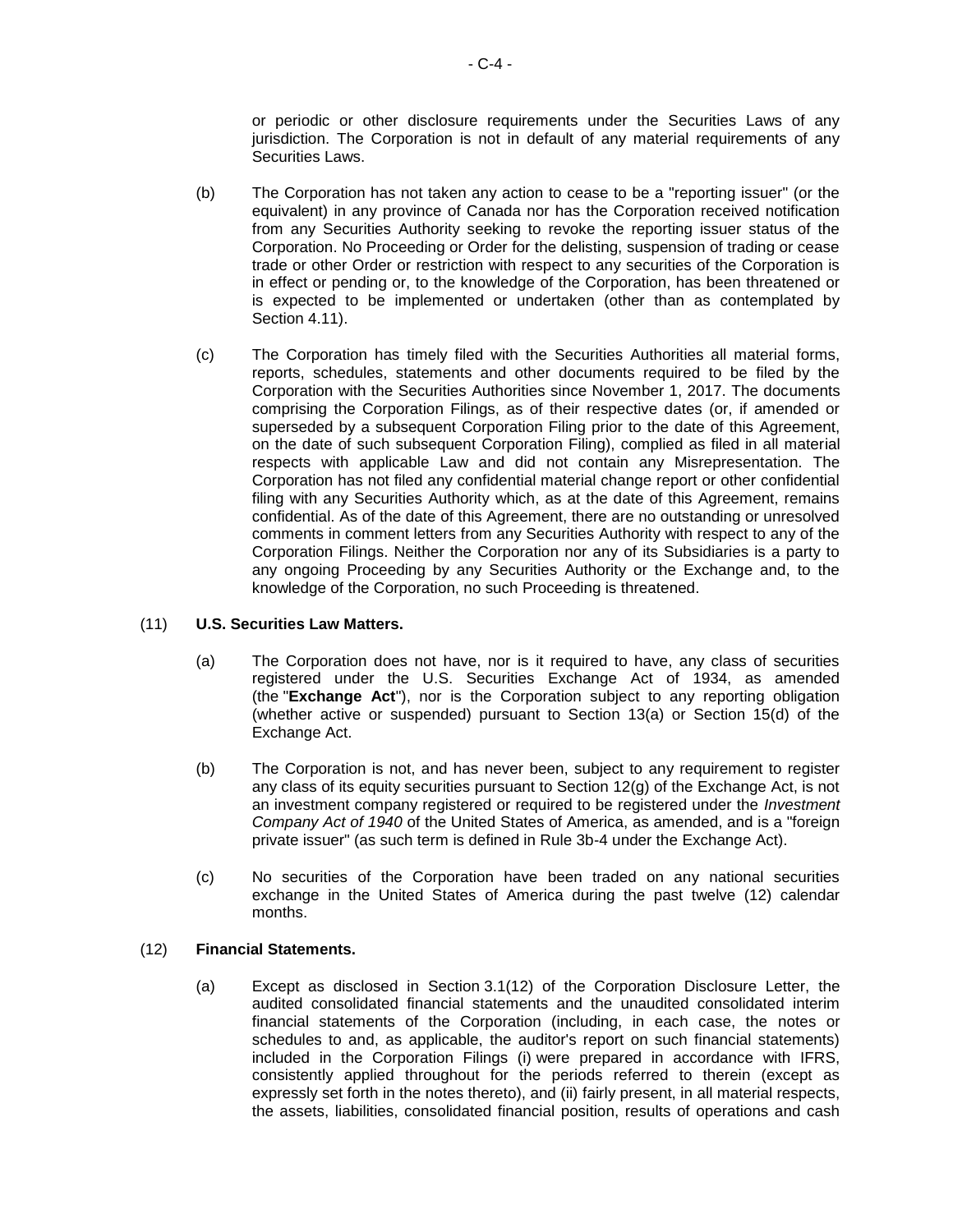flows of the Corporation and its Subsidiaries as of their respective dates and for the periods covered by such financial statements. There have been no changes in accounting methods, policies, or practices of the Corporation or any of its Subsidiaries since November 1, 2016 except, in each case, as may be expressly indicated in the notes to such financial statements.

- (b) Except as disclosed in [Section](#page-32-0) 3.[1\(12\)](#page-32-0) of the Corporation Disclosure Letter and for the restatement of the financial statements for the fiscal year ending October 31, 2019 that will be required to be made in the first quarter of the fiscal year ending October 31, 2020 as a result of the implementation of IFRS 16, the Corporation does not intend to correct or restate, nor is there any basis for any correction or restatement of, any aspect of any of the financial statements referred to in Paragraph [\(12\)\(a\).](#page-82-0) Except as disclosed in the Corporation Filings, there are no, nor are there any commitments to become a party to any off-balance sheet transactions, arrangements, obligations (including contingent obligations) or other relationships of the Corporation or any of its Subsidiaries with unconsolidated entities or other Persons.
- (c) The financial books, records and accounts of the Corporation and each of its Subsidiaries: (i) have been maintained, in all material respects, in accordance with IFRS, (ii) accurately and fairly reflect all the material transactions, acquisitions and dispositions of the Corporation and its Subsidiaries, and (iii) accurately and fairly reflect the basis for the Corporation's financial statements.

## (13) **Disclosure Controls and Internal Control over Financial Reporting.**

- (a) The Corporation has established and maintains disclosure controls and procedures (as such term is defined in Regulation 52-109) to provide reasonable assurance that information required to be disclosed by the Corporation in its annual filings, interim filings or other reports required to be filed or submitted by it under Securities Laws is recorded, processed, summarized and reported within the time periods required by applicable Securities Laws. Such disclosure controls and procedures include controls and procedures designed to ensure that information required to be disclosed by the Corporation in its annual filings, interim filings or other reports required to be filed or submitted under applicable Securities Laws is accumulated and communicated to the Corporation's management, including its chief executive officer and chief financial officer, as appropriate, to allow timely decisions regarding required disclosure.
- (b) The Corporation has established and maintains a system of internal control over financial reporting (as such term is defined in Regulation 52-109) to provide reasonable assurance regarding the reliability of financial reporting and the preparation of financial statements for external purposes in accordance with IFRS.
- (c) To the knowledge of the Corporation, there is no "material weakness" (as such term is defined in Regulation 52-109) relating to the design, implementation or maintenance of the Corporation's internal control over financial reporting or fraud that involves Representatives, consultants or independent contractors who have a significant role in the internal control over financial reporting of the Corporation. To the knowledge of the Corporation, since November 1, 2016, neither of the Corporation, any of its Subsidiaries, nor any of its or their respective Representatives has received or otherwise obtained knowledge of any Proceeding regarding accounting, internal accounting controls or auditing matters, including any Proceeding alleging that the Corporation or any of its Subsidiaries has engaged in questionable accounting or auditing practices, or any expression of concern from its Representatives regarding questionable accounting or auditing matters.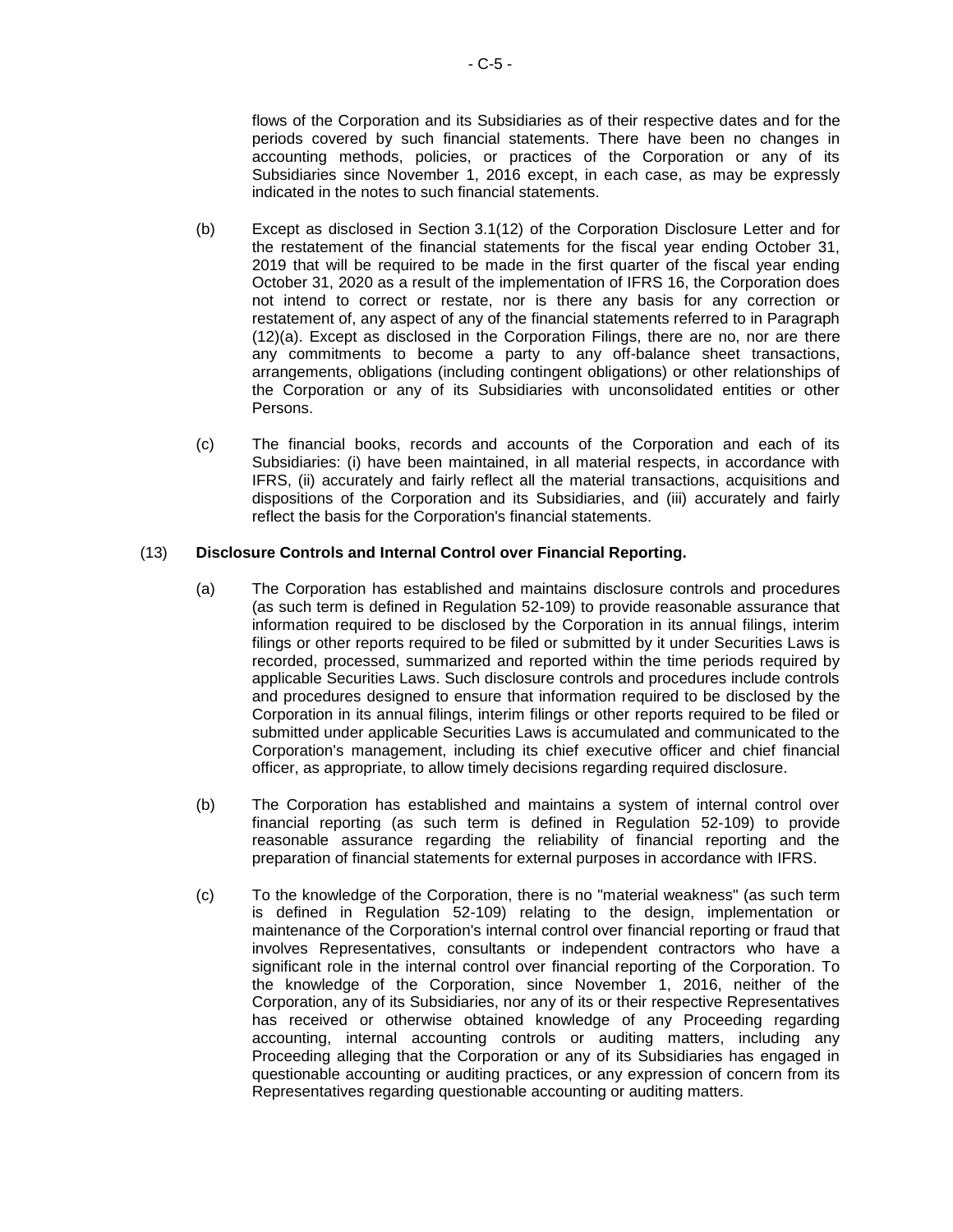#### (14) **Minute Books.**

The corporate minute books of the Corporation and its wholly-owned Subsidiaries contain the minutes of all meetings (in the case of the Corporation, as there are no meetings for the whollyowned Subsidiaries) and resolutions (in the case of the Corporation and its wholly-owned Subsidiaries) of their respective boards of directors and each committee thereof and have been maintained in accordance with applicable Laws, and are complete and accurate, in all material respects, except for minutes of meetings of the Board and committees of the Board relating to the processes surrounding the potential sale of the Corporation that have not yet been finalized and approved. True and correct copies of the minute books of the Corporation and each of its Subsidiaries have been provided in the Data Room, except for minutes of meetings of the Board and committees of the Board relating to the processes surrounding the potential sale of the Corporation.

### (15) **Auditors.**

Ernst & Young LLP are independent public accountants as required by applicable Laws and, to the knowledge of the Corporation, there has not been any reportable event (as defined in Regulation 51-102) with the present or former auditor of the Corporation.

### (16) **No Undisclosed Liabilities.**

Except as disclosed in [Section](#page-32-0) 3.[1\(16\)](#page-32-0) of the Corporation Disclosure Letter, there are no material liabilities, Indebtedness or other obligations of any nature, whether accrued, contingent, absolute, determined, determinable, or otherwise, whether matured or unmatured, of the Corporation or of any of its Subsidiaries of a type required to be reflected or reserved for on a balance sheet prepared in accordance with IFRS (as then in effect), other than liabilities or obligations: (a) reflected on the consolidated balance sheet of the Corporation as at April 30, 2019; (b) incurred in the Ordinary Course since April 30, 2019; or (c) reasonably incurred after April 30, 2019 in connection with this Agreement or the transactions contemplated hereby. Except as disclosed in [Section](#page-32-0) 3.[1\(16\)](#page-32-0) of the Corporation Disclosure Letter, neither the Corporation nor any of its Subsidiaries is a party to, or has any commitment to become a party to, any joint venture, off balance sheet Contract, arrangement or understanding (including any Contract, arrangement or understanding between the Corporation or any of its Subsidiaries, on the one hand, and any unconsolidated entity, on the other hand, including any structured finance, special purpose, or limited purpose entity or Person, on the other hand), or any other "off balance sheet arrangements" (as defined in the instructions thereto of Form 51-102F1 – *Management's Discussions and Analysis* of Regulation *51-102*).

### (17) **Transactions with Directors, Officers, Employees, etc.**

Except as disclosed in [Section](#page-32-0) 3.[1\(17\)](#page-32-0) of the Corporation Disclosure Letter, neither the Corporation nor any of its Subsidiaries is indebted to any of its directors, officers or Employees or any of their respective associates or affiliates (except for amounts due in the Ordinary Course as salaries, bonuses and director's fees or the reimbursement of expenses or expense accounts in the Ordinary Course. There are no Contracts (other than in the Ordinary Course) with, or advances, loans, guarantees, liabilities or other obligations to, on behalf or for the benefit of, any shareholder, director, officer or Employee of the Corporation or any of its Subsidiaries, or any of their respective affiliates or associates.

### (18) **No "Collateral Benefit".**

To the knowledge of the Corporation, no related party of the Corporation (within the meaning of Regulation 61-101) together with its associated entities, beneficially owns or exercises control or direction over 1% or more of the outstanding Shares, except for the Chairman of the Board, President and Chief Executive Officer of the Corporation, and except for related parties who will not receive a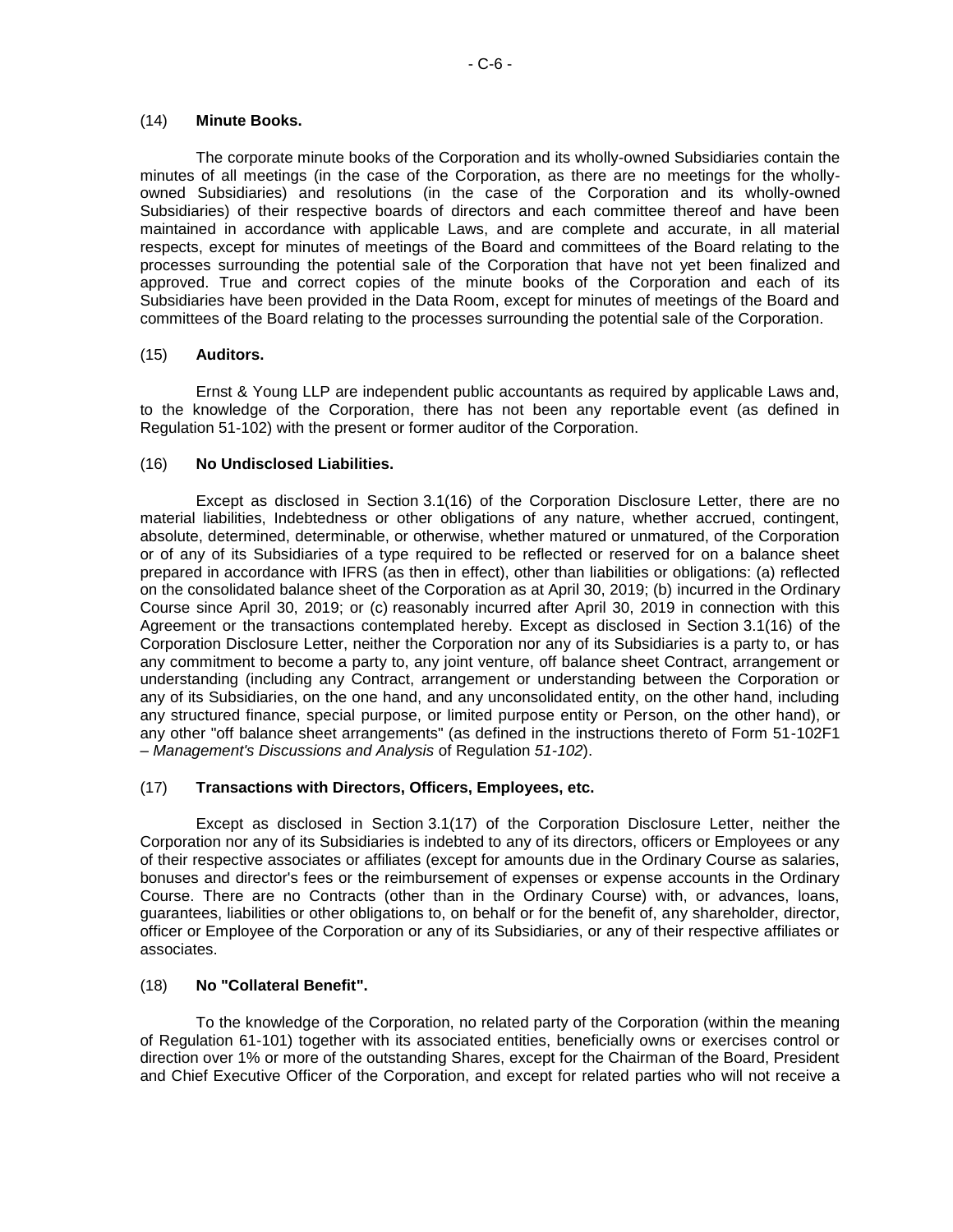"collateral benefit" (within the meaning of such instrument) as a consequence of the transactions contemplated by this Agreement.

#### (19) **Absence of Certain Changes or Events.**

Since November 1, 2018, except as disclosed in the Corporation Filings filed prior to the date hereof and other than the transactions contemplated in this Agreement, the business of the Corporation and its Subsidiaries has been conducted in the Ordinary Course and there has not occurred a Material Adverse Effect.

#### (20) **Compliance with Laws.**

The Corporation and each of its Subsidiaries are, and since October 31, 2016 have been, in compliance in all material respects with applicable Laws. Neither the Corporation nor any of its Subsidiaries is under any investigation with respect to, has been convicted, charged or threatened to be charged with, or has received notice of, any violation or potential violation of any Law from any Governmental Entity, in each case, that could reasonably be expected to be material to the Corporation and its Subsidiaries.

#### (21) **Authorizations and Licenses.**

The Corporation and each of its Subsidiaries have all material Authorizations that are required by Law (i) in connection with the operation of their businesses in the Ordinary Course, and (ii) in connection with the ownership, operation or use of their properties and assets, except, in each case, for those, the non-compliance with which, in the aggregate, would not materially impair the operation of the Corporation's and its Subsidiaries' businesses or have a Material Adverse Effect. Each such material Authorization is valid and in full force and effect in accordance with its terms, and is renewable by its terms or in the Ordinary Course. No Proceeding is pending, or to the knowledge of the Corporation, threatened, in respect of or regarding any such material Authorization and none of the Corporation or any of its Subsidiaries has received notice, whether written or oral, of revocation, non-renewal or material amendments of any such material Authorization, or of the intention of any Person to revoke, refuse to renew or materially amend any such material Authorization.

### (22) **Opinion of Financial Adviser.**

The Board and the Special Committee have received the Fairness Opinions. A true and complete copy of the engagement letter between the Corporation and National Bank Financial and BMO Capital Markets has been provided to Stikeman Elliott LLP and the Corporation has made true and complete disclosure to the Purchaser of all fees, commissions or other payments that may be incurred pursuant to such engagement or that may otherwise be payable to National Bank Financial and BMO Capital Markets.

#### (23) **Brokers.**

Except for the engagement letter between the Corporation and National Bank Financial and BMO Capital Markets and the fees payable under or in connection with such engagement, no investment banker, broker, finder, financial adviser or other intermediary has been retained by or is authorized to act on behalf of the Corporation or any of its Subsidiaries, or any of their respective Representatives or is entitled to any fee, commission or other payment from the Corporation or any of its Subsidiaries, or any of their respective Representatives, in connection with this Agreement or any other transaction contemplated by this Agreement. The aggregate fees payable by the Corporation to National Bank Financial and BMO Capital Markets in relation to the transactions contemplated by this Agreement have been disclosed in [Section](#page-32-0) 3.[1\(23\)](#page-32-0) of the Corporation Disclosure Letter.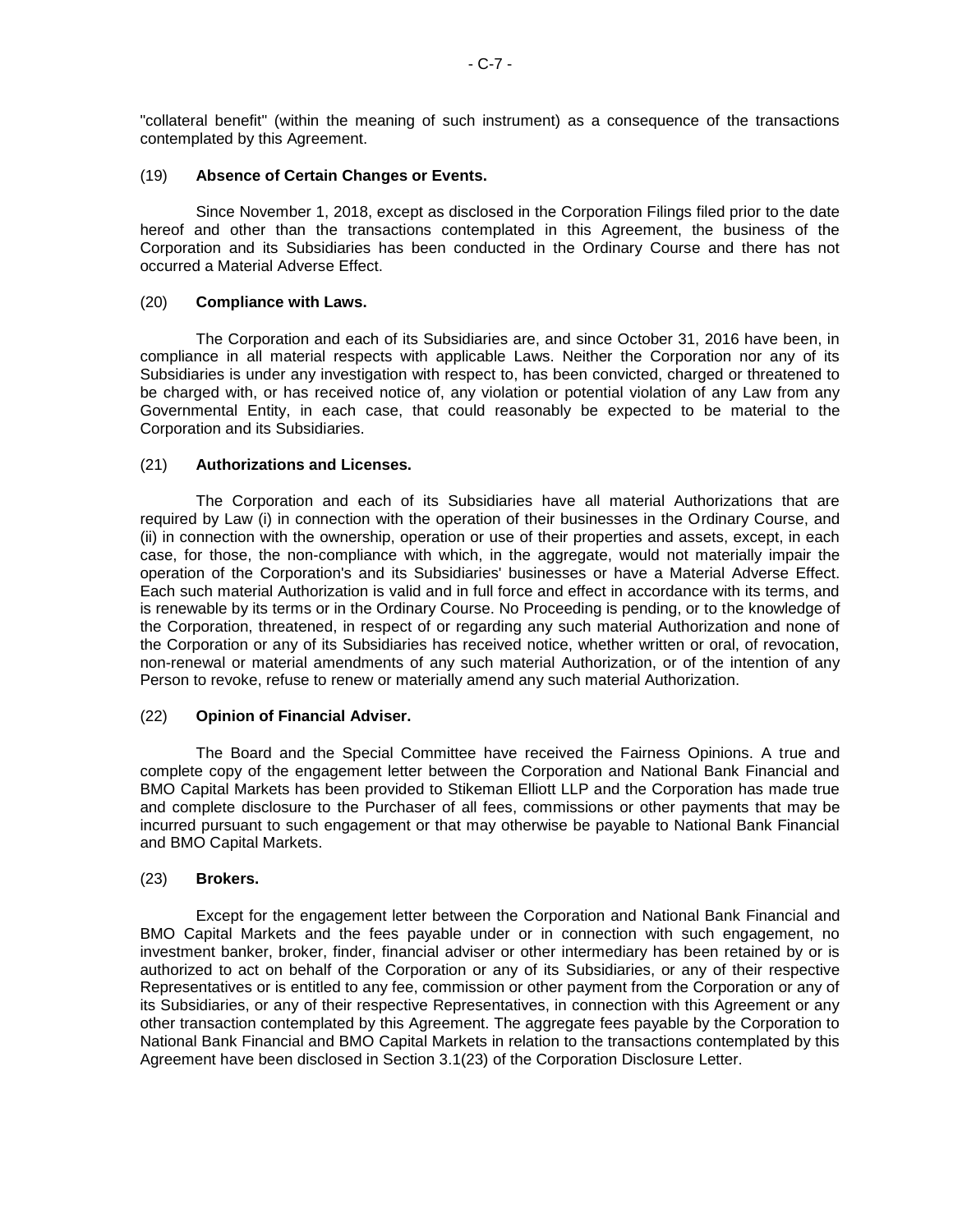## (24) **Board and Special Committee Approval.**

- (a) The Special Committee, after consultation with and receiving advice from its financial advisers and outside legal counsel, has unanimously recommended that the Board approve the Arrangement and that the Shareholders vote in favour of the Arrangement Resolution.
- (b) The Board, acting on the unanimous recommendation in favour of the Arrangement by the Special Committee, has unanimously and after receiving advice from its financial advisers and outside legal counsel in evaluating the Arrangement, has unanimously: (i) determined that the Arrangement is in the best interests of the Corporation and is fair to the Shareholders; (ii) resolved to recommend that the Shareholders vote in favour of the Arrangement Resolution; and (iii) authorized the entering into of this Agreement and the performance by the Corporation of its obligations under this Agreement, and no action has been taken to amend or supersede such determinations, resolutions, or authorizations.
- (c) Each of the directors and officers of the Corporation who owns Shares has advised the Corporation of their intention to, and the Corporation, to its knowledge, reasonably believes that they intend to vote or cause to be voted all Shares beneficially held by them in favour of the Arrangement Resolution and the Corporation shall make a statement to that effect in the Circular.

## <span id="page-86-0"></span>(25) **Material Contracts.**

- (a) [Section](#page-32-0) 3.[1\(25\)](#page-32-0)[\(a\)](#page-86-0) of the Corporation Disclosure Letter sets out a complete and accurate list of all Material Contracts (other than Material Contracts entered into by the Joint Venture Subsidiary) as of the date hereof and true, correct and complete copies of all Material Contracts (other than Material Contracts entered into by the Joint Venture Subsidiary) as of the date hereof, including all material amendments, assignments and supplements thereto, have been provided in the Data Room.
- <span id="page-86-1"></span>(b) Except as disclosed in [Section](#page-32-0) 3.[1\(25\)](#page-32-0)[\(b\)](#page-86-1) of the Corporation Disclosure Letter, each Material Contract is legal, valid, binding and in full force and effect and is enforceable by the Corporation or one or more of its Subsidiaries, as applicable, and to the knowledge of the Corporation, by each other party thereto, in accordance with its terms, subject to any limitation on enforcement under Law relating to (i) bankruptcy, winding-up, insolvency, arrangement, reorganization or other Law of general application affecting the enforcement of creditors' rights, and (ii) the discretion that a court may exercise in the granting of equitable or extraordinary remedies such as specific performance and injunction.
- (c) Neither the Corporation nor any of its Subsidiaries is in material breach or default under any Material Contract, and the Corporation does not have knowledge of any condition that with the passage of time or the giving of notice or both would result in such material breach or default.
- (d) Neither the Corporation nor any of its Subsidiaries, are to their knowledge, aware of or have received since November 1, 2017, any written notice of, any material breach or default under any Material Contract by any other party to a Material Contract.
- <span id="page-86-2"></span>(e) Except as disclosed in [Section](#page-32-0) 3.[1\(25\)](#page-32-0)[\(e\)](#page-86-2) of the Corporation Disclosure Letter, the Corporation and its Subsidiaries have not received any written notice from any party to a Material Contract that it intends to cancel, terminate or otherwise modify in a materially prejudicial manner or not renew its relationship with the Corporation or any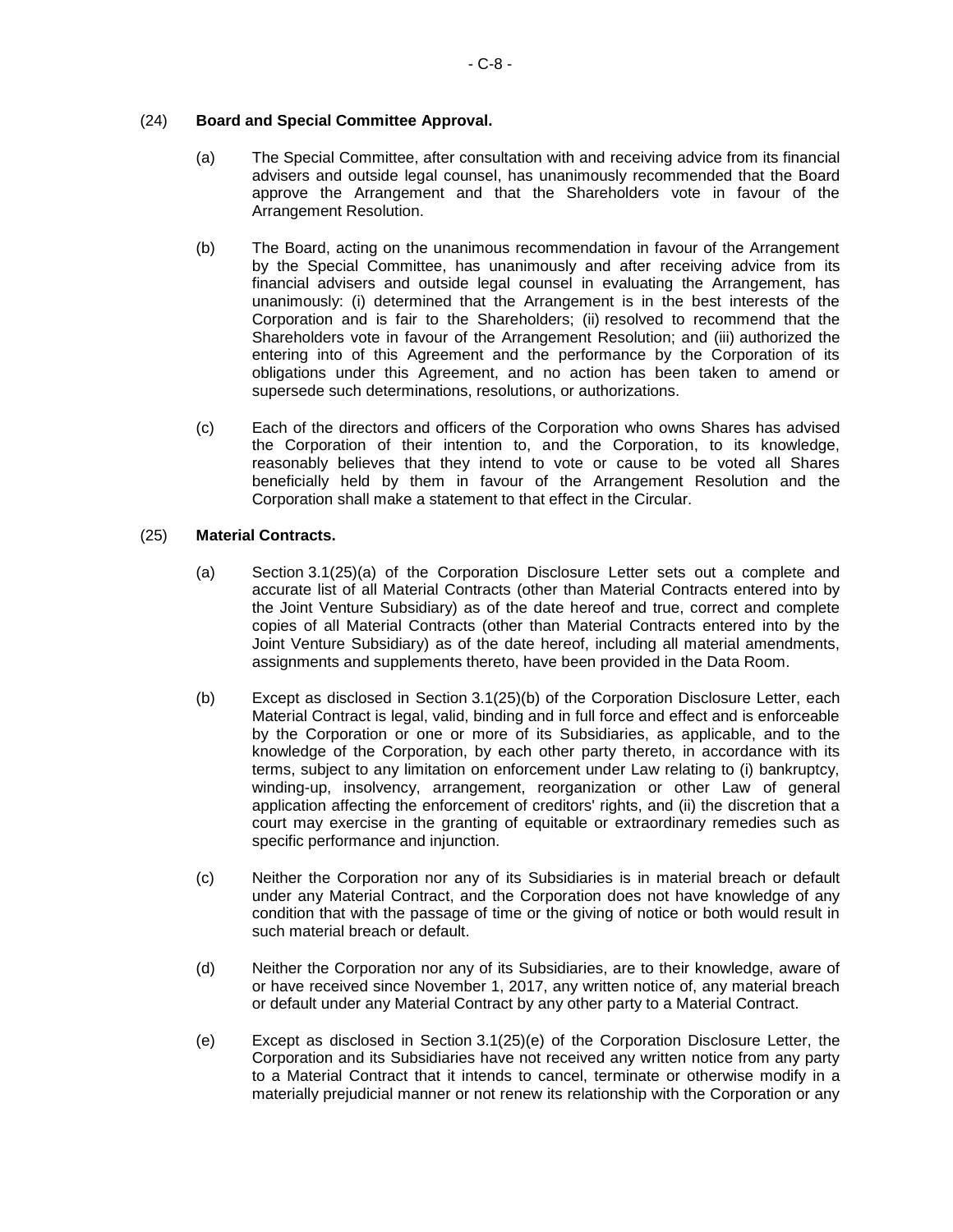of its Subsidiaries, and, to the knowledge of the Corporation, no such action is pending or has been threatened.

#### (26) **Restrictions on Conduct of Business.**

Except for Material Contracts disclosed in [Section](#page-32-0) 3.[1\(25\)\(a\)](#page-32-0) of the Corporation Disclosure Letter, none of the Corporation or any of its Subsidiaries is a party to, or bound by, any noncompetition agreement or any other Contract or any Order or Authorization of any Governmental Entity that purports to materially: (a) limit the manner or location in which the Corporation or any of its Subsidiaries may conduct any line of business; (b) limit any business practice of the Corporation or any of its Subsidiaries, or (c) restrict any acquisition or disposition of assets or property by the Corporation or any of its Subsidiaries.

#### (27) **No Guarantees.**

Other than in connection with its Existing Financing Instruments or as disclosed in [Section](#page-32-0) 3.[1\(27\)](#page-32-0) of the Corporation Disclosure Letter, neither the Corporation nor any of its Subsidiaries is a party to or bound by any Contract of guarantee or any similar commitment in respect of any Indebtedness or material obligations or liabilities (contingent or otherwise) of any other Person (other than Subsidiaries of the Corporation).

#### <span id="page-87-0"></span>(28) **Real Property.**

- (a) All real and immovable property owned by the Corporation and/or its Subsidiaries (each such property, a "**Corporation Owned Property**") other than any Corporation Owned Property owned by the Joint Venture Subsidiary, is listed in [Section](#page-32-0) 3.[1\(28\)](#page-32-0)[\(a\)](#page-87-0) of the Corporation Disclosure Letter, in each case by reference to their municipal addresses (if applicable).
- <span id="page-87-1"></span>(b) Other than as disclosed in [Section](#page-32-0) 3.[1\(28\)](#page-32-0)[\(b\)](#page-87-1) of the Corporation Disclosure Letter, (i) the Corporation or one of its Subsidiaries has valid, good and marketable title to the Corporation Owned Properties free and clear of all Liens (other than Permitted Liens); (ii) there are no options or rights of first refusal to purchase the Corporation Owned Properties, or any portion thereof or interest therein; and (iii) neither the Corporation nor any of its Subsidiaries is the owner of, or is bound by or subject to any agreement or option to own, any real or immovable property other than the Corporation Owned Properties.
- <span id="page-87-2"></span>(c) [Section](#page-32-0) 3.[1\(28\)](#page-32-0)[\(c\)](#page-87-2) of the Corporation Disclosure Letter sets forth a complete and accurate list of all material Corporation Leased Properties.
- (d) The Data Room contains complete and accurate copies of all material Corporation Leases, including all amendments, modifications, supplements, guarantees, registrations and non-disturbance agreements in connection therewith.
- (e) With respect to all material Corporation Leased Properties: (i) each Corporation Lease in respect thereof is in full force and effect and, to the knowledge of the Corporation, is a legal, valid, binding obligation of, and is enforceable against, each other party thereto in accordance with its terms (subject to (a) any limitation on enforcement under Laws relating to bankruptcy, winding-up, insolvency, reorganization, arrangement or other Law affecting the enforcement of creditors' rights generally; and (b) the discretion that a court may exercise in the granting of equitable or extraordinary remedies such as specific performance and injunction), and (ii) there is no material event of breach of or default under, or any event which, with the giving of notice, the lapse of time or both, would become an event of default,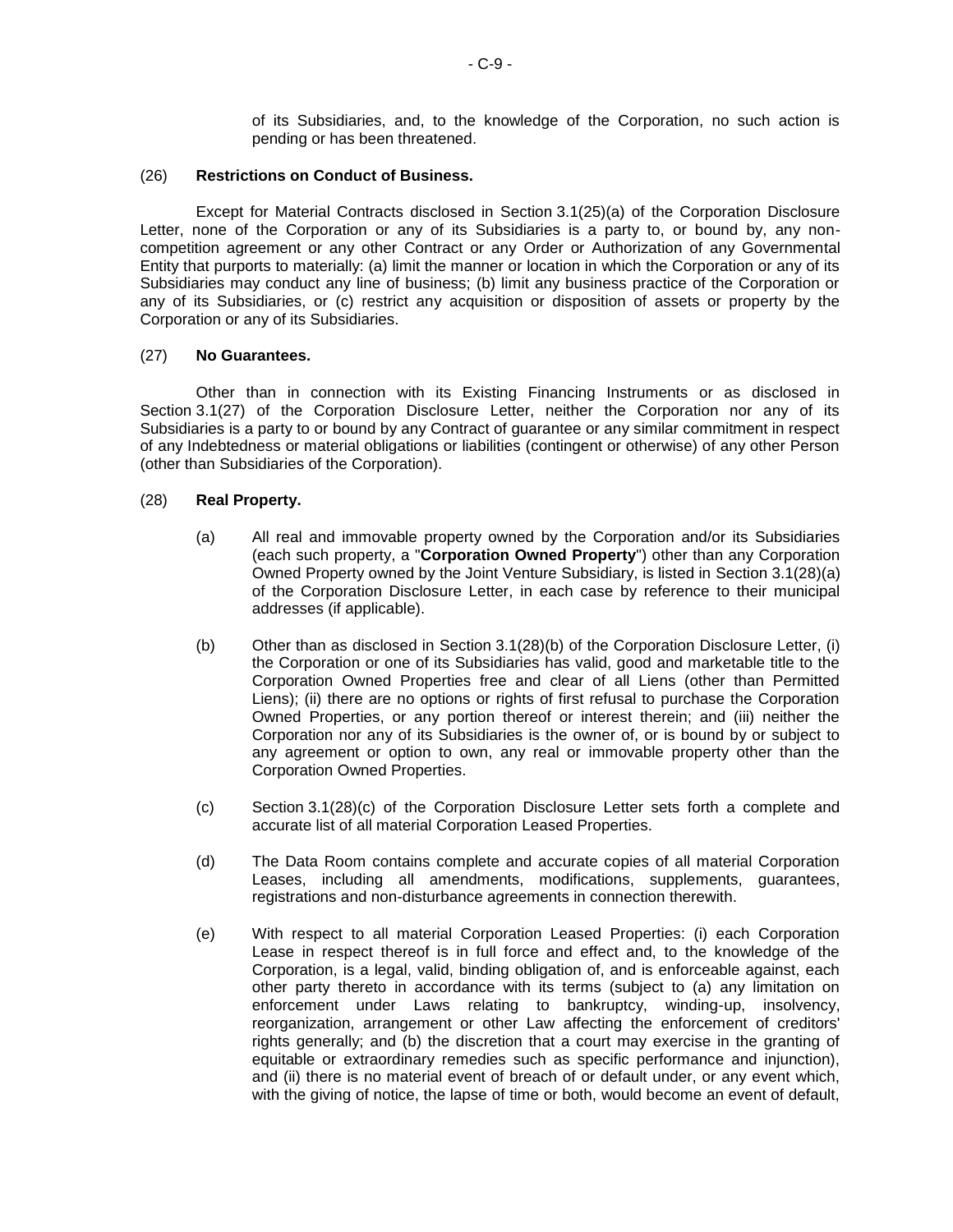under any such Corporation Lease, and, to the knowledge of the Corporation, since November 1, 2017, neither the Corporation nor any of its Subsidiaries has received or delivered any written notice of any material breach of, or default under, any such Corporation Lease. To the knowledge of the Corporation, there is no material breach of, or default under, any such Corporation Lease by any other party thereto.

- (f) To the knowledge of the Corporation, all material accounts for materials, work and services performed or materials placed or furnished upon or in respect of construction at each of the Corporation Leased Properties has been fully paid, or the Corporation has made arrangements with such contractor for payment in the Ordinary Course.
- (g) Neither the Corporation nor its Subsidiaries has granted any right or privilege (whether by Law or Contract) capable of becoming a Contract, arrangement or understanding with any Person for the purchase, lease, sublease, license, assignment or other disposition of any of the material Corporation Leased Properties or any right or interest therein.
- (h) The Corporation Owned Properties and the Corporation Leased Properties constitute all of the real or immovable property necessary to operate the business of the Corporation and its Subsidiaries in the manner presently operated.
- (i) Neither the Corporation nor any of its Subsidiaries has received any Work Order or notification which remains open or in effect that any material work repairs, construction or capital expenditures are required to be made in respect of any Corporation Owned Properties or Corporation Leased Properties, including matters within the jurisdiction of local Governmental Entities, or as a condition of compliance with Law in any material respect.

### <span id="page-88-0"></span>(29) **Other Assets.**

- (a) Except as disclosed in [Section](#page-32-0) 3.[1\(29\)](#page-32-0)[\(a\)](#page-88-0) of the Corporation Disclosure Letter, the Corporation or one or more of its Subsidiaries has good and valid title to all material Other Assets owned by the Corporation and its Subsidiaries, or a valid and enforceable lease regarding all material Other Assets leased by the Corporation and its Subsidiaries, or a valid and enforceable contractual right with respect to all other material Other Assets used in the operation of their respective businesses, in each case free and clear of all Liens (other than Permitted Liens). No Person has any right of first refusal, undertaking or commitment, or any right or privilege capable of becoming a right of first refusal, undertaking or commitment, to purchase or otherwise acquire any interest in any material Other Asset.
- (b) To the knowledge of the Corporation, all material tangible or corporeal Other Assets are, in all material respects, in good operating condition and repair having regard to their uses and ages, and are adequate and suitable for their respective uses, and conform in all material respects to all applicable Laws. The Corporation and its Subsidiaries have conducted all required repair and maintenance on their respective material tangible or corporeal Other Assets as is customary in their business, and, except for ordinary, routine maintenance and repairs that are not material in nature or cost, no maintenance or repairs are required that would materially interrupt the operation of the business of the Corporation and its Subsidiaries as currently conducted in the Ordinary Course.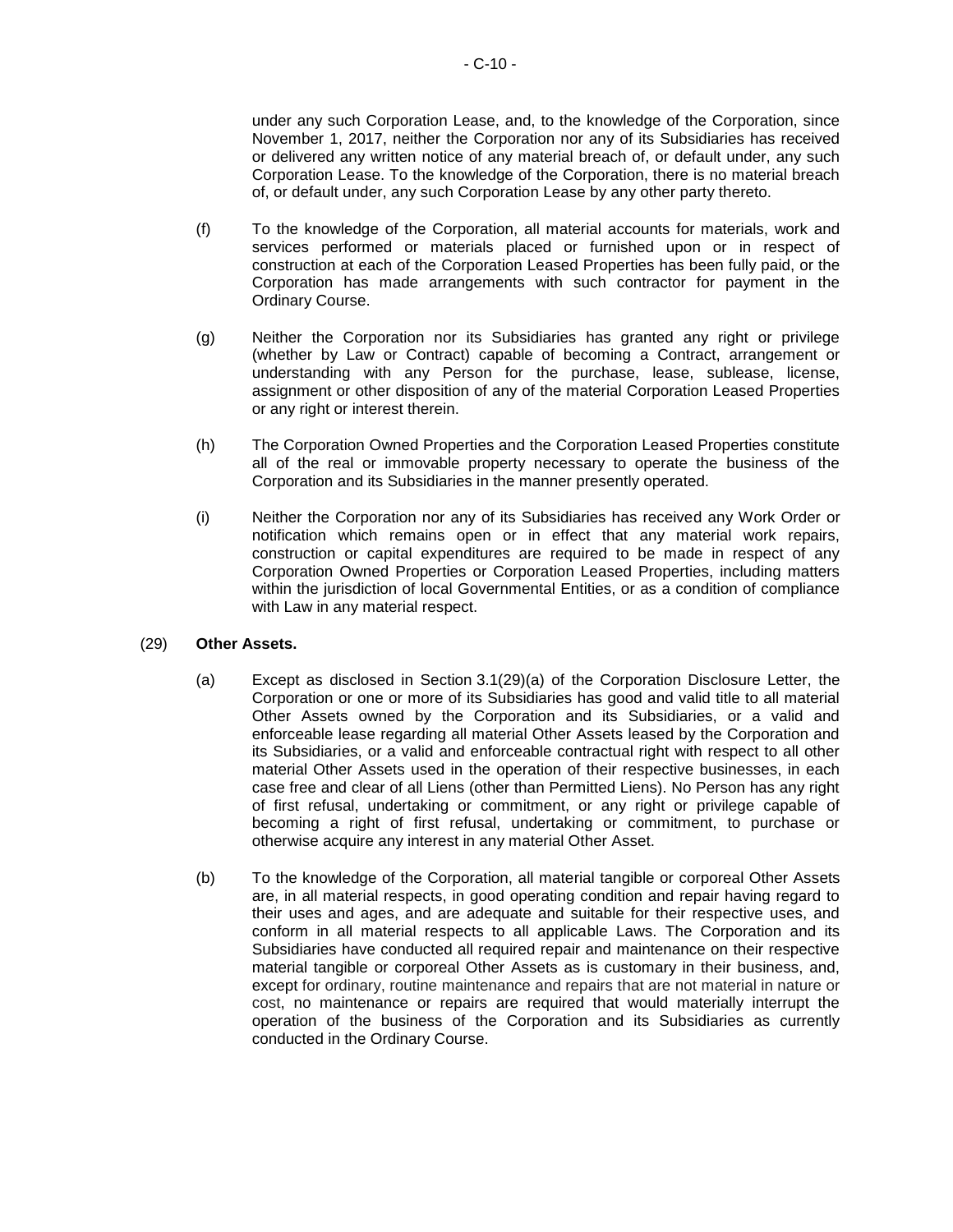## <span id="page-89-0"></span>(30) **Intellectual Property.**

- (a) All the Intellectual Property owned by the Corporation or any of its Subsidiaries or licensed by the Corporation or its Subsidiaries from third parties that are material to the business and operations of the Corporation or the Subsidiaries (collectively, the "**Corporation Intellectual Property**"), other than any Corporation Intellectual Property owned or licensed by the Joint Venture Subsidiary, is listed in [Section](#page-32-0) 3.[1\(30\)](#page-32-0)[\(a\)](#page-89-0) of the Corporation Disclosure Letter. The Corporation Intellectual Property is the only Intellectual Property necessary for, and material to, the operation of the business of the Corporation and each of its Subsidiaries in the Ordinary Course.
- <span id="page-89-1"></span>(b) The Corporation or one or more of its Subsidiaries own exclusively, free and clear of all Liens (other than Permitted Liens) all rights, title and interest in and to the Corporation Intellectual Property owned by the Corporation or one or more of its Subsidiaries, or have licenses (and are not in breach of any such license in any material respect) to use or otherwise exploit, the licensed Corporation Intellectual Property, all of which rights shall in all material respects survive following the execution and delivery of this Agreement and the consummation of the transactions contemplated herein, except as disclosed in [Section](#page-32-0) 3.[1\(30\)](#page-32-0)[\(b\)](#page-89-1) of the Corporation Disclosure Letter.
- <span id="page-89-2"></span>(c) Except as disclosed in [Section](#page-32-0) 3.[1\(30\)](#page-32-0)[\(c\)](#page-89-2) of the Corporation Disclosure Letter, all Corporation Intellectual Property owned by the Corporation or its Subsidiaries is subsisting, in full force and effect and enforceable by the Corporation or one or more of its Subsidiaries, and, to the knowledge of the Corporation, is valid and no third party is breaching, infringing, violating or misappropriating or interfering with any Corporation Intellectual Property owned by the Corporation or its Subsidiaries in any material respect. There is no Proceeding in progress or pending or, to the knowledge of the Corporation, threatened, by any Person challenging the Corporation's or its Subsidiaries' rights in or to any Corporation Intellectual Property.
- (d) None of the Corporation Intellectual Property, other than normal and routine off-theshelf Software licensed by the Corporation or its Subsidiaries is subject to any Contract or Order (or Proceeding seeking an Order) or decree restricting the use, distribution, transfer, or licensing thereof by the Corporation or any of its Subsidiaries, other than under the terms of any license for any Corporation Intellectual Property that the Corporation or its Subsidiaries, as applicable, is in compliance with in all material respects.
- (e) The Corporation and each of its Subsidiaries have taken commercially reasonable steps to protect their rights in the Corporation Intellectual Property owned by the Corporation or its Subsidiaries and any material trade secrets of the Corporation and its Subsidiaries.
- (f) Neither the Corporation nor any of its Subsidiaries has disclosed any confidential Corporation Intellectual Property owned by the Corporation or any of its Subsidiaries (including the source code to any Corporation Software owned by the Corporation) to any third party other than pursuant to a customary Contract that requires such third party to keep all information comprising, or related to, such Corporation Intellectual Property confidential.
- (g) The operation of the business of the Corporation and its Subsidiaries including the use of the Corporation Intellectual Property currently used in the operation of the business of the Corporation and its Subsidiaries does not, to the knowledge of the Corporation, infringe upon, misappropriate or otherwise violate the intellectual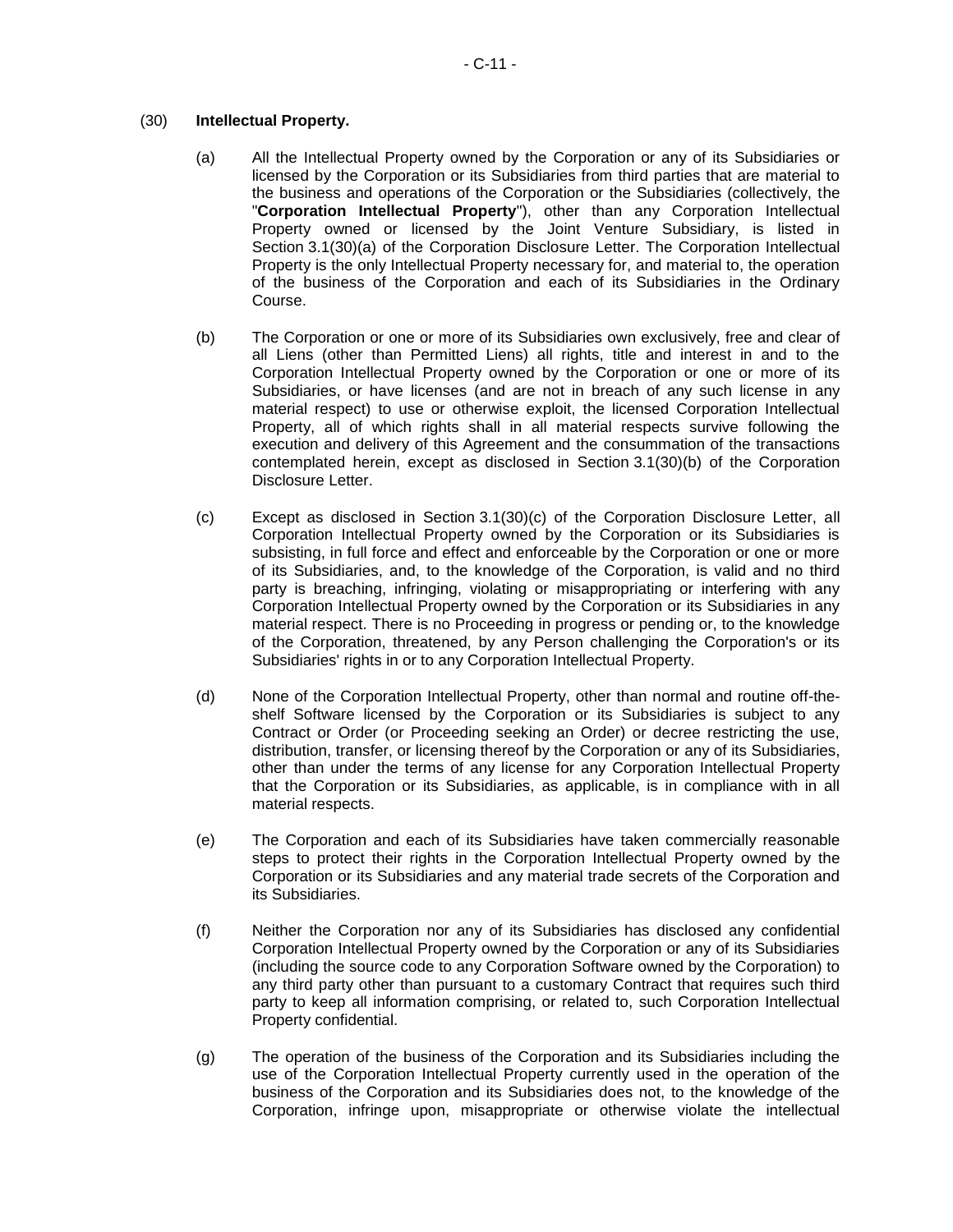property rights of any Person. To the knowledge of the Corporation, no Person is engaging in any activity that infringes, misappropriates or otherwise violates any Corporation Intellectual Property owned by the Corporation or any of its Subsidiaries.

- (h) Each of the Corporation and its Subsidiaries is in compliance in all material respects with its obligations under any Contract pursuant to which it has obtained the legal right to use any Intellectual Property owned by, or licensed from, a third party.
- <span id="page-90-0"></span>(i) Except as disclosed in [Section](#page-32-0) 3.[1\(30\)](#page-32-0)[\(i\)](#page-90-0) of the Corporation Disclosure Letter, there are no Proceedings in progress or pending, or, to the knowledge of the Corporation, threatened, alleging any breach, infringement, violation or misappropriation, or interference, by the Corporation or any of its Subsidiaries of or with the Intellectual Property of any Person, and there is no Proceeding in progress or pending or, to the knowledge of the Corporation, threatened, by any Person challenging the Corporation's or its Subsidiaries' rights, title or interest in or to the Corporation Intellectual Property.

## (31) **Business Systems.**

The Business Systems, whether owned, leased or otherwise used or held for use by the Corporation or its Subsidiaries that are material to the performance of or provision of any material services to the customers of the Corporation and its Subsidiaries (including passengers) (a) are sufficient to conduct the business of the Corporation and its Subsidiaries in the Ordinary Course; (b) operate and perform in all material respects in accordance with their documentation and functional specifications and otherwise as required by the Corporation and its Subsidiaries to conduct their business in the Ordinary Course; and (c) have not malfunctioned or failed in any material respect within the three-year period immediately preceding the date of this Agreement. To the knowledge of the Corporation, in the past three years, no Person has gained unauthorized access to any material Business Systems. The Corporation and its Subsidiaries have implemented and maintain reasonable and sufficient Business Systems, processes, and backup and disaster recovery technology consistent with industry practices.

### <span id="page-90-1"></span>(32) **Corporation Software.**

- (a) [Section](#page-32-0) 3.[1\(32\)](#page-32-0)[\(a\)](#page-90-1) of the Corporation Disclosure Letter sets forth a complete and accurate list of the material Corporation Software and all material components thereof, including all components owned by the Corporation or any of its Subsidiaries (other than the Joint Venture Subsidiary) and all components licensed from third parties.
- <span id="page-90-2"></span>(b) [Section](#page-32-0) 3.[1\(32\)](#page-32-0)[\(b\)](#page-90-2) of the Corporation Disclosure Letter sets forth all material Software licensed or used by the Corporation and/or one or more of its Subsidiaries (other than the Joint Venture Subsidiary) from a Person (other than the Corporation or one of its Subsidiaries), excluding any Software subject to a nonexclusive license agreement for "off-the-shelf" Software, or Software licensed pursuant to "click through" or similar stock agreements, in each case, that is generally commercially available for a license fee (the "**Third Party Software**"). None of the material Corporation Software is subject to an open source code license or to any license, in each case that would require the present or future public disclosure of its source code. The Corporation Software and the Third Party Software constitutes all materials necessary for the continued maintenance of the Corporation Software. Copies of all license and maintenance agreements for the material Third Party Software have been made available by the Corporation to the Purchaser or its Representatives.
- <span id="page-90-3"></span>(c) All copies of the source code and related documentation for all material Corporation Software owned by the Corporation or one of its Subsidiaries are securely located at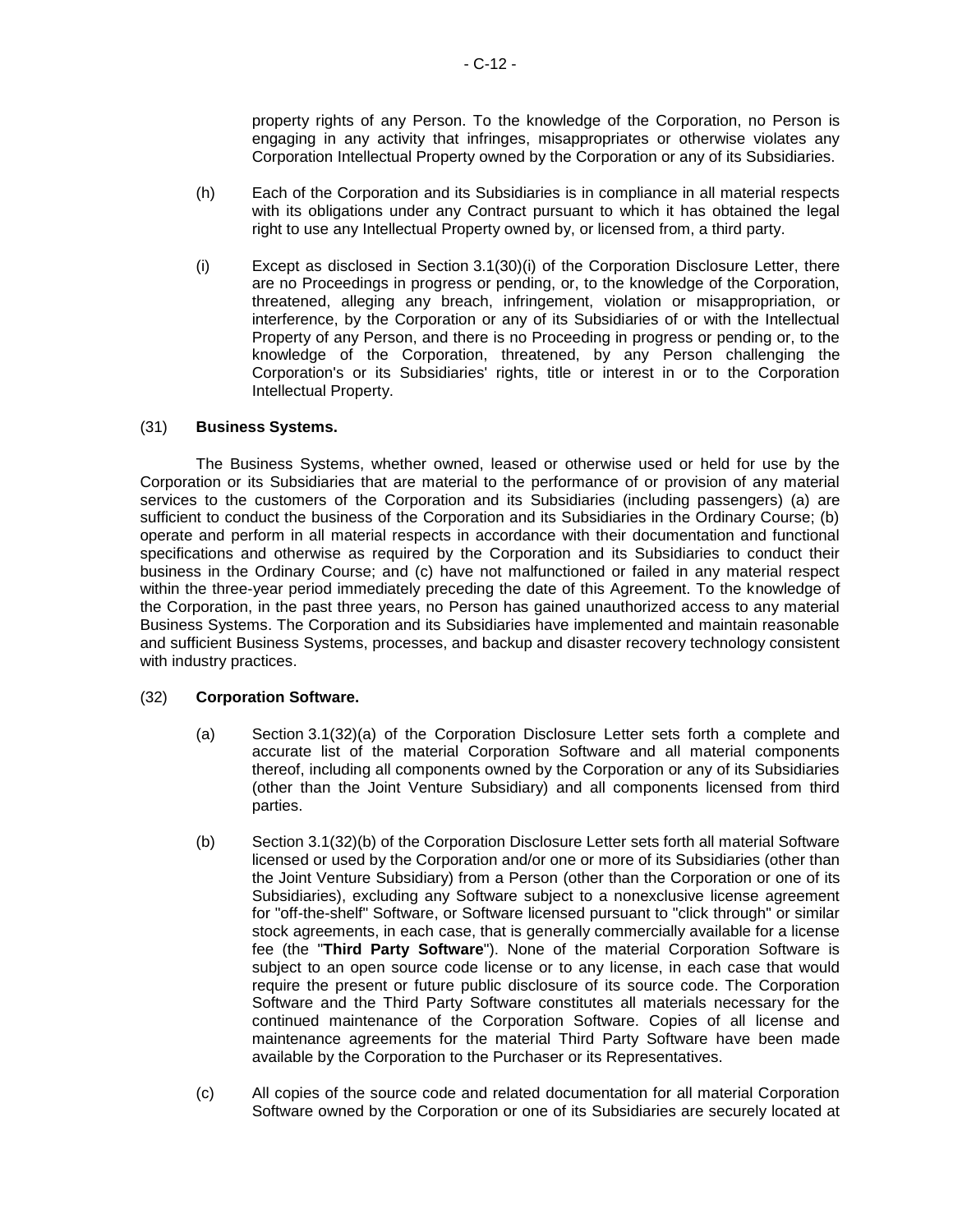the Corporation's premises at the address specified in [Section](#page-32-0) 3.[1\(32\)](#page-32-0)[\(c\)](#page-90-3) of the Corporation Disclosure Letter. No source code or related documentation forming part of the material Corporation Software is (i) subject to escrow, or (ii) has been disclosed to any third party, except as disclosed in [Section](#page-32-0) 3.[1\(32\)](#page-32-0)[\(c\)](#page-90-3) of the Corporation Disclosure Letter.

- (d) The Corporation has obtained all material approvals required by Law from any Governmental Entity in all jurisdictions where material Corporation Software is used or licensed.
- <span id="page-91-0"></span>(e) [Section](#page-32-0) 3.[1\(32\)](#page-32-0)[\(e\)](#page-91-0) of the Corporation Disclosure Letter lists all material licenses, installation, implementation, maintenance or support agreements, development Contracts and all other agreements between the Corporation or any of its Subsidiaries and users of the material Corporation Software, copies of each of which have been made available to the Purchaser or its Representatives. All such users have non-transferable, non-exclusive, licenses to use only object code versions of the material Corporation Software. To the knowledge of the Corporation, no third parties are in material breach of any such agreement.
- (f) To the knowledge of the Corporation, there are no material problems or defects in the material Corporation Software or the operation thereof, including bugs, logic errors or failures of the material Corporation Software to operate as described in the related documentation, and the Corporation Software operates in accordance with its documentation and specifications.
- (g) The Corporation and each of its Subsidiaries have taken reasonable measures, consistent with industry practice, to prevent the introduction into any material Corporation Software owned by the Corporation or one of its Subsidiaries of any "back door", "drop dead device", "time bomb", "Trojan horse", "virus", "worm", "spyware" "malware" or "adware" (as such terms are commonly understood in the software industry) or any other code designed or intended to have, or capable of performing or facilitating, any of the following functions: (i) disrupting, disabling, harming, or providing unauthorized access to, a computer system or network or other device on which such code is stored or installed, or (ii) compromising the privacy or data security of a user or damaging or destroying any data or file without a user's consent.

### <span id="page-91-1"></span>(33) **Litigation.**

- (a) Except as disclosed in [Section](#page-32-0) 3.[1\(33\)](#page-32-0)[\(a\)](#page-91-1) of the Corporation Disclosure Letter, there are no material Proceedings in progress, pending or ongoing or, to the knowledge of the Corporation, threatened, against or affecting the Corporation or any of its Subsidiaries, the business of the Corporation or any of its Subsidiaries or against or affecting any of their respective current or former properties or assets, by or before any Governmental Entity that, if determined adverse to the interests of the Corporation or its Subsidiaries, (i) would have, or would reasonably be expected to have, individually or in the aggregate, a Material Adverse Effect; (ii) would prevent or materially delay the consummation of the Arrangement; or (iii) would materially and prejudicially impact the Purchaser's ability to own its interests in the Corporation and its Subsidiaries or operate the business of the Corporation and its wholly-owned Subsidiaries; nor to the knowledge of the Corporation are there any events or circumstances which could reasonably be expected to give rise to any such Proceeding.
- (b) There is no bankruptcy, liquidation, dissolution, winding-up or other similar Proceeding pending or in progress, or, to the knowledge of the Corporation,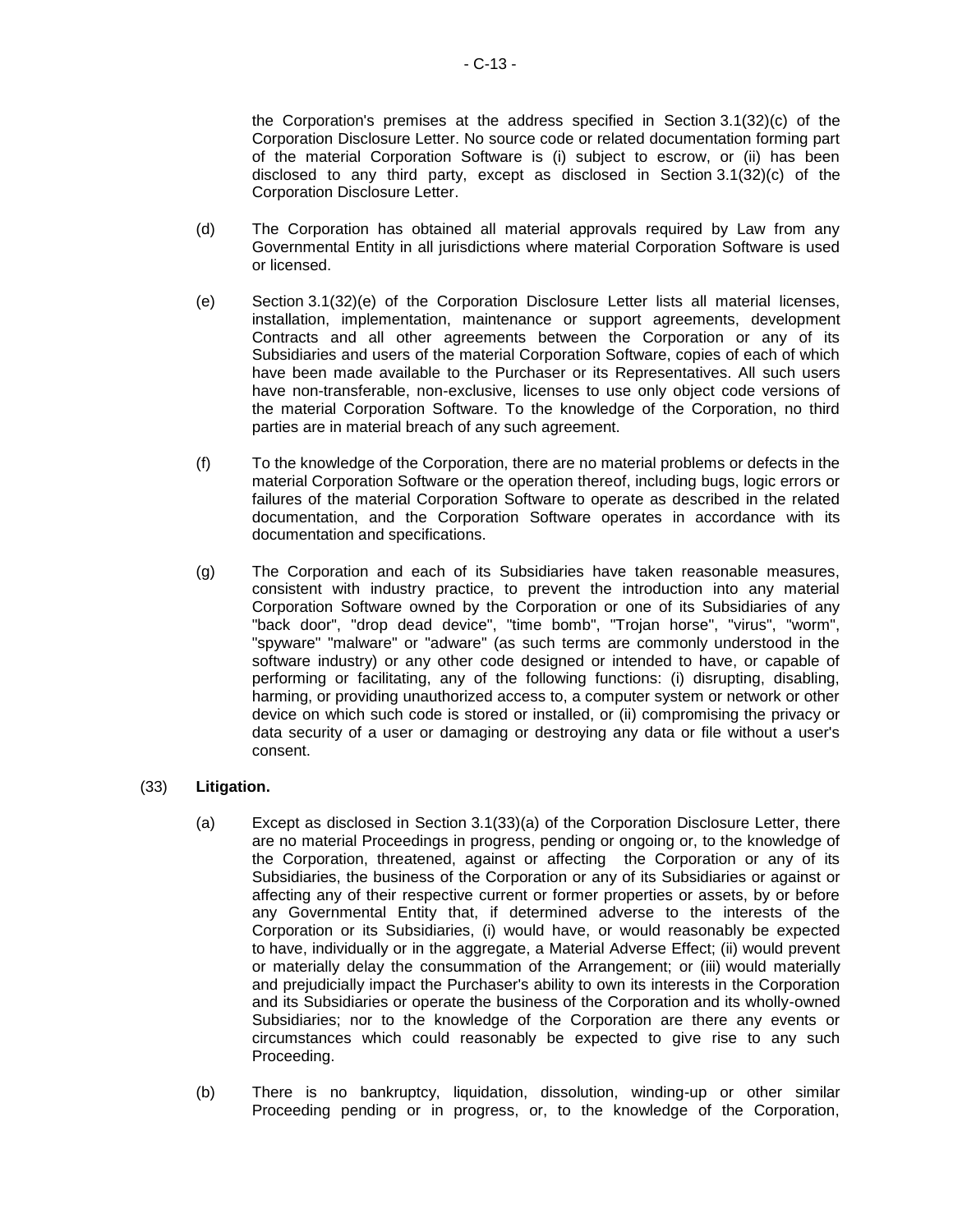threatened against or relating to the Corporation or any of its Subsidiaries before any Governmental Entity.

(c) Neither the Corporation nor any of its Subsidiaries is subject to any outstanding Order which has had or is reasonably likely to have, a Material Adverse Effect or which would prevent or materially delay the consummation of the Arrangement or any other transaction contemplated by this Agreement.

### <span id="page-92-0"></span>(34) **Environmental Matters.**

- (a) Except as disclosed in [Section](#page-32-0) 3.[1\(34\)](#page-32-0)[\(a\)](#page-92-0) of the Corporation Disclosure Letter, the Corporation and each of its Subsidiaries and, to the knowledge of the Corporation, each Consortia are and have complied in all material respects with all Environmental Laws since November 1, 2013.
- <span id="page-92-1"></span>(b) None of the Corporation or any of its Subsidiaries or, to the knowledge of the Corporation, any Consortia (A) is subject to any material Proceeding or Order under any Environmental Laws, (B) has received any written notice of any alleged material non-compliance in respect of, or any potential material liability under, any Environmental Laws that remains outstanding, or (C) has been required by any Governmental Entity to conduct a cessation of activities at, a change of use, a closure, an Environmental rehabilitation or an Environmental remediation of, any real property, except as disclosed in [Section](#page-32-0) 3.[1\(34\)](#page-32-0)[\(b\)](#page-92-1) of the Corporation Disclosure Letter.
- <span id="page-92-2"></span>(c) Except as disclosed in [Section](#page-32-0) 3.[1\(34\)](#page-32-0)[\(c\)](#page-92-2) of the Corporation Disclosure Letter, none of the Corporation or any of its Subsidiaries has caused or permitted the release, spill, emission, discharge, presence or migration of any Hazardous Substances in the Environment, except (A) in material compliance with Environmental Laws, and (B) in material compliance with any applicable contractual obligations of the Corporation or any of its Subsidiaries, including under the Corporation Leases.
- <span id="page-92-3"></span>(d) Except as disclosed in [Section](#page-32-0) 3.[1\(34\)](#page-32-0)[\(d\)](#page-92-3) of the Corporation Disclosure Letter, there are no Hazardous Substances in, on, under or migrating to or from lands currently or, to the knowledge of the Corporation, formerly owned or leased by the Corporation, its predecessors or any of its Subsidiaries, except in concentrations that comply in all material respects with Environmental Laws.
- (e) The Data Room contains, as the case may be, complete and accurate copies and results of any material reports, studies, analyses, tests, documents or correspondence in the possession of the Corporation or any of its Subsidiaries relating to Environmental Laws or Hazardous Substances.
- <span id="page-92-4"></span>(f) Except pursuant to any customary indemnities in any Lease, pursuant to any Material Contract set forth in [Section](#page-32-0) 3.[1\(25\)](#page-32-0) the Corporation Disclosure Letter, or as set forth in [Section](#page-32-0) 3.[1\(34\)](#page-32-0)[\(f\)](#page-92-4) of the Corporation Disclosure Letter, none of the Corporation or any of its Subsidiaries has agreed by Contract or otherwise (including any order or consent agreement) to indemnify or hold harmless any Person for any material liability pursuant to Environmental Laws.
- (g) The Corporation developed and submitted an emissions monitoring plan (the "**EMP**") to the Canadian government as required pursuant to the Canadian Aviation Regulations, Part X (SOR/2018-240) implementing the Carbon Offsetting and Reduction Scheme for International Aviation (including the regulations thereunder "**CORSIA**") and, since January 1, 2019, monitors the carbon emissions generated by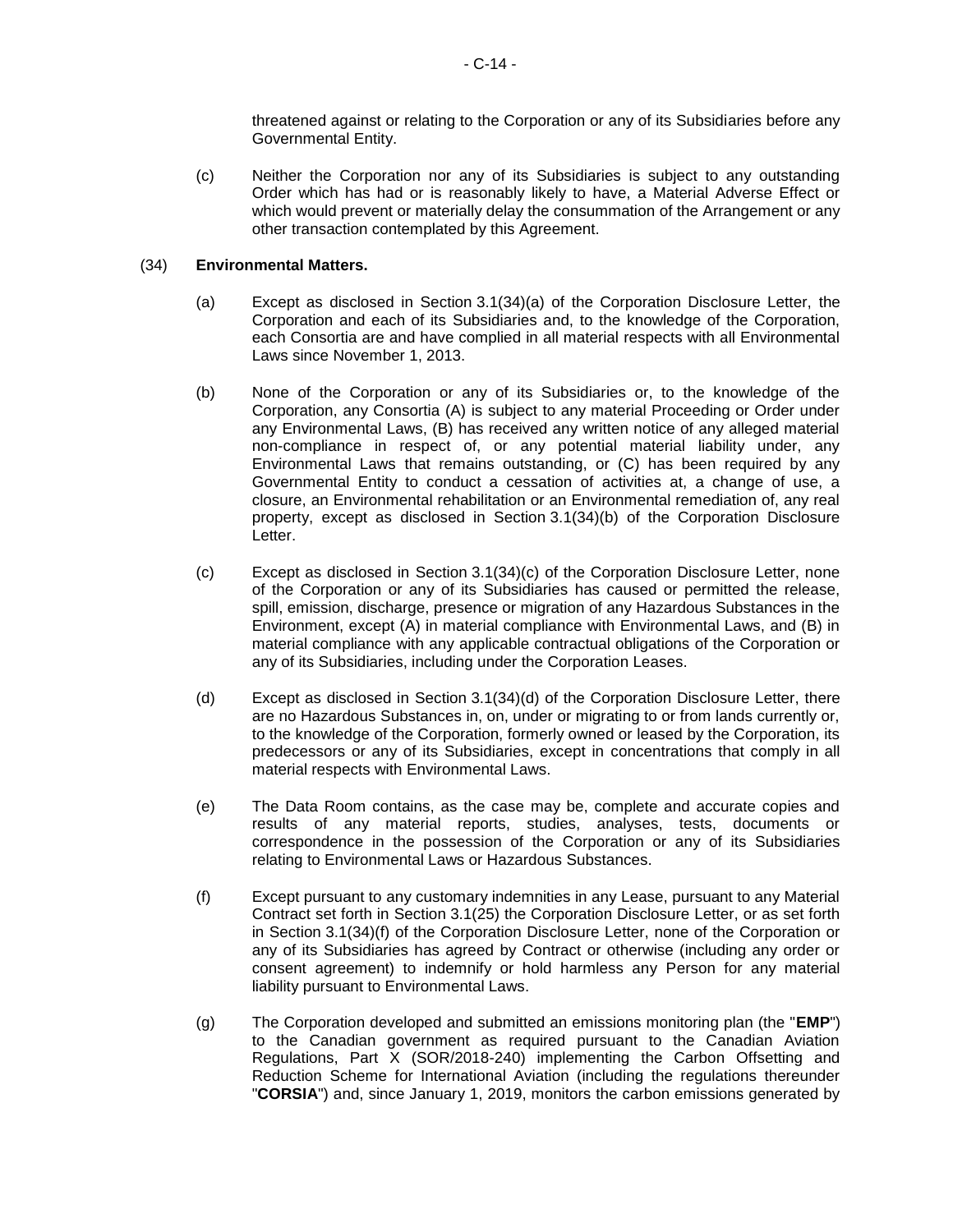the international aviation operations of the Corporation and its Subsidiaries and otherwise complies with the requirements of its approved EMP.

### <span id="page-93-0"></span>(35) **Employees.**

- (a) [Section](#page-32-0) 3.[1\(35\)](#page-32-0)[\(a\)](#page-93-0) of the Corporation Disclosure Letter contains an anonymized list of all current Employees (other than Employees of the Joint Venture Subsidiary) as of the date hereof and sets forth for each such Employee the following information (as applicable): (i) title or position (including whether full or part time); (ii) hire date; (iii) current annual base compensation rate; and (iv) commission, bonus or other incentive-based compensation paid in the preceding year. All Contracts of Senior Management have been disclosed in the Data Room. To the knowledge of the Corporation, no such member of Senior Management has notified the Corporation or its Subsidiaries that he or she intends to resign, retire or terminate his or her employment with the Corporation or any of its Subsidiaries following the Arrangement or as a result of the transactions contemplated by this Agreement or otherwise. [Section](#page-32-0) 3.[1\(35\)](#page-32-0)[\(a\)](#page-93-0) of the Corporation Disclosure Letter contains an anonymized list of all current Employees who are currently on any form of leave of absence, and including the reason for such leave (subject to applicable Privacy Laws) and indicating whether such Employee is in receipt of disability benefits or workers' compensation benefits.
- (b) All amounts due or accrued for all salary, wages, bonuses, incentive compensation, deferred compensation, commissions, vacation with pay, sick days, pension and benefits under Employee Plans and other similar accruals have either been paid or are accrued and accurately reflected in the books and records of the Corporation and its Subsidiaries. All liabilities of the Corporation or any of its Subsidiaries due or accruing due to Employees have or shall have been paid or accrued and accurately reflected in the books and records of the Corporation to the Effective Date, including premium contributions, remittances and assessments for Employment Insurance, Employer Health Tax, Canada Pension Plan, Québec Pension Plan, income Tax and any other employment-related legislation.
- <span id="page-93-1"></span>(c) [Section](#page-32-0) 3.[1\(35\)](#page-32-0)[\(c\)](#page-93-1) of the Corporation Disclosure Letter contains a list of all management personnel of the Corporation and its Subsidiaries who have a Contract with the Corporation or one of its Subsidiaries providing for a length of notice or termination or severance payment required to terminate his or her employment. Except as disclosed in [Section](#page-32-0) 3.[1\(35\)](#page-32-0)[\(c\)](#page-93-1) of the Corporation Disclosure Letter, there are no change of control payments, retention payments or severance payments or Contracts with any Employees or Employee Plans providing for cash or other compensation or benefits (including any increase in amount of compensation or benefit or the acceleration of time of payment or vesting of any compensation or benefit) upon the consummation of, or relating to, the Arrangement or any other transaction contemplated by this Agreement, including a change of control of the Corporation or of any of its Subsidiaries.
- (d) Within the past three (3) years, the Corporation has taken reasonable action with respect to each known and credible psychological or sexual harassment allegation and the Corporation, to its knowledge, does not reasonably expect any material liability with respect to any such allegations.
- <span id="page-93-2"></span>(e) Except as disclosed in [Section](#page-32-0) 3.[1\(35\)](#page-32-0)[\(e\)](#page-93-2) of the Corporation Disclosure Letter, the Corporation and its Subsidiaries are in compliance in all material respects with all applicable terms and conditions of employment and with all applicable Laws respecting labour and employment, including pay equity, employment equity, work classification, work permits/authorizations, wages, hours of work, Employment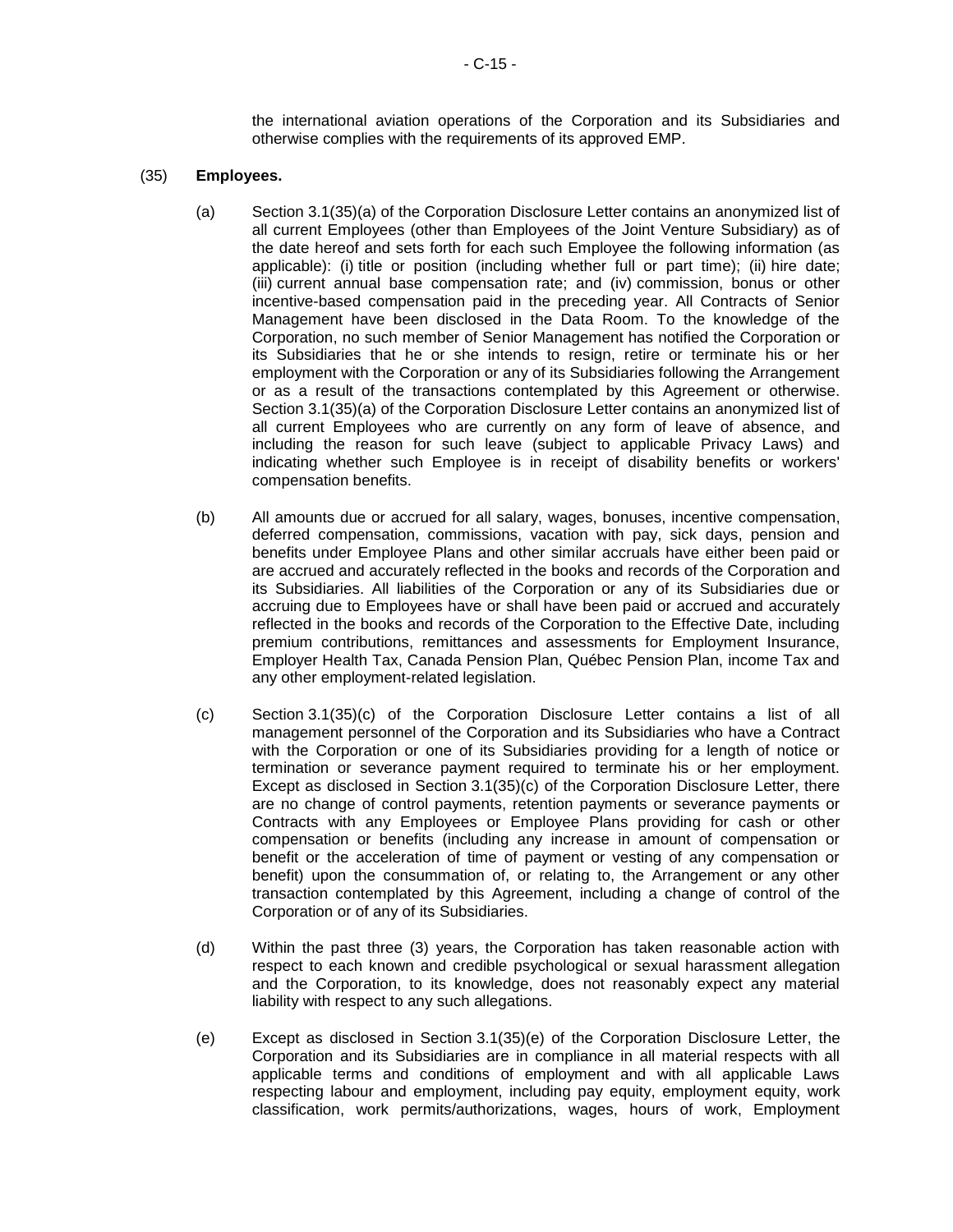Insurance, discrimination, harassment, leave of absence, equal opportunity, overtime, employment and labour standards, labour relations, privacy, workers compensation, human rights, French language use and occupational health and safety. No material Proceedings with respect to any such Law relating to the Corporation or any of its Subsidiaries is in progress or pending or, to the knowledge of the Corporation, threatened.

- (f) There are no material outstanding assessments, penalties, fines, Liens, charges, surcharges, or other amounts due or owing pursuant to any workers' compensation Laws owing by the Corporation or any of its Subsidiaries, and neither the Corporation nor any of its Subsidiaries has been assessed or reassessed in any material respect under such legislation during the past three years. No material Proceeding involving the Corporation or any of its Subsidiaries is currently in progress or pending or, to the knowledge of the Corporation, threatened, pursuant to any applicable workers' compensation Laws. There are no Proceedings currently in progress or pending or, to the knowledge of the Corporation, threatened, which could materially adversely affect the accident cost experience in respect of the Corporation or any of its Subsidiaries or workers compensation premiums or other amounts which may be owed under such Laws by the Corporation or any of its Subsidiaries.
- (g) There are no material charges pending under occupational health and safety Laws ("**OHSA**") in respect of the Corporation or any of its Subsidiaries, and there are no appeals of any Orders under OHSA applicable to the Corporation or any of its Subsidiaries currently outstanding. The Corporation and each of its Subsidiaries have complied in all material respects with all Orders issued under OHSA for the past two years, and have developed and implemented policies and training for Employees, including with respect to harassment, OHSA and accessibility for people with disabilities requirements.
- (h) All Employees, consultants, agents and independent contractors of the Corporation and its Subsidiaries have been accurately classified by the Corporation and its Subsidiaries with respect to services as an employee or a non-employee for all purposes, including wages, payroll Taxes and participation and benefit accrual under each Employee Plan, and neither the Corporation nor any of its Subsidiaries has received any notice from any Person disputing such classification.

### <span id="page-94-0"></span>(36) **Collective Agreements.**

- (a) Except as disclosed in [Section](#page-32-0) 3.[1\(36\)](#page-32-0)[\(a\)](#page-94-0) of the Corporation Disclosure Letter, there are no Collective Agreements in force or currently being negotiated with respect to any Employee, and no Person holds bargaining rights with respect to any of the Employees. Except as disclosed in [Section](#page-32-0) 3.[1\(36\)](#page-32-0)[\(a\)](#page-94-0) of the Corporation Disclosure Letter (i) to the knowledge of the Corporation, no Person has applied to be certified as the bargaining agent of any Employees; (ii) to the knowledge of the Corporation, there are no threatened or apparent Union organizing campaigns for Employees; (iii) there are no employee associations authorized to represent any Employees; (iv) no Union has an application outstanding to have the Corporation or any of its Subsidiaries declared a common, single or related employer under applicable labour Laws, and (v) no material arbitration Proceeding or material grievance or complaint arising out of, or pursuant to, any Collective Agreement or Laws governing collective bargaining is in progress, pending or, to the knowledge of the Corporation, threatened.
- (b) There is no labour strike, dispute, lock-out, concerted refusal to work overtime, work slowdown, stoppage or similar labour activity or organizing campaign in progress or pending or, to the knowledge of the Corporation, threatened, involving the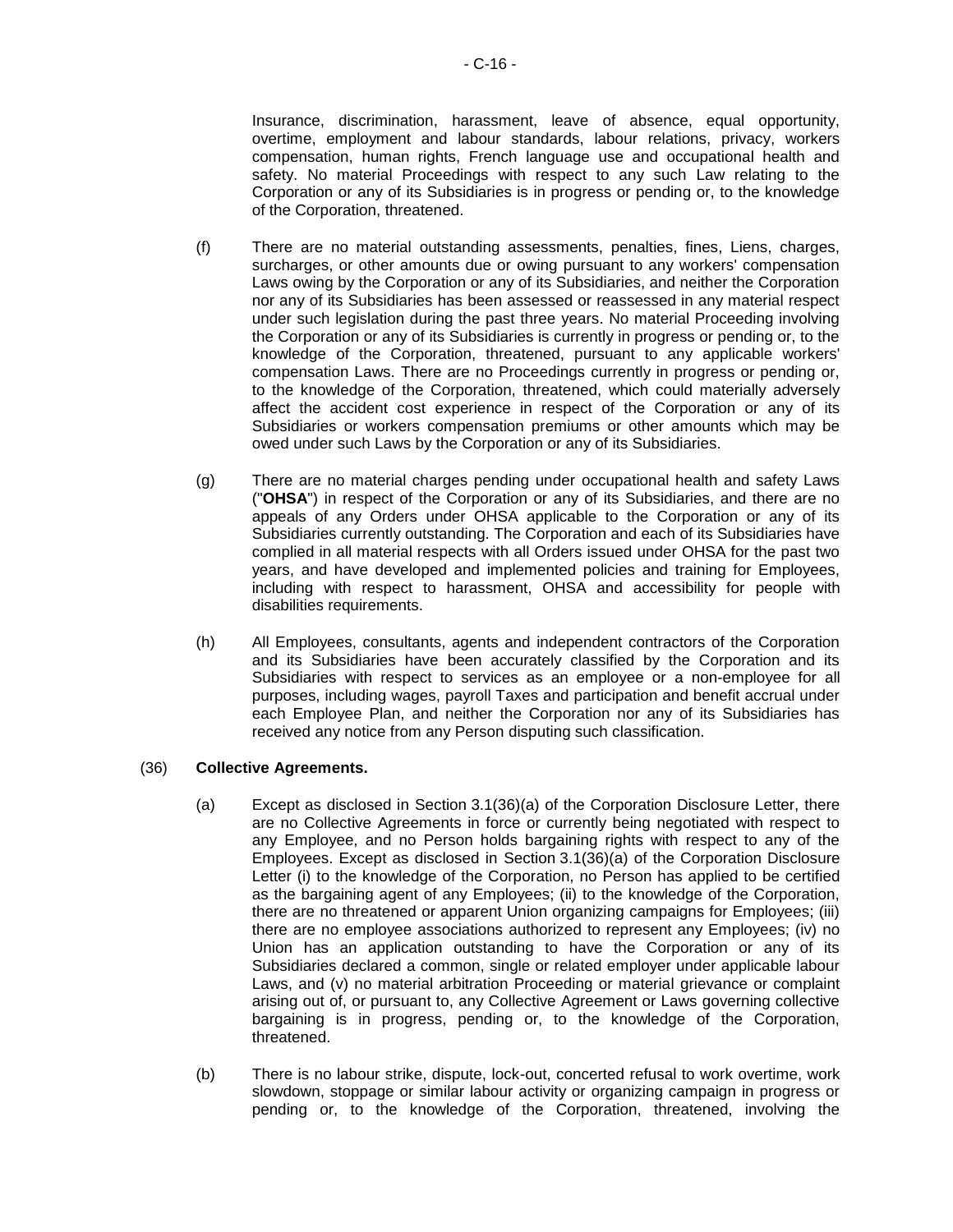Corporation or any of its Subsidiaries, and no such event has occurred in the past two years. None of the Corporation or any of its Subsidiaries has engaged in or has knowledge or has received written notice of, any pending or threatened complaint pertaining to any unfair labour practice.

<span id="page-95-0"></span>(c) [Section](#page-32-0) 3.[1\(36\)](#page-32-0)[\(c\)](#page-95-0) of the Corporation Disclosure Letter sets forth all material collective bargaining commitments already made to any Union or employee association in connection with any negotiations that are ongoing with Unions or such associations as of the date hereof.

### <span id="page-95-1"></span>(37) **Employee Plans.**

- (a) The Data Room contains complete and accurate copies of: (i) the Incentive Plans, the ESPPs and each other written Employee Plan (and a summary of each material unwritten Employee Plan) as listed in [Section](#page-32-0) 3.[1\(37\)](#page-32-0)[\(a\)](#page-95-1) of the Corporation Disclosure Letter, (ii) each trust, Contract, insurance, group annuity Contract, letter of credit or other funding Contract relating to any Employee Plan, and (iii) all material correspondence to or from any Governmental Entity in the last three years relating to any Employee Plan.
- (b) Except as required by the operation of the Plan of Arrangement, neither the execution of this Agreement nor the consummation of any of the transactions contemplated by this Agreement will increase the amount payable under, result in a default under, or result in any other material obligation pursuant to, any Employee Plan or any Contract with any Employee, consultant, agent or independent contractor of the Corporation or any of its Subsidiaries.
- (c) Each Employee Plan has, in all material respects, been established, registered and administered in accordance with applicable Laws and in accordance with its terms. To the knowledge of the Corporation, no fact or circumstance exists that could adversely affect the registered status of any Employee Plan.
- (d) No event has occurred and no condition or circumstance exists that has resulted in, or could reasonably be expected to result in, any Employee Plan being ordered, or required to be, terminated or wound up in whole or in part, having its registration under applicable Laws refused or revoked, being placed under the administration of any trustee, receiver or Governmental Entity, or the Corporation or any of its Subsidiaries being required to pay any Taxes, penalties, payments or levies under applicable Laws that are material in the aggregate.
- (e) All contributions or premiums required to be made or paid by the Corporation or any of its Subsidiaries under the terms of each Employee Plan or by applicable Laws have been duly made in accordance the terms of such Employee Plan and such applicable Laws.
- <span id="page-95-2"></span>(f) Other than as required by applicable Law or as otherwise disclosed in [Section](#page-32-0) 3.[1\(37\)](#page-32-0)[\(f\)](#page-95-2) of the Corporation Disclosure Letter, none of the Employee Plans provide for post-termination welfare or life benefits to any individual under any circumstances, and neither the Corporation nor any of its Subsidiaries has any liability or obligation to provide post-termination or retiree welfare or life benefits to any Employee, consultant, agent or independent contractor of the Corporation or any of its Subsidiaries, or have ever represented, promised or contracted in favour of any individual that such individual would be provided with post-termination or retiree welfare or life benefits.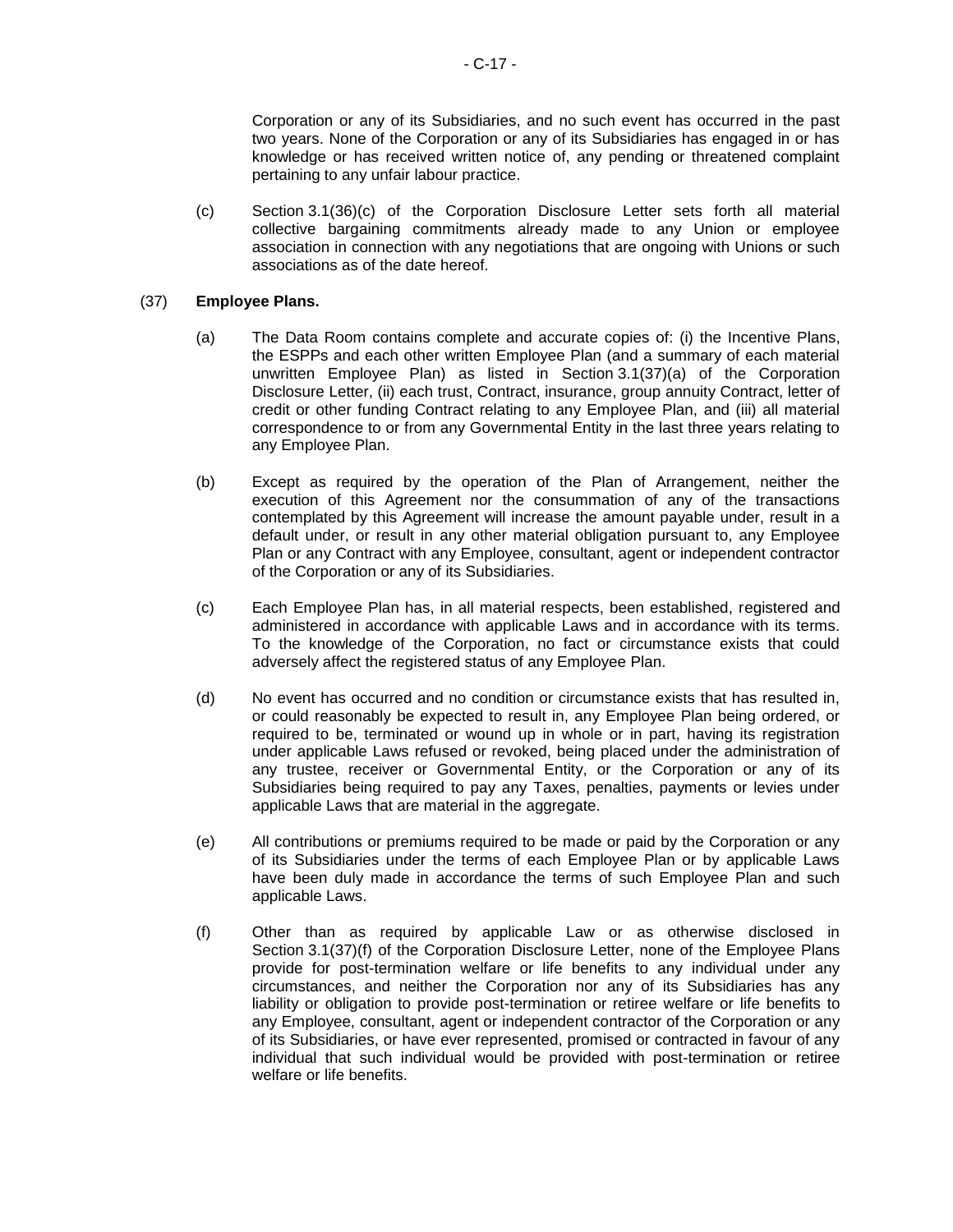- <span id="page-96-0"></span>(g) Other than routine claims for benefits in the Ordinary Course or as otherwise disclosed in [Section](#page-32-0) 3.[1\(37\)](#page-32-0)[\(g\)](#page-96-0) of the Corporation Disclosure Letter, there is no Proceeding in progress or pending or, to the knowledge of the Corporation, threatened, threaten relating to any Employee Plan, nor has any such Proceeding been initiated within the past five years.
- <span id="page-96-1"></span>(h) Except as disclosed in [Section](#page-32-0) 3.[1\(37\)](#page-32-0)[\(h\)](#page-96-1) of the Corporation Disclosure Letter, no Employee Plan is a "retirement compensation plan", a "registered pension plan" or a "multi-employer pension plan", or contains a "defined benefit provision", in each case, within the meaning of the Tax Act, nor is any Employee Plan a multi-employer pension plan as such term is defined under the *Pension Benefits Standards Act* (Canada) or any similar plan for purposes of pension standards Laws of any jurisdiction. Except as disclosed in [Section](#page-32-0) 3.[1\(37\)](#page-32-0)[\(h\),](#page-96-1) neither the Corporation nor any of its Subsidiaries sponsors, maintains or contributes to, or is obligated to contribute to, or has, within the preceding five years, sponsored, maintained or contributed to, an Employee Plan of the kind described in the preceding sentence.
- <span id="page-96-2"></span>(i) There are no material unfunded liabilities in respect of any Employee Plan that is a registered pension plan (as defined under the Tax Act), including going concern unfunded liabilities, solvency deficiencies or wind-up deficiencies where applicable. There are no liabilities in respect of any individual retirement agreement, for current or former Employees, that is not covered by the letter of credit described in [Section](#page-32-0) 3.[1\(37\)](#page-32-0)[\(i\)](#page-96-2) of the Corporation Disclosure Letter.
- (j) Each Employee Plan that is a funded plan is fully funded on both a going concern and solvency basis pursuant to the actuarial assumptions and methodology utilized in the most recent actuarial valuation for that Employee Plan. With respect to each Employee Plan that is a registered pension plan: (i) the Corporation may take contribution holidays under or withdraw surplus from the Employee Plan, subject only to approvals required by Laws; (ii) the Employee Plan has not received a transfer of assets from or been merged with another registered pension plan; (iii) the Employee Plan has not been subject to a partial wind-up in respect of which surplus assets relating to the partial wind-up group were not dealt with at the time of partial wind-up; (iv) no surplus assets have been withdrawn, other than proper payments of benefits to eligible beneficiaries, refunds of over-contributions and permitted payments of reasonable expenses incurred by or in respect of the Employee Plan; and (v) no conditions have been imposed by any Person and no undertakings or commitments have been given to any Employee, Union or any other Person concerning the use of assets relating to the Employee Plan or any related funding medium.
- <span id="page-96-3"></span>(k) Except as disclosed in [Section](#page-32-0) 3.[1\(37\)](#page-32-0)[\(k\)](#page-96-3) of the Corporation Disclosure Letter, no Employee Plan is registered in, or subject to, the Laws of any jurisdiction outside of Canada.
- (l) Neither the Corporation nor any of its Subsidiaries has any material liability or obligation for any assessment, excise or penalty Taxes with respect to any Employee Plan and, to the knowledge of the Corporation, no condition or circumstances exist that would give rise to any such liability or obligation.
- (m) Only Employees and directors of the Corporation and its Subsidiaries participate in the Employee Plans, and no Person other than the Corporation or its Subsidiaries is a participating employer under any Employee Plan other than a mutli-employer plan disclosed in [Section](#page-32-0) 3.[1\(37\)](#page-32-0)[\(h\)](#page-96-1) of the Corporation Disclosure Letter.
- (n) All outstanding Options, DSUs, PSUs, RSUs and ESPP Shares have been granted or issued in compliance with the terms of the applicable Incentive Plan or the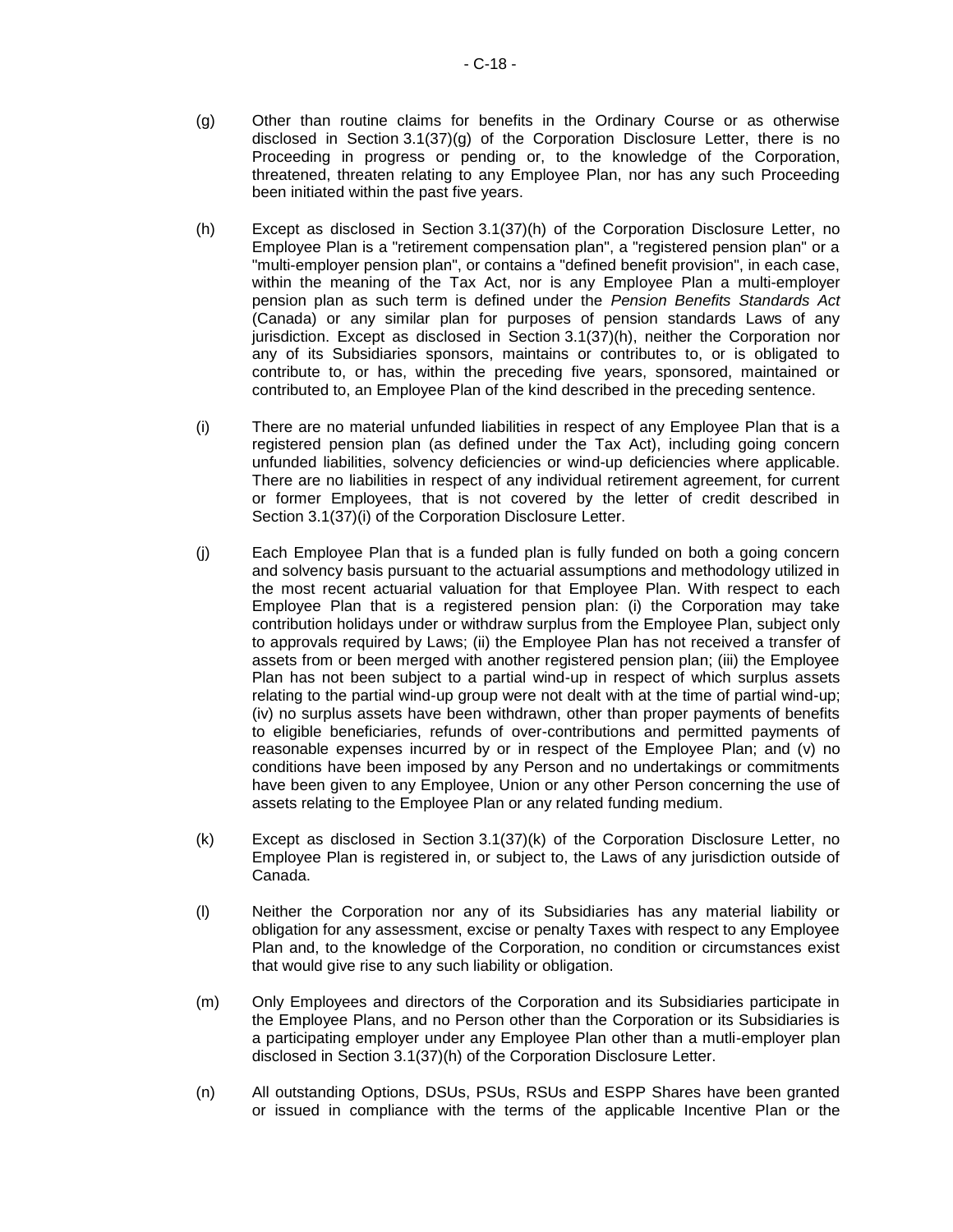applicable ESPP, and have been recorded in the Corporation's financial statements in accordance with IFRS, and no such grants involved any "back dating," "forward dating," "spring loading" or similar concept.

#### (38) **Insurance.**

- (a) Each of the Corporation and its Subsidiaries is insured by reputable third party insurers with reasonable and prudent policies appropriate for the size and nature of the business of the Corporation and its Subsidiaries and their respective assets, consistent with industry practice.
- <span id="page-97-0"></span>(b) [Section](#page-32-0) 3.[1\(38\)](#page-32-0)[\(b\)](#page-97-0) of the Corporation Disclosure Letter contains a correct and complete list of each the material insurance policy, reinsurance arrangement and surety bond maintained, as of the date of this Agreement, by the Corporation or any of its Subsidiaries (other than the Joint Venture Subsidiary) setting out, in respect of each such material insurance policy, reinsurance arrangement and surety bond maintained, the type of policy, the name of the insurer, the coverage allowance, the expiration date, the annual premium and any pending claims.
- (c) Each material insurance policy, reinsurance arrangement and surety bond maintained held by the Corporation or any of its Subsidiaries is in full force and effect in accordance with its terms, and neither the Corporation nor any of its Subsidiaries is in default under the terms of any such material insurance policy, reinsurance arrangement and surety bond maintained. To the knowledge of the Corporation, neither the Corporation nor any of its Subsidiaries have received notice that any material claim pending under any material insurance policy, reinsurance arrangement and surety bond maintained of the Corporation or its Subsidiaries has been denied, rejected, questioned or disputed by any insurer, or as to which any insurer has refused to cover all or any material portion of such claims. To the knowledge of the Corporation, all material Proceedings covered by any material insurance policy, reinsurance arrangement and surety bond maintained of the Corporation or any of its Subsidiaries have been properly reported to and accepted by the applicable insurer.
- (d) To the knowledge of the Corporation, neither the Corporation nor its Subsidiaries have any liability of any kind to any insurance broker, intermediary, agent or any similar person for or on account of the acquisition.
- <span id="page-97-2"></span><span id="page-97-1"></span>(39) **Taxes.**
	- (a) Except as set out in [Section](#page-32-0) 3.[1\(39\)](#page-32-0)[\(a\)](#page-97-1) of the Corporation Disclosure Letter, the Corporation and each of its Subsidiaries have duly and timely filed with the appropriate Governmental Entity or with the appropriate Corporation Airport all income and other material Tax Returns required by Law or by a Corporation Airport to be filed by them prior to the date hereof and all such Tax Returns are complete and correct in all material respects.
	- (b) Except as set out in [Section](#page-32-0) 3.[1\(39\)](#page-32-0)[\(b\)](#page-97-2) of the Corporation Disclosure Letter, the Corporation and each of its Subsidiaries have paid as required by Law or by a Corporation Airport on a timely basis all Ticket Taxes and other material Taxes which are due and payable, all assessments and reassessments, and all Ticket Taxes and other material Taxes due and payable by them, including instalments on account of Taxes for the current year, whether or not shown as being due on any Tax Returns or assessed by the appropriate Governmental Entity or by the appropriate Corporation Airport, on or before the date hereof, other than those which are being or have been contested in good faith by appropriate Proceedings and in respect of which adequate reserves have been provided in the most recently published consolidated financial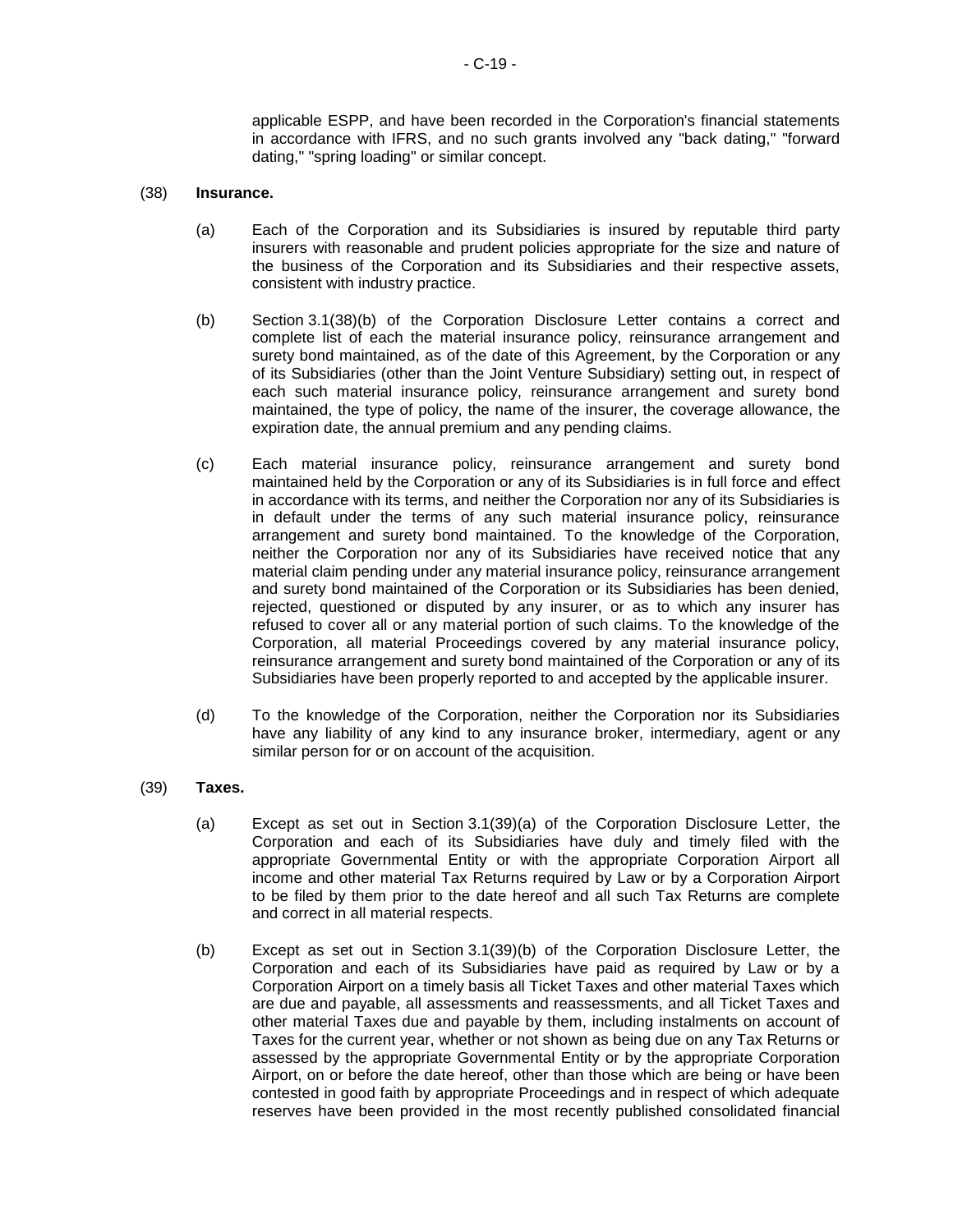statements of the Corporation (where required in accordance with applicable accounting standards). The Corporation and its Subsidiaries have provided adequate accruals in accordance with their books and records and in the most recently published consolidated financial statements of the Corporation for any Taxes of the Corporation and each of its Subsidiaries for the period covered by such financial statements that have not been paid whether or not shown as being due on any Tax Returns. Since such publication date, no liability in respect of Ticket Taxes and other material Taxes not reflected in such statements or otherwise provided for has been assessed, proposed to be assessed, incurred or accrued.

- <span id="page-98-0"></span>(c) Except as disclosed in [Section](#page-32-0) 3.[1\(39\)](#page-32-0)[\(c\)](#page-98-0) of the Corporation Disclosure Letter, no claims, suits, audits, assessments, reassessments, deficiencies, litigation, proposed adjustments or matters in controversy exist or have been asserted or threatened with respect to Ticket Taxes and other material Taxes of the Corporation or any of its Subsidiaries and none of the Corporation or any of its Subsidiaries is a party to any material Proceeding for assessment or collection of Taxes and no such event has been asserted or threatened against the Corporation or any of its Subsidiaries or any of their respective assets.
- (d) No claim has been made by any Governmental Entity or by any Corporation Airport in a jurisdiction where the Corporation or any of its Subsidiaries do not file Tax Returns that the Corporation or any of its Subsidiaries is or may be subject to Tax by that jurisdiction.
- (e) There are no Liens (other than Permitted Liens) with respect to Taxes upon any of the assets of the Corporation or any of its Subsidiaries.
- (f) The Corporation and each of its Subsidiaries have withheld or collected all material amounts required by Law to be withheld or collected by them on account of Taxes (including Taxes and other amounts required to be withheld by them in respect of any amount paid or credited or deemed to be paid or credited by them to or for the benefit of any Person and all amounts on account of any sales, use or transfer Taxes, including goods and services, harmonized sales, provincial and territorial Taxes and state and local Taxes, required by Law to be collected by them), but excluding Ticket Taxes and have remitted all such amounts to the appropriate Governmental Entity when required by Law to do so.
- (g) None of the Corporation or any of its Subsidiaries is bound by, is party to, or has any obligation under any Tax sharing, allocation, indemnification or similar agreement with respect to Taxes that could give rise to a payment or indemnification obligation (other than agreements among the Corporation and its Subsidiaries).
- (h) None of the Corporation or any of its Subsidiaries has, at any time, directly or indirectly transferred any property or supplied any services to, or acquired any property or services from, a Person who is not resident in Canada for purposes of the Tax Act and with whom the Corporation or Subsidiary, as the case may be, was not dealing at arm's length (within the meaning of the Tax Act) for consideration other than consideration equal to the fair market value of such property or services at the time of transfer, supply or acquisition, as the case may be, nor has the Corporation or any of its Subsidiaries been deemed to have done so for purposes of the Tax Act; and the Corporation and each such Subsidiary have made or obtained records or documents that meet the requirements of Paragraphs 247(4)(a) to (c) of the Tax Act, and there are no transactions to which Subsection 247(2) or Subsection 247(3) of the Tax Act may reasonably be expected to apply.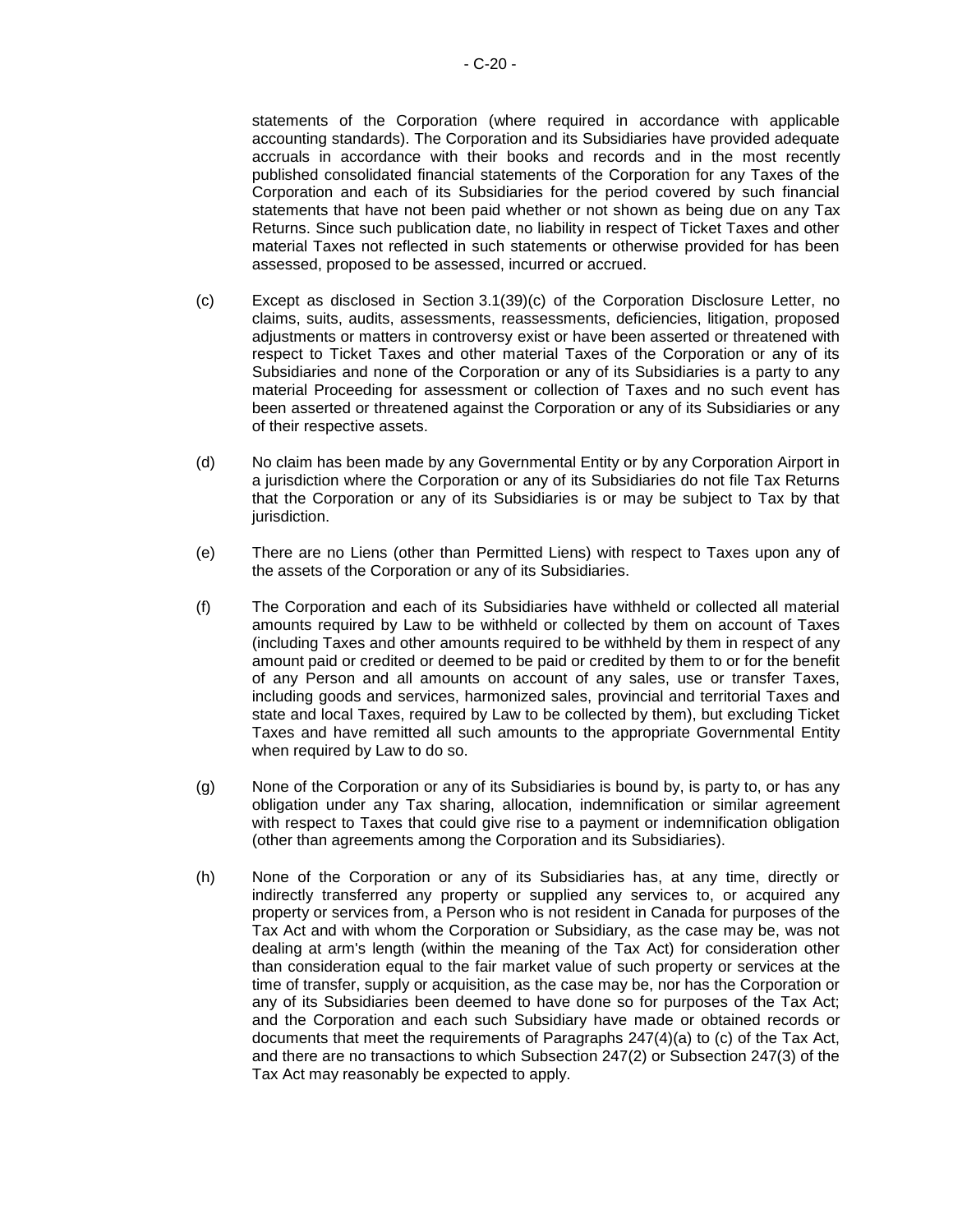- (i) There are no circumstances existing which could result in the application of Section 78 or Sections 80 to 80.04 of the Tax Act, or any equivalent provision under provincial Law, to the Corporation or any of its Subsidiaries. Except as in accordance with past practices, the Corporation and its Subsidiaries have not claimed nor will they claim any reserve under any provision of the Tax Act or any equivalent provincial provision, if any amount could be included in the income of the Corporation or its Subsidiaries for any period ending after the Effective Date.
- (j) For the purposes of the Tax Act, any applicable Tax treaty and any other relevant Tax purposes (i) the Corporation is resident in, and is not a non-resident of, Canada, and is a "taxable Canadian corporation"; and (ii) each of its Subsidiaries is resident in the jurisdiction in which it was formed, and is not resident in any other country.
- (k) The Tax attributes of the depreciable assets of the Corporation and each of its Subsidiaries are accurately reflected in the Tax Returns of the Corporation and each of its Subsidiaries, as applicable, and have not materially and adversely changed since the date of such Tax Returns.
- <span id="page-99-0"></span>(l) Except as set out in [Section](#page-32-0) 3.[1\(39\)](#page-32-0)[\(l\)](#page-99-0) of the Corporation Disclosure Letter, there are no outstanding agreements, arrangements, waivers or objections extending the statutory period or providing for an extension of time with respect to the assessment or reassessment of material Taxes of or the payment or remittance of material Taxes by, the Corporation or any of its Subsidiaries.
- <span id="page-99-1"></span>(m) Except as set out in [Section](#page-32-0) 3.[1\(39\)](#page-32-0)[\(m\)](#page-99-1) of the Corporation Disclosure Letter, none of the Corporation or any of its Subsidiaries will be required to include any material item of income in, or exclude any material item of deduction from, taxable income for any taxable period (or portion thereof) ending after the Effective Date as a result of any (i) change in method of accounting for a taxable period ending on or prior to the Effective Date; (ii) use of an improper method of accounting for a taxable period ending on or prior to the Effective Date; or (iii) prepaid amount received on or prior to the Effective Date.
- <span id="page-99-2"></span>(n) Except as set out in [Section](#page-32-0) 3.[1\(39\)](#page-32-0)[\(n\)](#page-99-2) of the Corporation Disclosure Letter, the Corporation and each of its Subsidiaries (a) have withheld or collected all amounts required by Law or by a Corporation Airport to be withheld or collected by them on account of Ticket Taxes, except for (i) amounts that are not material, in the aggregate or taken individually, or (ii) deficiencies that could not reasonably be expected to impact the continuous operations of the business, and (b) have remitted all such amounts to the appropriate Governmental Entity or to a Corporation Airport when required by Law or otherwise to do so.

### (40) **Non-Arm's Length Transactions.**

Except as set forth in [Section](#page-32-0) 3.[1\(40\)](#page-32-0) of the Corporation Disclosure Letter and except for Contracts made solely among the Corporation and its Subsidiaries, there are no Material Contracts between the Corporation or its Subsidiary and any Person with whom the Corporation or its Subsidiary is not dealing, as of the date of this Agreement, at arm's length (within the meaning of the Tax Act), other than Contracts entered into in the Ordinary Course on terms not materially less favourable to the Corporation or its Subsidiary than are available from an arm's length party.

### (41) **Anti-Terrorism Laws.**

None of the Corporation, any of its Subsidiaries or, to the knowledge of the Corporation, any of its or their Representatives acting on behalf of the Corporation or any of its Subsidiaries, has been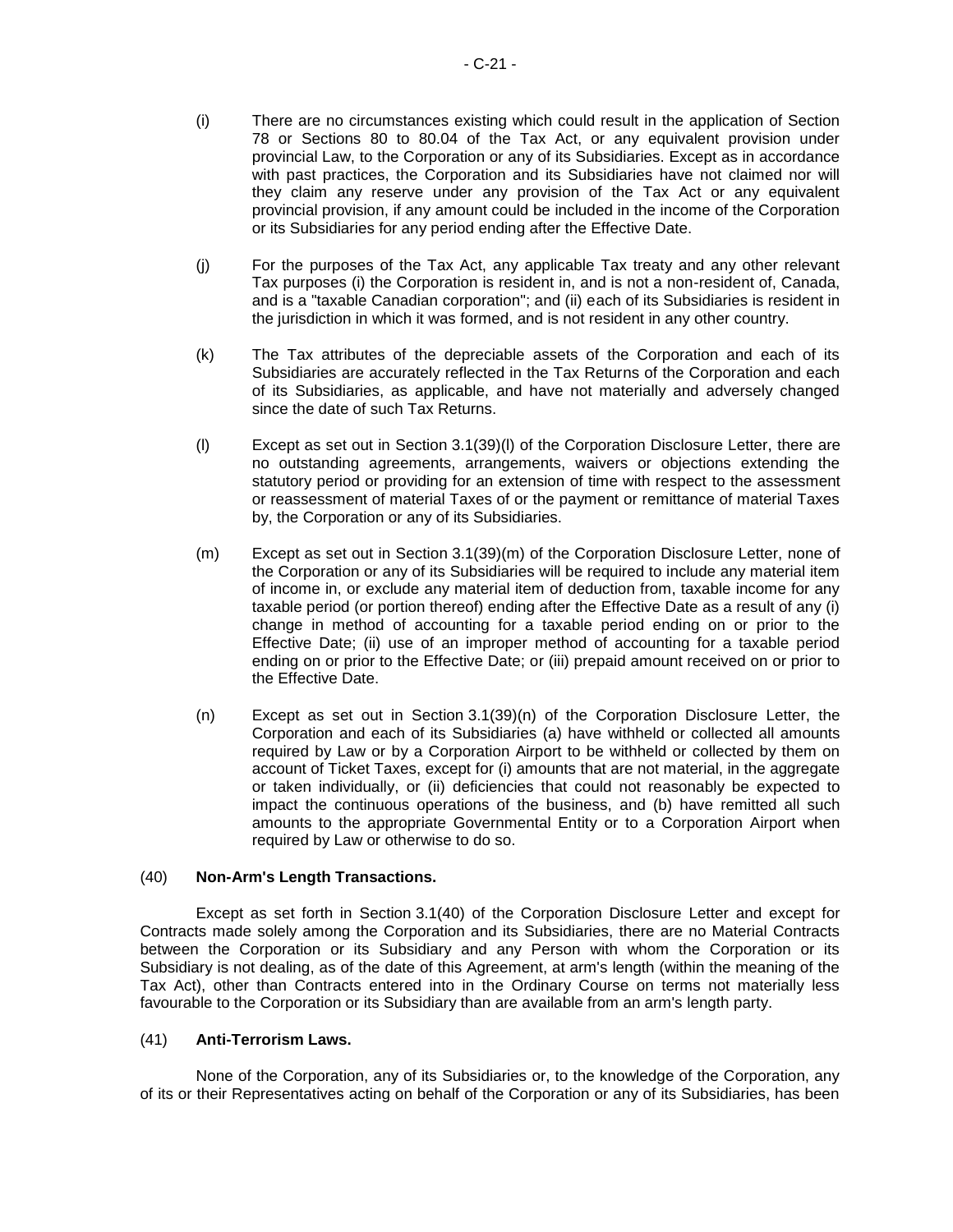or is currently subject to any economic or financial sanctions or trade embargoes imposed, authorized, administered or enforced by any Governmental Entity (including the Government of Canada, the Office of Foreign Assets Control of the U.S. Treasury Department (including, but not limited to, the designation as a "specially designated national or blocked person" thereunder), or any other applicable sanctions authority) or other similar Laws (collectively, "**Sanctions**"). Neither the Corporation nor any of its Subsidiaries has received any written notice alleging that the Corporation, any of its Subsidiaries or any of their respective Representatives has violated any Sanctions, and, to the knowledge of the Corporation, except as disclosed in [Section](#page-32-0) 3.[1\(41\)](#page-32-0) of the Corporation Disclosure Letter, no condition or circumstances exist (including any ongoing Proceeding) that would form the basis of any such allegations.

## (42) **Corrupt Practices Legislation.**

None of Corporation nor any of its Subsidiaries, nor any of their respective directors and officers nor, to the knowledge of Corporation, any of their respective employees, agents or representatives, to the extent acting on behalf of the Corporation or any of its Subsidiaries, have directly or indirectly, taken any action which is or would be otherwise inconsistent with or prohibited by the *Corruption of Foreign Public Officials Act* (Canada), the *Proceeds of Crime (Money Laundering) and Terrorist Financing Act* (Canada) or the *United States Foreign Corrupt Practices Act of 1977*, as amended, Title 18 United States Code Section 1956 and 1957 (US) or the *Criminal Code* (Canada) if applicable, or the rules and regulations promulgated thereunder or under any other legislation of any relevant jurisdiction covering a similar subject matter applicable to Corporation or its Subsidiaries and their respective operations (collectively, the "**Corrupt Practices Legislation**"). The operations of the Corporation and its Subsidiaries are and have been conducted at all times in compliance with the Corrupt Practices Legislation and over the past six years there has been no suit, Proceeding by or before any Governmental Entity or any arbitrator involving the Corporation or any of its Subsidiaries with respect to the Corrupt Practices Legislation and to the knowledge of the Corporation there are no circumstances likely to lead or give rise to any such Proceeding.

### (43) **Trade Compliance.**

The operations of the Corporation and each of its Subsidiaries have been conducted in compliance in all material respects with Trade Legislation. Neither the Corporation nor any of its Subsidiaries has received any notice alleging that the Corporation or any of its Subsidiaries has violated any Trade Legislation in any material respect.

### (44) **Money Laundering.**

The operations of the Corporation and each of its Subsidiaries have been, since November 1, 2016, conducted in compliance in all material respects with applicable financial recordkeeping and reporting requirements and money laundering or similar Laws ("**Money Laundering Laws**"). Neither the Corporation nor any of its Subsidiaries has received any notice alleging that the Corporation, any of its Subsidiaries or any of their respective Representatives has violated any Money Laundering Laws, and, to the knowledge of the Corporation, no condition or circumstances exist (including any ongoing Proceedings) that would form the basis of any such allegations.

### (45) **Privacy and Anti-Spam.**

(a) The Corporation and each of its Subsidiaries have complied, in all material respects, with all applicable Privacy Laws, each Corporation Privacy Policy, all Contracts with third parties relating to privacy and data protection to which the Corporation and any of its Subsidiaries is a party or by which any of them are otherwise bound. There are no material Proceedings in progress or pending or, to the knowledge of the Corporation, threatened against or affecting the Corporation or any of its Subsidiaries with respect to any of the foregoing.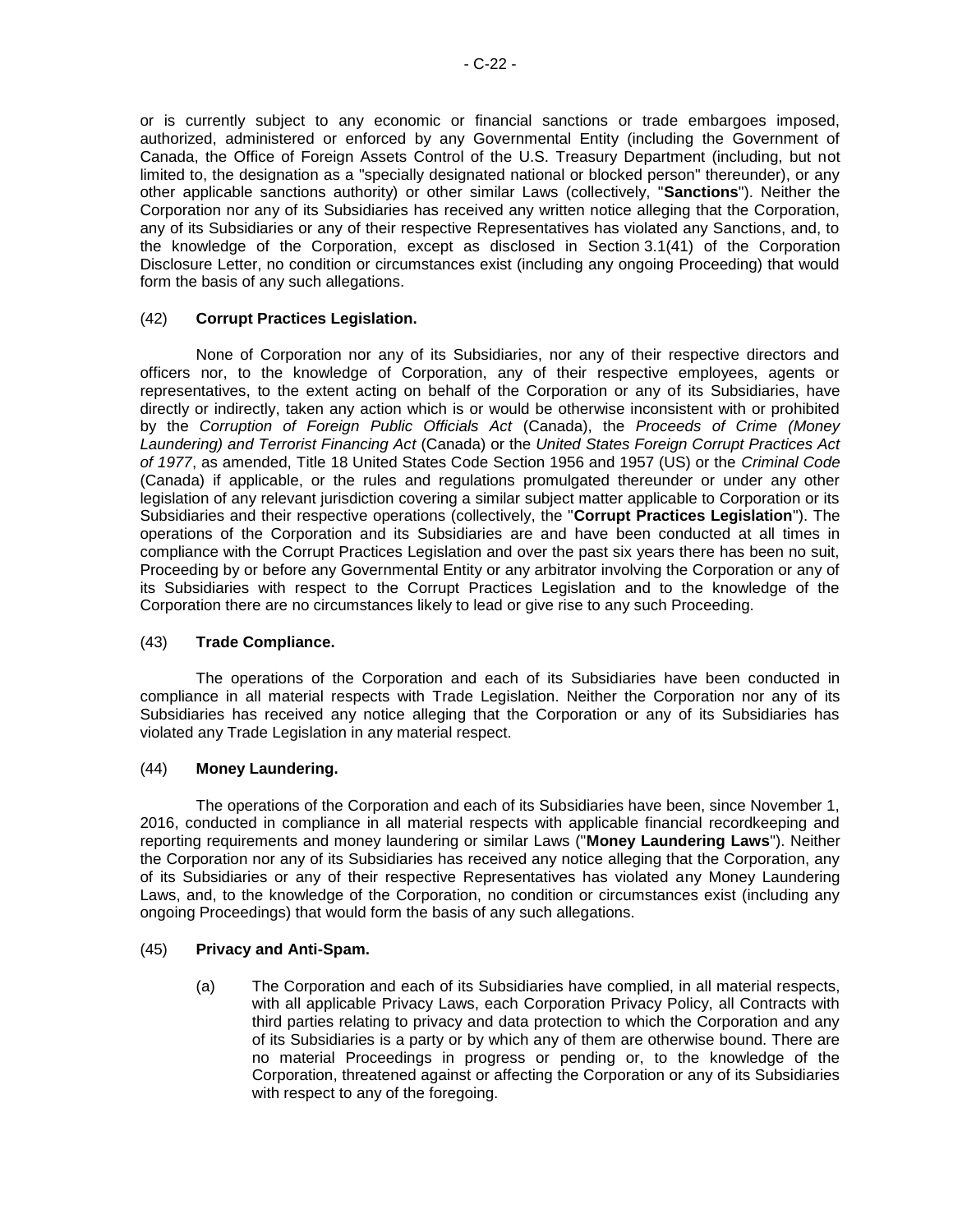- <span id="page-101-0"></span>(b) [Section](#page-32-0) 3.[1\(45\)](#page-32-0)[\(b\)](#page-101-0) of the Corporation Disclosure Letter identifies each Corporation Privacy Policy in effect at any time during the past three years. Each Corporation Privacy Policy provides (or provided while it was in effect) accurate and sufficient notice of the then current practices of the Corporation and its Subsidiaries relating to the subject matter of such Corporation Privacy Policy.
- (c) To the knowledge of the Corporation, the Corporation has not collected or received any Personal Information online from children under the age of thirteen without verifiable consent of a parent or legal guardian, or directed any of its websites or applications to children under the age of thirteen through which such Personal Information could be obtained.
- (d) In relation to the collection, accepting, processing, storage or transmission of any credit cards, passwords, CVV data, or other related data by the Corporation or any of its Subsidiaries, the Corporation or the applicable Subsidiary have implemented data protection procedures, processes and systems that together meet or exceed all applicable Privacy Laws as well as standards and guidelines established by the Payment Card Industry Standards Council (including the Payment Card Industry Data Security Standard).
- (e) To the knowledge of the Corporation, the Corporation and each of its Subsidiaries have all necessary consents and authorizations to collect, use, transfer, disclose, retain and process any Personal Information in its possession or under its control to the extent required in connection with the operation of their respective businesses as currently conducted. Neither the Corporation nor any of its Subsidiaries sells, rents or otherwise makes available any Personal Information to any Person, except in a manner that complies in all material respects with the applicable Privacy Laws. The Corporation has obtained written agreements from all third parties to whom it has provided, disclosed or made available any Personal Information that satisfy the requirements of applicable Privacy Laws.
- <span id="page-101-1"></span>(f) The Corporation and each of its Subsidiaries have taken commercially reasonable measures (including implementing and monitoring organizational, technical and physical security) to ensure that confidential information of the Corporation and its Subsidiaries and Corporation Data are protected against unauthorized access, use, modification, disclosure or other misuse, and, since May 1, 2016, except as set forth in [Section](#page-32-0) 3.[1\(45\)](#page-32-0)[\(f\)](#page-101-1) of the Corporation Disclosure Letter, to the knowledge of the Corporation, no material unauthorized access to or unauthorized use, modification, disclosure or other material misuse of such confidential information or Corporation Data has occurred.
- (g) The Corporation and each of its Subsidiaries have, in all material respects, conducted its business in compliance with CASL, including provisions relating to having obtained valid express consent within the meaning of such legislation for the installation (or causing to be installed) any computer program on another Person's computer system and to the sending of commercial electronic messages only with express or implied consent, within the meaning of such legislation, and with the provisions requiring commercial electronic messages to include prescribed contact information and an unsubscribe mechanism and ensure commercial electronic messages are not sent to Persons that have previously unsubscribed or whose consent has been revoked or expired. The Corporation and each of its Subsidiaries retain records sufficient to demonstrate such compliance, including evidence of express consent or circumstances giving rise to implied consent or any exemption available under CASL.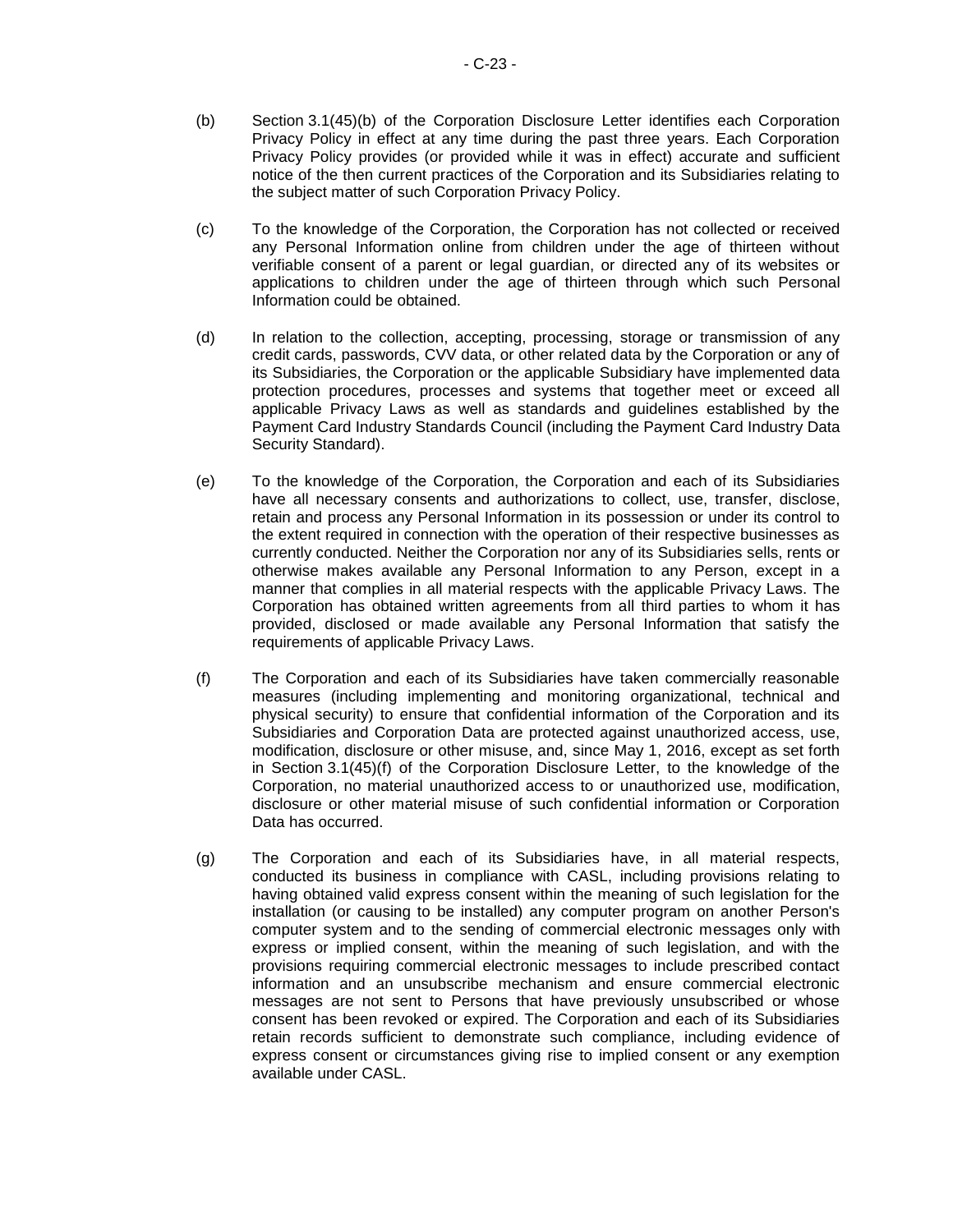### (46) **Franchise Matters.**

Except as set forth in [Section](#page-32-0) 3.[1\(46\)](#page-32-0) in the Corporation Disclosure Letter (a) there have not been any material Proceedings between the Corporation and any current or former Franchisee at any time during the last three years; (b) to the knowledge of the Corporation, the Franchisees are operating their franchises in accordance with the Franchise Agreements; (c) each of the Franchisees is up to date in all royalty payments owing to the Corporation or any of its Subsidiaries; and (d) the franchise operations of the Corporation and its Subsidiaries have been conducted in material compliance with all applicable Laws that relate to, regulate or are applicable to franchising in any jurisdiction in which such operations are carried on by the Corporation and its Subsidiaries.

### <span id="page-102-0"></span>(47) **Aircraft, Aircraft Engines, Spare Engines and Parts.**

- (a) [Section](#page-32-0) 3.[1\(47\)](#page-32-0)[\(a\)](#page-102-0) of the Corporation Disclosure Letter sets forth a complete and accurate list as of the date of this Agreement of (i) all air operating certificates issued by Transport Canada that are held by the Corporation or one of its Subsidiaries; (ii) all Corporation Aircraft, including a description of the manufacturer, model/type, manufacturer serial number, Transport Canada registration number and manufacture date of each such Corporation Aircraft, whether such Corporation Aircraft is owned or leased (including if leased the name of the lessor) and the Aircraft Engine applicable or appurtenant to each such Corporation Aircraft (whether installed or not); (iii) all Spare Engines, including a description of the manufacturer, model/type and manufacturer serial number and whether such Spare Engine is owned or leased and, in the case of an uninstalled Spare Engine, the location where such Spare Engine is stored; and (iv) all domestic, scheduled international and non-scheduled international licenses to operate air services issued to the Corporation or one of its Subsidiaries by Transport Canada and applicable Governmental Entities.
- (b) The Corporation or one or more of its Subsidiaries has good and valid title to all Corporation Aircraft and Corporation Engines described as owned in [Section](#page-32-0) 3.[1\(47\)](#page-32-0)[\(a\)](#page-102-0) of the Corporation Disclosure Letter as at the date hereof, or a valid and enforceable leasehold interest in all Corporation Aircraft and Corporation Engines described as leased in [Section](#page-32-0) 3.[1\(47\)](#page-32-0)[\(a\)](#page-102-0) of the Corporation Disclosure Letter as at the date hereof, in each case free and clear of all Liens (other than Permitted Liens).
- (c) The Corporation or one of its Subsidiaries has been issued all required Authorizations (including aviation documents, certifications and licenses) by the applicable Governmental Entities of each jurisdiction in which the Corporation or such Subsidiary operates a Corporation Aircraft, and each such Authorization, aviation document, certification and license is in good order and has not been cancelled, suspended or rescinded, except for any temporary suspension of such document, certificate or license for a period of time during which such Corporation Aircraft is out of service for maintenance purposes.
- (d) All Corporation Aircraft are properly registered on the Canadian Civil Aircraft Register, are in airworthy and serviceable condition and have validly issued Transport Canada certificates of registration and airworthiness that are in full force and effect (except for any temporary suspension relating to a period of time during which any Corporation Aircraft is out of service for maintenance purposes), and all requirements for the effectiveness of each certificate of airworthiness have been satisfied.
- (e) All Corporation Aircraft are operated by, and under the control of, trained, qualified and duly licenced pilots with proper ratings.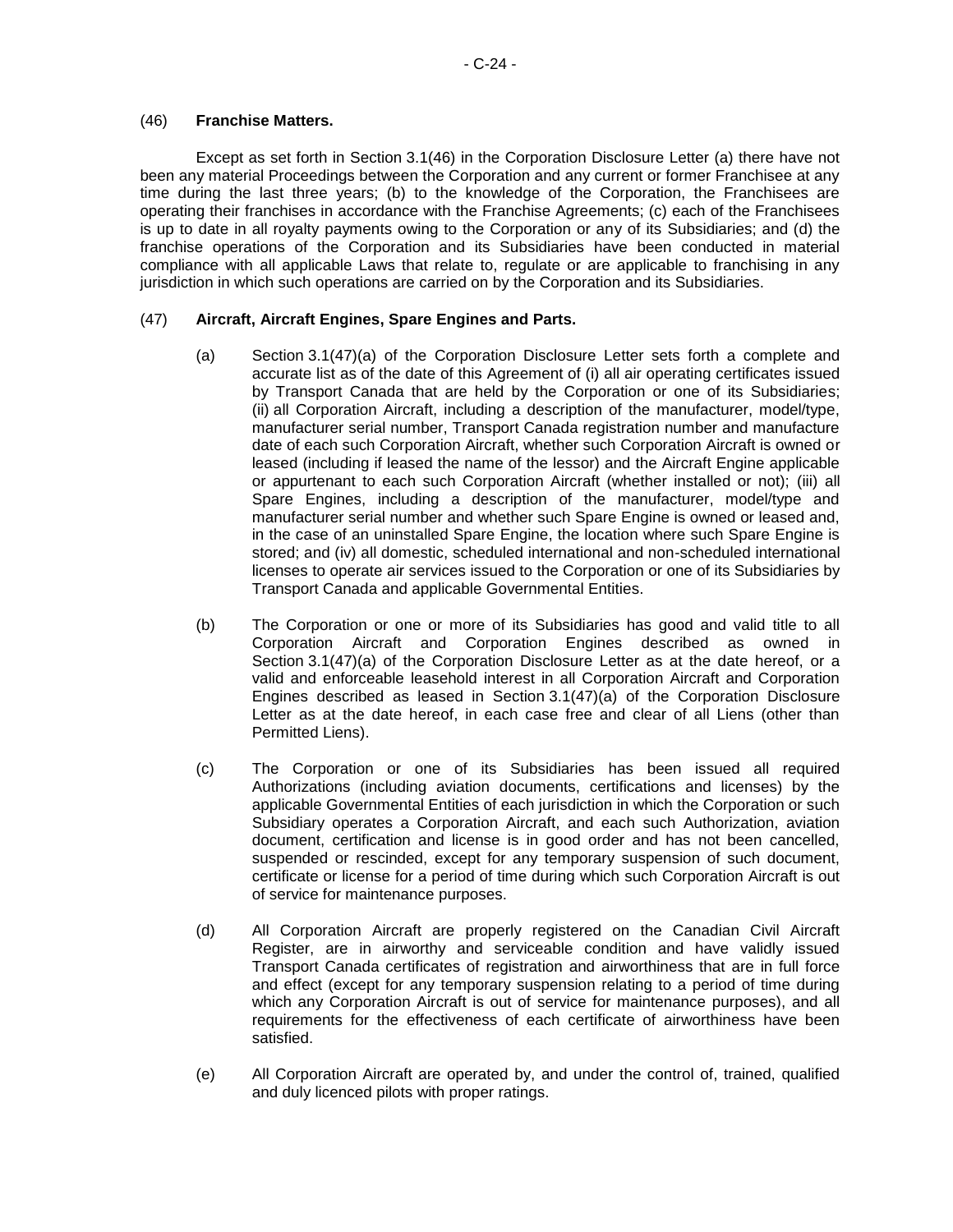- (f) All technical records relating to any Corporation Aircraft, Corporation Engines and Corporation Parts have been maintained in accordance with applicable Law, mandatory manufacturers' requirements, mandatory directives, airworthiness directives, bulletins, guidelines and notices of Transport Canada and the Maintenance Program.
- (g) All Corporation Aircraft, Corporation Engines and Corporation Parts are being maintained, inspected, serviced, repaired and overhauled:
	- (i) by properly qualified personnel approved by Transport Canada in compliance with each applicable Authorizations (including any applicable certificates of airworthiness and registration) issued by, and requirements of, Transport Canada, in accordance with all applicable Laws and all mandatory directives, airworthiness directives, bulletins, guidelines and notices issued by Transport Canada and in accordance with the requirements of the Corporation Aircraft, Corporation Engine and Corporation Parts manufacturers so as to keep such Corporation Aircraft, Corporation Engines and Corporation Parts in good and airworthy operating condition and maintain the necessary Authorizations and certificates of airworthiness and registration of the Corporation Aircraft, Corporation Engines and Corporation Parts, as applicable, except (A) during temporary periods of storage or maintenance and modifications as permitted by applicable Laws; and (B) when Transport Canada has revoked or suspended the certificate of airworthiness for any Corporation Aircraft for reasons other than a failure by the Corporation or any Subsidiary to maintain, service, repair or overhaul such Corporation Aircraft in the manner described above and the Corporation and its Subsidiaries are not operating such Corporation Aircraft or Corporation Engine;
	- (ii) in accordance with the relevant manufacturers' mandatory requirements and procedures and the Maintenance Program;
	- (iii) so as to comply with the applicable manufacturers' maintenance, components maintenance or structural repair manuals or Contracts and, to the extent that the same are made mandatory by either the manufacturer or Transport Canada, to comply with all modifications, airworthiness directives, corrosion prevention programs, alert service bulletins and any service bulletins that must be performed in order to maintain the warranties or any other similar rights on the Corporation Aircraft, the Corporation Engines or the Corporation Parts;
	- (iv) so as to comply with any Material Contract described in clause (a) of the definition of Material Contract in all material respects; and
	- (v) so as to comply with all applicable Laws of Canada and any other jurisdiction to, from, in or over which the Corporation Aircraft may be flown (and regardless of upon whom the relevant requirements are imposed).
- (h) The Corporation and its Subsidiaries have made all such alterations and modifications in and additions to any Corporation Aircraft, Corporation Engines and Corporation Parts as have been required to be made from time to time by the applicable manufacturer and/or to meet the mandatory applicable standards of Transport Canada.
- (i) The Corporation and its Subsidiaries have implemented maintenance schedules with respect to the Corporation Aircraft, the Corporation Engines and the Corporation Parts that, if complied with, are designed to result in the satisfaction of all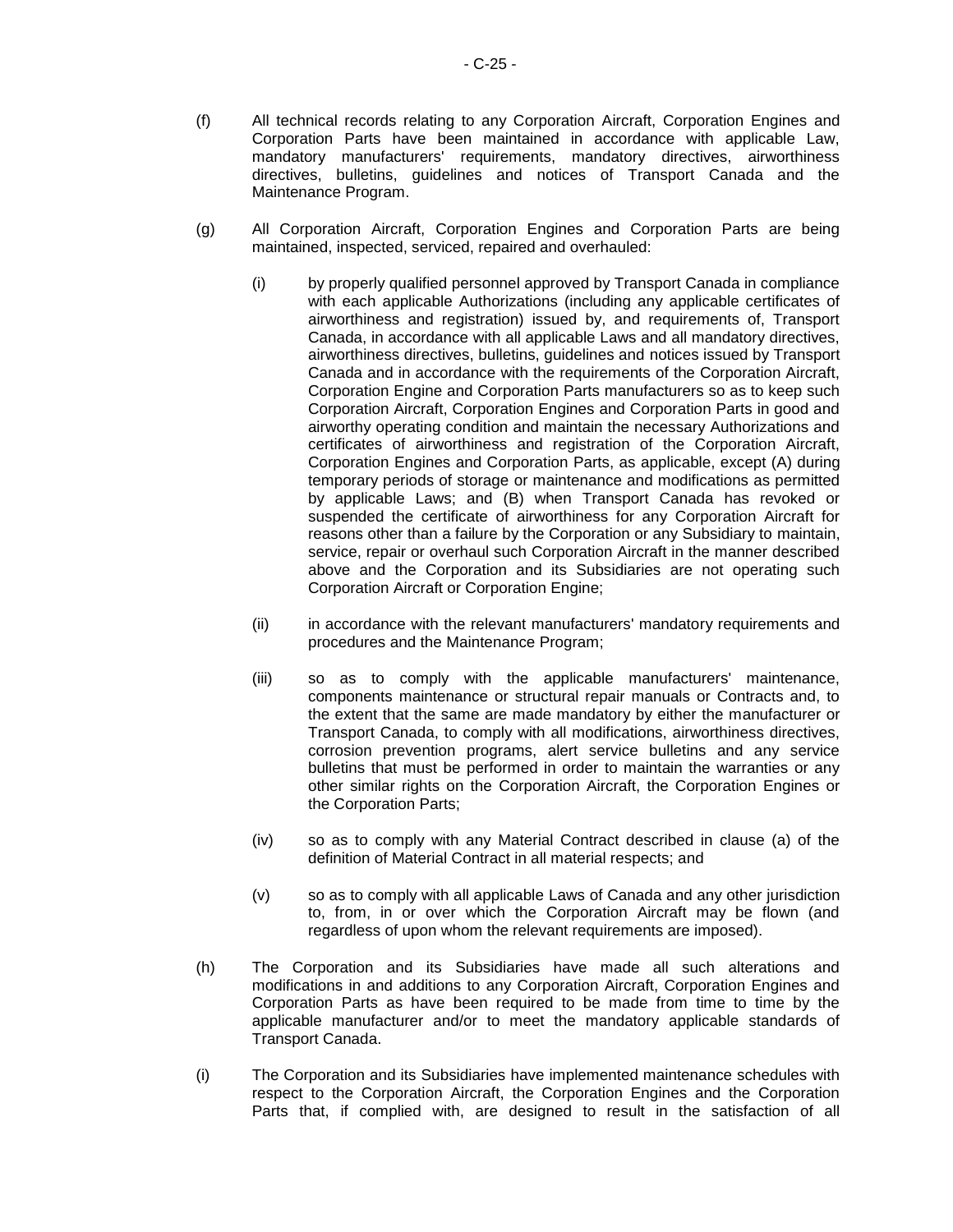requirements under all applicable airworthiness directives and applicable Laws required to be complied with in accordance with such maintenance schedules in all materials respects. Each Corporation Aircraft's structure and systems and each Corporation Aircraft's and Corporation Engine's components are functioning in all material respects in accordance with their intended use, except for Corporation Aircraft and Corporation Engines that are undergoing maintenance and temporarily deferred maintenance as permitted by any applicable rules and regulations of Transport Canada.

- <span id="page-104-0"></span>(j) Except as set forth in [Section](#page-32-0) 3.[1\(47\)](#page-32-0)[\(j\)](#page-104-0) of the Corporation Disclosure Letter, the Corporation is not a party to any interchange or pooling agreements with respect to the Corporation Aircraft, the Corporation Engines or the Corporation Parts.
- (k) The Corporation Aircraft and Corporation Engines are not used for any purpose or manner, or in any airspace for which they were not designed or reasonably suited or in a manner which is outside the tolerances and limitations for which the Corporation Aircraft or Corporation Engines were designed, or in a manner that is inconsistent with applicable Laws, insurance policies, Aircraft Contracts or Aircraft Finance Contracts.
- (l) The Corporation and its Subsidiaries have implemented in accordance with applicable Laws (including the *Canadian Aviation Regulations* and the *IATA Operational Safety Audit (IOSA) Program and Standards*), Government approved safety policies including required safety and security reporting policies. Such policies are regularly reviewed (at least annually) by the Board and are reasonably appropriate with respect to the size and complexity of the organization of the Corporation and its Subsidiaries.
- (m) There are no material charges or violations pending under aviation safety and security regulations in respect of the Corporation or any of its Subsidiaries, and there are no appeals of any Orders under aviation safety and security regulations applicable to the Corporation or any of its Subsidiaries currently outstanding. The Corporation and each of its Subsidiaries have complied in all material respects with all requirements, policies and Orders issued under aviation safety and security regulations for the past three years, and have developed and implemented policies and training for Employees to enhance compliance with the regulations.

### <span id="page-104-1"></span>(48) **Corporation Slots.**

- (a) [Section](#page-32-0) 3.[1\(48\)](#page-32-0)[\(a\)](#page-104-1) of the Corporation Disclosure Letter sets forth a complete and accurate list of all takeoff and landing slots, gate rights and bridge rights granted to the Corporation or any of its Subsidiaries by an airport authority or other air carriers, and any applicable operating Authorizations from Transport Canada, or any other applicable Governmental Entity and other similar airport access rights held by the Corporation or any of its Subsidiaries in respect of any Material Corporation Airport (the "**Corporation Slots**") and such list indicates any Corporation Slots that have been leased from another air carrier and in which the Corporation or one of its Subsidiaries holds only temporary use rights.
- (b) The Corporation and its Subsidiaries have complied, in all material respects, with all applicable Laws and terms of any Contracts governing Corporation Slots.
- (c) None of the Corporation or any of its Subsidiaries have (i) received any written notice of any proposed withdrawal of a Corporation Slot by an airport authority or other air carrier, Transport Canada or any other applicable Governmental Entity; or (ii) agreed to any future reduction, trade, purchase, sale, exchange, lease, or transfer of any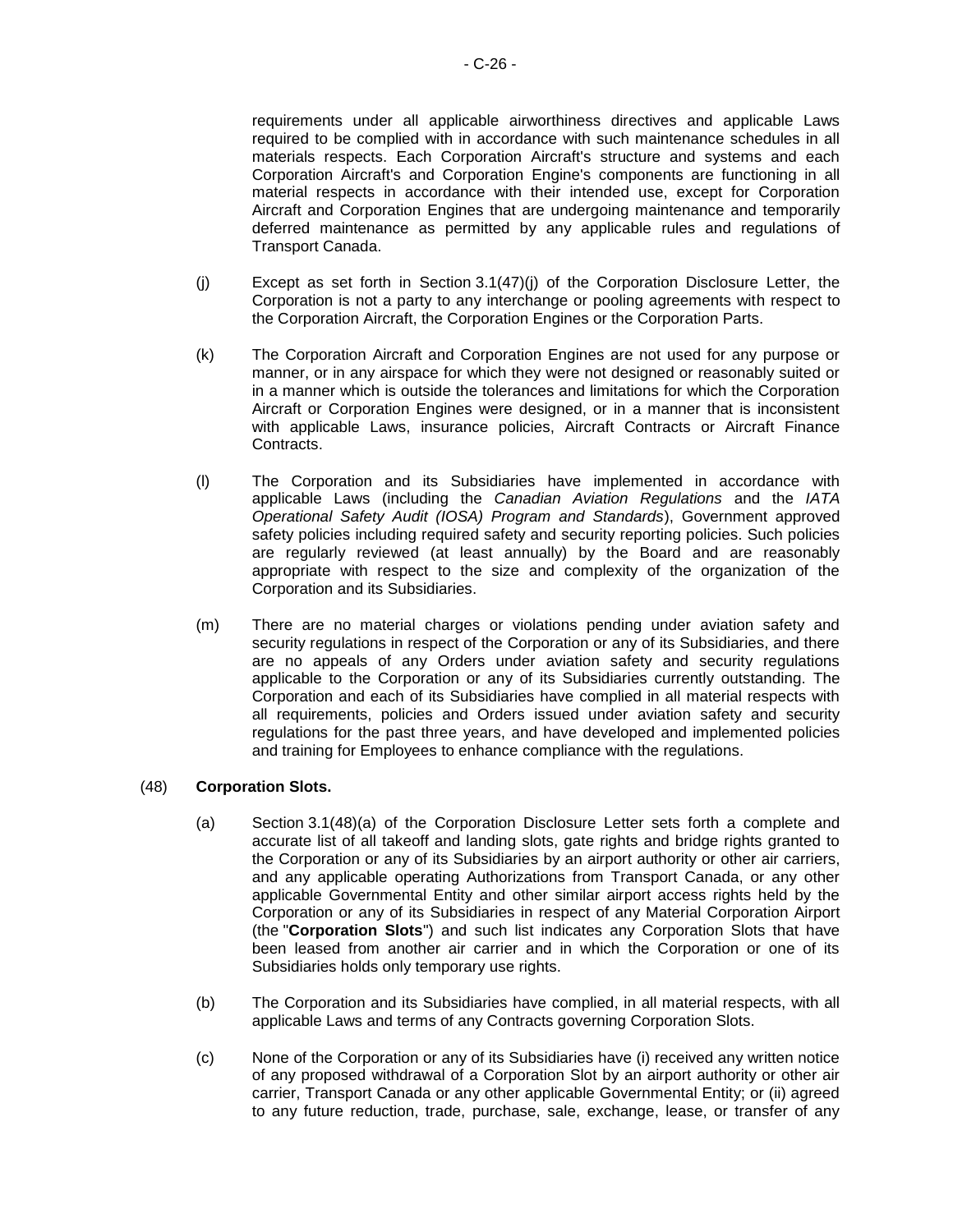Corporation Slot that has not been completed (in each case, except for seasonal swaps and temporary returns with a duration of approximately six (6) months or less).

#### (49) **Investigations.**

Except with respect to Safety Management System (SMS) self-audits conducted by the Corporation or its Subsidiaries in the Ordinary Course and audits conducted by the CTA in the Ordinary Course, since November 1, 2016, there has been no material accident or incident investigations or reviews, safety related incidents or other material Proceedings related to aviation safety or regulation with respect to or involving the Corporation or any of its Subsidiaries or any Corporation Aircraft.

#### (50) **Corporation Airports.**

No airport authority at any Corporation Airport has issued any Order, initiated any Proceeding or taken any other action, nor, to the knowledge of the Corporation, is any such Order, Proceeding or other action threatened, that would reasonably be expected to materially and adversely interfere with the ability of the Corporation to conduct its operations at any Corporation Airport in substantially the manner currently conducted.

#### (51) **Major Suppliers.**

To the knowledge of the Corporation, no material supplier has any intention to materially adversely change its relationship with the Corporation.

#### (52) **Disclosure.**

Except as set forth in [Section](#page-32-0) 3.[1\(52\)](#page-32-0) of the Corporation Disclosure Letter, true and complete copies of all documents listed in the Corporation Disclosure Letter have been made available in the Data Room.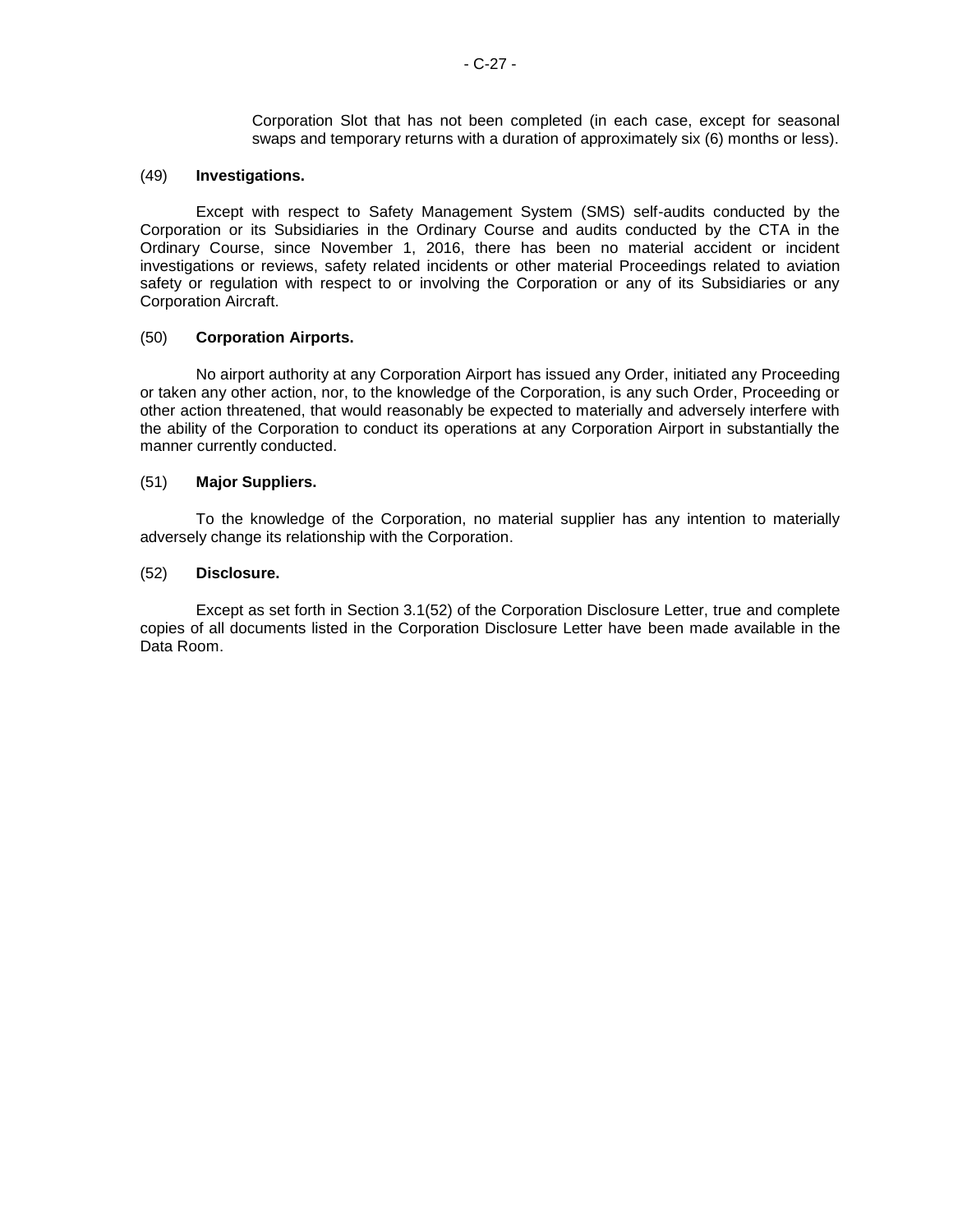#### **SCHEDULE D REPRESENTATIONS AND WARRANTIES OF THE PURCHASER**

#### (1) **Organization and Qualification.**

The Purchaser is a corporation duly incorporated, validly existing and in good standing under the laws of the jurisdiction of its incorporation.

### (2) **Corporate Authorization.**

The Purchaser has the requisite corporate power and authority to enter into and perform its obligations under this Agreement. The execution, delivery and performance by the Purchaser of its obligations under this Agreement and the consummation of the Arrangement and other transactions contemplated by this Agreement have been duly authorized by all necessary corporate action on the part of the Purchaser and no other corporate proceedings on the part of the Purchaser are necessary to authorize this Agreement or the consummation of the Arrangement and the other transactions contemplated hereby.

## (3) **Execution and Binding Obligation.**

This Agreement has been duly executed and delivered by the Purchaser, and constitutes a legal, valid and binding agreement of the Purchaser enforceable against it in accordance with its terms subject only to (a) any limitation on enforcement under Laws relating to bankruptcy, winding-up, insolvency, reorganization, arrangement or other Law affecting the enforcement of creditors' rights generally; and (b) the discretion that a court may exercise in the granting of equitable or extraordinary remedies such as specific performance and injunction.

### (4) **Governmental Authorization.**

The execution, delivery and performance by the Purchaser of this Agreement and the consummation by the Purchaser of the Arrangement and the transactions contemplated hereby do not require any Authorization or other action by or in respect of, or filing with or notification to, any Governmental Entity by the Purchaser other than (a) the Key Regulatory Approvals and the Other Regulatory Approvals; (b) the Interim Order and the Final Order; (c) filings with the Director under the CBCA, (d) the filing of the Articles of Arrangement; (e) customary filings with the Securities Authorities.

### (5) **No Conflict/ Non-Contravention.**

The execution and delivery of this Agreement by the Purchaser, and performance of its obligations hereunder and the consummation by the Purchaser of the Arrangement and the other transactions contemplated hereby do not and will not:

- (a) contravene, conflict with, or result in any violation or breach of the Constating Documents of the Purchaser; or
- (b) assuming receipt of the Key Regulatory Approvals and Other Regulatory Approvals, contravene, conflict with or result in a violation or breach of Law, except as would not, individually or in the aggregate, materially impede the ability of the Purchaser to consummate the Arrangement and the transactions contemplated hereby.

### (6) **Litigation.**

There are no material Proceedings in progress or pending or, to the knowledge of the Purchaser, threatened, against the Purchaser, nor is the Purchaser subject to any outstanding Order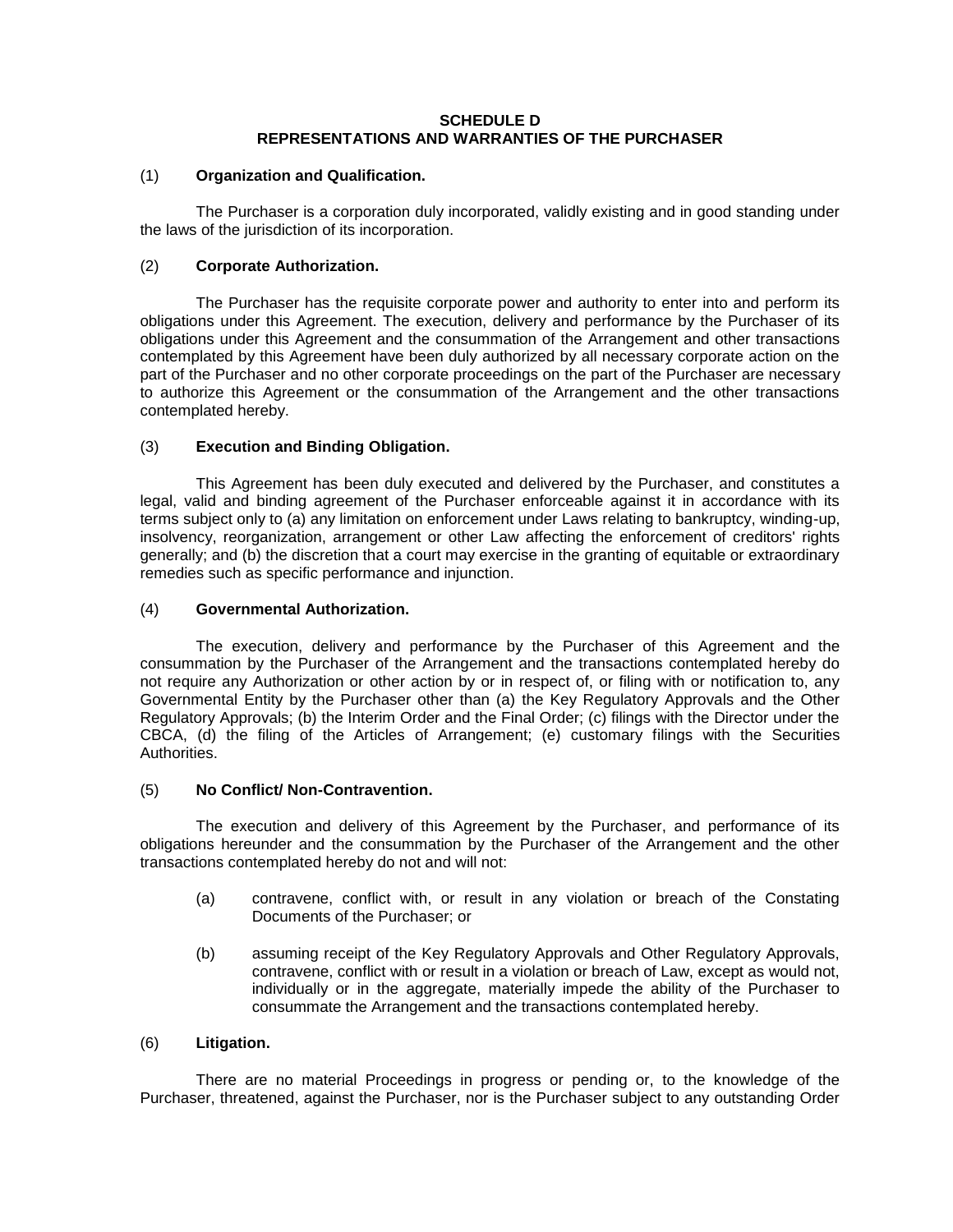that is reasonably likely to prevent or materially delay consummation of the Arrangement or the other transactions contemplated by this Agreement.

### (7) **Funds Available.**

The Purchaser will have at the Effective Time, sufficient funds available to satisfy the aggregate Consideration payable by the Purchaser pursuant to the Arrangement in accordance with the terms of this Agreement and the Plan of Arrangement and to satisfy all other obligations payable by the Purchaser pursuant to this Agreement and the Arrangement.

### (8) **Security Ownership.**

As of the date hereof, the Purchaser does not beneficially own, or exercise control or direction over, any securities of the Corporation.

## (9) **Canadian Status.**

The Purchaser is not a "non-Canadian" as defined pursuant to Section 3 of the *Investment Canada Act* (Canada). The Purchaser is a "Canadian" as defined pursuant to Section 55(1) of the CT Act.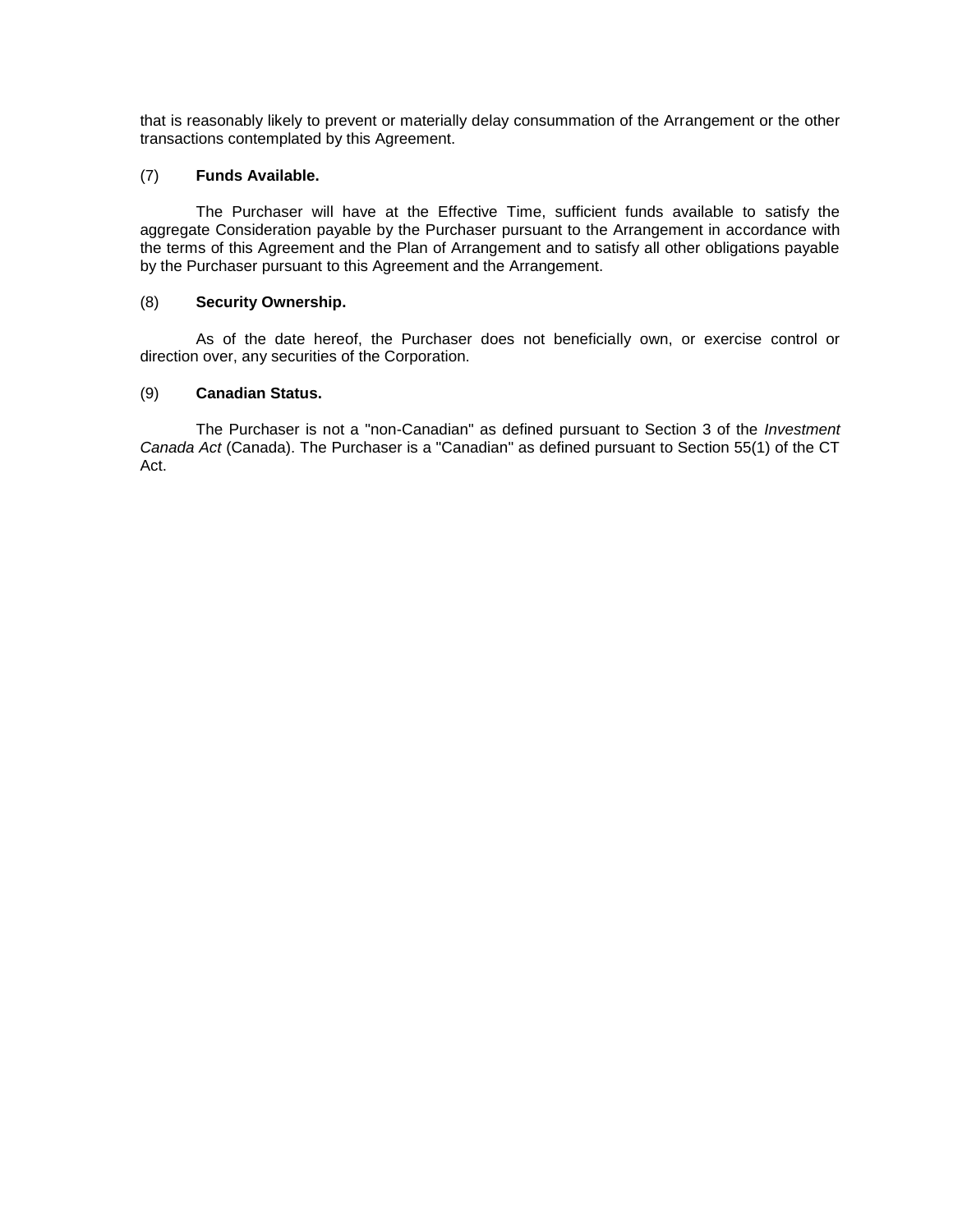# **SCHEDULE E KEY REGULATORY APPROVALS**

- (1) Competition Act Approval
- (2) CT Act Approval
- (3) clearance pursuant to the EU Merger Regulation (139/2004)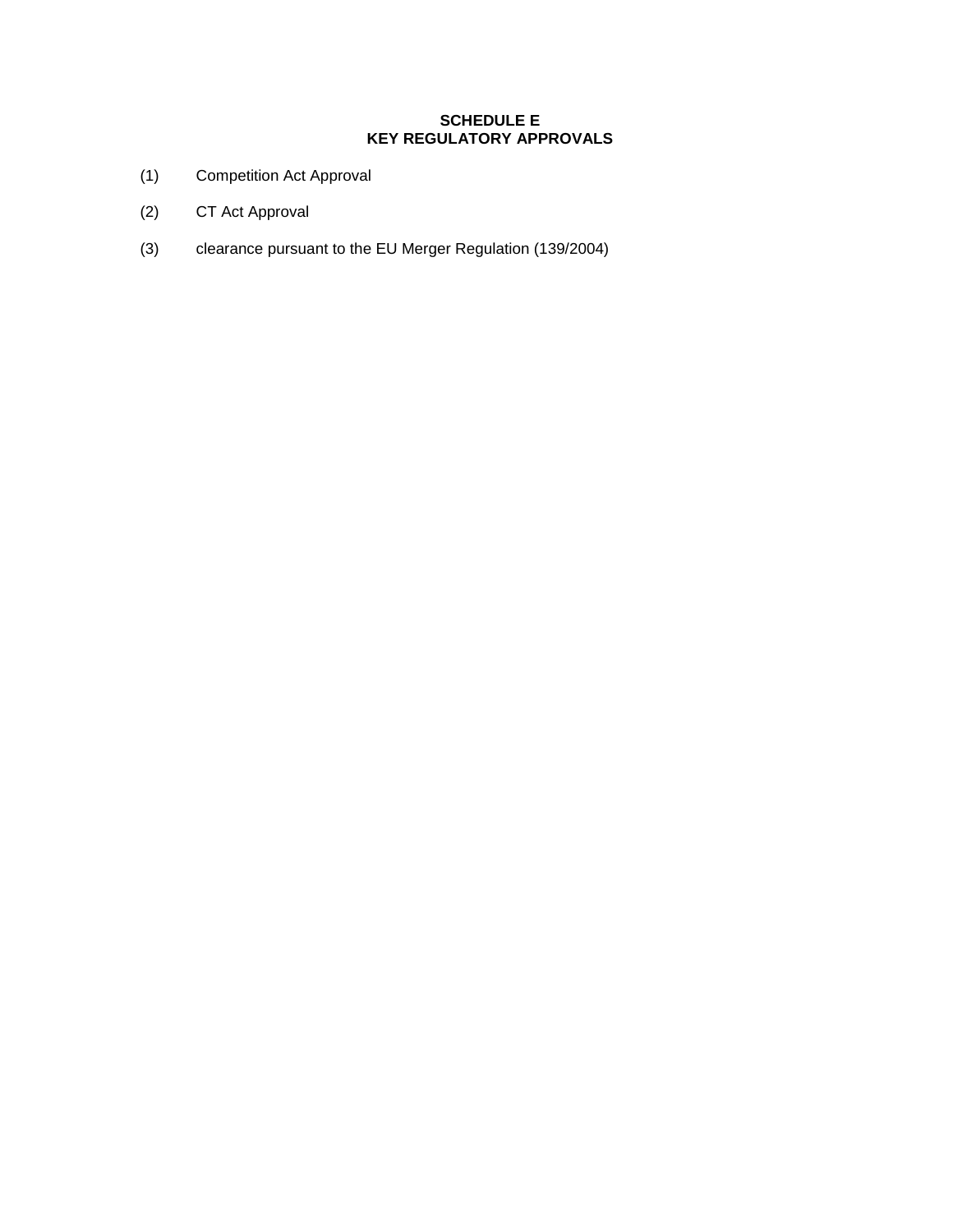### **SCHEDULE F FORM OF D&O SUPPORT AND VOTING AGREEMENT**

See attached.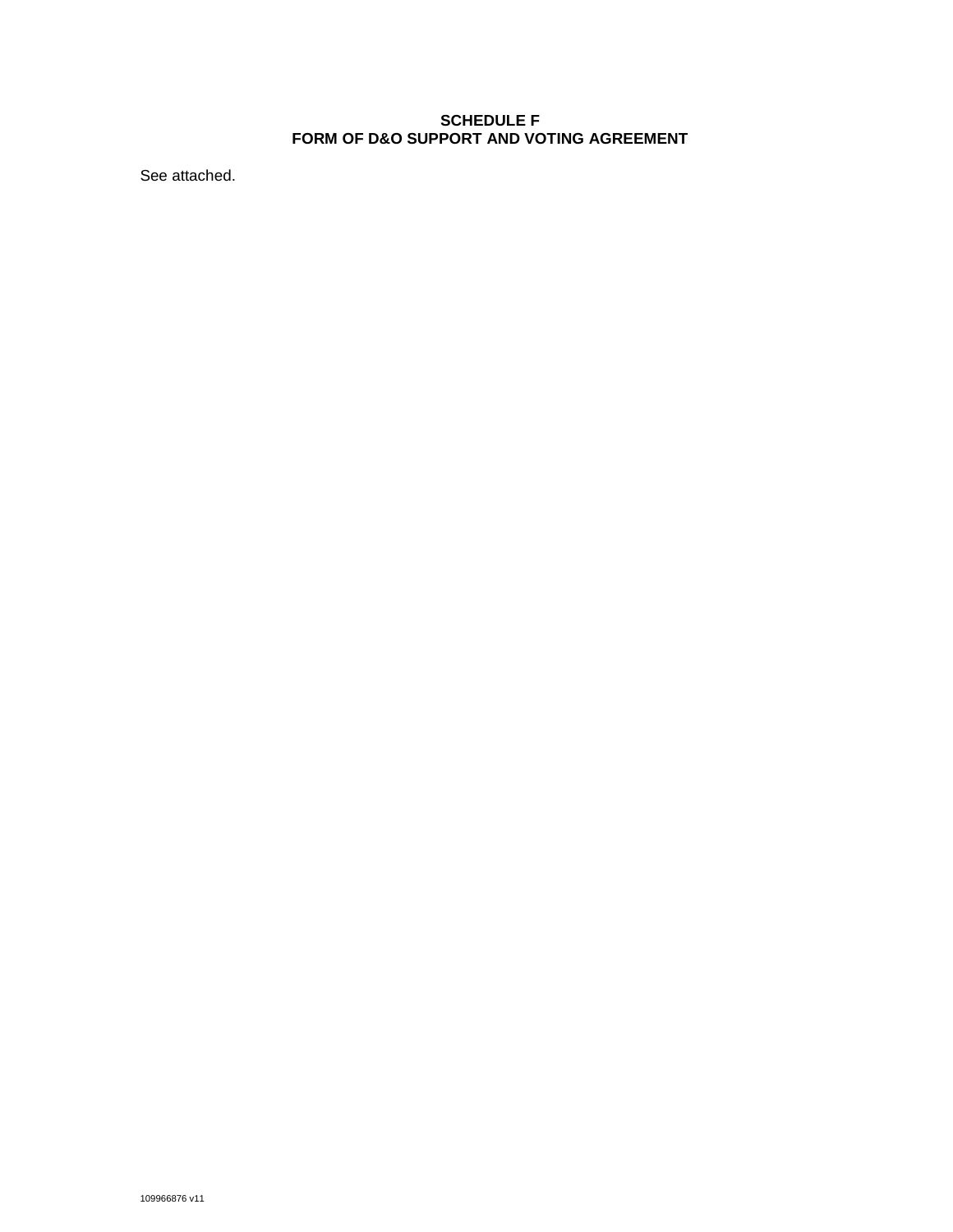### **SUPPORT AND VOTING AGREEMENT**

\_\_\_\_\_\_\_\_\_\_\_\_\_\_\_\_\_\_\_\_\_, 2019

Air Canada Air Canada Centre, ZIP 1276 730 Côte-Vertu Blvd. West Dorval, Québec, H4S 1Y9

Dear Sirs/Madams:

#### **Re: Support and Voting Agreement**

The undersigned understands that Air Canada (the "**Purchaser**") and Transat A.T. Inc. (the "**Corporation**") wish to enter into an arrangement agreement dated as of the date hereof (the "**Arrangement Agreement**") contemplating an arrangement (the "**Arrangement**") of the Corporation under Section 192 of the *Canada Business Corporations Act*, the result of which shall be the acquisition by the Purchaser of all the outstanding shares (the "**Shares**") of the Corporation.

All capitalized terms used but not otherwise defined herein shall have the respective meaning ascribed to them in the Arrangement Agreement.

The undersigned hereby agrees, in his or her capacity as Securityholder and not in his or her capacity as an officer or director of the Corporation, from the date hereof until the earlier of (i) the Effective Time, and (ii) the termination of the Arrangement Agreement in accordance with its terms:

- <span id="page-110-0"></span>(a) to vote or to cause to be voted the voting securities owned (beneficially or otherwise) by the undersigned as of the record date for the Meeting (the "**Subject Securities**"), in favour of the approval of the Arrangement Resolution and any other matter necessary for the consummation of the transactions contemplated by the Arrangement Agreement;
- (b) no later than 10 days prior to the Meeting, to deliver or to cause to be delivered to the Corporation duly executed proxies or voting instruction forms voting in favour of the approval of the Arrangement Resolution, such proxy or voting instruction forms not to be revoked or withdrawn without the prior written consent of the Purchaser;
- (c) not to, directly or indirectly (including through any of its Representatives): (i) solicit, assist, initiate, encourage or otherwise facilitate (including, without limitation, by way of furnishing non-public information, entering into any form of written or oral agreement, arrangement or understanding or soliciting proxies) any inquiries, proposals or offers (whether public or otherwise) regarding an Acquisition Proposal; (ii) approve or recommend, or propose publicly to approve or recommend, any Acquisition Proposal; (iii) enter into or otherwise engage or participate in any discussions or negotiations with any person (other than the Purchaser) regarding any inquiry, proposal or offer that constitutes, or may reasonably be expected to constitute, an Acquisition Proposal; (iv) withdraw support, or propose publicly to withdraw support, from the transactions contemplated by the Arrangement Agreement; (v) enter, or propose publicly to enter, into any agreement related to any Acquisition Proposal; (vi) act jointly or in concert with others with respect to voting securities of the Corporation for the purpose of opposing or competing with the Purchaser in connection with the Arrangement Agreement; or (vii) join in the requisition of any meeting of the securityholders of the Corporation for the purpose of considering any resolution related to any Acquisition Proposal.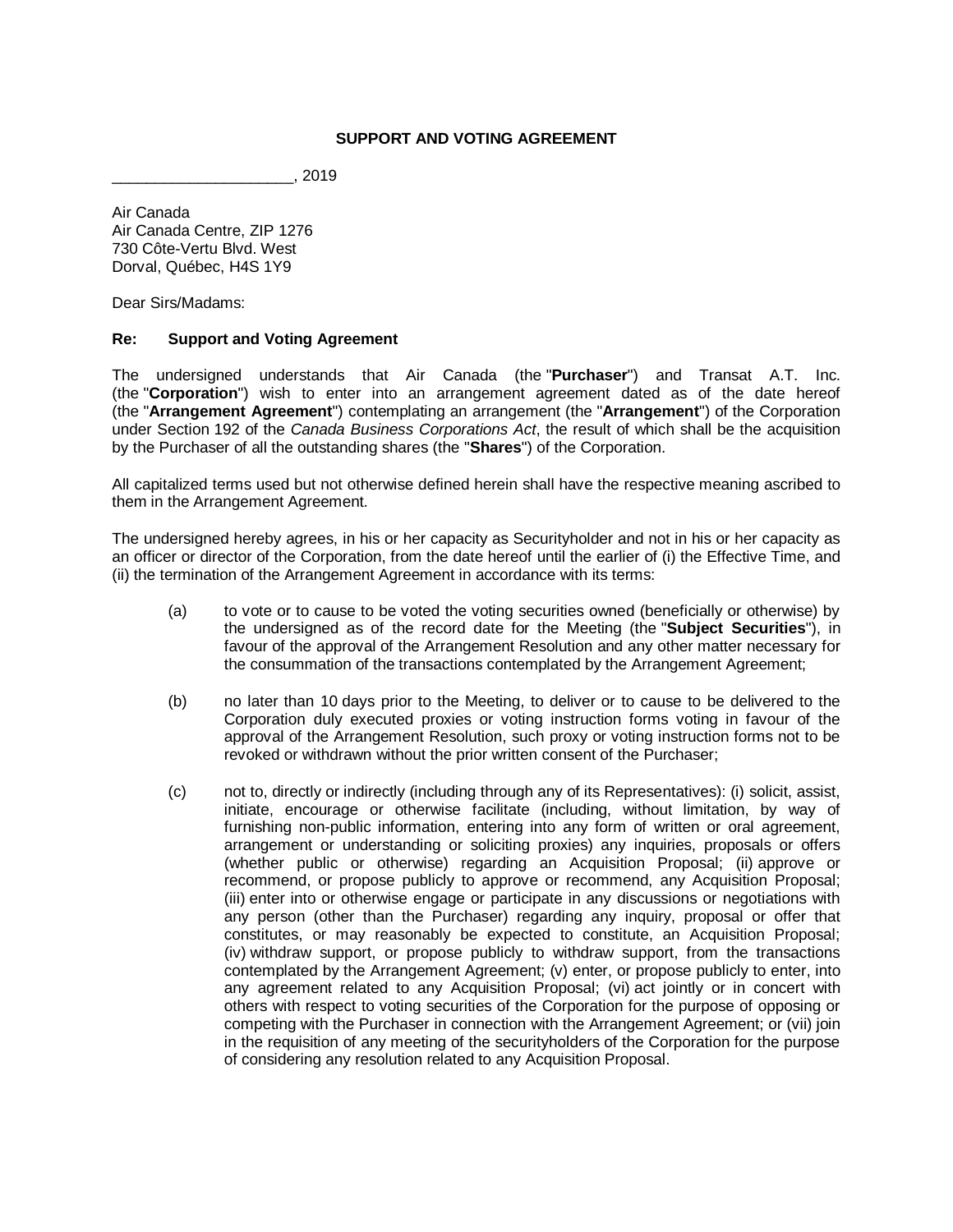- (d) except as contemplated by the Arrangement Agreement or upon the settlement of Incentive Securities or the exercise of other rights to purchase Shares, including purchases of Shares under the ESPPs, not to, directly or indirectly, (i) sell, transfer, gift, assign, grant a participation interest in, option, pledge, hypothecate, grant a security or voting interest in or otherwise convey or encumber (each, a "**Transfer**"), or enter into any agreement, option or other arrangement (including any profit sharing arrangement, forward sale or other monetization arrangement) with respect to the Transfer of any of its Subject Securities to any Person, other than pursuant to the Arrangement Agreement; (ii) grant any proxies or power of attorney, deposit any of its Subject Securities into any voting trust or enter into any voting arrangement, whether by proxy, voting agreement or otherwise, with respect to its Subject Securities, other than pursuant to this Agreement; or (iii) agree to take any of the actions described in the foregoing clauses (i) and (ii);
- (e) not to exercise any rights of appraisal or rights of dissent provided under any applicable Laws or otherwise in connection with the Arrangement or the transactions contemplated by the Arrangement Agreement considered at the Meeting in connection therewith; and
- (f) except as required pursuant to this letter agreement (including to give effect to clause [\(a\)](#page-110-0) above), not to grant or agree to grant any proxy or other right to vote the Subject Securities or enter into any voting trust or pooling agreement or arrangement in respect of the Subject Securities or enter into or subject any of the Subject Securities to any other agreement, arrangement, understanding or commitment, formal or informal, with respect to or relating to the voting or tendering thereof or revoke any proxy granted pursuant to this letter agreement.

Notwithstanding any provision of this letter agreement to the contrary, the Purchaser hereby agrees and acknowledges that the undersigned is executing this letter agreement and is bound hereunder solely in his or her capacity as a Securityholder of the Corporation. Without limiting the provisions of the Arrangement Agreement, nothing contained in this letter agreement shall limit or affect any actions the undersigned may take in his or her capacity as a director or officer of the Corporation or limit or restrict in any way the exercise of his or her fiduciary duties as director or officer of the Corporation.

The undersigned hereby represents and warrants that (a) this letter agreement has been duly executed and delivered and is a valid and binding agreement, enforceable against the undersigned in accordance with its terms, and the performance by the undersigned of its obligations hereunder will not constitute a violation or breach of or default under, or conflict with, any contract, commitment, agreement, understanding or arrangement of any kind to which the undersigned will be a party and by which the undersigned will be bound at the time of such performance, and (b) he or she has been afforded the opportunity to obtain independent legal advice and confirms by the execution of this letter agreement that he or she has either done so or waived his or her right to do so in connection with the entering into of this letter agreement, and that any failure on the undersigned's part to seek independent legal advice shall not affect (and the undersigned shall not assert that it affects) the validity, enforceability or effect of this letter agreement or the Arrangement Agreement.

This letter agreement shall automatically terminate upon the earlier of: (i) the Effective Time, or (ii) termination of the Arrangement Agreement in accordance with its terms.

This letter agreement shall be governed by and construed in accordance with the laws of the Province of Québec and the laws of Canada applicable therein, and the parties hereto irrevocably attorn to the nonexclusive jurisdiction of the Québec courts situated in the City of Montreal and waive objection to the venue of any proceeding in such court or that such court provides an inconvenient forum. This letter agreement may be executed in any number of counterparts (including counterparts by facsimile or electronic copy) and all such counterparts taken together shall be deemed to constitute one and the same instrument.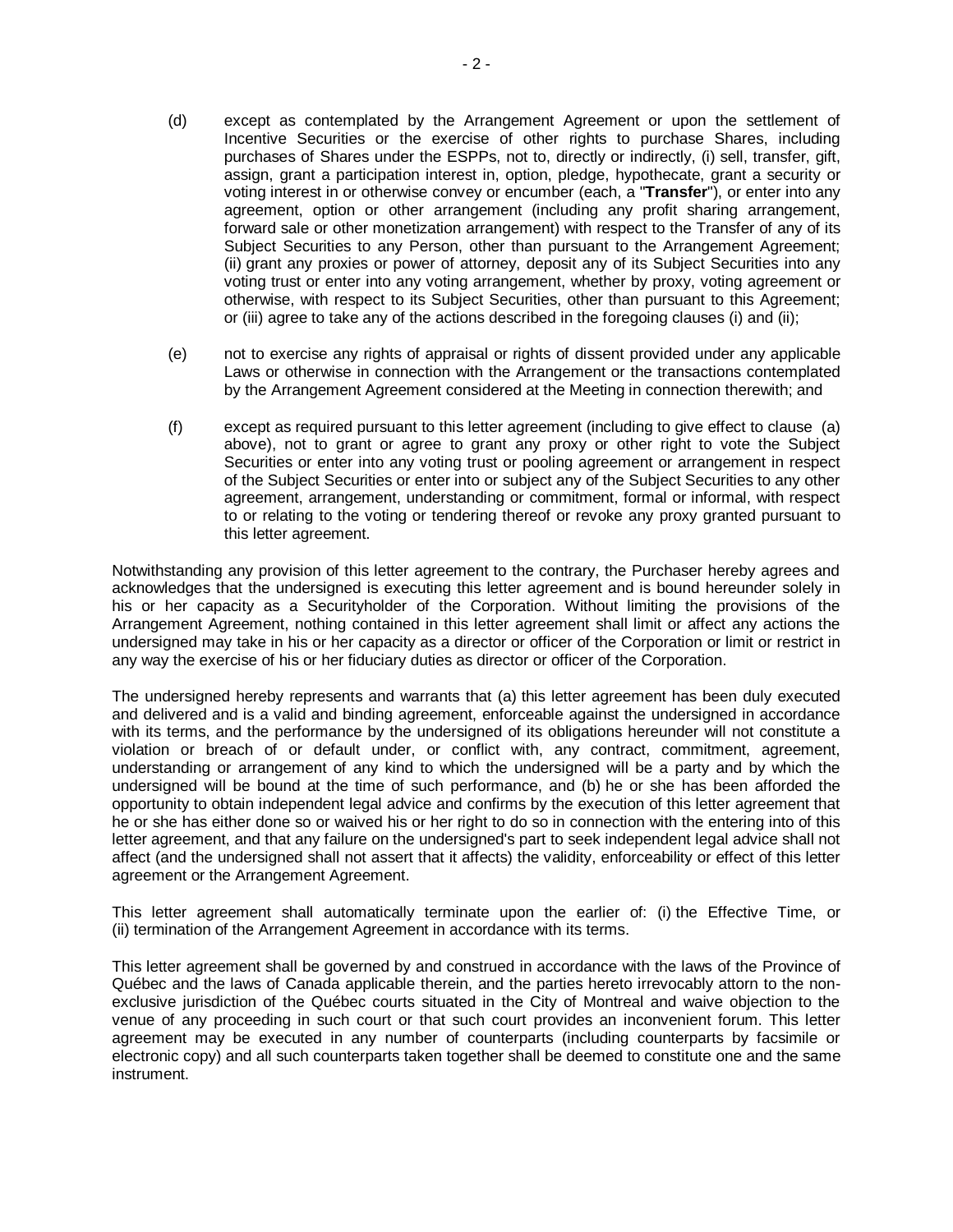If the foregoing is in accordance with the Purchaser's understanding and is agreed to by the Purchaser, please signify the Purchaser's acceptance by the execution of the enclosed copies of this letter agreement where indicated below by an authorized signatory of the Purchaser and return the same to the undersigned, upon which this letter agreement as so accepted shall constitute an agreement between the Purchaser and the undersigned.

The parties expressly acknowledge that they have requested that this letter agreement and all ancillary and related documents thereto be drafted in the English language only. *Les parties aux présentes reconnaissent avoir exigé que la présente lettre entente et tous les documents qui y sont accessoires soient rédigés en anglais seulement*.

**[Remainder of page left intentionally blank. Signature page follows.]**